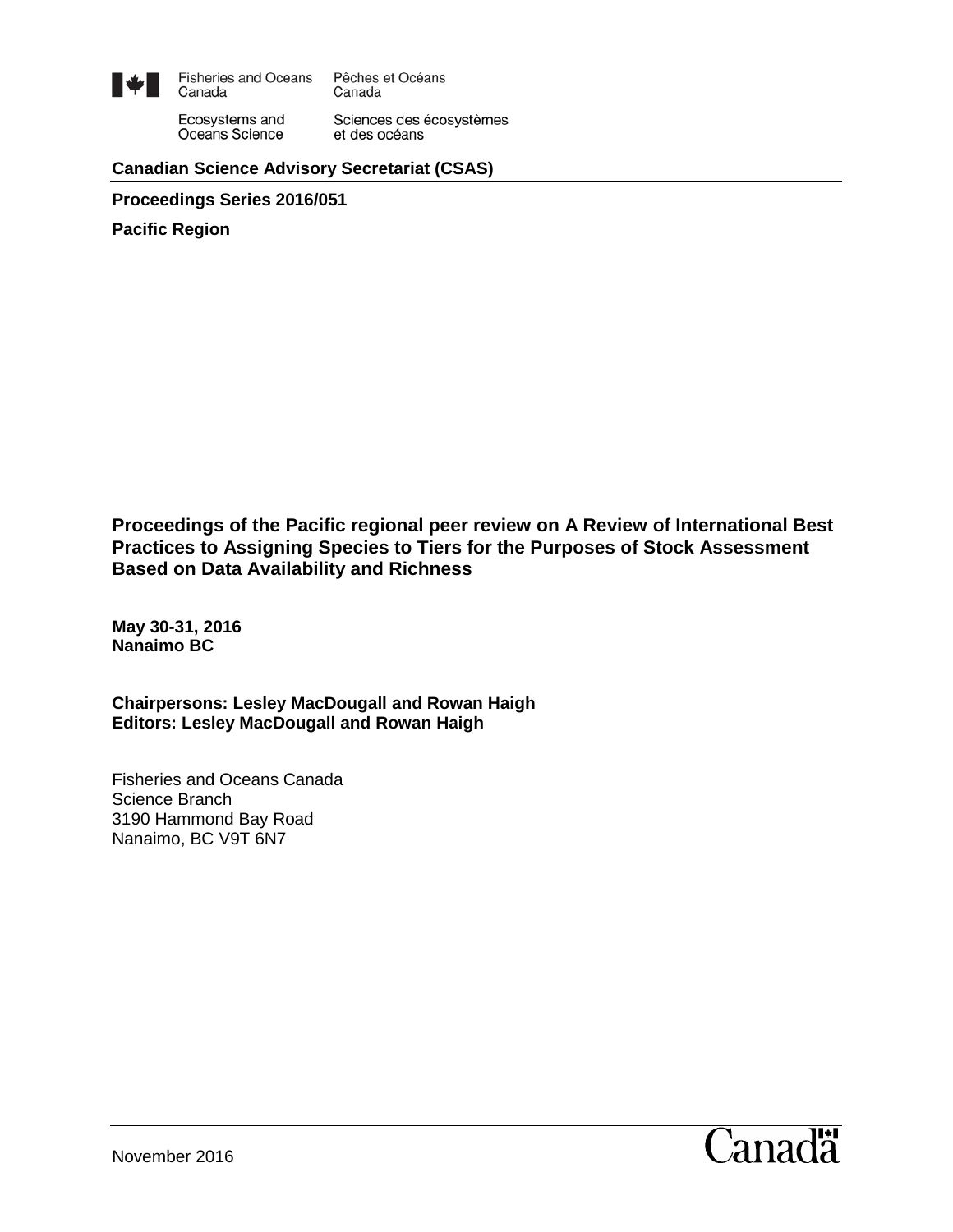#### **Foreword**

The purpose of these Proceedings is to document the activities and key discussions of the meeting. The Proceedings may include research recommendations, uncertainties, and the rationale for decisions made during the meeting. Proceedings may also document when data, analyses or interpretations were reviewed and rejected on scientific grounds, including the reason(s) for rejection. As such, interpretations and opinions presented in this report individually may be factually incorrect or misleading, but are included to record as faithfully as possible what was considered at the meeting. No statements are to be taken as reflecting the conclusions of the meeting unless they are clearly identified as such. Moreover, further review may result in a change of conclusions where additional information was identified as relevant to the topics being considered, but not available in the timeframe of the meeting. In the rare case when there are formal dissenting views, these are also archived as Annexes to the Proceedings.

#### **Published by:**

Fisheries and Oceans Canada Canadian Science Advisory Secretariat 200 Kent Street Ottawa ON K1A 0E6

<http://www.dfo-mpo.gc.ca/csas-sccs/> [csas-sccs@dfo-mpo.gc.ca](mailto:csas-sccs@dfo-mpo.gc.ca)



© Her Majesty the Queen in Right of Canada, 2016 ISSN 1701-1280

#### **Correct citation for this publication:**

DFO. 2016. Proceedings of the Pacific regional peer review on A Review of International Best Practices to Assigning Species to Tiers for the Purposes of Stock Assessment Based on Data Availability and Richness; May 30-31, 2016. DFO Can. Sci. Advis. Sec. Proceed. Ser. 2016/051.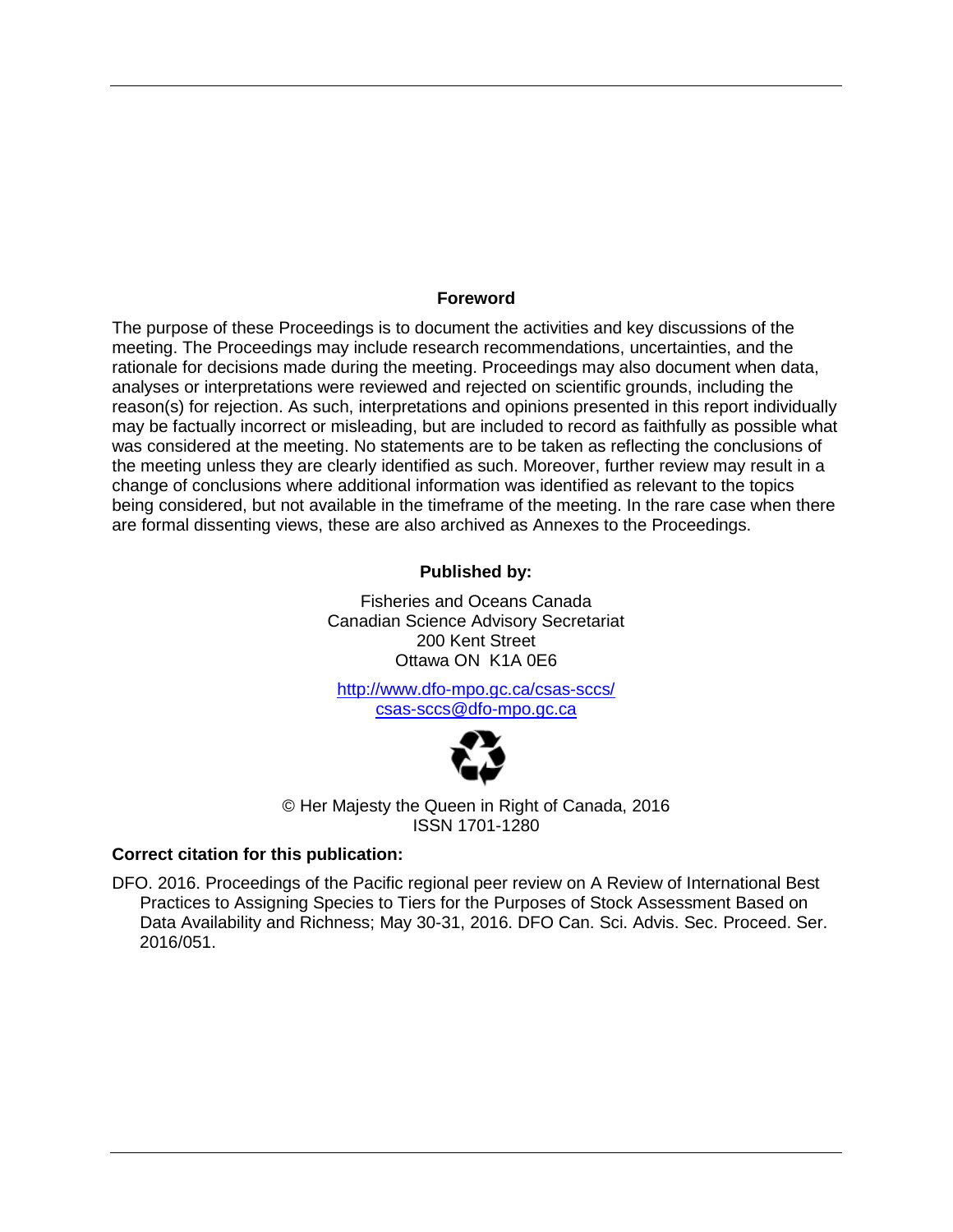# **TABLE OF CONTENTS**

| THE ALASKAN EXPERIENCE WITH IMPLEMENTING A TIERED APPROACH 3       |      |
|--------------------------------------------------------------------|------|
| DLMTOOL: EVALUATING PERFORMANCE OF DATA-LIMITED ASSESSMENT METHODS |      |
|                                                                    |      |
|                                                                    |      |
|                                                                    |      |
|                                                                    |      |
|                                                                    |      |
|                                                                    |      |
|                                                                    |      |
|                                                                    |      |
|                                                                    |      |
|                                                                    |      |
|                                                                    |      |
|                                                                    |      |
|                                                                    |      |
|                                                                    |      |
|                                                                    |      |
|                                                                    | -20- |
|                                                                    |      |
|                                                                    |      |
|                                                                    |      |
|                                                                    |      |
|                                                                    |      |
|                                                                    |      |
|                                                                    |      |
|                                                                    |      |
|                                                                    |      |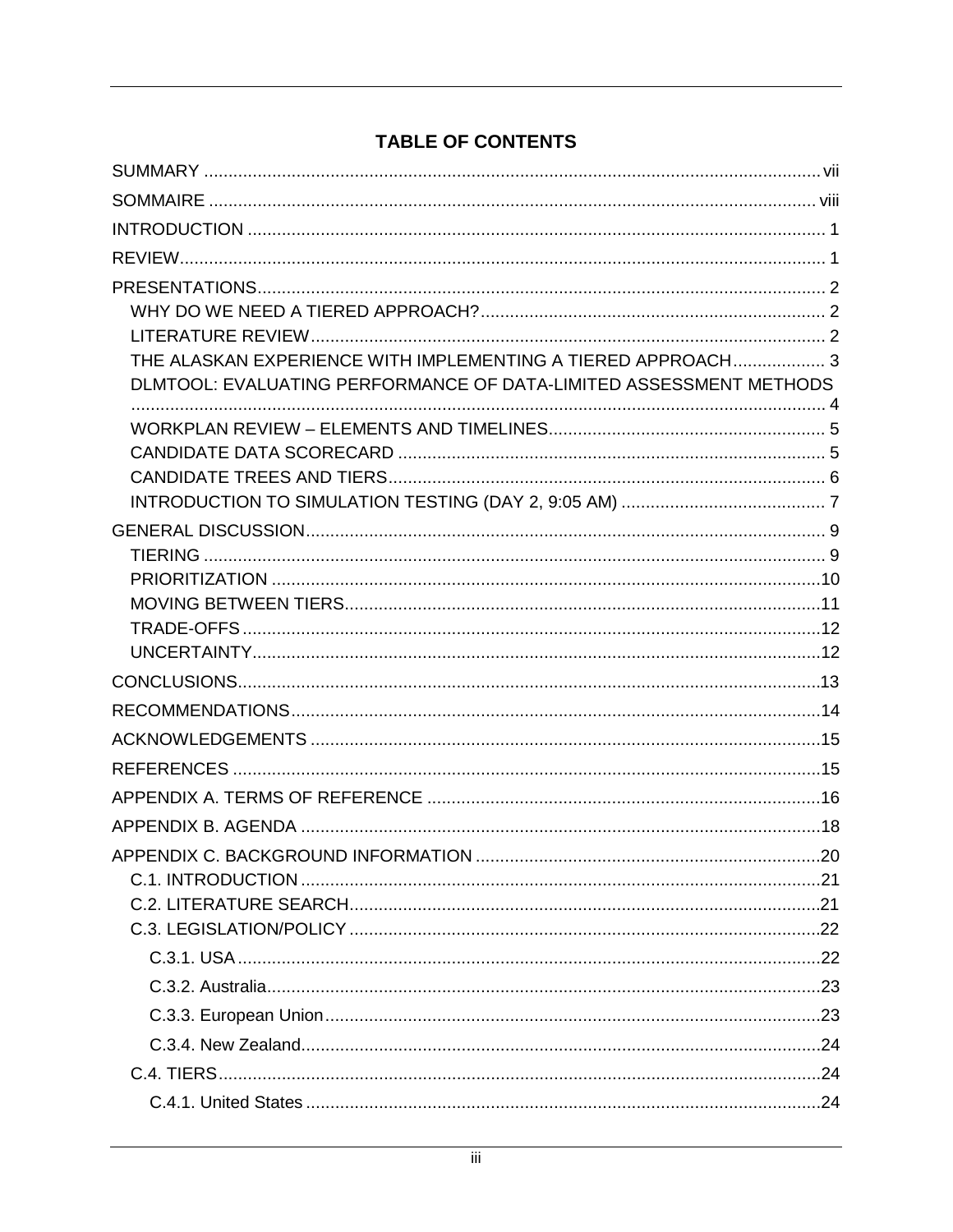| 25 |
|----|
|    |
|    |
|    |
|    |
|    |
|    |
|    |
|    |
|    |
|    |
|    |
|    |
|    |
|    |
|    |
|    |
|    |
|    |
|    |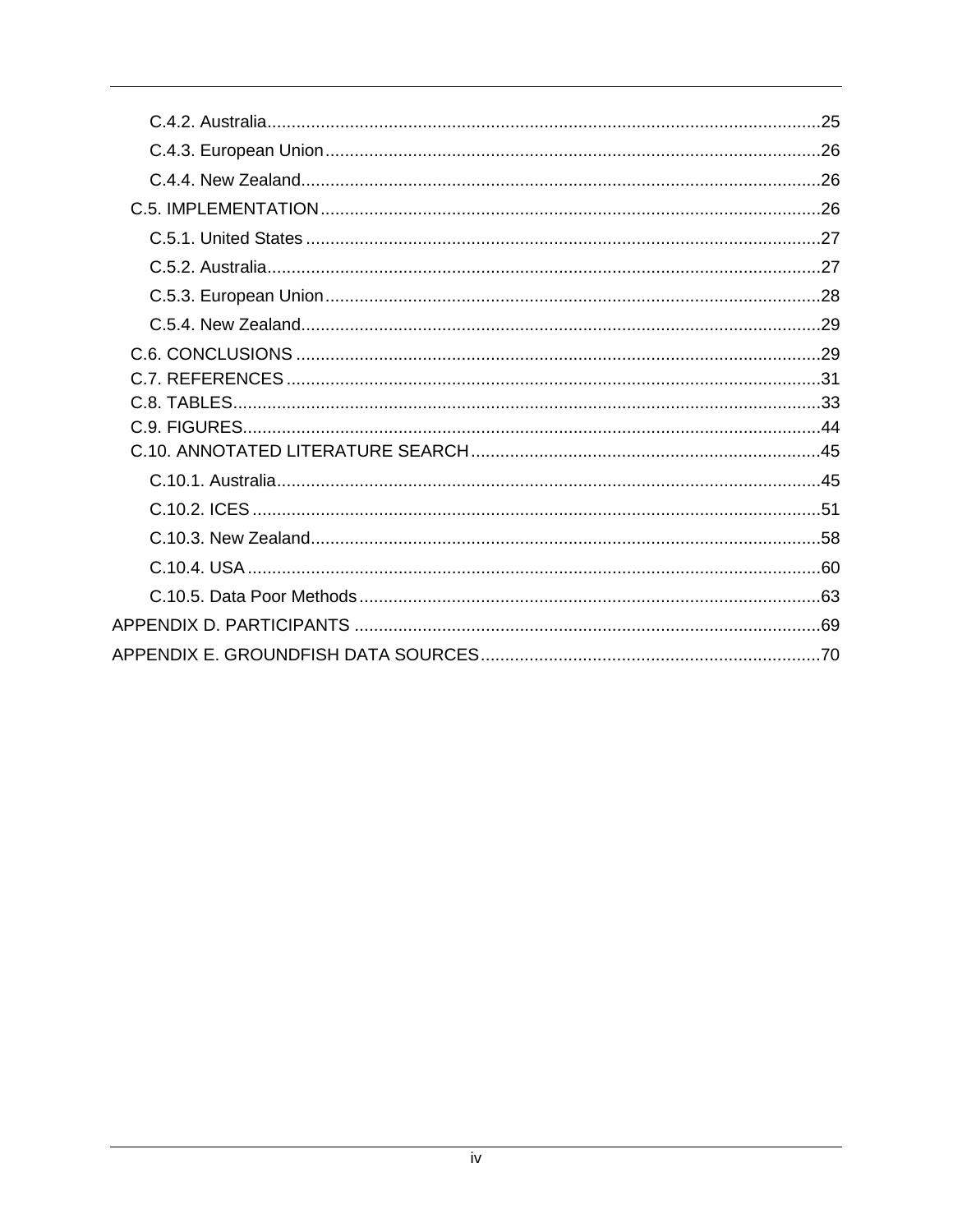### **LIST OF TABLES**

| Table C.1. Tiering approach (T) used by the North Pacific Fishery Management Council. 33                  |
|-----------------------------------------------------------------------------------------------------------|
| Table C.2. Tiering approach (T) used by the Pacific Fishery Management Council. 34                        |
| Table C.3. Tiering approach (T) for Western Pacific Fishery Management Council. 35                        |
| Table C.4. Tiering approach (T) of the Gulf of Mexico Fishery Management Council. 36                      |
| Table C.5. Tiering approach (T) of South Atlantic Fishery Management Council. 37                          |
|                                                                                                           |
| Table C.7. Tiering approach (T) of the Australian Southern and Eastern Shark and Scalefish Fishery        |
| Table C.8. The data limited stock (DLS) approach of the International Council for Exploration of the Seas |
|                                                                                                           |
|                                                                                                           |
|                                                                                                           |
|                                                                                                           |
| Table E.2. DFO Pacific research surveys - coverage by Pacific Marine Fisheries Council (PMFC) area. 71    |
| Table E.3. DFO Pacific research surveys - summary statistics on sets, species, samples and specimens.     |
|                                                                                                           |
|                                                                                                           |
|                                                                                                           |
| Table E.7. Data scorecard for BC fisheries-independent sources (research/charter surveys). 73             |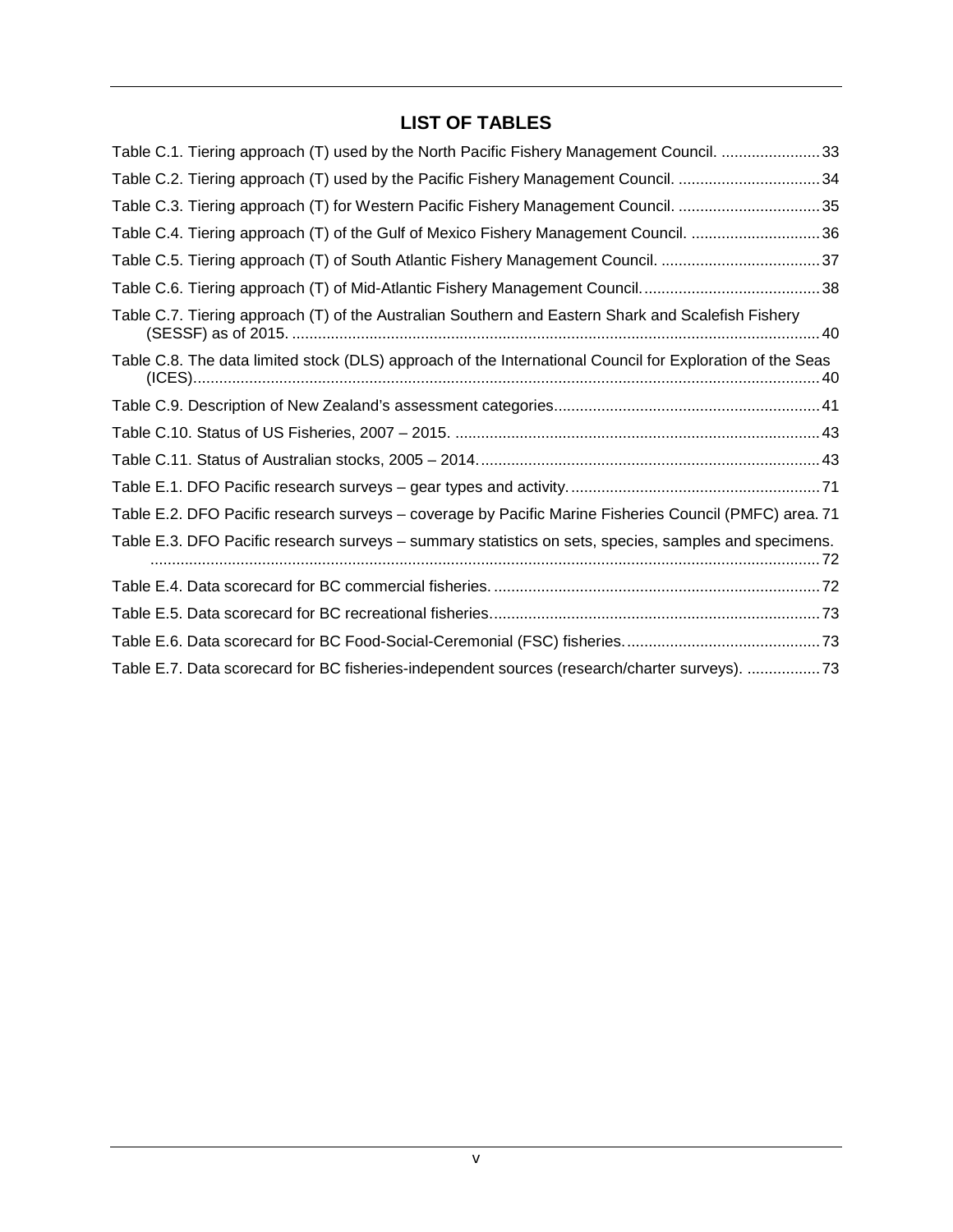### <span id="page-5-0"></span>**LIST OF FIGURES**

| Figure C.1. Overview of the ICES data assessment categories, from data-rich to data-poor (from ICES |  |
|-----------------------------------------------------------------------------------------------------|--|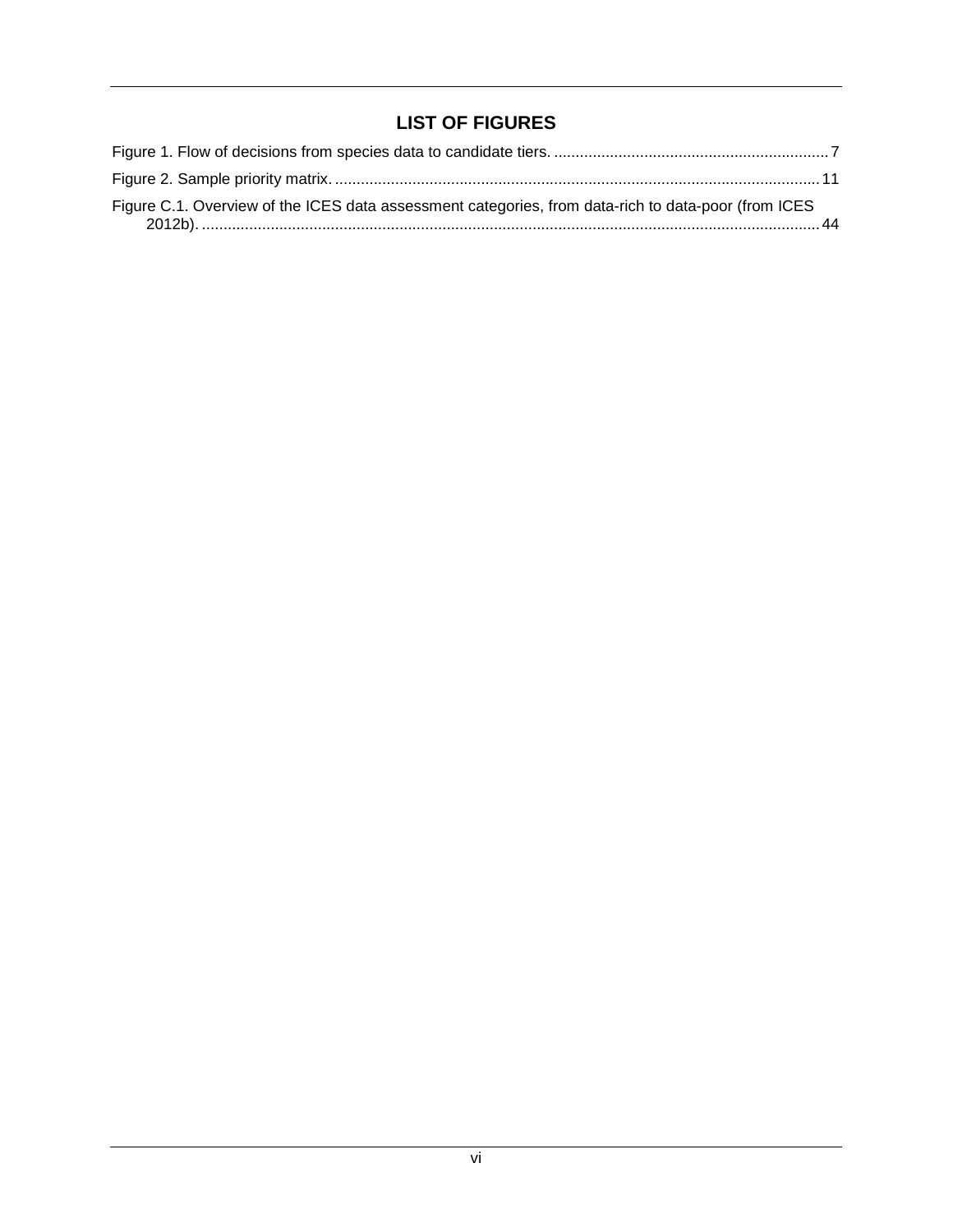### **SUMMARY**

These Proceedings summarize the relevant discussions and key conclusions that resulted from a Fisheries and Oceans Canada (DFO), Canadian Science Advisory Secretariat (CSAS) Regional Peer Review meeting of May 30-31, 2016, at the Pacific Biological Station (PBS) in Nanaimo, British Columbia (BC) focusing on the creation of a tiered-approach framework for assessing groundfish stocks. The meeting included discussions on a proposed hierarchical system based on data (using a scorecard to assess data availability, quality, and reliability), candidate references points, and candidate performance metrics. Significant time was spent on the issue of data-limited species.

In-person participation included representatives from Fisheries and Oceans Canada (DFO Science and Management), University of British Columbia (UBC), U.S. National Oceanic and Atmospheric Administration (NOAA), Landmark Fisheries Research (consultant), Canadian Groundfish Research and Conservation Society (CGRCS), Pacific Halibut Management Association (PHMA), United Fisheries and Allied Workers (UFAWA), Cowichan First Nation, Nuu-chah-nulth Tribal Council, and Central Coast Indigenous Resource Alliance.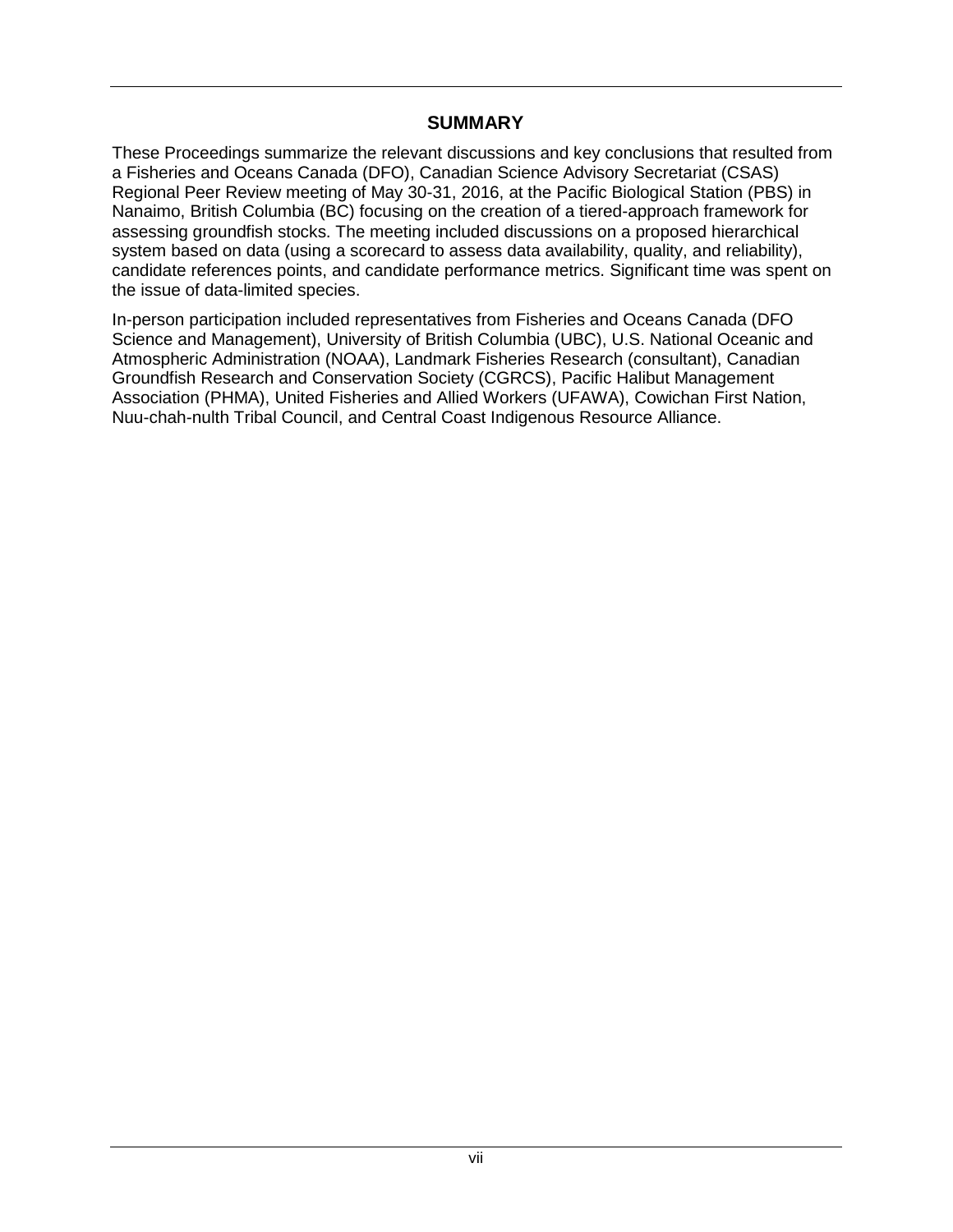### **Compte rendu de l'examen par les pairs de la région du Pacifique sur l'Examen des pratiques exemplaires internationales pour l'attribution des espèces des poissons de fond à des tiers pour fins d'évaluation des stocks fondés sur la disponibilité et l'abondance de données**

### **SOMMAIRE**

<span id="page-7-0"></span>Le présent compte rendu résume les discussions pertinentes et les principales conclusions de la réunion d'examen régional par des pairs du Secrétariat canadien de consultation scientifique (SCCS) de Pêches et Océans Canada (MPO), qui a eu lieu les 30 et 31 mai 2016 à la Station biologique du Pacifique de Nanaimo, en Colombie-Britannique. Elle portait sur un cadre d'approche échelonnée pour l'évaluation des stocks de poissons de fond. La réunion a porté sur des discussions concernant un système hiérarchique proposé appuyé sur les données (au moyen d'une fiche d'évaluation de la disponibilité, de la qualité et de la fiabilité des données), les points de référence proposés, et les mesures du rendement du candidat. On a consacré beaucoup de temps à la question des espèces peu documentées.

Les participants sur place comprenaient des représentants de Pêches et Océans Canada (Secteur des sciences du MPO et la direction), de l'Université de la Colombie-Britannique (UBC), de la National Oceanic and Atmospheric Administration (NOAA), de Landmark Fisheries Research (expert-conseil), de la Canadian Groundfish Research and Conservation Society (CGRCS), de la Pacific Halibut Management Association (PHMA), des United Fisheries and Allied Workers (UFAWA), de la Première Nation Cowichan, du Conseil tribal de Nuu-chah-nulth, et de la Central Coast Indigenous Resource Alliance.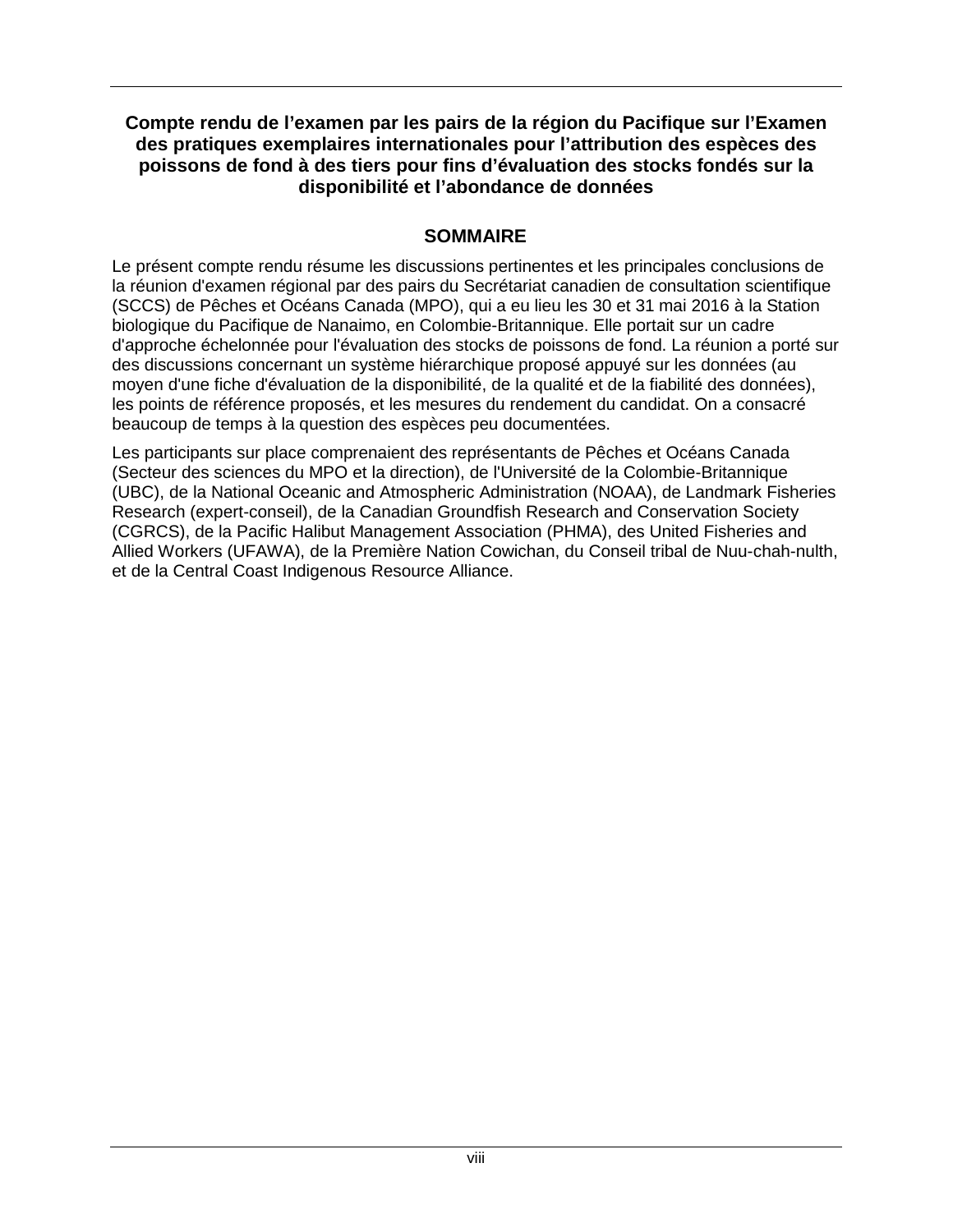### **INTRODUCTION**

<span id="page-8-0"></span>A Fisheries and Oceans Canada (DFO) Canadian Science Advisory Secretariat (CSAS), Regional Peer Review (RPR) meeting was held on May 30-31, 2016, at the Pacific Biological Station (PBS) in Nanaimo to review a tiered-approach (TA) framework for assessing groundfish stocks in British Columbia (BC).

The Terms of Reference (TOR) for the science review [\(Appendix](#page-23-0) A) were developed in response to a request for advice from DFO Science, specifically the Groundfish section in the Marine Ecosystems and Aquaculture Division (MEAD). Notifications of the science review and conditions for participation were sent to representatives with relevant expertise from academia, independent governmental fisheries agencies, the commercial and recreational fishing sectors, First Nations, and environmental non-governmental organizations.

Background information was prepared and made available to meeting participants prior to the meeting

The meeting Chair, Lesley MacDougall, introduced Rowan Haigh as Co-Chair, welcomed participants, reviewed the role of CSAS in the provision of peer-reviewed advice, and gave a general overview of the CSAS process. The Chair discussed the role of participants, the purpose of the sole RPR publication (Proceedings), and the definition and process around achieving consensus decisions and advice. Everyone was invited to participate fully in the discussion and to contribute knowledge to the process, with the goal of delivering scientifically defensible conclusions and advice. It was confirmed with participants that all had received copies of the Terms of Reference, the background information, and numerous support documents.

The Chair reviewed the Terms of Reference [\(Appendix](#page-23-0) A) and the Agenda [\(Appendix](#page-25-0) B) for the meeting, highlighting the objectives and identifying the rapporteur, Lisa Lacko. The Chair then reviewed the ground rules and process for exchange, reminding participants that the meeting provided an opportunity for participants to provide feedback on the proposed framework.

Members were reminded that everyone at the meeting had equal standing as participants and that they were expected to contribute to the review process if they had information or questions relevant to the materials being discussed. In total, 26 people participated in the RPR [\(Appendix](#page-76-0) D).

#### **REVIEW**

<span id="page-8-1"></span>Background: "Background information for a review of international best practices to assigning species to tiers for the purposes of stock assessment based on data availability and richness" [\(Appendix](#page-26-0) C) by Kate Rutherford

Rapporteur: Lisa Lacko

Presentations: Eight presentations were given over two days followed by discussion.

- 1. Why Do We Need a Tiered Approach? Greg Workman (DFO)
- 2. Literature Review Kate Rutherford (DFO)
- 3. The Alaskan Experience With Implementing a Tiered Approach Jim Ianelli (NOAA)
- 4. DLMtool: Evaluating Performance of Data-Limited Assessment Methods Tom Carruthers (UBC)
- 5. Workplan Review Elements and Timelines Lynne Yamanaka (DFO)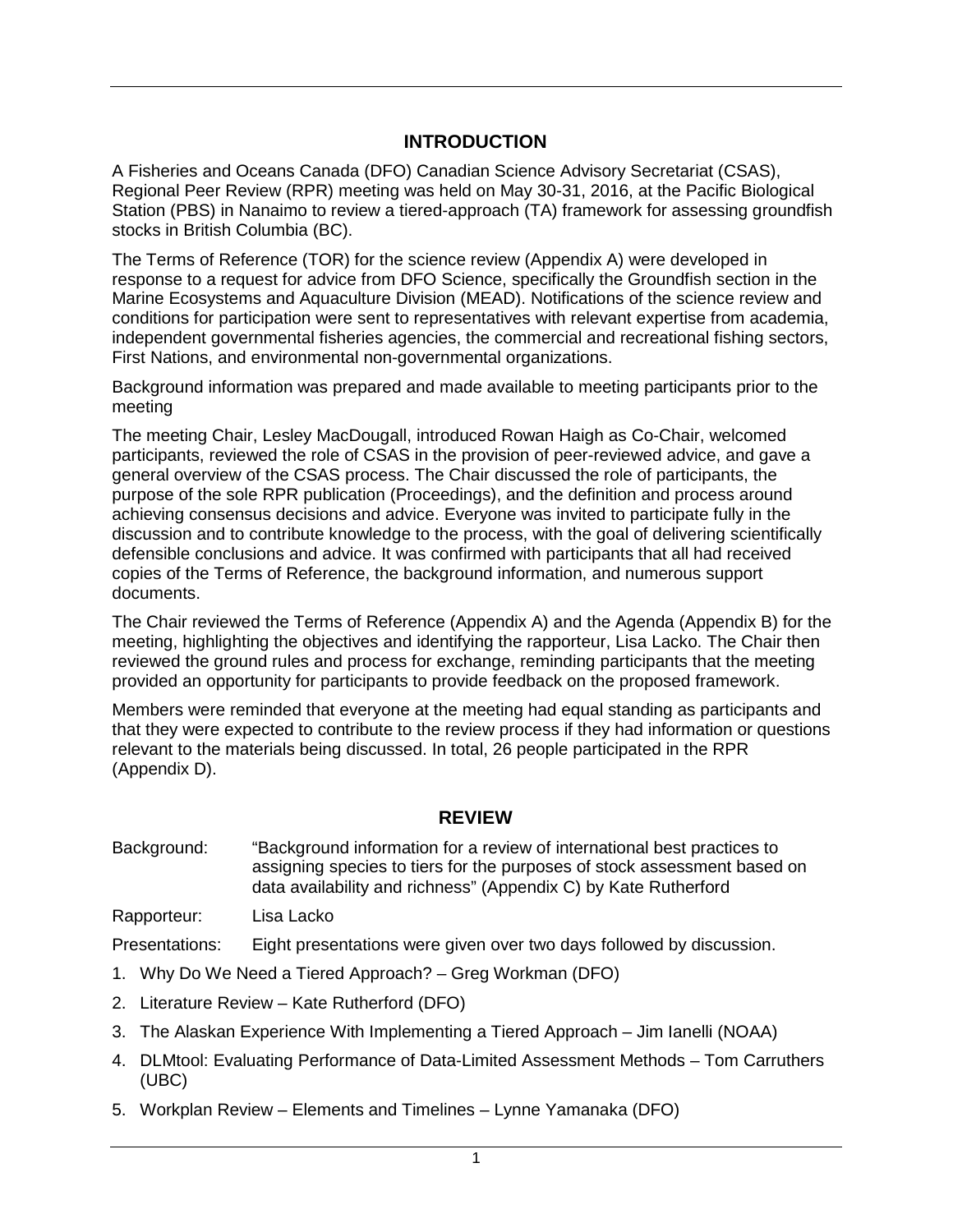- 6. Candidate Data Scorecard Jackie King (DFO)
- 7. Candidate Trees and Tiers Robyn Forrest (DFO)
- 8. Introduction to Simulation Testing Robyn Forrest and Andrew Edwards (DFO)

The presentations are summarized in the next section with discussion notes following each presentation. A more general summary on the major themes appears in the General Discussion section.

### **PRESENTATIONS**

## <span id="page-9-1"></span><span id="page-9-0"></span>**WHY DO WE NEED A TIERED APPROACH?**

In a TA framework, a tier is defined as a level of classification that depends upon the availability and quality of the data for a given fish stock. The tier then determines the most appropriate stock assessment method and type of management advice for the stock. A TA framework in Canada should be aligned with best practices in other jurisdictions and be tailored to the Canadian context. It will formalize the type of assessment to be done for individual fish stocks, which will support the provision of scientific advice to fisheries managers in the contexts of conservation (sustainable harvest, Species at Risk) and eco-certification (e.g., Marine Stewardship Council).

The first presentation outlined DFO policy and legislative responsibilities, including the Sustainable Fisheries Framework (SFF) and the Species at Risk Act (SARA), and the importance of understanding the impact of various fisheries on BC marine ecosystems. The need for a TA framework from a fishery perspective was also identified and included goals such as resource stewardship, marine eco-certification, and timely stock assessment advice. Challenges currently experienced in conducting stock assessments were identified. The TA concept was defined and the objectives and expected benefits were outlined.

Discussion on this presentation focused on process. It was noted that groundfish has been following an assessment schedule for 10 years and that some process of decision-making has been applied to address data-limited species, specifically those without age data. The response was that Science is increasingly expected to provide advice for species with limited data, and that is why the TA framework is being proposed. A particular problem was species lacking adequate ageing data for statistical catch age models to be applied. It was also noted that even when ageing data are available, the data quality can be variable – e.g., the ages are imprecise and/or biased, there are too few samples to be informative, or the data provide no cohort signal. There was a question regarding whether private ageing labs could provide assistance with respect to ageing archived otoliths, but none were identified.

## <span id="page-9-2"></span>**LITERATURE REVIEW**

The second presentation highlighted the major points from the background document distributed to all participants prior to the meeting [\(Appendix](#page-26-0) C). The TA frameworks of four jurisdictions – Australia, the European Union (EU), New Zealand, and the United States of America (USA) – were reviewed. Their policies/legislation, tiers, harvest control rules (HCRs), and implementation were summarized. The review found several jurisdictions had implemented TA systems before the TA methods had been simulation tested due to time constraints. However, all jurisdictions identified simulation testing of methods as an important component of TA implementation. The review also highlighted the need for flexibility in the TA framework, to ensure that all fisheries are managed using an acceptable level of risk. Participants discussed the importance of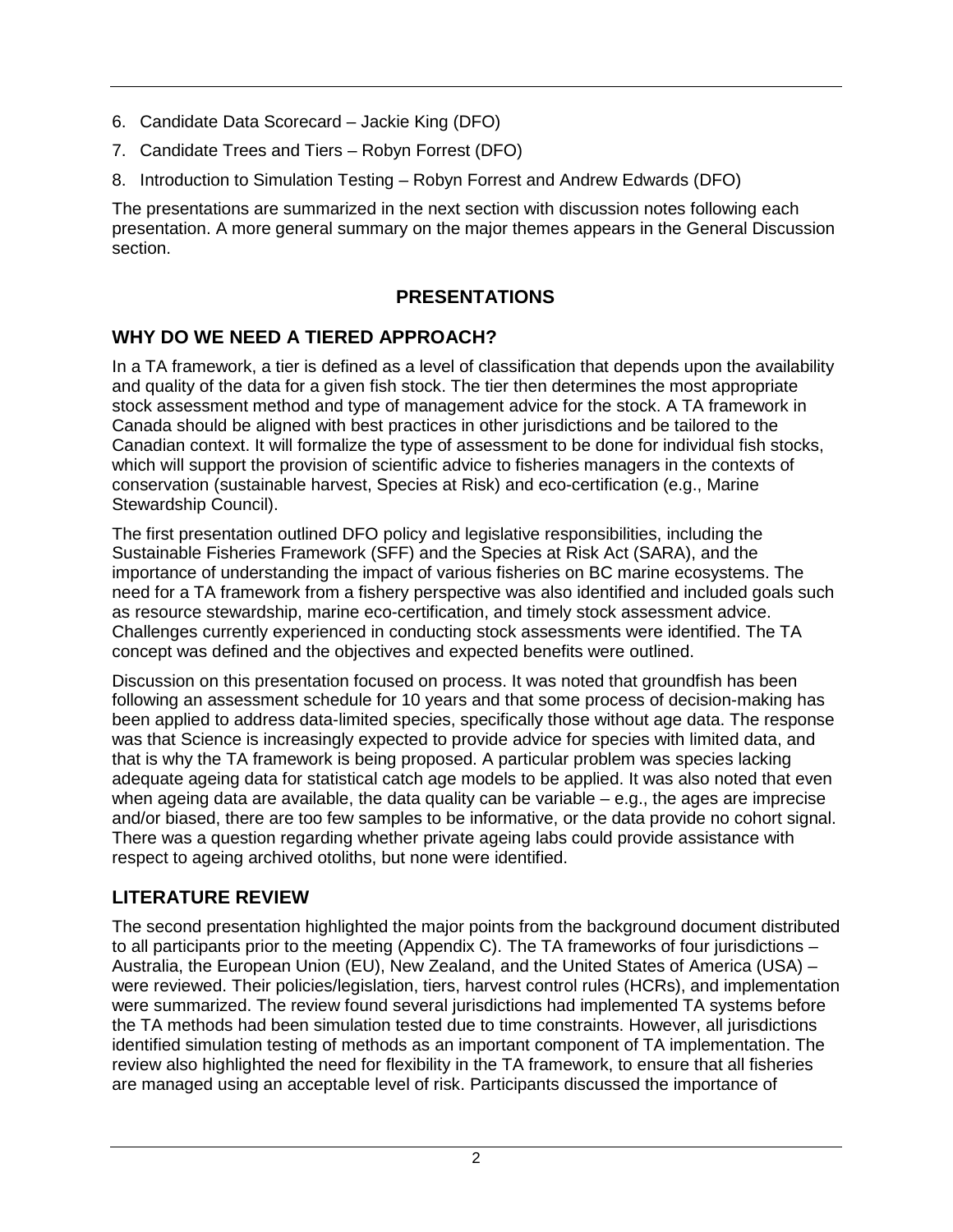ensuring that management procedures (MPs) are consistent with DFO Precautionary Approach principles.

Following the presentation, discussion focused on how a fish stock might move from one tier to another. Movement from a data-poor to a data-rich tier would likely require further collection of data. It was noted that there may be some occasions requiring a stock be moved to a more data-limited tier (e.g., Shortspine Thornyhead in Alaska was demoted when the age data were deemed "unreliable"), which was considered a less preferable outcome than improving the data available for a stock. There was also discussion regarding the frequency with which tiers should be reviewed. Advice from the International Council for the Exploration of the Sea (ICES) recommends every five years. In Alaska, a committee reviews the tier placement of all stocks every year. Simulation testing was proposed as the most appropriate means of testing the performance of alternative methods with respect to meeting objectives. Discussion points also included that the rules used to define tiers and evaluate data need to be made clear. A recommendation was made to include simulation testing of the proposed rules and criteria as well.

# <span id="page-10-0"></span>**THE ALASKAN EXPERIENCE WITH IMPLEMENTING A TIERED APPROACH**

The third presentation summarized the development and evolution of a TA framework for Alaskan federal fisheries, which are managed through the North Pacific Fishery Management Council (NPFMC). Fishery management plans refer to total allowable catch (TAC), acceptable biological catch (ABC) and overfishing level (OFL). Within the TA framework there are six tiers, defined by the following criteria:

- Tier 1 reliable point estimates of *B* and  $B_{MSV}$  and reliable probability density function (pdf) of  $F_{\text{MSV}}$ ;
- Tier 2 reliable point estimates of *B*,  $B_{\text{MSY}}$ ,  $F_{\text{MSY}}$ ,  $F_{\text{35%}}$ , and  $F_{\text{40%}}$  (this tier is no longer used);
- Tier 3 reliable point estimates of *B*, *B*40%, *F*35%, and *F*40%;
- Tier 4 reliable point estimates of *B*,  $F_{35\%}$ ,  $F_{40\%}$ ,  $F_{\text{OFL}}=F_{35\%}$ ;
- Tier 5 reliable point estimates of survey biomass *B* and natural mortality rate *M*, survey trends fitted using a random-effects model;
- Tier 6 reliable catch history from 1978 through 1995.

The tiers determine which stock assessment method is used for setting catch limits. The NPFMC's Scientific and Statistical Committee (SSC) meets annually and makes decisions on the tier status of each stock, depending on the variance in estimates of the parameters shown above. The SSC's determination may differ from the tier recommended by the stock assessment author.

Discussion after several of the presentations included the potential need for precautionary buffers in catch advice (i.e., reducing recommended fishing mortality or catch by *x*%), as implemented in Alaskan, Australian and ICES fisheries. Buffers are designed to buffer against uncertainty in more data-limited tiers, with the intention of evening out the risk of overfishing among data-rich and data-limited species. Participants also discussed trade-offs associated with assessments conducted in data-rich vs. data-poor tiers (e.g., requests for advice vs. capacity to provide advice; quality of advice vs. quantity of advice), and how to prioritize assessments. These topics are reviewed more fully in the General Discussion section.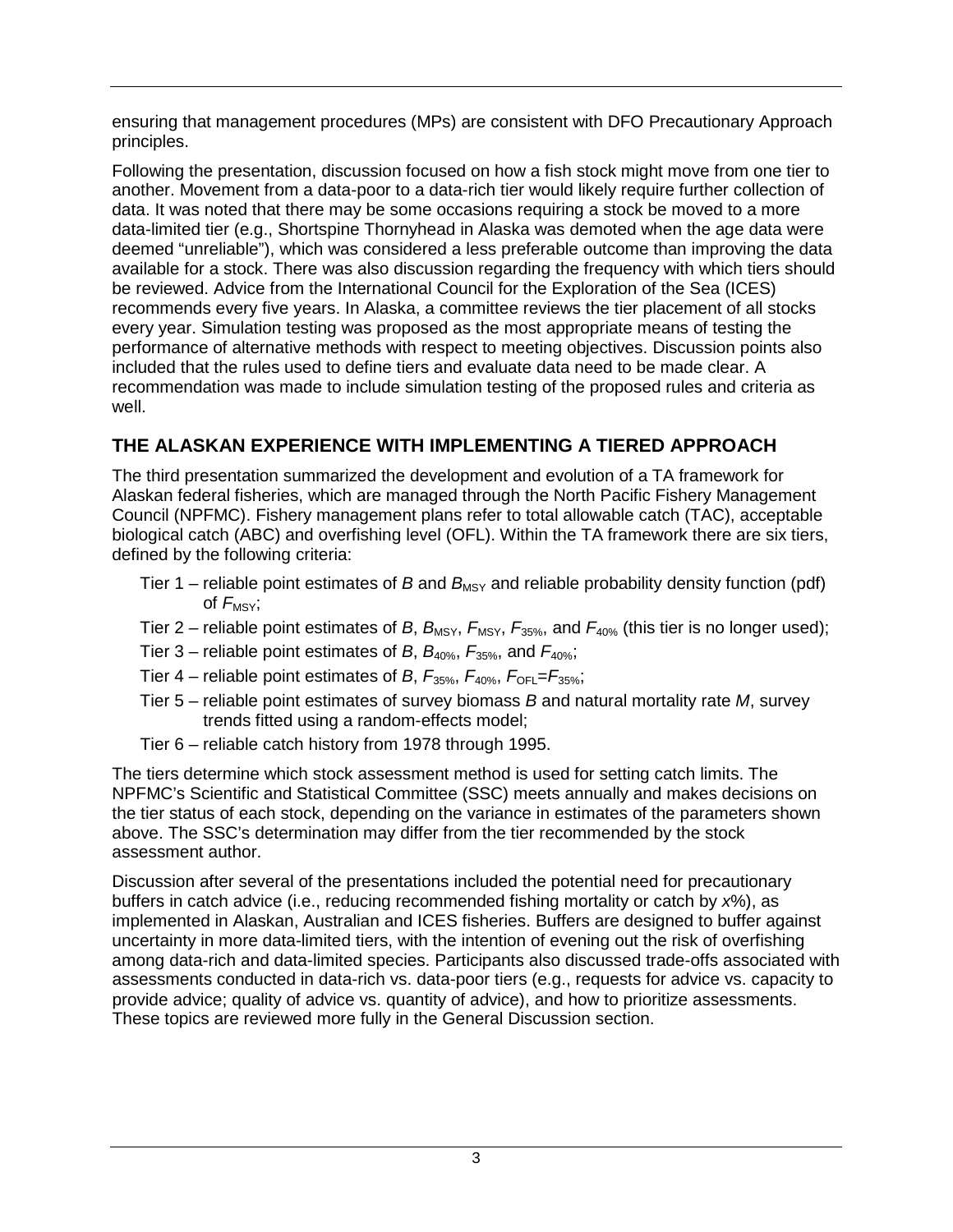### <span id="page-11-0"></span>**DLMTOOL: EVALUATING PERFORMANCE OF DATA-LIMITED ASSESSMENT METHODS**

The fourth presentation reviewed an R package called ["DLMtool"](https://cran.r-project.org/web/packages/DLMtool/index.html), where DLM stands for Data-Limited Methods. The DLMtool [project,](http://www.datalimitedtoolkit.org/) is a collaboration between UBC's [Institute for the](http://oceans.ubc.ca/)  [Oceans and Fisheries](http://oceans.ubc.ca/) and the [Natural Resources Defense Council](https://www.nrdc.org/) (a non-profit international environmental advocacy group) (Carruthers and Hordyk 2016; Carruthers et al., 2014, 2015). The toolkit offers a powerful, transparent approach to selecting and applying various datalimited management procedures (MPs). It uses Management Strategy Evaluation (MSE), closed-loop simulation and parallel computing to make powerful diagnostics accessible. A streamlined command structure and operating model builder allow for rapid simulation testing and graphing of results.

DLMtool includes over 60 MPs (e.g., DCAC [depletion-corrected average catch], DBSRA [depletion-based stock reduction analysis]), and can incorporate the development and testing of new MPs. The package is structured so that the same MP functions tested by the MSE can also be applied to provide management (i.e., catch-limit) recommendations from real data.

DLMtool has been used for setting catch-limits by the Mid-Atlantic Fishery Management Council (USA) and is being used to test MPs in California state fisheries (California Department of Fish and Wildlife) and in the Caribbean (NOAA). It is also being reviewed for utility in seafood certification processes by the [Marine Stewardship Council](https://www.msc.org/) (MSC).

DFO Science recognised that the use of a tool such as DLMtool could greatly streamline exploration of multiple data-limited methods for Canadian fisheries and could also be useful for generating catch advice, as in some US fisheries. It was acknowledged, however, that DLMtool would require extensive further testing, customization and sensitivity analyses before implementation. This would require the creation of an advisory panel to ensure scientific rigour, and that the metrics used to measure the performance of alternative assessment methods are consistent with the Canadian Sustainable Fisheries Framework and economic fishery objectives. Further discussion reinforced the recognition that not all Pacific region groundfish stocks would be considered data-limited, and other Management Strategy Evaluation tools such as those being used for Pacific Herring or Sablefish (e.g., Cox et al., 20[1](#page-11-1)3; 2015<sup>1</sup>) would likely be more appropriate for simulation-testing of data-rich assessment methods such as statistical catch-age models.

It was noted that a current limitation of DLMtool and the proposed TA framework is that only one species/stock at a time can be assessed. That is, both methods cannot, at present, take into account multispecies interactions that characterize most of BC's groundfish fisheries. One suggestion for assessing a complex of species that are generally caught together was to choose the most vulnerable species for analysis.

A recurring discussion point was that the level of data-richness is not necessarily the most informative metric to identify the most appropriate assessment method. Two alternative approaches were discussed: (1) tier according to data-richness, then apply data-limited methods accordingly (as applied in Australia, ICES and Alaska); or (2) use a closed-loop simulation method to determine the most appropriate assessment method for each stock based

 $\overline{a}$ 

<span id="page-11-1"></span> $<sup>1</sup>$  Cox, S.P., Benson, A.J., Cleary, J.S. 2015. Candidate limit reference points as a basis for choosing</sup> among alternative harvest control rules for Pacific herring (*Clupea pallasi*) in British Columbia. CSAS Working Paper 2013PEL01. In revision.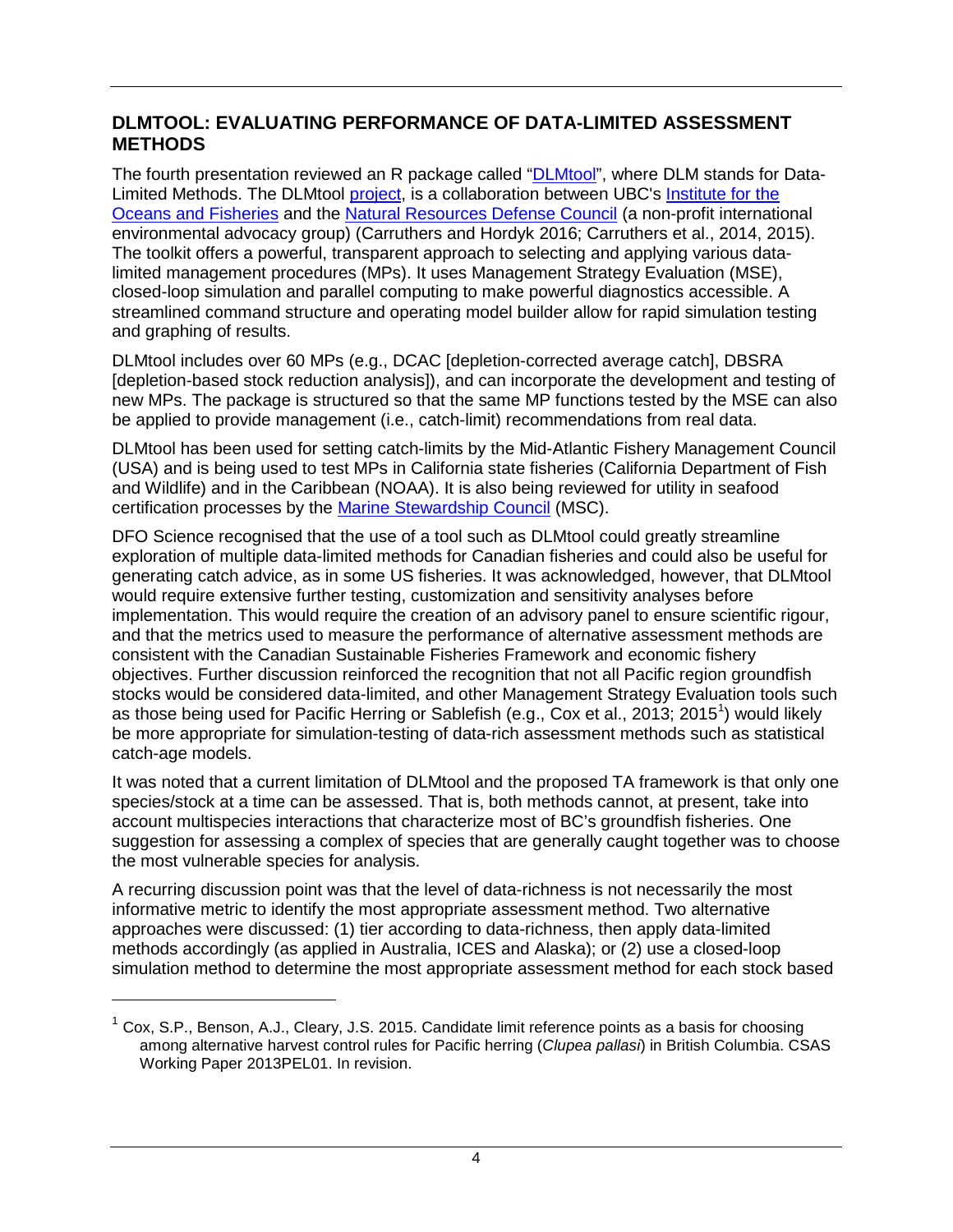on performance with respect to meeting management objectives. DLMtool provides an efficient, customizable means to screen multiple data-limited stock assessment methods and identify those that best meet conservation and economic objectives. These two approaches are explored in the General Discussion section.

A distinction was made between Management Strategy Evaluation (MSE), which involves full stakeholder engagement for provision of input on fishery objectives, model design, management procedures and performance metrics; and closed-loop simulation, which is the scientific sub-component of MSE that applies only the simulation modelling component of MSE<sup>[2](#page-12-2)</sup>. It was noted that some applications of DLMtool have been stand-alone closed-loop simulation exercises for the purposes of scientific research. DLMtool has also been used in real-life MSE, with full stakeholder engagement (e.g., California Department of Fish and Wildlife).

### <span id="page-12-0"></span>**WORKPLAN REVIEW – ELEMENTS AND TIMELINES**

The fifth presentation outlined the timeline and deliverables for the TA framework project. Notable milestones include:

| <b>GIAB</b> presentation | Jun 16, 2016 |
|--------------------------|--------------|
| Select TA and tools      | Mar 2017     |
| Research document        | May 2017     |
| Place species in tiers   | Aug 2017     |

Also described was the proposed planning initiative by the Commercial Industry Caucus (CIC): "Multi-species Management System for Rockfish." This CIC initiative is a collaborative project with Landmark Fisheries Research (Burnaby, BC) that will have some overlapping themes with the groundfish TA project.

The limitations of the proposed TA approach with respect to addressing multispecies considerations was raised again, and it was noted that links between the TA project and the CIC project may help develop methods to incorporate multispecies issues. The draw of the simulation work on DFO Science staff's time was raised as a concern. The long-term intent of the proposed TA approach – to work more efficiently and deliver more stock assessments – was reiterated. There was some concern expressed that the Technical Working Group would not include expertise from outside Science; however, it was emphasized that the proposed study would not be a complete MSE, which involves all groups interested in the fishery, but a closedloop simulation study only.

### <span id="page-12-1"></span>**CANDIDATE DATA SCORECARD**

 $\ddot{ }$ 

The sixth presentation outlined the details of a scorecard proposed to determine a species' place within the candidate tiers [\(Appendix](#page-77-0) E). Various gradients – information available, assessment complexity, uncertainty in advice, precautionary buffer – were presented to visualize how tier-specific harvest control rules and reference points might arise. As a starting point, data availability are categorised across multiple data descriptions within four main data

<span id="page-12-2"></span> $2$  Closed-loop simulation is an approach borrowed in fisheries research from engineering, where all components and dynamics of a fish population and fishery are simulated in an "operating model". Alternative stock assessment methods and management procedures are tested on this simulated system to identify best performing procedures with respect to management objectives and risk tolerances.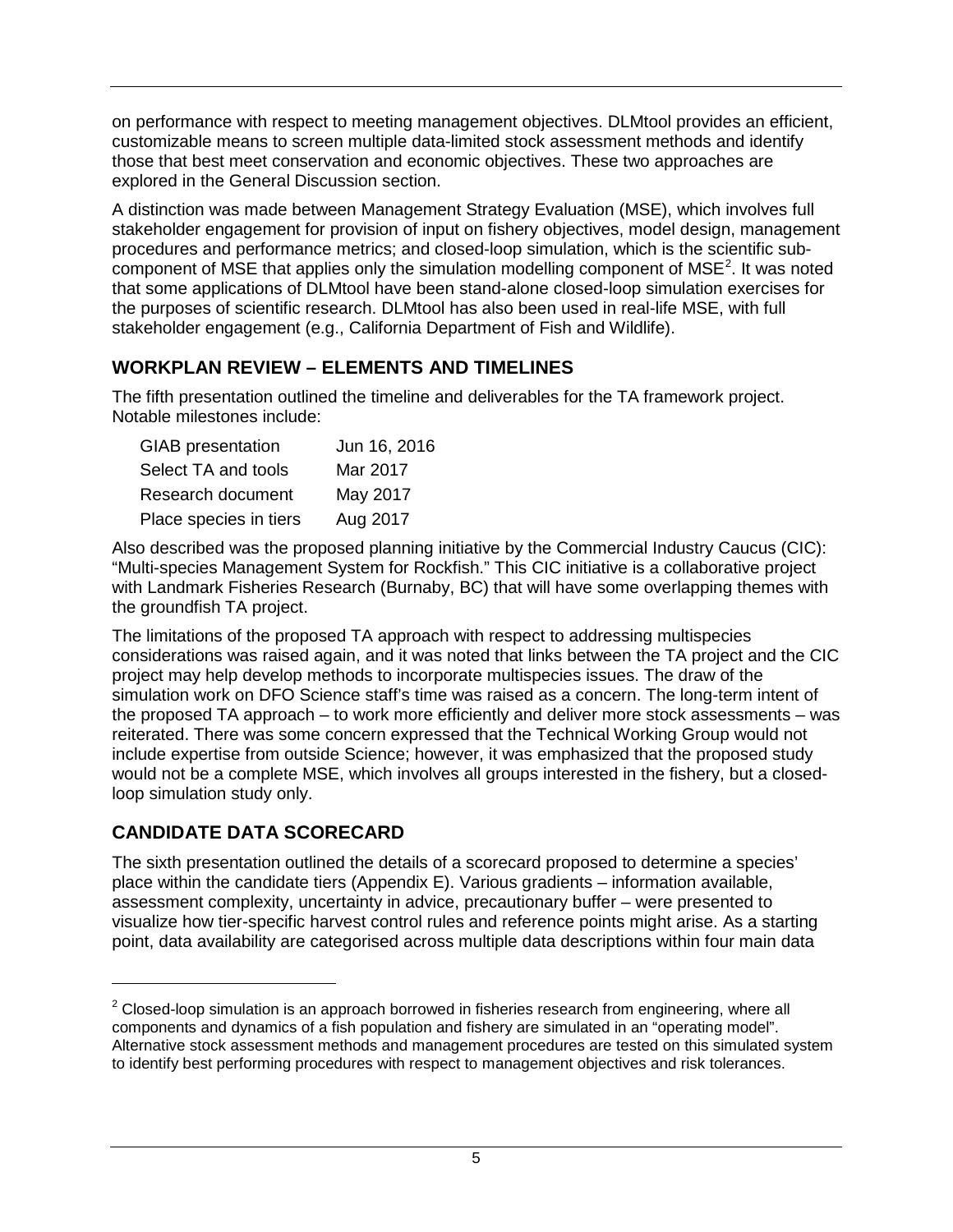sources (commercial, recreational, First Nations' food/social/ceremonial, and fisheryindependent) to determine whether a species is data-rich, data-moderate, or data-poor in each sector. This initial categorization could then feed into a decision tree to determine the appropriate tier category. The presenter requested feedback regarding what other data sources might be included in the scorecard.

Discussion included consideration regarding how data quality is assessed between or within each of the main data sources. It was considered unlikely that data quality assessment could become completely automated; it would require expert judgment. The example of Arrowtooth Flounder was illustrated; there is an abundance of age data available for Arrowtooth Flounder, but no cohort signal, thus statistical catch-age (SCA) models are not well informed using these data. Addition of new data-limited stock assessment methods may provide the opportunity for analysts to consider new data and method combinations that are more appropriate for the types and amount of data available for a given species. No additional data sources were identified by the RPR participants.

# <span id="page-13-0"></span>**CANDIDATE TREES AND TIERS**

The seventh presentation introduced basic principles associated with current stock assessment practices in DFO, including: (i) compliance with the Precautionary Approach (PA), (ii) model output that provides biomass estimates and uncertainty with respect to PA-compliant reference points (e.g.,  $0.8B_{MSY}$  and  $0.4B_{MSY}$  for provisional upper stock reference and limit reference points, respectively), and (iii) the need to provide catch advice for all species with a TAC. To ensure that any stock assessment method will generate advice that is compliant with the PA policy, it needs to be supported by available data, be robust to uncertainty, meet management objectives, and produce acceptable trade-offs between competing objectives (e.g., conservation vs. fishing opportunities). Risk of over-fishing, in particular, should not increase if catch advice is based on more data-limited methods. Two methods that have been applied to balance risk among tiers are: (i) apply precautionary caps and/or buffers to catch advice provided in more data-limited tiers; or (ii) use closed-loop simulation modelling to select management procedures that produce catch advice that satisfies pre-identified risk thresholds. The former approach is used in tiered approaches implemented for federal Alaskan, ICES and federal Australian fisheries. The latter approach can be implemented in tools such as DLMtool.

Candidate tiers and decision trees, based on those used by ICES, were introduced to provide an example of implementation of a TA framework. In this example, data quality and quantity information collected in data scorecards and by expert judgment, was used to assign species to three high level categories (data-rich, data-moderate, and data poor) in a decision tree. Within each category, further decision nodes could be used to assign species into tiers that define the most appropriate PA-compliant stock assessment method for the available data [\(Figure](#page-14-1) 1).

The example given for BC groundfish was based on data availability and quality:

- Tier 1 **Data**: Informative, reliable survey, age-composition, length-composition, catch, releases and biological data. **Method**: Statistical catch-age models.
- Tier 2 **Data**: Informative, reliable survey, length-composition, catch, releases and biological data. Statistical assessment model possible. **Method**: Statistical delay-difference or surplus production models.
- Tier 3 **Data:** Reliable survey, catch, releases and biological data statistical assessment model not possible. **Method:** Survey-based methods.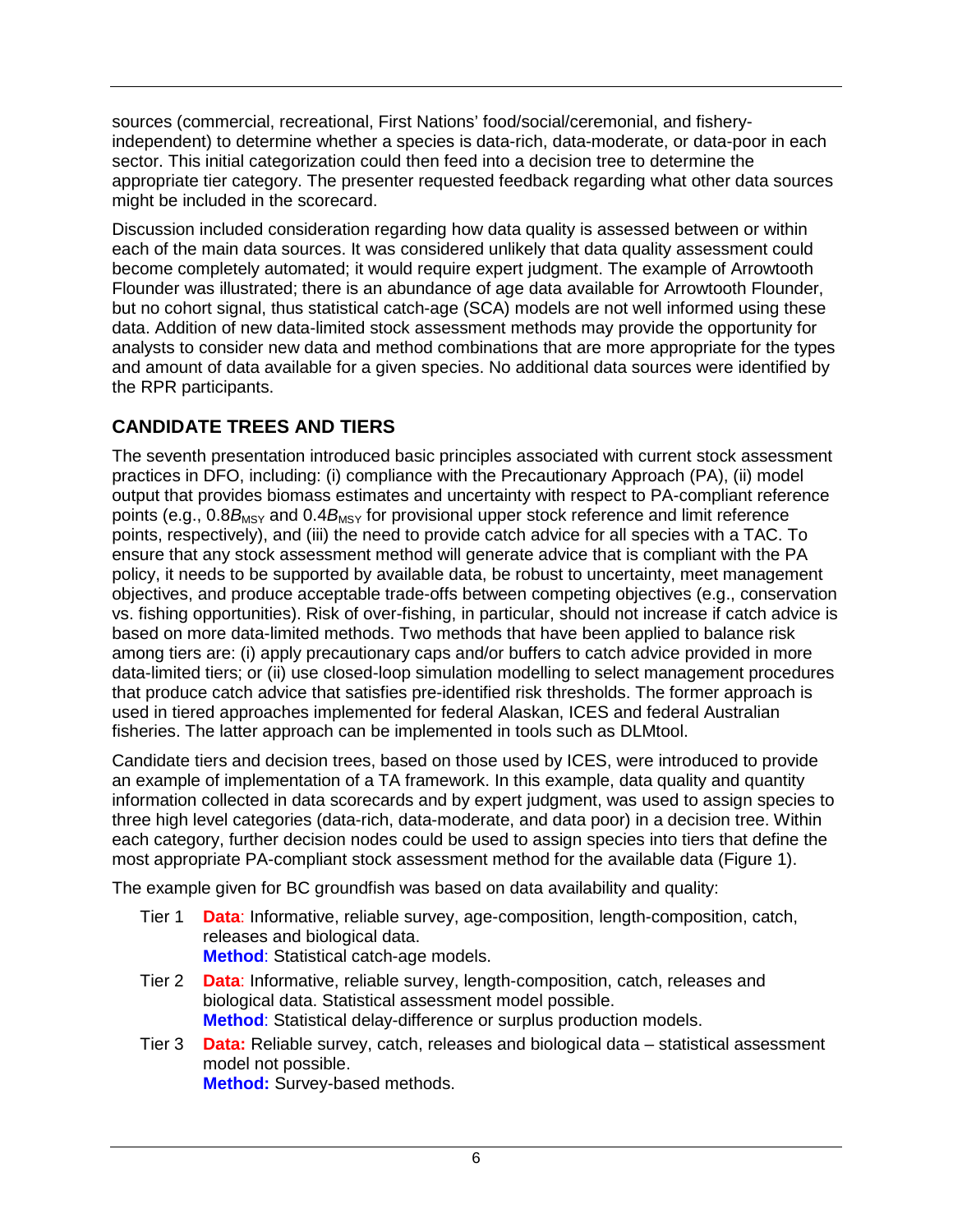- Tier 4 **Data:** Reliable catch, releases and biological data. **Method:** Catch-based methods.
- Tier 5 **Data:** Very little data. **Method:** Life-history or other data-limited methods.

During discussion, participants expressed opinions that it was not desirable to apply precautionary buffers to catch advice for BC groundfish, although precautionary buffers had been implemented in other jurisdictions. The discussion returned to the two alternative approaches for accounting for risk in determining catch advice for data-limited species, i.e., let the data decide the method and use buffers for data-limited methods vs. using closed-loop simulation to select the method based on meeting objectives and pre-defined risk thresholds. In order to better characterize risk, closed-loop simulations used in this context should include a range of scenarios that try to adequately capture the major uncertainties in the fish stockfishery-management system.

During discussion, it was noted that several other jurisdictions rely on assessment of data "reliability" in assigning fish stocks to tiers, and that assessment of reliability may be subjective. There was acknowledgement that data "reliability" may depend on the particular assessment method being used. For example, catch data for a rarely caught species may be reliable as a measure of total catch by a fishery, but may not be sufficiently reliable for parameter-estimation in a statistical stock assessment model. Similarly, a survey index may be reliable in spatial analysis of fishing grounds, but if the index series shows no trend, it may not contain any information about the productivity of the fish population.



<span id="page-14-1"></span>*Figure 1. Flow of decisions from species data to candidate tiers.*

# <span id="page-14-0"></span>**INTRODUCTION TO SIMULATION TESTING (DAY 2, 9:05 AM)**

The eighth and final presentation introduced simulation testing and some proposals for further exploration. As outlined in previous presentations, the quality and quantity of information available for each fish stock will determine the general type of assessment method  $-$  e.g., statistical stock assessment models (with decision tables) vs. alternative data-limited methods. The method could be determined directly from the available data (e.g., [Figure](#page-14-1) 1), or using closed-loop simulation as mentioned in the previous section.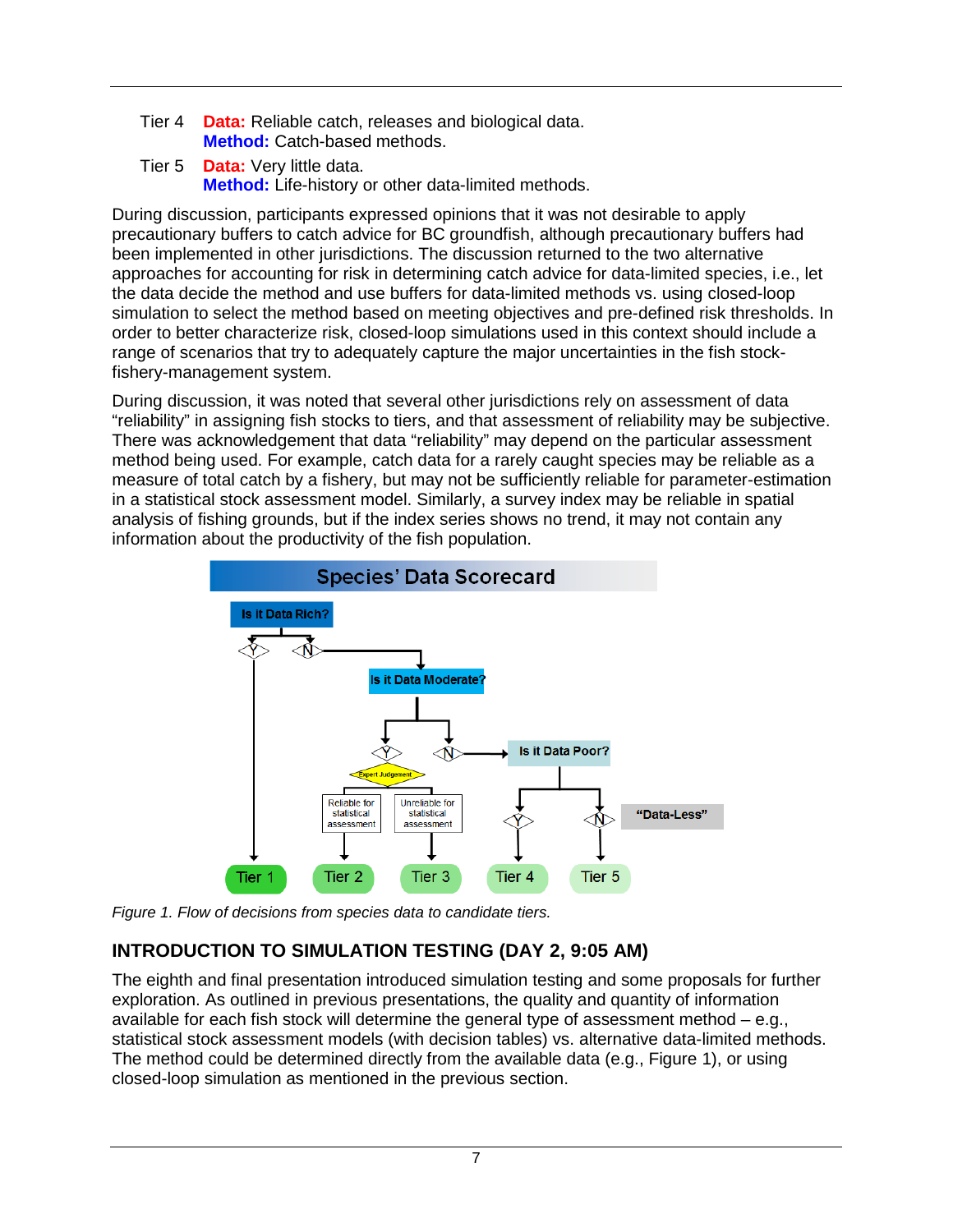Two potential closed-loop simulation tools were identified – "mseR" (developed at Simon Fraser University and the Pacific Biological Station and used in Pacific groundfish and herring applications) and "DLMtool" (an open source R package, developed at the University of British Columbia and recently applied in a number of US fisheries). Three example sets of objectives and metrics were presented as examples for consideration (objectives used in the BC Sablefish Management Strategy Evaluation; a subset of objectives currently built into DLMtool, and a set of objectives used in the Pacific Halibut Management Strategy Evaluation). The Sablefish objectives were proposed as a starting point for any closed-loop simulations in the present TA application. Further advice regarding other objectives and performance metrics was invited.

The presenter noted that the type of advice arising from most data-rich stock assessments (e.g., statistical catch-age models) provides information about stock status and the probability of the stock breaching the limit reference point over a pre-specified period of time (i.e., probability of the stock falling into the "Critical Zone" under Canada's Precautionary Approach). Many datalimited assessment methods (e.g., adjusting catch proportional to changes in the survey index) do not provide any information about stock status. For this reason, several other jurisdictions (ICES, Australian and federal Alaskan fisheries) apply precautionary buffers to catch advice generated from data-limited methods, to buffer against uncertainty in stock status. The presenter noted that an advantage of selecting stock assessment methods based on closedloop simulations was that the closed-loop simulation framework could output the probability of a data-limited assessment method resulting in breached limit reference points, even if the method does not itself produce stock status estimates. This is because the operating model keeps track of the "true" stock status during the simulation period, thus allowing risk metrics to be calculated. This would avoid the requirement to add a precautionary buffer, because uncertainty is already accounted for. One participant noted that the Marine Stewardship Council is considering accepting stock assessment advice that does not provide stock status, as long as the stock has been shown to have an acceptable probability of being healthy using closed-loop simulation.

There was discussion of some proposed simulation approaches that could be used in the next phase of TA development:

- 1. testing the consistency of stock status assessment advice produced by each Tier, using real data from one or more Tier-1, "data-rich" species (e.g., Pacific Ocean Perch);
- 2. testing for potential biases in stock assessment advice from each Tier, using simulated data from an Operating Model where "true" parameter values and stock status are known;
- 3. closed-loop simulation to evaluate the efficacy of management strategies based on Tierspecific advice, in terms of meeting short- and long-term fishery objectives.

There was also a suggestion that multi-species closed-loop simulation testing could be attempted for some high priority species that are caught in a complex.

Concern regarding simulating the population dynamics of data-poor species was raised; specifically how analysts would be able to test performance of alternative management procedures when, by definition, little was known about the species. This concern was addressed by noting that the simulated population model would be developed using known parameters (from the literature or using DFO's biological data), and with appropriate uncertainty applied to each parameter.

There was some discussion of whether closed-loop simulation would be used to test the performance of individual assessment methods or whether it would be used to test the whole TA framework, including the decision tree assigning species into tiers. It was suggested that the latter approach was not practical at present and that simulation testing would be done for individual assessment methods.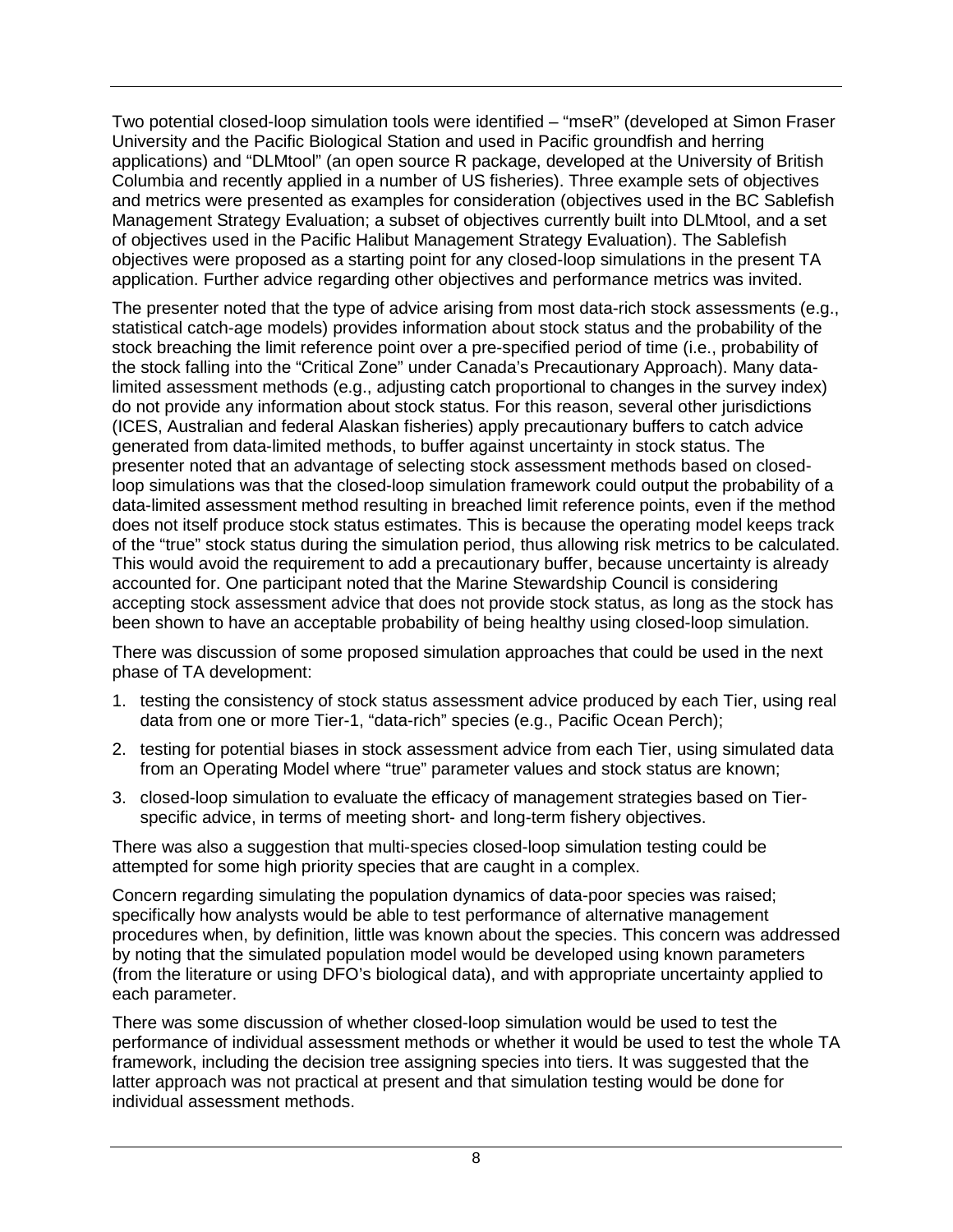Discussion regarding testing performance of stock assessment methods in a multispecies context outlined the importance of eventually providing advice for an industry that functions in a multispecies environment with sometimes conflicting goals (e.g. targeted vs. avoidance fishing). It was recognized that a first step would be addressing single species data issues, and that multispecies simulation testing was currently beyond the scope of this project.

There was discussion of testing the consistency of stock status assessment advice produced by each tier (option 1 above). Essentially, under the decision tree approach [\(Figure](#page-14-1) 1), a data-rich stock would be assessed at each tier – sequentially using fewer data at each tier and applying sequentially more data-limited methods. One participant noted that this has been tried in the USA with little resolution because, ultimately, analysts could not know which model result most truly represented the population. It was pointed out that data-poor assessment methods would not necessarily produce more biased advice just because they used fewer or different data, and it is not possible to know which methods are likely to produce the least biased advice without simulation testing. The USA group also found that results could vary depending on the stock status (e.g., whether the stock was increasing, decreasing or stable). A suggestion was made to try the exercise using Pacific Ocean Perch (considered a relatively healthy stock) and Bocaccio (designated by [COSEWIC as "Endangered"\)](http://www.registrelep-sararegistry.gc.ca/species/speciesDetails_e.cfm?sid=740). However, there was disagreement about whether this would be a useful exercise given the above concerns.

A representative from the DFO salmon science group gave a short talk on a framework used for assessing the hundreds of salmon stocks in BC. The framework uses a risk-based approach for prioritizing allocation of resources. Stocks are assigned a risk score and a stock assessment intensity score. Areas can then be identified where high risk stocks have low stock assessment resources, and resources can be re-allocated accordingly. Overall, however, the salmon group is facing similar data limitations to those in groundfish. One RPR participant suggested that groundfish scientists might wish to work more closely with salmon scientists in the future, as they already have a process in place.

The issue of stock assessment prioritization arose. The idea that a TA framework should include some mechanism for dealing with priority was not universally recognized by the RPR participants; however, the issue is discussed more fully in the General Discussion.

### **GENERAL DISCUSSION**

## <span id="page-16-1"></span><span id="page-16-0"></span>**TIERING**

As a number of other significant fisheries jurisdictions (Australia, the European Union, New Zealand, USA) had already completed tiering exercises, these provided potential templates for the design proposed by DFO Pacific Region Groundfish Science. In particular, the ICES framework (applied to EU fisheries) provided the most detail on design and implementation of a tiered decision-making framework.

At the onset of the TA project, the Groundfish Science group had proposed identifying and testing a suite of data-limited methods for Tiers 3 through 5, following a decision tree such as that shown in [Figure](#page-14-1) 1. During development of the Tiered Approach, an R package for simulation-testing data-limited assessment methods was identified that included 60+ preprogrammed operating models and management procedures for data-limited fish stocks (www.datalimitedtoolkit.org). This R package, called DLMtool, has been peer-reviewed and tested in other fisheries jurisdictions, including federal US fisheries in the Caribbean and in California state fisheries. Customization and application of this software for Canadian fisheries could significantly increase the efficiency of identifying appropriate data-limited assessment methods for BC groundfish stocks.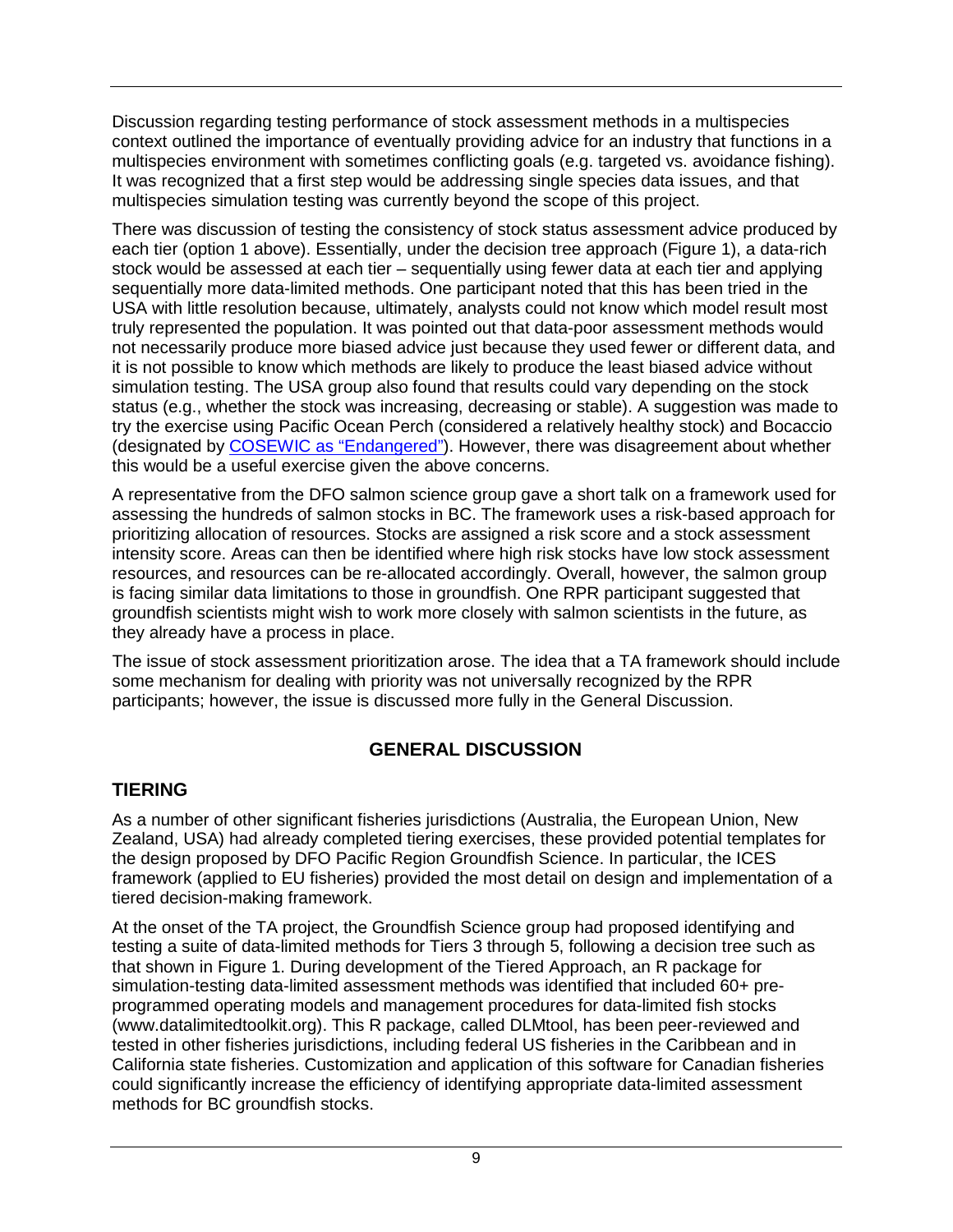During the discussion, it was determined that DLMtool could evaluate performance of all candidate stock assessment methods suitable to the data available in Tiers 3-5 simultaneously [\(Figure](#page-14-1) 1). Some consideration was given to amalgamating Tiers 3-5 into one 'data limited' tier for analysis by DLMtool. However, the identification of appropriate assessment methods for data-limited species was considered only one benefit of the tiering exercise. The TA process was initiated as a framework to systematically evaluate data quality and availability, to standardize how catch decisions are made with respect to appropriate assessment methods, and to provide long-term planning, especially with respect to improving data quality for priority stocks. Amalgamation of Tiers 3-5 would remove valuable information regarding the data available for each stock; this information is needed for prioritizing data-improvement initiatives. The TA framework is also intended to act as a communications tool to clients, e.g., the groundfish managers. Participants agreed to retain the five tiers as a communication tool even if DFO Groundfish Science chooses to use a closed-loop simulation approach (e.g., DLMtool) to select the most appropriate assessment method for each stock based on performance with respect to meeting management objectives (rather than determining the assessment approach based only on the available data). It was also agreed that in the near-term, the tool mseR might be more appropriate for Tiers 1 and 2.

### <span id="page-17-0"></span>**PRIORITIZATION**

In response to several requests for inclusion of prioritization in the TA framework, it was noted that there is a priority schedule in place already, which has been developed in consultation with Fisheries Management, and is based on recurring advice needed for major stocks, SARA-listed species, and stocks not recently assessed but needing advice. This schedule was followed for a number of years but adherence to the schedule has become difficult due to reductions in personnel capacity and several assessments providing problematic advice due to inadequate information in available data. The reduced ability to meet the priority schedule was one factor leading to the decision to develop a TA framework.

In essence, the TA framework should communicate to managers what assessment methods are most appropriate for any given species given data availability and quality; and from those assessment methods what kind of advice is possible. One participant suggested that we could add assessment frequency to the framework. For example, if the species appeared in Tier 1, then Science could possibly assess it every 5 years, for argument's sake. If the species occurred in Tier 3, then the frequency may need to be shorter to ensure that changes in information (e.g., declining index) are dealt with in a timely manner. Assessment frequencies could also depend on the species, potentially with respect to variation in longevity. These types of information could then inform a prioritized assessment schedule.

It was recognized that the task of prioritization cannot be borne solely by the managers but must be developed in collaboration with Science, Industry, First Nations and other interested parties. One participant suggested that perceived priorities could be communicated using a priority matrix that links the resources available for assessment and some metric that captures priority (e.g., perceived risk to the population or economic importance). This is similar to the framework described above for Pacific salmon. For example, this could be represented as a matrix with two or more rows and two or more columns, where rows indicate the resources available for assessment (e.g., data, financial or human resources), and columns indicate priorities, e.g.,  $1 =$ high priority and 2 = low priority. The "resources" could then be used to characterise what kind of assessment is available for that stock, given data and capacity considerations.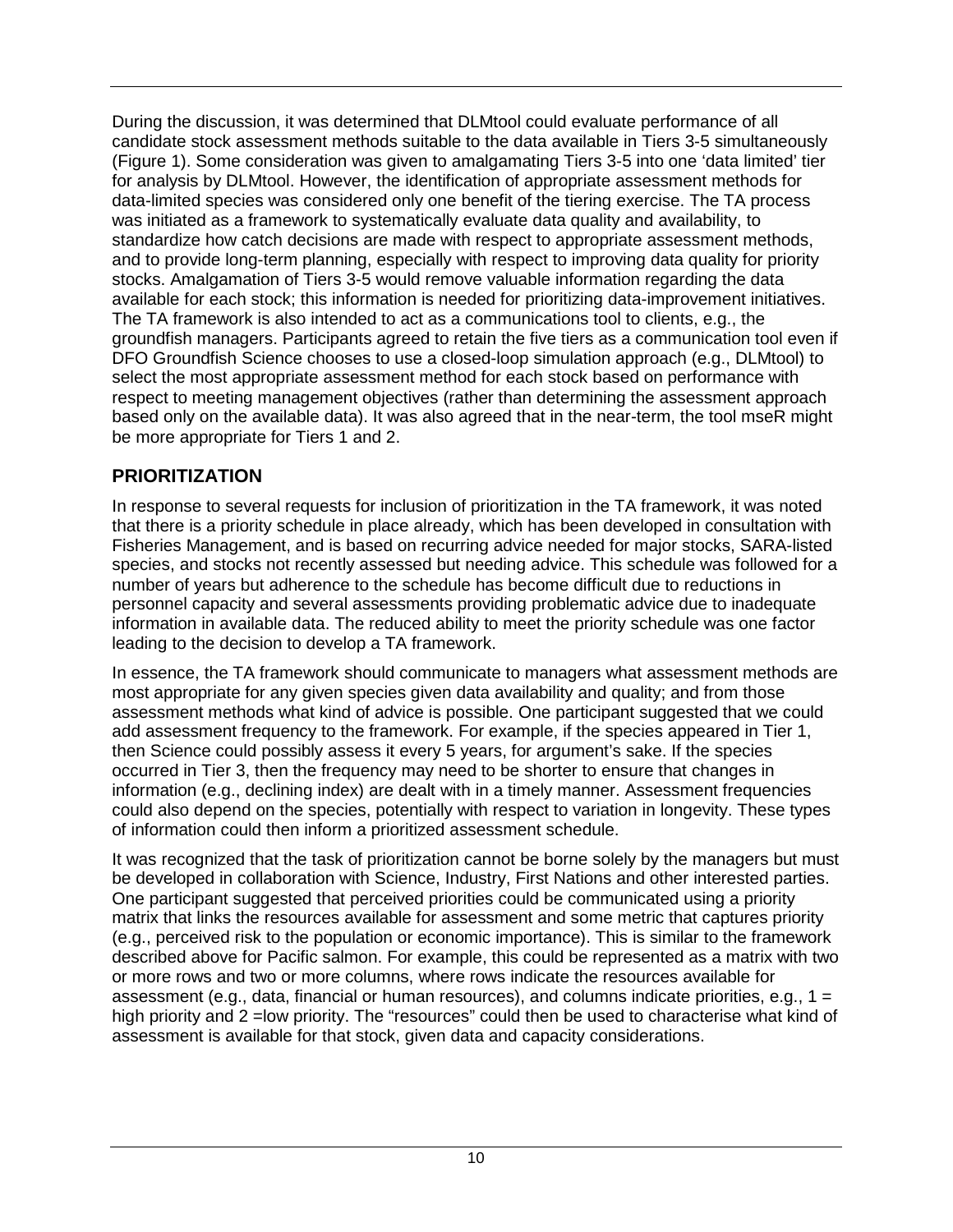

<span id="page-18-1"></span>*Figure 2. Sample priority matrix.*

There was uncertainty regarding whether the matrix as presented would be useful as a prioritization system, but the alpha-numeric classification assigned to a species was acknowledged as a potential way to communicate to any single user group the priority that the other groups place on that species. It was noted by several participants that economic importance does not necessarily imply that the species is valuable. Economic importance could be assigned to low quota species that restrict the ability of the fishery to realise the full quota of other species due to co-occurrence in the catch. Similarly, some unassessed species may be impeding sustainable seafood certification (e.g., by the Marine Stewardship Council), and are thus restricting important national and international market access.

Priorities clearly varied among participants during the workshop. While many may have given a high priority to obvious candidate stocks, based on economic value or catch magnitude, one participant thought that more data-limited stocks should be given high priority because there is no current science advice for these. Priorities also come from other sources like program planning, special projects (e.g., genetics), and schedules for species classified under the Species at Risk Act. One participant noted that Alaskan federal fisheries use a formalized 12-factor scorecard for prioritization which covers four general categories: fishery concerns, stock health, ecosystem role, and management concerns. A number of RPR participants suggested something similar would be useful for BC groundfish, and that developing such a prioritization scorecard would be a valuable, and perhaps necessary exercise.

## <span id="page-18-0"></span>**MOVING BETWEEN TIERS**

There was concern that species assigned to the most data-limited tiers could potentially have an impact on eco-certification, which fostered the impression that it is undesirable for stocks to be in the most data-limited tiers. However, one participant re-iterated that agencies like the Marine Stewardship Council are more open to accepting closed-loop simulation results in the process of eco-certification when they are accompanied by acceptable risk metrics. In these cases, the penalty for remaining in lower tiers may be low or non-existent.

A question was raised pertaining to the development of target fisheries for stocks in the lowest tier (i.e., non-quota species with very limited data). If a stock is brought under quota management then catch advice becomes mandatory. However, according to [Figure](#page-14-1) 1, candidate Tiers 1-4 should all produce catch advice. Therefore only Tier 5 species would require additional data to move up in the tier structure.

It was suggested that once a stock has been assigned a particular stock assessment method, it is unlikely that the stock would be reassigned to a more data-limited tier, except in exceptional cases where, for example, data are discovered to be unreliable (e.g., Alaska Shortspine Thornyhead age data), or because data collection ceases. Alternatively, a species in Tier 1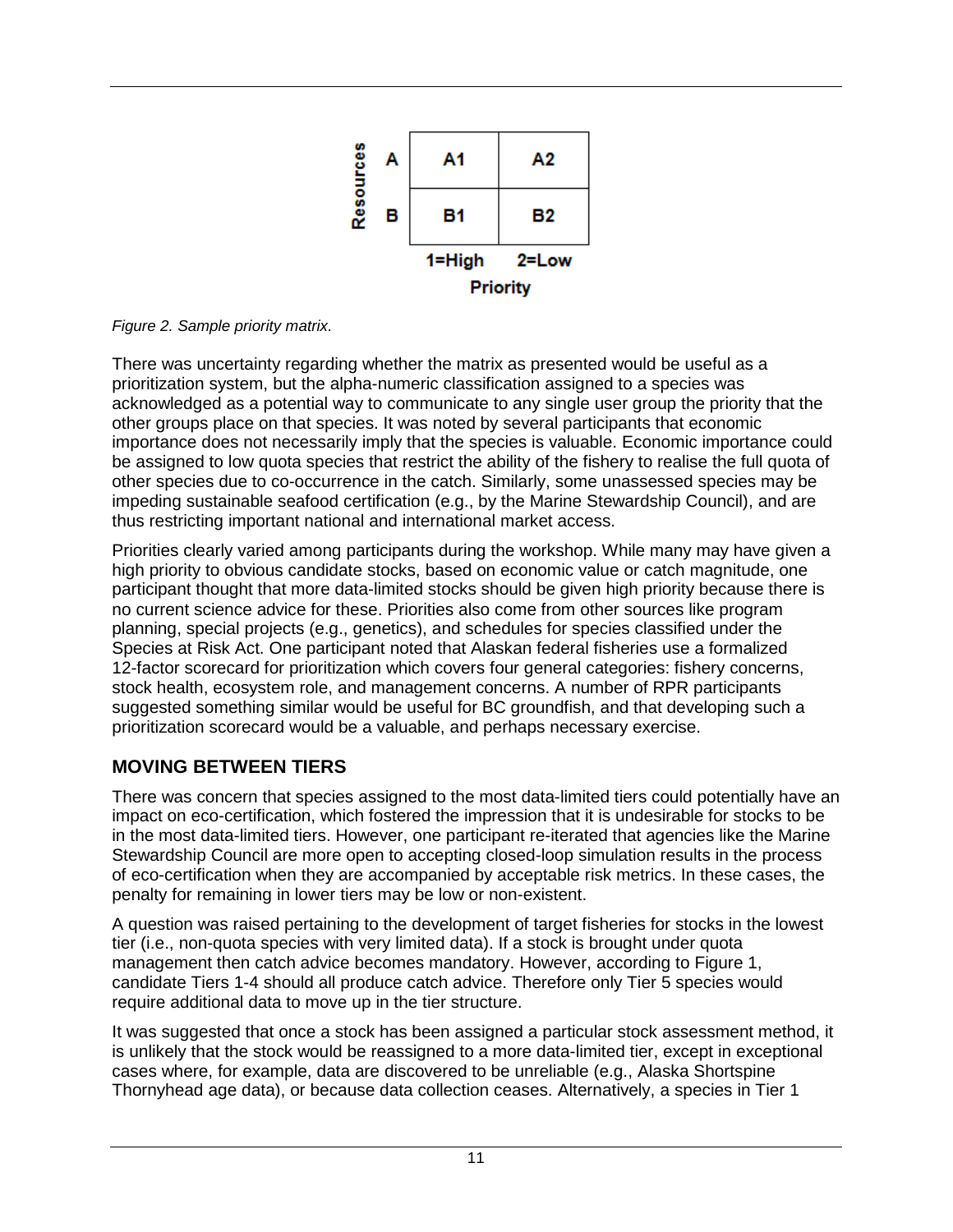could potentially be assessed using methods from any tier depending on the client request, the priority, and/or the objective (i.e., a data-rich species could be assessed using a method that does not require all of the types of data available for that species). However, this might only be possible if it can be shown that performance with respect to meeting management objectives does not deteriorate with more data-limited assessment methods (see Uncertainty below).

All of the above scenarios suggest that tier status, or chosen stock assessment method, should be reviewed periodically. The EU Framework specifies a five-year cycle, while tiers in Alaskan federal fisheries are reviewed annually. A tier status update could be stock-dependent or initiated according to need. The RPR group came to no consensus on tier status update schedules for BC groundfish stocks (nor was it requested). There was consensus that whatever process is used for reviewing tiers, it would need to be a CSAP process.

## <span id="page-19-0"></span>**TRADE-OFFS**

The concept of trade-offs in a prioritization context stems from the identification of the advice that **can** be provided (Science) vs. the advice that is **desired** (clients). To some extent, this can be communicated through tools like the priority matrix (above), a priority scorecard (NOAA), the framework described for Pacific salmon, or a more formal priority-setting exercise that involves multiple stakeholders and First Nations.

Some trade-offs occur from decisions that need to be made at the client level, e.g., allocating resources to a larger number of data-moderate or data-poor assessments vs. a smaller number of data-rich assessments. This decision should be approached with caution, as the resources required to develop species stock assessments in Tiers 1 and 2 are often very similar, and until appropriate methods are identified for data-limited stocks, it is unknown whether there will be a marked reduction in resources required to complete lower tier assessments.

There was discussion regarding whether data-rich assessments are invariably more reliable than data-poor assessments. Both methods can yield potentially biased and/or imprecise measures of species population metrics. Trade-offs between simpler, faster methods with results that are potentially easier to interpret vs. more complex assessment methods that presumably characterize uncertainties and levels of risk more completely were considered. Specifically, complex methods such as Statistical Catch-Age models generally deliver decision tables with probabilities that allow a manager to select catch levels that satisfy their risk requirements, while some data-limited methods may deliver a single catch value.

Discussion regarding the selection of performance metrics identified the need for performance metrics to capture trade-offs between differing objectives (e.g., conservation vs. catch opportunity). Simulation results presented to the group comparing performance of MSY-based reference points vs. an alternative type of reference based on estimated historical biomass illustrated a case where the former provided higher, more sustainable catches but potentially compromised the stock (leaving it in the DFO Cautious Zone), while the latter resulted in the stock being in the Healthy Zone with high probability but provided significantly lower catch than could have been taken sustainably. The trade-off is partly related to values, which means that performance metrics need to represent the objectives of multiple stakeholders and First Nations.

# <span id="page-19-1"></span>**UNCERTAINTY**

One common principle associated with tiered approaches in other jurisdictions was that, as data become less abundant, advice should become more precautionary. For data-rich stocks, most statistical stock assessments provide decision tables that account for modelled uncertainty, and therefore, there is no need for additional precautionary buffers. For data-limited stocks, however, several jurisdictions apply precautionary buffers (e.g., percentage reductions,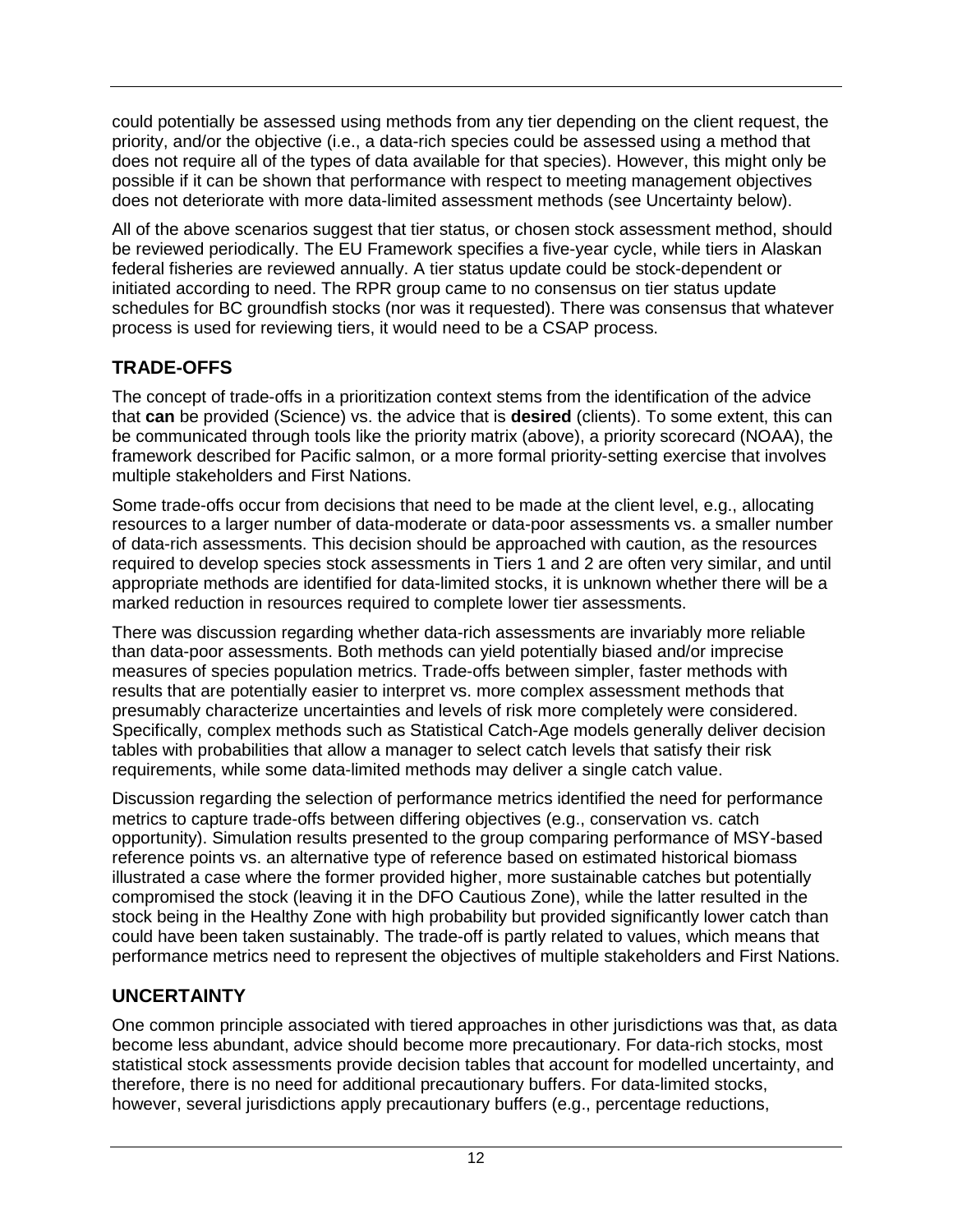uncertainty caps) to catch advice from more data-limited tiers, with increasing penalties at lower tiers (as data become more limited). RPR participants acknowledged that a TA should have a consistent approach to risk across tiers, i.e., more data-limited advice should be more precautionary and there should not be any incentives to move species to a more data-limited tier in order to gain more catch. However, most participants disagreed with the application of arbitrary precautionary buffers for BC groundfish stocks. It was noted that closed-loop simulation (e.g., mseR, DLMtool) would allow analysts to select the assessment method for each stock that best meets management objectives within desired risk thresholds. The RPR participants largely accepted this view.

The RPR group's discussion on simulation testing using sequential data removal and stock status evaluation at successively lower tiers suggested that using a specific example species (e.g. Pacific Ocean Perch, Bocaccio) would yield results only applicable to the species being tested and would not be transferrable to other unrelated species. Additionally, the level of depletion of the species and its depletion trajectory could have a significant influence on how advice would vary among assessment methods. There were concerns that this exercise may be time-consuming and potentially uninformative; however, Dr. Carruthers suggested it would be straightforward to develop a routine in DLMtool by which the influence of depletion could be gauged, if this were a desired analysis.

## **CONCLUSIONS**

<span id="page-20-0"></span>The workshop presented existing "Tiered Approaches" from four international jurisdictions, and compared the supporting data requirements and expected outputs (including advice types). Additionally, the federal Alaskan experience was presented by a NOAA representative. Lessons learned from other jurisdictions were reviewed and appreciated by RPR participants.

A candidate data scorecard was created for assessing data availability (quantity and quality) within four sectors – commercial, recreational, First Nations, and fishery-independent. The scorecard was presented and accepted as a means of classifying species as data-rich, datamoderate, or data-poor, and communicating this information.

A candidate five-tier system was presented as a tool to communicate data availability by species and determine the path forward for decision-making regarding stock assessment advice. Tier 1 (data-rich) would use statistical catch-age models and Tier 2 (data-moderate) would use statistical "delay-difference" and/or surplus production models. Tiers 3 (data-limited), 4 (data-poor), and 5 (data-less) would be amalgamated for analysis and use various datalimited methods, selected using closed-loop simulation methods. The most likely candidate for running the closed-loop simulations is DLMtool, which incorporates numerous peer-reviewed assessment methods. DFO Science staff agreed to conduct further scoping of DLMtool to determine its suitability in this context.

Candidate management objectives and performance metrics were presented using examples from Sablefish, Pacific Halibut, and those built into DLMtool. The RPR group were not able to select further performance metrics, and a recommendation was made to proceed with the examples from Sablefish as a starting point.

Participants endorsed the development of a technical working (advisory) group (TWG), and recommended that a work plan and timelines be developed to help determine the appropriate membership for the TWG. It is expected that the TWG will assist with the completion of the decision tree, management objectives, performance metrics, simulation exercises, and evaluation, all contributing to the second CSAS working paper to be reviewed in a subsequent CSAS regional peer review.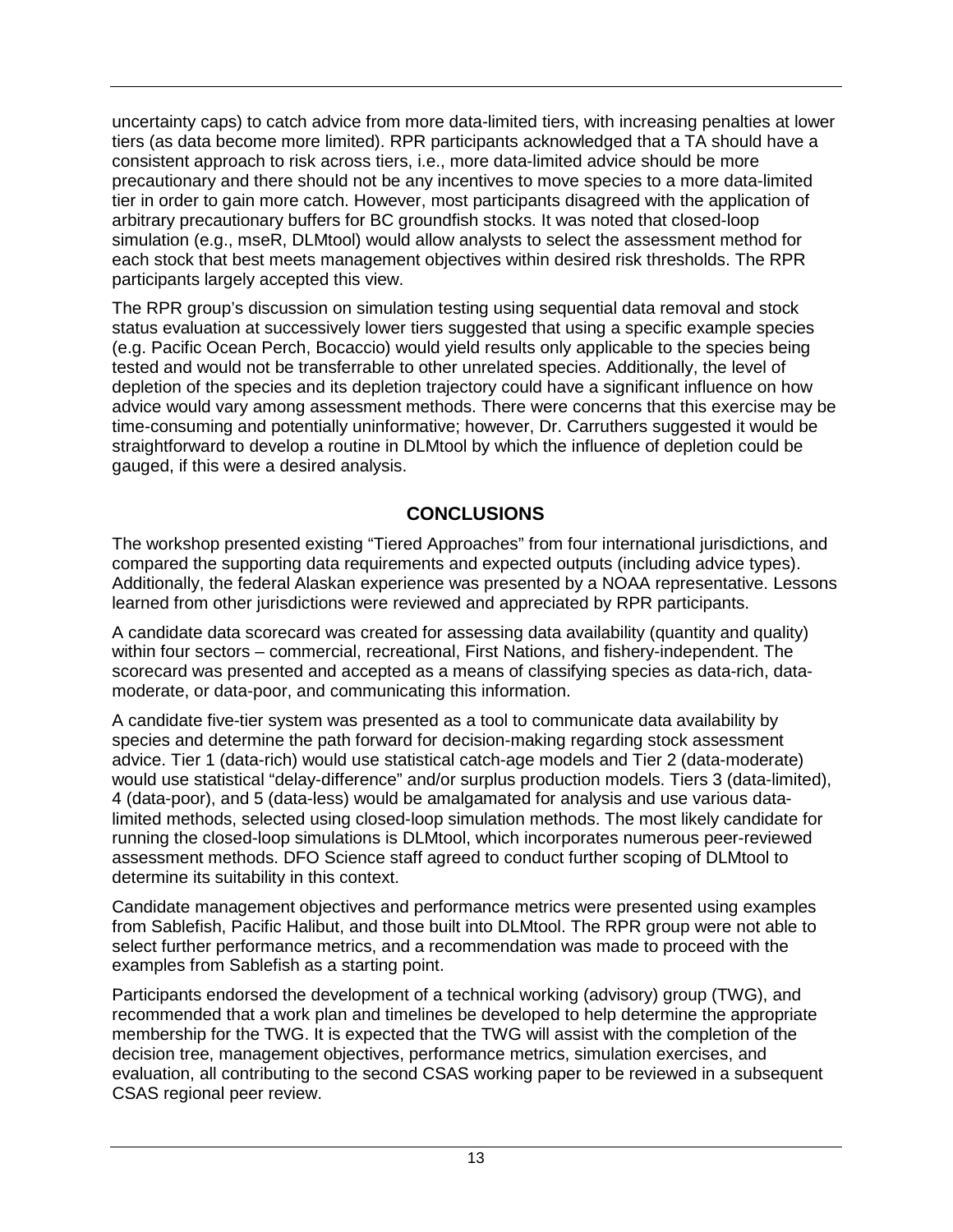The workshop also established that the TA project would not be conducting a full management strategy evaluation (MSE) initially, but will apply closed-loop simulation testing of management procedures to test the robustness of various assessment methods against performance metrics. The RPR group acknowledged that stakeholders and First Nations make credible and valuable contributions to full MSE processes, but this procedure was beyond the scope of the current TA project. The RPR group also recognized that the TA project could not at this time incorporate important aspects such as the multispecies nature of the fisheries, ecosystem effects, or climate change effects.

### **RECOMMENDATIONS**

<span id="page-21-0"></span>From the discussions during the TA workshop, the RPR participants identified the following recommendations:

- Develop a terms of reference and workplan for an advisory group (technical working group, TWG), identify members of the TWG, and clarify each member's duties and expected participation. The short-term next steps for a TWG are:
	- $\circ$  Adopt the candidate Tiers 1-5 for communication of data availability to clients but amalgamate Tiers 3-5 for analysis and simulations.
	- o Design the simulation testing appropriate for each tier.
	- o Do not use precautionary buffers and caps. Account for risk and uncertainty either within the stock assessment outputs (Tiers 1-2) or when using closed-loop simulation to select an assessment method (Tiers 3-5).
	- $\circ$  Use the data scorecard as presented in the workshop to summarise data needed for simulations and to communicate data availability.
	- o Identify management objectives and performance metrics to measure performance of alternative assessment methods.
	- o Articulate the methods by which species are placed in tiers.
	- o Scope DLMtool and customise for Canadian groundfish fisheries, if needed.
	- o Examine types of data available in more detail.
	- o Examine processes by which a species moves up or down tiers.
- Write code for DLMtool to test the sensitivity of data-stripping and performance of alternative assessment methods for stocks with different abundance trends.
- Develop a prioritization scorecard that takes into account the factors important to the BC groundfish sector.
- Develop a schedule for reviewing the placement of species within the TA framework.
- Collaborate with the CIC-led advisory process: Multi-species Management Systems.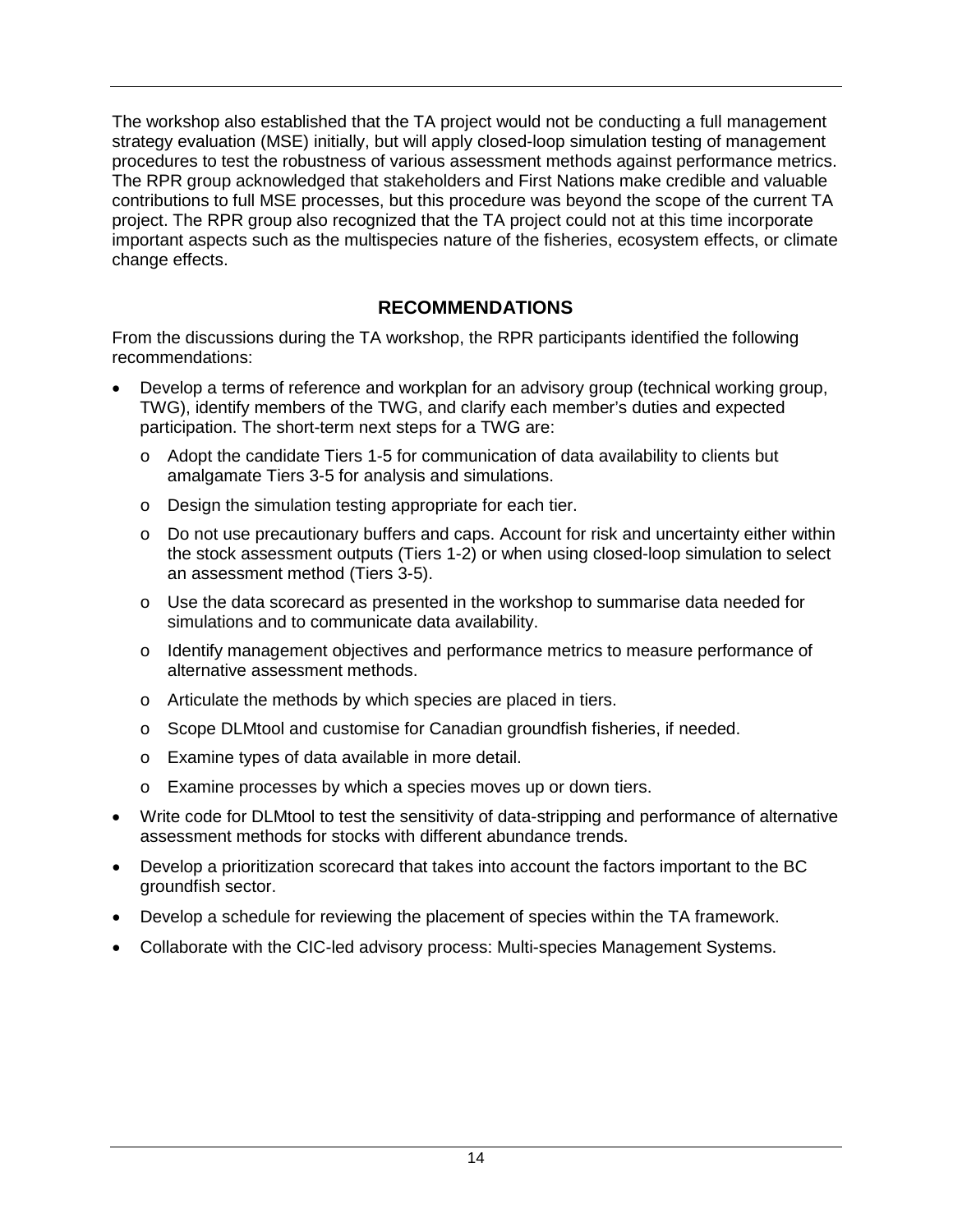### **ACKNOWLEDGEMENTS**

<span id="page-22-0"></span>We greatly appreciate the time contributed to the RPR process by all participants. We are especially grateful for the invaluable insight and experience provided by Dr. Jim Ianelli (NOAA, Seattle) on the federal Alaskan experience with tiered approaches and Dr. Tom Carruthers (UBC, Vancouver) on the DLMtool package. We also thank Linnea Flostrand for helpful contributions during Chair discussions, Lisa Lacko for her diligent rapporteur skills, and Ann Mariscak for her logistical support.

### **REFERENCES**

- <span id="page-22-1"></span>Carruthers, T.R., and Hordyk, A. 2016. [DLMtool: Data-Limited Methods Toolkit.](http://cran.r-project.org/web/packages/DLMtool/index.html) R package. (Accessed October 20, 2016)
- Carruthers, T.R., Kell, L.T., Butterworth, D.D.S., Maunder, M.N., Geromont, H.F., Walters, C., McAllister, M.K., Hillary, R., Levontin, P., Kitakado, T., and Davies, C.R. 2016. [Performance](http://dx.doi.org/10.1093/icesjms/fsv212)  [review of simple management procedures.](http://dx.doi.org/10.1093/icesjms/fsv212) ICES J. Mar. Sci. 73(2): 464-482. (Accessed October 20, 2016)
- Carruthers, T.R., Punt, A.E., Walters, C.J., MacCall, A., McAllister, M.K., Dick, E.J., and Cope, J. 2014. [Evaluating methods for setting catch limits in data-limited fisheries.](https://swfsc.noaa.gov/publications/FED/01286.pdf) Fisheries Research, 153: 48-68. (Accessed October 20, 2016)
- Cox, S.P., Kronlund, A.R., Benson, A.J. 2013. [The roles of biological reference points and](http://dx.doi.org/10.1017/S0376892913000271)  [operational control points in management procedures for the sablefish \(](http://dx.doi.org/10.1017/S0376892913000271)*Anoplopoma fimbria*) [fishery in British Columbia, Canada.](http://dx.doi.org/10.1017/S0376892913000271) Environmental Conservation 40: 318-328. (Accessed October 20, 2016)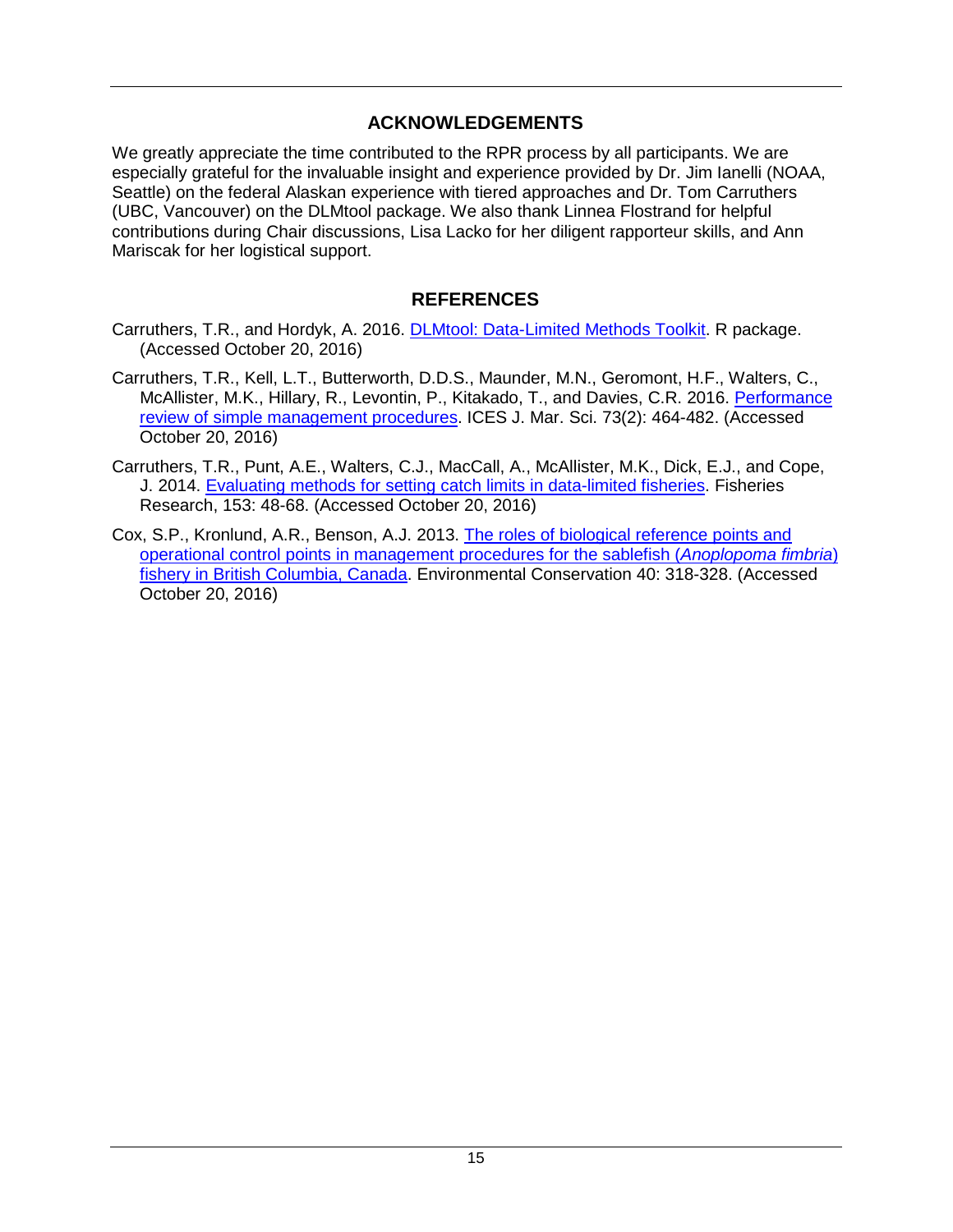# **APPENDIX A. TERMS OF REFERENCE**

### <span id="page-23-0"></span>**A Review of International Best Practices to Assigning Groundfish Species to Tiers for the Purposes of Stock Assessment Based on Data Availability and Richness**

**Regional Peer Review Process - Pacific Region**

**May 30-31, 2016 Nanaimo, British Columbia**

Co-chairs: Lesley MacDougall and Rowan Haigh

### **Context**

An understanding of the status of species affected by a given fishery is required to support the implementation of the Sustainable Fisheries Framework and to sustainably manage the aboriginal, commercial, and recreational multi-species groundfish fisheries. Many of the species for which stock assessments are planned will be assessed for the first time, with little data available to support traditional assessment methods. Stock status advice is also required to demonstrate stewardship and meet eco-certification requirements.

In order to meet the high demand for species assessments within timeframes acceptable to managers and stakeholders, a framework for determining the assessment methodology to be applied for each species would streamline the assessment process and more efficiently use science resources. There is also a desire to achieve a degree of standardization in approaches to developing and communicating advice to stakeholders and, where possible, align stock assessments with best practices in other jurisdictions.

In other global jurisdictions, a "Tiered Approach" framework for determining the type of assessment method used for a given species or stock and science advice to be expected has been developed and utilized. These approaches classify species into tiers based on data availability, quality and richness. Membership in a tier determines the most appropriate type of assessment and management advice for the species.

Fisheries and Oceans Canada (DFO) Groundfish Science is developing a tiered approach to assign assessment types for species to tiers based on data availability, quality and richness. This tiered approach may subsequently be applied to provide advice on stock status and harvest advice for British Columbia (BC) groundfish species. It could formalize the type of assessment to be done for individual species, which will support the provision of scientific advice to fisheries managers in the contexts of conservation (sustainable Total Allowable Catches, COSEWIC, *Species at Risk Act*) and eco-certification (e.g. Marine Sustainability Certification). The development of a tiered approach for the assessment of BC groundfish will occur in three stages: (1) match data availability and quality with the appropriate types of assessment methodologies available, (2) evaluate the performance of the proposed tiered approach through simulation testing, and (3) finalize and document a tiered approach for implementation in the BC groundfish fishery.

In support of stages one and two, this Canadian Science Advisory Secretariat, Regional Peer Review will be conducted in a workshop format, where participants are asked to contribute to reviewing the "Tiered Approaches" used in other jurisdictions and developing a suite of candidate tiers for BC groundfish that will subsequently be evaluated through simulation testing (stage two). The results of the simulation testing will be used to finalize and document the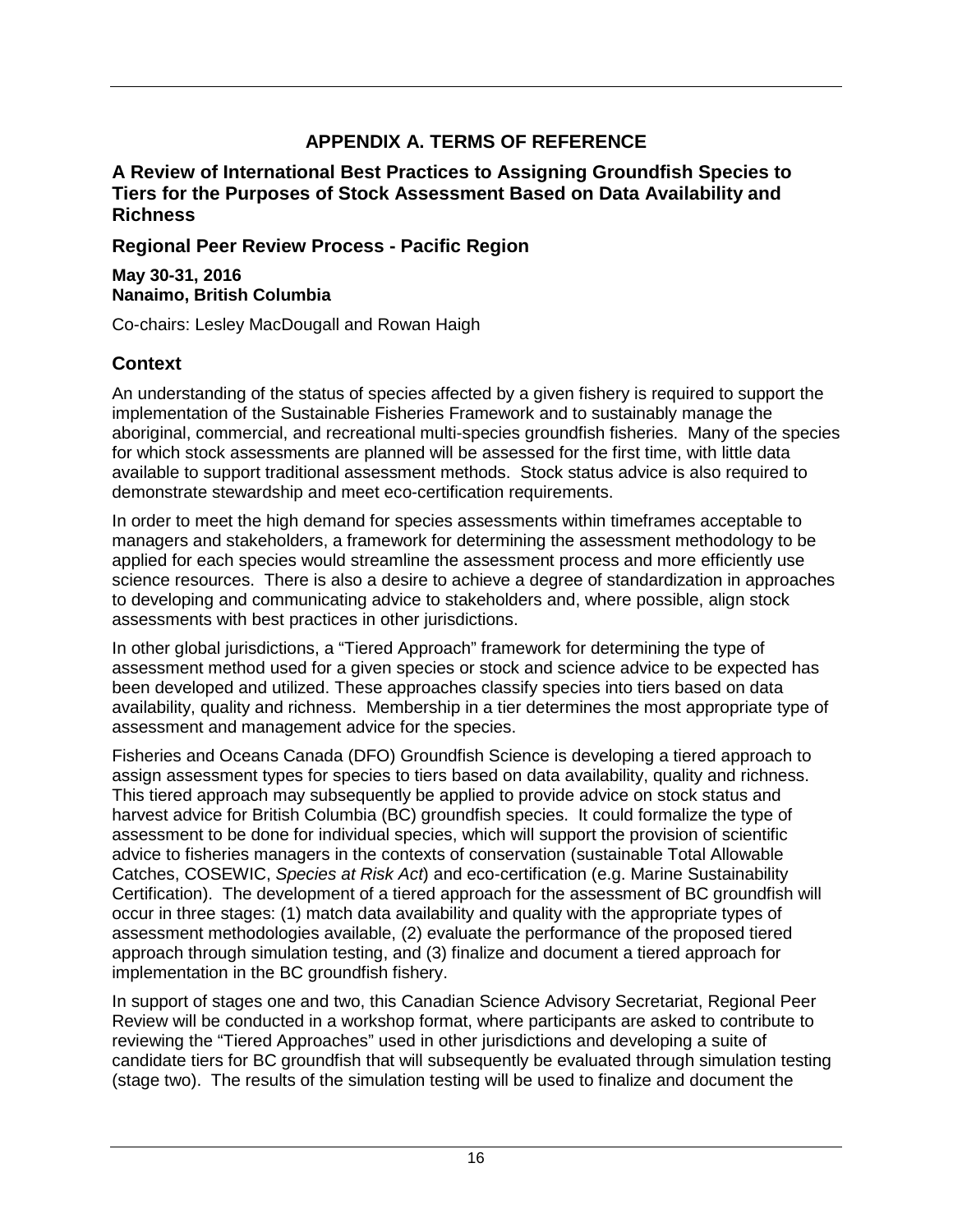tiering criteria and methods, and to develop software tools, to be used to assign BC groundfish to assessment tiers. A CSAS Regional Peer Review will be conducted for this final work.

### **Objectives**

The objectives of this workshop are to:

- 1. Present existing "Tiered Approaches" from select international jurisdictions, and compare the supporting data requirements, expected outputs (including advice types) and lessons learned;
- 2. Examine the types of data available for BC groundfish species, with the appropriate methods to assess data quality and richness, and the appropriate methods to incorporate and communicate uncertainty;
- 3. Develop a set of candidate tiers for BC groundfish species for further consideration, specifying data requirements and the assessment approach for each tier; and
- 4. Recommend candidate metrics to evaluate the performance of the proposed tiered approach through simulation testing.

## **Expected Publication**

• Proceedings

## **Expected Participation**

- DFO (Science Branch, Fisheries Management Branch)
- Commercial and recreational fishing interests
- First Nations
- Non-government organizations
- Academia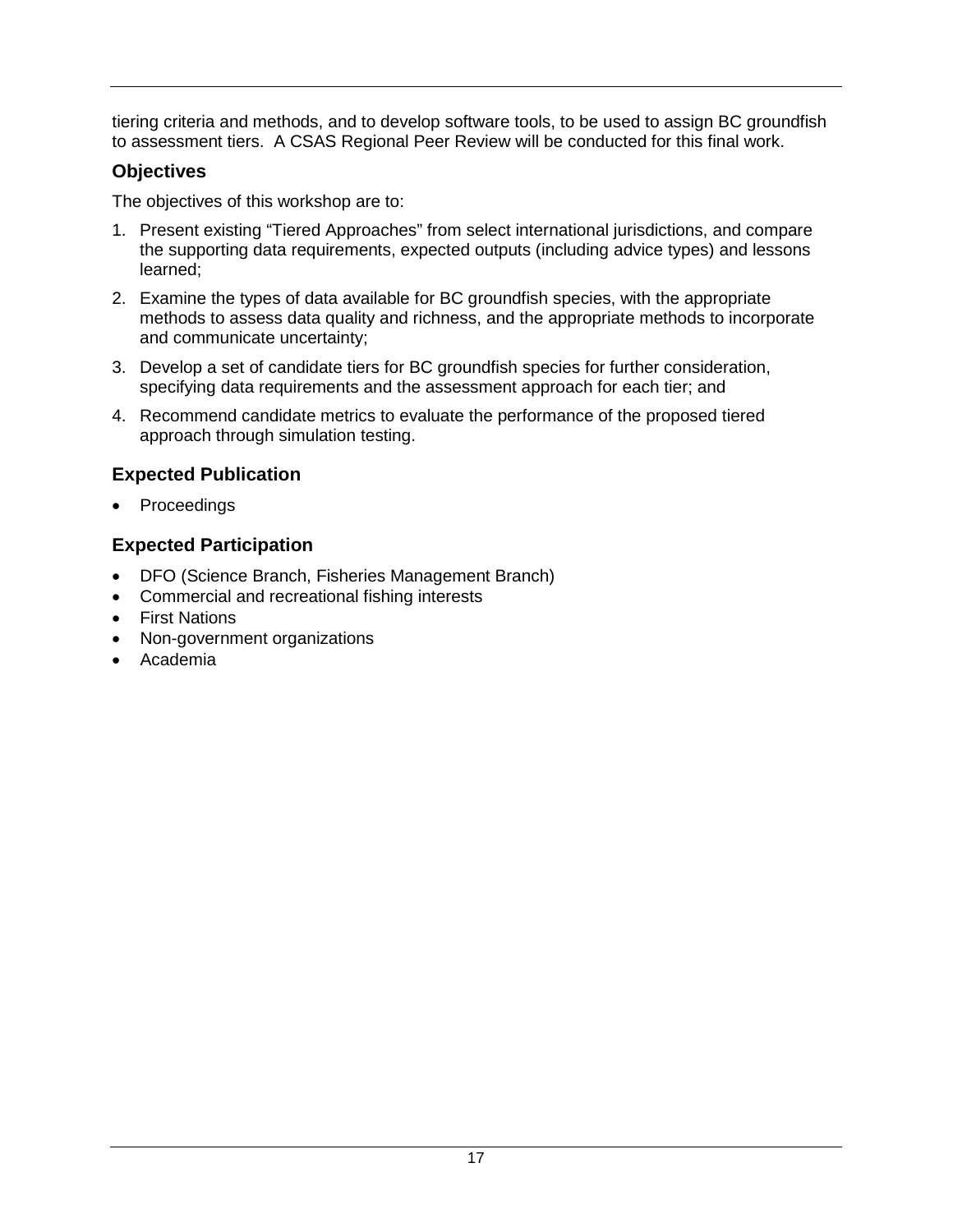### **APPENDIX B. AGENDA**

### **Regional Peer Review Meeting (RPR)**

Canadian Science Advisory Secretariat Centre for Science Advice Pacific

<span id="page-25-0"></span>A Review of International Best Practices to Assigning Species to Tiers for the Purposes of Stock Assessment Based on Data Availability and Richness

#### **May 30-31, 2016**

Pacific Biological Station, Seminar A & B Chair: Lesley MacDougall / Rowan Haigh

#### **DAY 1 – Monday May 30, 2016**

| <b>Time</b> | <b>Subject</b>                                                                       | <b>Presenter</b>                      |
|-------------|--------------------------------------------------------------------------------------|---------------------------------------|
| 0900        | Introductions<br>Review Agenda & Housekeeping<br><b>CSAS Overview and Procedures</b> | Chairs                                |
| 0915        | <b>Review Terms of Reference</b>                                                     | Chairs                                |
| 0920        | Why the Tiered Approach                                                              | Greg Workman<br><b>Neil Davis</b>     |
| 1015        | <b>Break</b>                                                                         |                                       |
| 1050        | Literature Review - International examples                                           | <b>Kate Rutherford</b>                |
| 1115        | Implementation of a Tiered Approach in Alaska                                        | Jim Ianelli                           |
| 12:00       | <b>Lunch Break</b>                                                                   |                                       |
| 1300        | DLMtool - Evaluating performance of data limited<br>assessment methods               | <b>Tom Carruthers</b>                 |
| 1345        | Workplan review - Elements and Timelines                                             | Lynne Yamanaka<br>Greg Workman        |
| 1415        | Candidate Data Scorecard                                                             | Jackie King                           |
| 1445        | <b>Break</b>                                                                         |                                       |
| 1500        | <b>Candidate Trees and Tiers</b>                                                     | Robyn Forrest<br><b>Chris Grandin</b> |
| 1615        | Recap – what we've covered                                                           | <b>RPR Participants</b>               |
| 1630        | Adjourn for the Day                                                                  |                                       |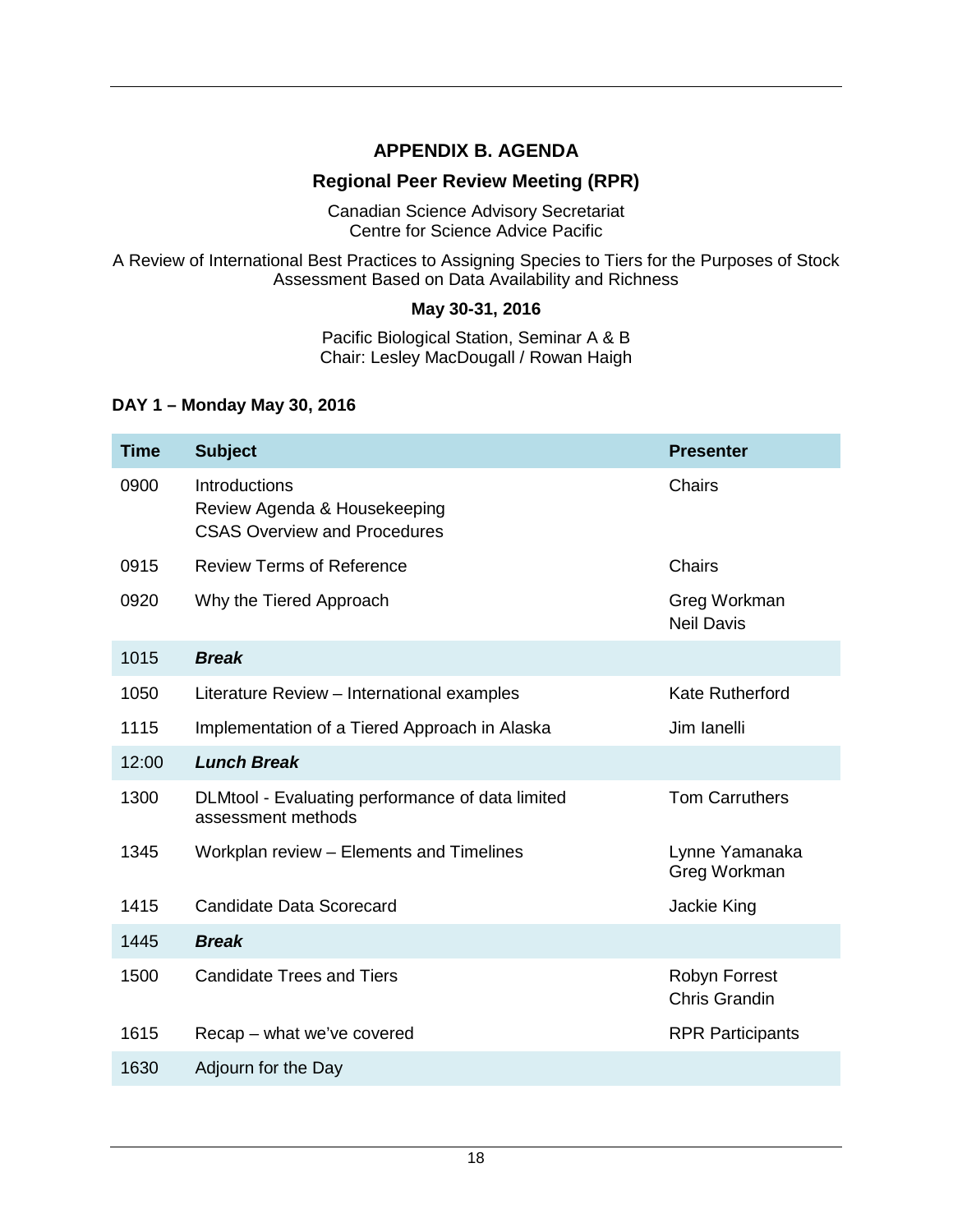# **DAY 2 – Tuesday, May 31, 2016**

<span id="page-26-0"></span>

| <b>Time</b> | <b>Subject</b>                                                                                                                                                                    | <b>Presenter</b>                                                                |
|-------------|-----------------------------------------------------------------------------------------------------------------------------------------------------------------------------------|---------------------------------------------------------------------------------|
| 0830        | <b>Introductions</b><br>Review Agenda & Housekeeping<br><b>Review Status of Day 1</b>                                                                                             | Chairs                                                                          |
| 0900        | Introduction to Simulation Testing                                                                                                                                                | Robyn Forrest<br><b>Andrew Edwards</b>                                          |
| 1030        | <b>Break</b>                                                                                                                                                                      |                                                                                 |
| 1100        | Review of Candidate Trees - Feedback                                                                                                                                              | <b>Chris Grandin</b><br>Robyn Forrest<br>Jackie King<br><b>RPR Participants</b> |
| 1200        | Lunch                                                                                                                                                                             |                                                                                 |
| 1300        | <b>Feedback Discussion continued</b>                                                                                                                                              | <b>RPR Participants</b>                                                         |
| 1400        | Recap<br>Parking Lot<br>Agreed upon candidate tiers for testing<br>$\bullet$                                                                                                      | <b>RPR Participants</b>                                                         |
| 1430        | <b>Break</b>                                                                                                                                                                      |                                                                                 |
| 1445        | Next Steps - Chair to review<br>Workplan<br>$\bullet$<br>Next steps<br>$\bullet$<br><b>Deliverables</b><br>$\bullet$<br>Advisory Panel - representation from sectors<br>$\bullet$ | <b>Chairs</b>                                                                   |
| 1545        | Other Business arising from the review                                                                                                                                            | <b>Chairs &amp; Participants</b>                                                |
| 1630        | <b>Adjourn meeting</b>                                                                                                                                                            |                                                                                 |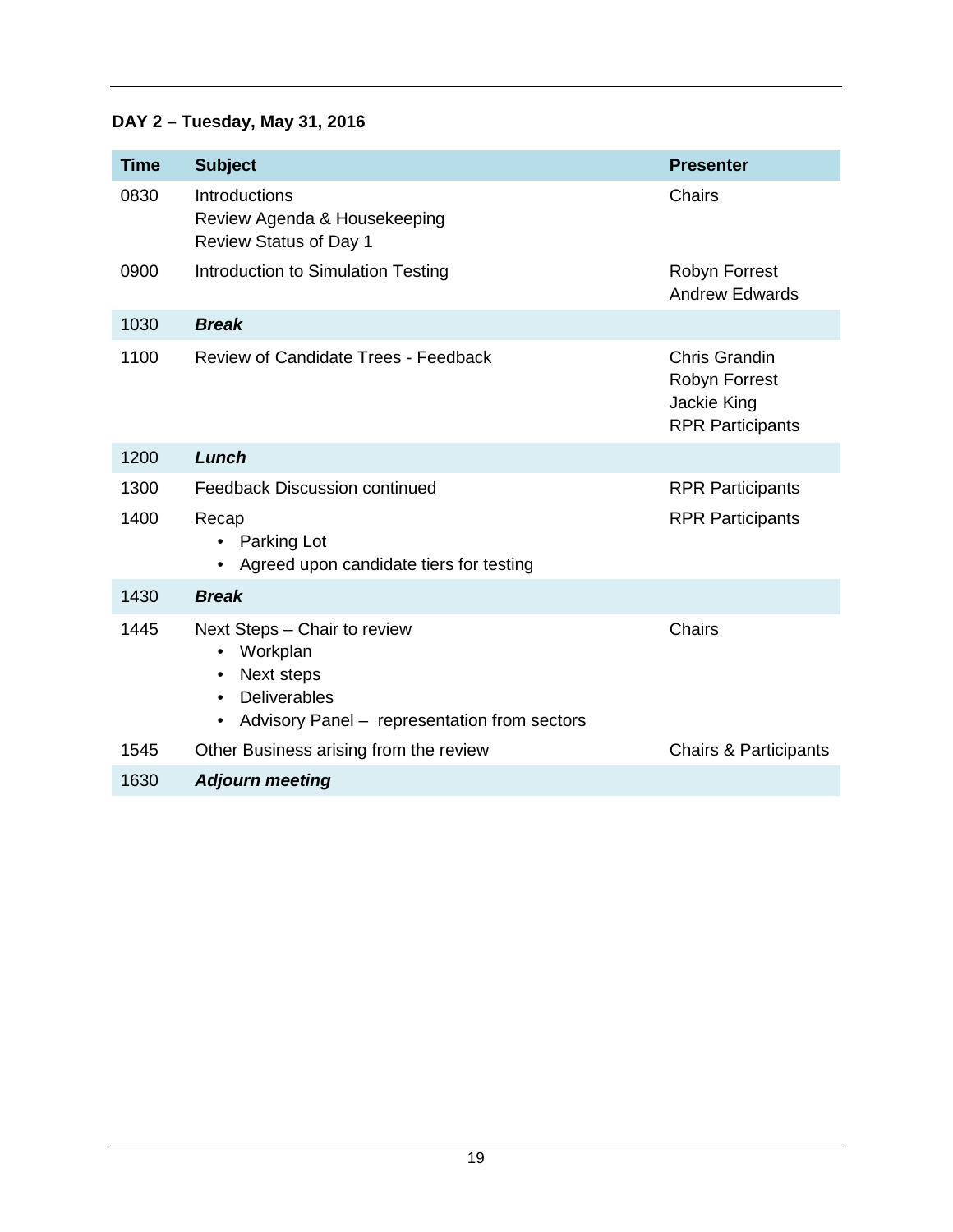### **APPENDIX C. BACKGROUND INFORMATION**

**Background Information for**

**A Review of International Best Practices to Assigning Species to Tiers for the Purposes of Stock Assessment Based on Data Availability and Richness**

**Kate Rutherford**

**Fisheries and Oceans Canada Science Branch 3190 Hammond Bay Road Nanaimo, BC V9T 6N7**

Regional Peer Review Workshop May 30-31, 2016 Nanaimo, BC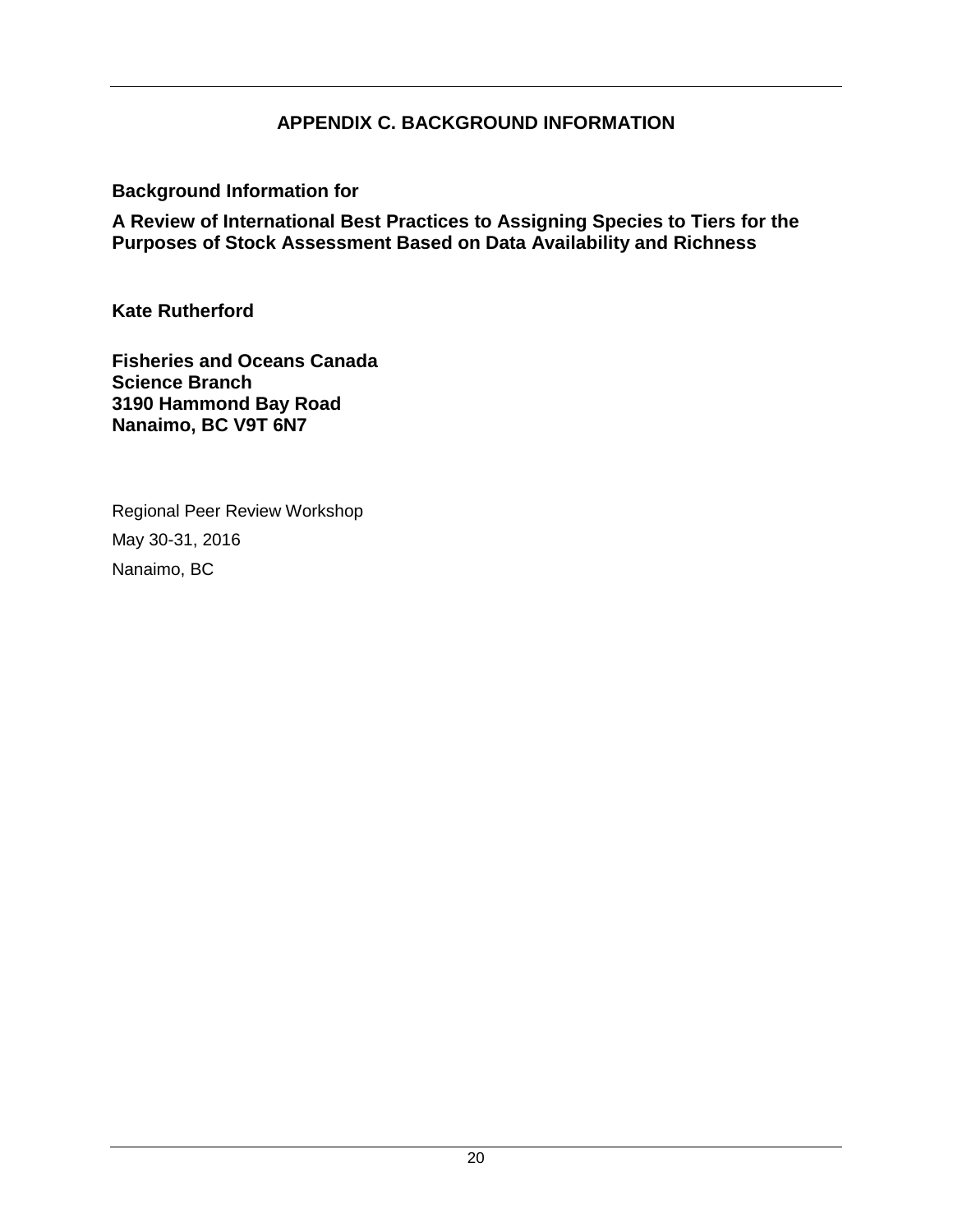# <span id="page-28-0"></span>**C.1. INTRODUCTION**

Adoption of ecosystem-based fisheries management has been identified as a high priority in fishery management plans for British Columbia (BC) groundfish fisheries. An understanding of the status of all (or as many as possible) ecosystem components affected by a given fishery is required to (i) implement ecosystem-based fishery management, and (ii) to successfully and sustainably manage the multi-species groundfish individual transferable quota (ITQ) fishery. DFO and the fishing industry require stock status advice to demonstrate sound stewardship and to meet eco-certification requirements. Finally, there is a desire to achieve a degree of standardization in approaches to developing and communicating advice to stakeholders and, where possible, align stock assessments with best practices in other jurisdictions.

Groundfish Science is required to provide Science advice on the status of, or risk to, all species of groundfish impacted by fishing activities. Although there are only about 32 groundfish species managed under quota, there are a possible 200 species that could fall under the research mandate of Groundfish Science. DFO currently lacks capacity and informative data to produce the required stock assessments within timeframes acceptable to managers and stakeholders. Furthermore, some species (or stocks) are being formally assessed for the first time, and a formalised agreed-upon framework is desirable for determining what kind of stock assessment should be conducted.

To date there has not been a standard protocol for classifying species as data-rich or data-poor and identifying the most appropriate assessment tools. In some cases, analysts have tried to fit complex models to poor quality, or uninformative data, resulting in highly uncertain science advice for use by resource managers. While there are some species (e.g., Pacific Ocean Perch, Sablefish) in the BC groundfish fishery with long time-series of catch and abundance data that can be used in a full statistical catch-age stock assessment, there are many others with inadequate data to conduct such assessments. In addition, although some species or stocks may have enough data for a full assessment they may be of lower economic importance and therefore have not received any stock assessment effort.

The Groundfish Integrated Fisheries Management Plan (IFMP) identified the need to increase the number of species that receive quantitative stock assessment advice. This includes the goal of, by 2017, identifying and acquiring the data required to provide science advice for all groundfish species. This is complemented by the short-term goal of, by 2015, evaluating alternative approaches to assessing data-limited species and assessing the applicability of these approaches for providing advice for management of BC groundfishes.

A first step for increasing the number of species assessed is to categorize the amount and quality of stock assessment data available for different species, and then to recommend assessment approaches for each based on this information. Similar approaches, often called "tiered approaches", have been developed in other international jurisdictions (e.g., USA, Australia, New Zealand, Europe).

Tiering is the general concept of separating fish species or stocks into categories, i.e., tiers, according to the quality, quantity, and types of data available, ranging from data-rich to datapoor. The concept includes the idea that different assessment methodologies would be used to provide scientific advice for the different tiers, and that the uncertainty in results and subsequent management advice increases as you move from the data-rich towards the data-poor tiers.

# <span id="page-28-1"></span>**C.2. LITERATURE SEARCH**

We reviewed the peer-reviewed and grey literature to better understand the approaches taken by the other international jurisdictions and to assess their applicability to the BC groundfish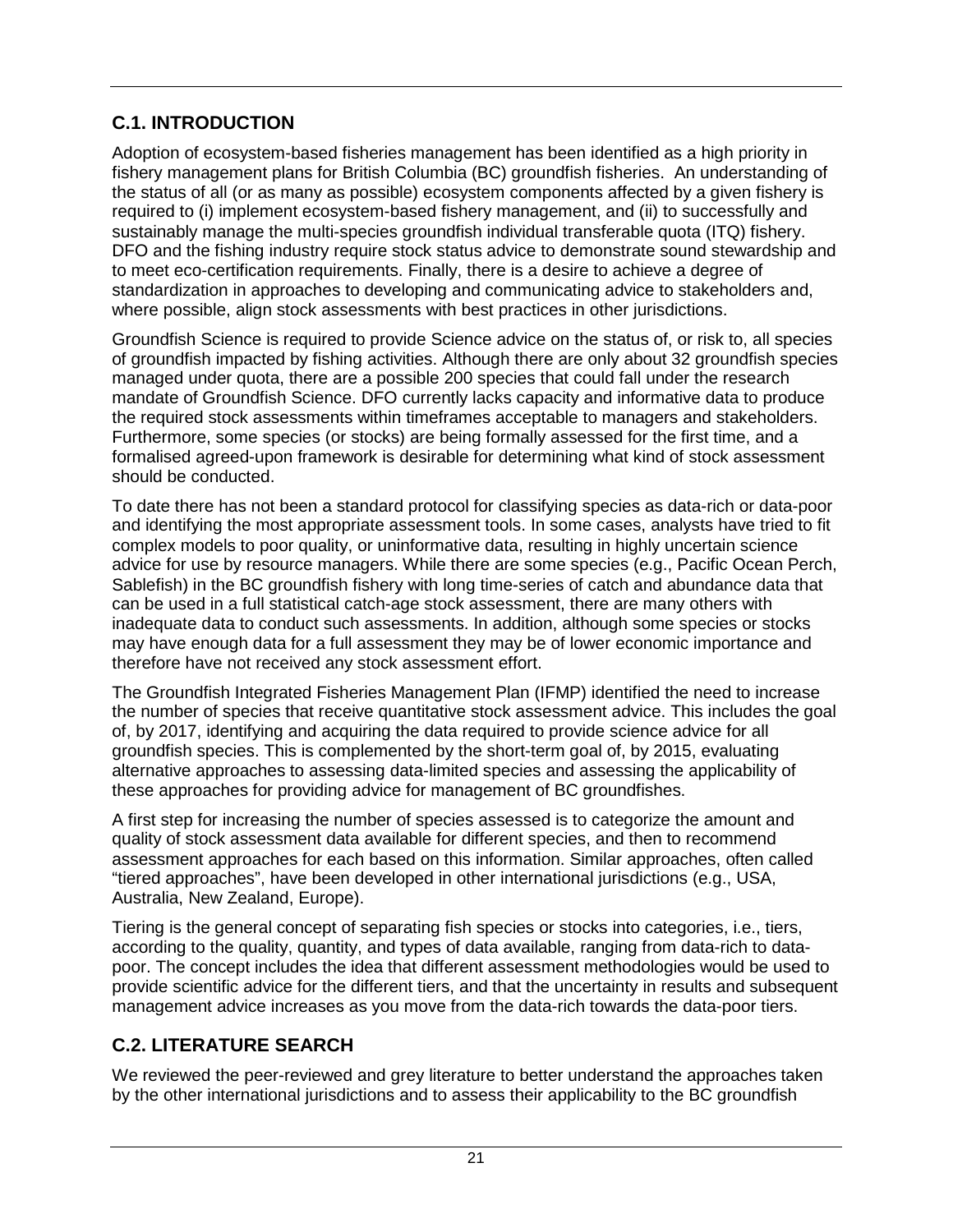fishery. Elements of the approaches that were examined included legislation/policy requirements, how tiers were developed, implementation highlights and issues, and benefits resulting from these approaches.

Summaries of these documents, ordered by jurisdiction and then author, can be found in Section [C.10.](#page-52-0)

# <span id="page-29-0"></span>**C.3. LEGISLATION/POLICY**

Most jurisdictions were faced with legislation that required them to provide assessment advice for all species, requiring development of a system for assessing data-limited species within a very short timeframe.

# <span id="page-29-1"></span>**C.3.1. USA**

The primary legislation governing the United States' federal marine fisheries is the Magnuson-Stevens Fishery Conservation and Management Act (Magnuson-Stevens Act [MSA]). The MSA was enacted in 1976 and coincided with the extension of jurisdiction out to 200 nautical miles from shore. Key objectives of the Act are to prevent overfishing, rebuild overfished stocks, increase long-term economic and social benefits, and ensure a safe and sustainable supply of seafood [\(NOAA\)](http://www.fisheries.noaa.gov/sfa/laws_policies/msa/index.html). The MSA has had two significant revisions; the first in 1996 with the passage of the Sustainable Fisheries Act (SFA) and then in 2007 with the Magnuson-Stevens Fishery Conservation and Management Reauthorization Act. One of the most significant changes coming out of the reauthorization of the MSA was the requirement for scientifically-derived annual catch limits (ACLs) for all federally-managed stocks in the United States, with some limited exceptions (Newman et al. 2015). This included the formation of Scientific and Statistical Committees (SSCs) and the creation of a peer review process to separate conservation from allocation (Grabacki 2008).

The MSA established eight regional fishery management councils which included representation from coastal states and fishery stakeholders. The North Pacific Fishery Management Council (NPFMC) was an early proponent of using a formal harvest strategy with species categorized into tiers (Goodman et al. 2002). With the reauthorization of the Magnuson-Stevens Act all USA Councils had to implement scientifically-derived annual catch limits (ACLs) (Newman et al. 2015). The Councils are required to develop Fishery Management Plans (FMPs) to set ACLs for all federal stocks, with the specific objective of reaching an MSY-related target reference point (MSY = Maximum Sustainable Yield). Management decisions must be consistent with the ten National Standards in the Sustainable Fisheries Act (SFA). National Standard 1 states that "*Conservation and management measures shall prevent overfishing while achieving, on a continuing basis, the Optimum Yield from each fishery for the US fishing industry*". The Guidelines recognize the difficulties involved in estimating MSY and propose suitable proxies for reference points (Restrepo 1998, Edwards 2015).

The setting of annual fishing levels (or TACs) is a three-step process:

- 1. Based on scientific knowledge, an overfishing limit (OFL) is defined for each stock.
- 2. A buffer is applied to the OFL to determine the acceptable biological catch (ABC); the ABC is a catch level equal to or less than the OFL.
- 3. The ACL is set equal to or below the ABC, and accounts for ecological, social and economic factors in addition to uncertainty in management controls. (Edwards 2015).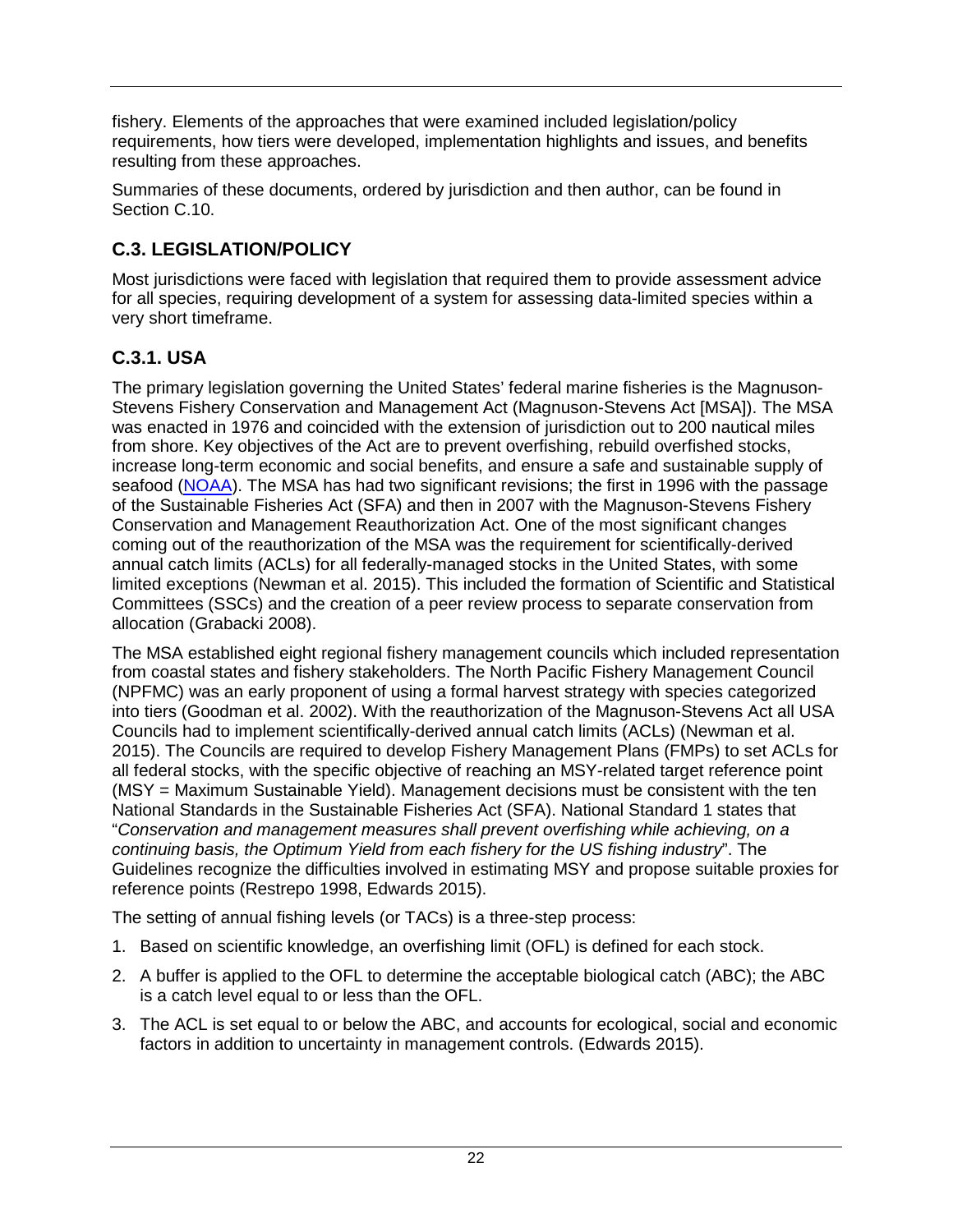# <span id="page-30-0"></span>**C.3.2. Australia**

For Australia's federally managed fisheries, also known as Commonwealth fisheries, ecosystem-based fisheries management (EBFM) approaches were adopted as a way of implementing ecologically sustainable development (ESD) (Smith et al. 2013).

Since the early 1990s, as part of the EBFM approach, Australia has been increasing formalization of harvest strategies to manage principal fish stocks (Smith et al. 2013). Commonwealth legislation includes an explicit economic objective of maximizing the net economic returns from fishing activities, as well as the need to operate under the principles of ESD. This involved early adoption of target and limit reference points but the adoption of formal control rules were only used from about 2005 onwards (Smith et al. 2013).

The Southern and Eastern Scalefish and Shark Fishery (SESSF) was the first Commonwealth fishery to formally adopt the use of a formal harvest strategy. The SESSF is a multispecies, multi-gear fishery that operates under individual transferable quotas. Development of the harvest strategy was made necessary by environmental legislation and the need to meet a corresponding set of sustainability criteria. The SESSF was given conditional certification in 2003, with one of the conditions being that a formal harvest strategy for key target species would be introduced by 2006 (Smith et al. 2008). The harvest strategy was developed in 2005 and implemented in 2006, with the key innovation being the adoption of formal decision rules for determining assessment methodologies for species based on available data (Smith et al. 2008).

Shortly after the SESSF adopted its formal harvest strategy framework, the federal Minister for Fisheries issued a direction to the Australian Fisheries Management Authority (AFMA) to recover overfished stocks and prevent future overfishing in all Commonwealth fisheries (DAFF 2005). This required the development and implementation of a harvest strategy policy to be applied to all target stocks under federal jurisdiction (accompanied by implementation of fisheryindependent surveys and improved monitoring of fishing removals). The intent was to manage stocks sustainably and profitably, end overfishing, and ensure currently overfished stocks were rebuilt within reasonable timeframes (Smith et al. 2013). The Harvest Strategy Policy was implemented on 1 January 2008 and specified explicit targets and limits for stock management. It also required the implementation of decision rules so that the harvest strategy for each stock would meet the intent of the policy (DAFF, 2007).

# <span id="page-30-1"></span>**C.3.3. European Union**

Member countries of the European Union (EU) are guided by the Common Fisheries Policy (EC 2371/2002) which has the objectives of enabling a productive and competitive fisheries industry and ensuring the sustainable management of resources (Le Quesne et al. 2013).

In 2006, the European Commission (EC; the European Union's executive body which represents the interests of the EU as a whole) set out a plan for moving towards the management of fisheries resources in the context of maximum sustainable yield (MSY) by 2015 (COM (2006) 360 final). MSY was interpreted as the Maximum Sustainable Yield that can be generated on a stock by stock basis. The plan states that  $B_{MSY}$  and  $F_{MSY}$  (biomass and fishing mortality at MSY, respectively) reference points should be defined for all stocks and the status of stocks and catch advice should be assessed in relation to these reference points (Le Quesne et al. 2013). The International Council for the Exploration of the Seas (ICES) is the primary provider of scientific advice for fish stocks in European Atlantic waters (Le Quesne et al. 2013) and ICES developed the MSY framework for advice beginning in 2009 (Lassen 2012). A transition period was established for the MSY framework to be put in place with the aim of adjusting fishing mortalities to levels corresponding to MSY by 2015 (Lassen 2012).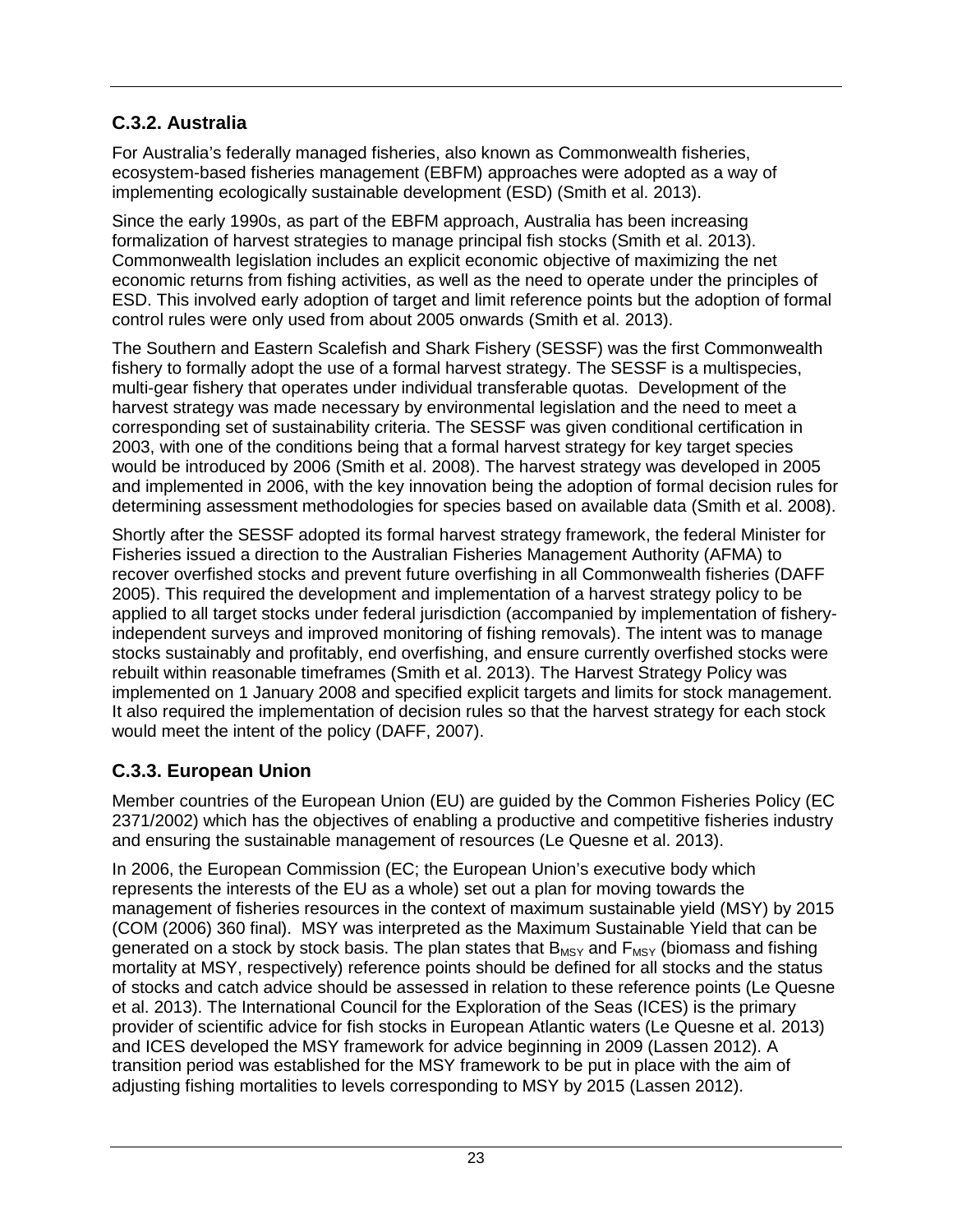Prior to implementation of the plan, common practice was for fish stocks to be either quantitatively assessed (data-rich) or not (data-poor). Quantitative management advice was only provided for stocks with full assessments (Le Quesne et al. 2013). For data-poor stocks, advice was qualitative based on expert judgment of whether the stocks appeared to be increasing, declining or stable under current catch rates. There was a lack of guidance on how to provide quantitative advice with regards to management objectives which resulted in a disconnect between the development of data-deficient assessments and data-deficient management advisory procedures (Le Quesne et al. 2013).

In an effort to improve the provision of scientific advice, the EC proposed an automatic 25% reduction in fishing opportunities for stocks without scientific advice. There was also pressure put on Member States to fulfil obligations for data collection and reporting, and scientific agencies were tasked with developing assessment methods and harvest control rules for data deficient situations (Le Quesne et al. 2013). ICES established working groups to work on these methods.

# <span id="page-31-0"></span>**C.3.4. New Zealand**

The New Zealand Fisheries Act of 1996 initiated the requirement of estimating current-year biomass and the biomass needed to produce MSY. A 2008 amendment stated that all Quota Management System (QMS) fisheries must have a total allowable catch (TAC) defined that is "*not inconsistent with the objective of maintaining the stock at or above, or moving the stock towards or above, a level that can produce maximum sustainable yield*" (Ministry of Fisheries 2008, Edwards 2015). In 2008, the Harvest Strategy Standard (HSS) (Ministry of Fisheries 2008) and accompanying Operational Guidelines (Ministry of Fisheries 2007, revised 2011) were produced.

The HSS promotes the use of a harvest strategy which is defined as the management actions needed for a particular stock to reach (i.e. fluctuate around) its target reference points and to avoid limit reference points. Reference points may be formulated in terms of biomass, fishing mortality or proxies for these (Edwards 2015).

Fisheries Assessment Working Groups convened by the Ministry for Primary Industries (MPI) have terms of reference that include a requirement "*to assess, based on scientific information, the status of fisheries and fish stocks relative to MSY-compatible reference points and other relevant indicators of stock status*" (Ministry for Primary Industries, 2014). In addition, the working groups may be required to define the projected consequences of different TAC implementations to provide guidance for management.

# <span id="page-31-1"></span>**C.4. TIERS**

Jurisdictions were examined in the context of how stocks were placed into tiers and then how science and management advice was provided within those tiers. The tiering approaches varied in their complexity from a simple categorization into three tiers, i.e., data-rich, data-moderate, and data-poor, to greater numbers of tiers or subcategories within tiers.

# <span id="page-31-2"></span>**C.4.1. United States**

With the reauthorization of the US Magnuson-Stevens Act in 2006 there was a requirement for all Councils to provide Annual Catch Limits (ACLs) for all managed fisheries by 2011 with the goal of ending overfishing, improving accountability within the fisheries management system, and encouraging research into more precise assessments (Newman et al. 2015). This required the development of methods for setting ACLs for hundreds of previously unassessed species/stocks. One of the biggest challenges was dealing with stocks with limited data. Most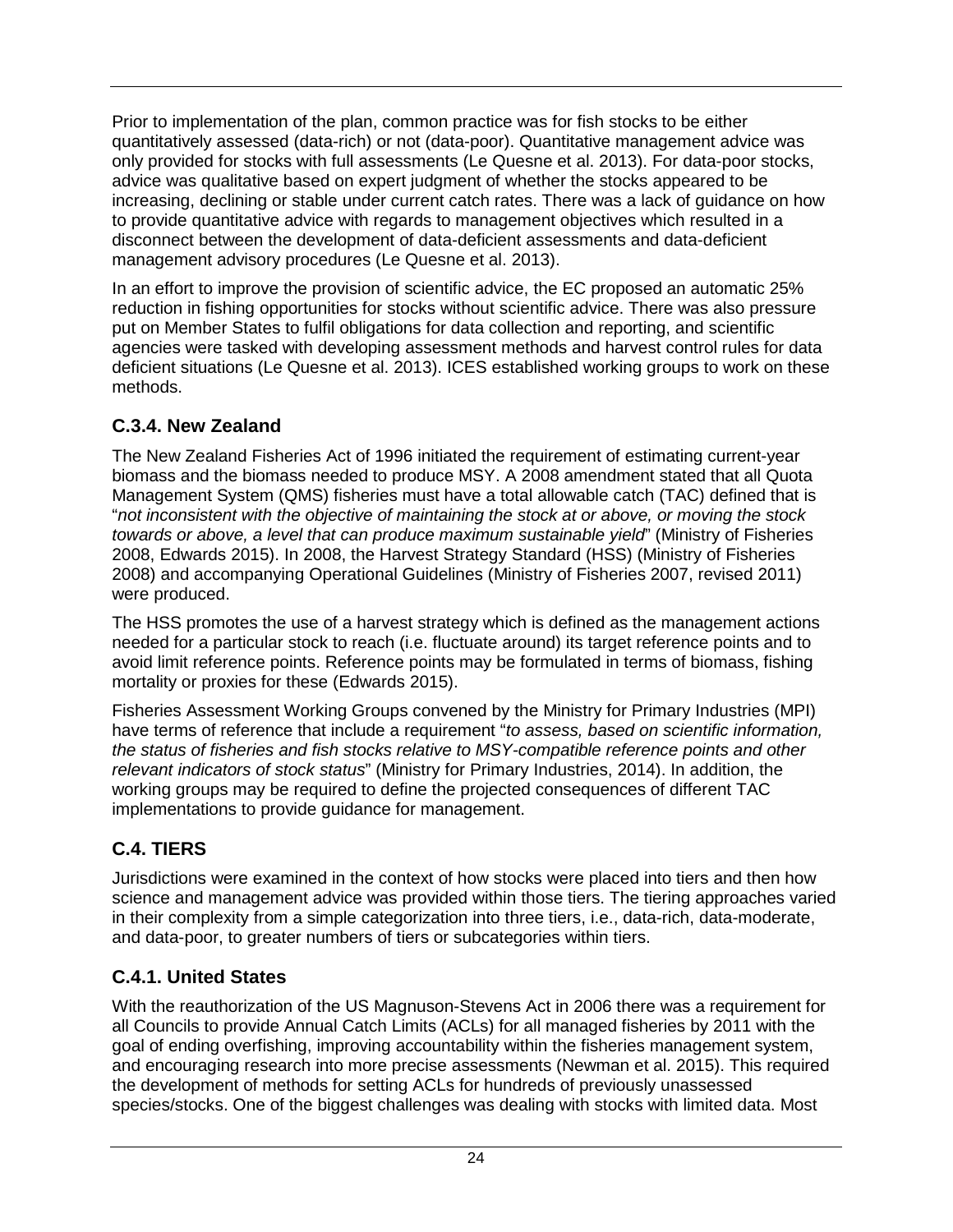Councils adopted a tiered approach and placed species into categories for setting the ABCs and control rules. The tiered approaches varied, based on unique considerations stemming from each Council's interpretation of the MSA and National Standard 1 Guidelines, the information available and the ecological and management context of each region's managed fisheries (RPW 2012). Methods for classifying these stocks based on data availability vary by region but there are some general considerations for separation. Generally, data-rich stocks have been assessed using quantitative stock assessment methods (statistical catch-at-age models, surplus production models, virtual population analysis, etc.) to set OFLs and ABCs (Newman et al. 2015). These models use data such as catch, relative abundance and biological information to determine current biomass and the fishing rate relative to maximum sustainable yield (Newman et al. 2015). The data-limited category includes species for which data are moderate to poor. Data-moderate methods provide some feedback on stock status using information such as an index of abundance or biological sampling data (Newman et al. 2015). Data-poor methods are often based solely on catch history. Tables 1-6 detail the tiering approaches used by a selection of the regional management councils in the USA. At the time of writing, the Caribbean and New England Fishery Management Councils did not appear to be using a tiered approach.

In the USA, the North Pacific Fishery Management Council (NPFMC) inaugurated the tier system in fisheries (Goodman et al. 2002) with amendment 44/44 of the Fishery Management Plans for Groundfish of the Gulf of Alaska and of the Bering Sea and Aleutian Islands Area. The amendment was proposed to compensate for uncertainty in estimating fishing mortality rates at a level of MSY and specified the following conditions: (i) reducing fishing mortality rates as biological parameters became more imprecise, (ii) relating fishing mortality rates directly to biomass for stocks below target abundance levels and set to zero if a stock became critically depleted, and (iii) maintaining a buffer between the Allowable Biological Catch (ABC) and the Overfishing Limit (OFL) (Goodman et al. 2002). To address these requirements, the scientists at the National Marine Fisheries Service's (NMFS) Alaska Fisheries Science Center (AFSC) proposed a new definition of overfishing characterized by six levels or tiers of reliable information available to fisheries scientists. The OFLs would be determined by the tier that best characterized the available information. The amendment describes the types of estimates required for each tier, the calculations for OFLs and ABCs, and an increasing buffer between the limit and the catch as uncertainty in the results increased. The tiers were amended in 1998 by amendment 56/56 and this version is presented in Table 1.

# <span id="page-32-0"></span>**C.4.2. Australia**

In 2005, the SESSF became the first Australian fishery to implement a comprehensive harvest strategy framework in 2005, and the framework implemented a tier-based system of assessments and associated formal harvest control rules (Table 7; Smith et al. 2008). The framework was designed to build in a precautionary approach, where target fishing mortality rates decrease as uncertainty about stock status increases (Smith and Smith 2005). Species were assigned to one of four tiers based on amount and type of information available to assess stock status, with Tier 1 having the highest quality information (Smith et al. 2008).

With the implementation of the Commonwealth HSP, scientists were required to provide advice for previously unassessed species in other fisheries. The Guidelines encourage the use of a tiered approach to control rules to cater to different levels of certainty (or knowledge) about a stock, using the SESSF as an example of tiering (DAFF 2007).

Australia explicitly attempts to seek a balance between the costs of data collection and assessment with the benefits of improved assessment (i.e., more catch) to ensure cost effective fisheries management. There have been a number of publications outlining the underlying "catch cost risk" trade-off (e.g., Dowling et al. 2013) in terms of biological, economic and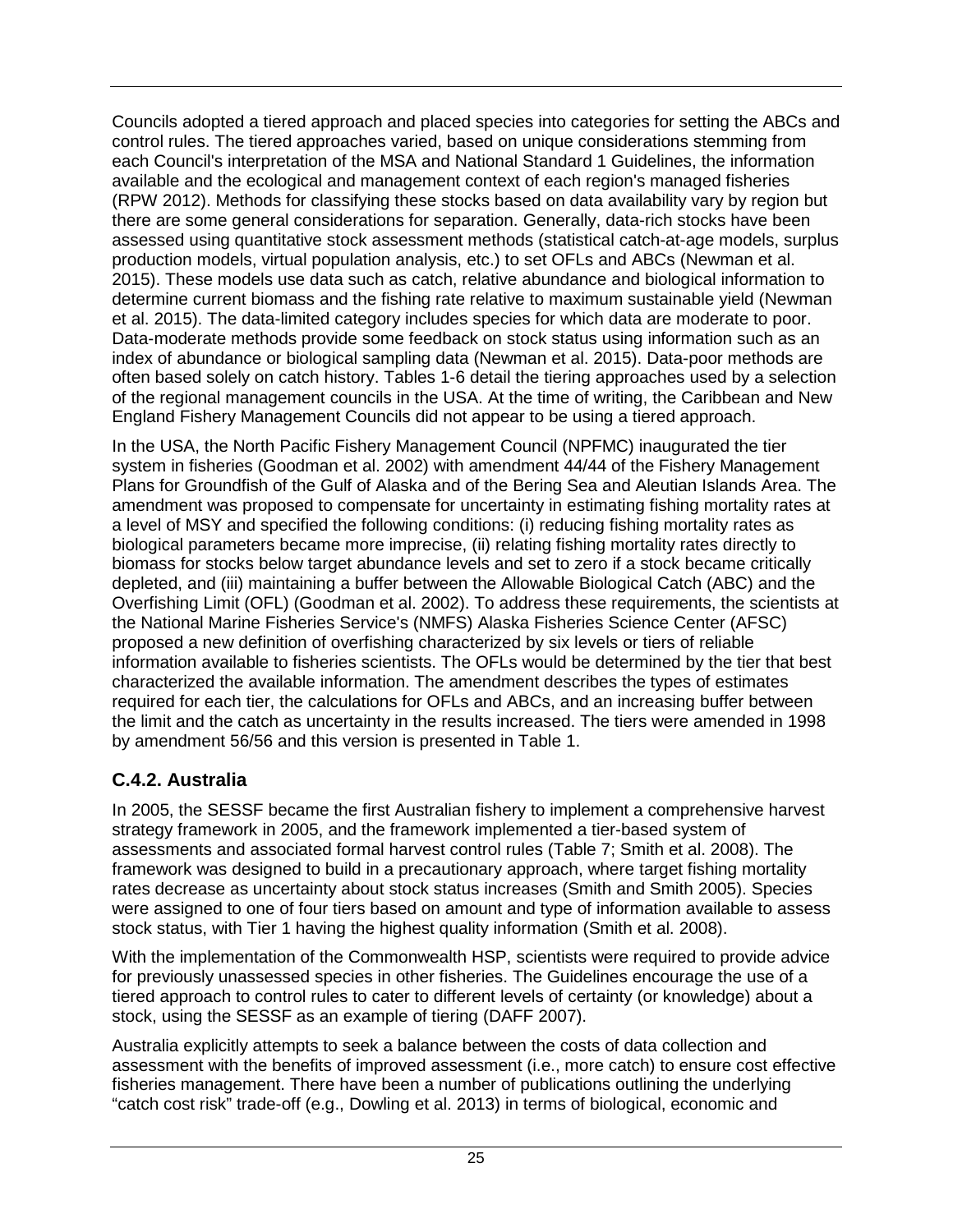ecosystem risk. Australia has also made use of triggers for low value fisheries whereby once the catch for a species hits a certain level, actions for data collection and analysis are implemented (Smith et al. 2013). This allows for low-cost, baseline monitoring of low-value fisheries with options to ramp up monitoring if required.

# <span id="page-33-0"></span>**C.4.3. European Union**

In Europe, a number of elements were identified as needed to improve management of datalimited stocks. These included improving data collection and reporting, improving assessment methods that utilize limited data, and developing tested and robust management control rules consistent with broad policy principles even if they cannot be applied with regards to MSY objectives (Le Quesne et al. 2013).

In efforts to improve the provision of advice and management for data-deficient stocks ICES conducted a series of workshops and working group meetings to develop a tiered approach. In 2012, ICES introduced its data-limited stocks (DLS) approach that provided a structured framework for assessing and advising across a range of data categories. The DLS approach defines six stock categories (Table 8) based on data availability, with uncertainty increasing through the categories 1-6. Within each category, different stock assessment procedures and harvest control rules were proposed (ICES 2012b). The basis for the control rules ranged from MSY, to MSY-proxies, to "common sense rules" with no biological basis (Le Quesne et al. 2013). Within each category, ICES recognized that more than one assessment method could be used and that methods were expected to evolve (ICES 2012b). The DLS approach had two over-arching principles, the "uncertainty cap" and the "precautionary buffer".

The uncertainty cap is meant to account for the greater amount of uncertainty from datadeficient methods, while the precautionary buffer is applied to all stocks where stock status or exploitation rate relative to quantitative reference points is not known (ICES 2012b). However, based on expert judgment, there may be exceptions to the application of the precautionary buffer. In cases where both cap and buffer are utilized, the buffer is applied after the cap has been applied (Le Quesne et al. 2013).

# <span id="page-33-1"></span>**C.4.4. New Zealand**

In New Zealand, fish stock assessments are classified by the availability of a reliable abundance index and whether the resource is valuable enough to spend the resources to conduct an assessment (Minister for Primary Industries 2014). There are four categories based on the type of assessment that can be done (Table 9), with Levels 2-4 being considered as data-poor. These data-poor stocks do not have MSY-compatible reference points and estimation of stock status within a quantitative framework has not been attempted (Edwards 2015). The Operational Guidelines do however recognise that the requirements of the Fisheries Act "need to be applied in different ways for different fisheries depending on the available data." They further define analytical and conceptual proxy reference points that can be used in lieu of an analytical assessment (Ministry of Fisheries 2011).

## <span id="page-33-2"></span>**C.5. IMPLEMENTATION**

Within each jurisdiction there have been variations on the implementation of tiered approaches to stock assessment and management. There were also many references (e.g. Smith et al. 2013, ICES 2013a) highlighting the need for testing the efficiency of tiered approaches in accounting for increased uncertainty with less information, specifically whether resulting advice is more precautionary.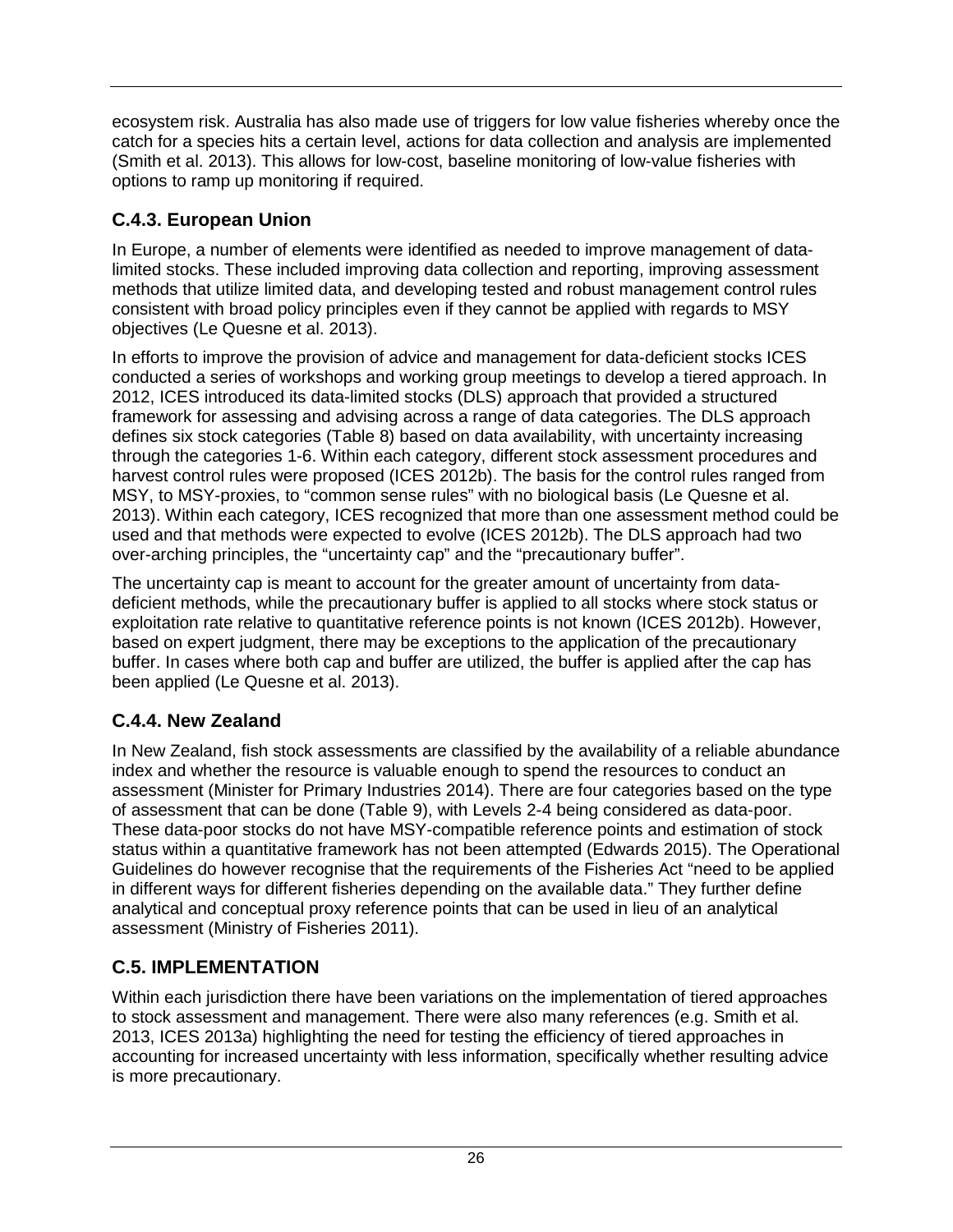# <span id="page-34-0"></span>**C.5.1. United States**

In the USA, it was an ambitious task to implement the mandate to provide ACLs for all managed stocks by 2011. The mandate required the assessment of data availability, development of new methods and application of the new methods without a lot of additional resources (Newman et al. 2015). There is considerable variation among the eight councils in terms of: the numbers of stocks managed using data-rich vs data-poor methods, the resources that are dedicated to assembling data, and the effort spent on assessment prioritization and scheduling (Newman et al. 2015). As noted previously, the NPFMC had already implemented a tiered approach (Table 1). The remaining Councils implemented different approaches to providing ACLs; for some this included a tiered approach (Tables 2-6). A review (RPW 2012) noted that for a variety of reasons some councils implemented tiers that were never or rarely used. The authors suggested that possible reasons for doing so might include using the tiered classification to communicate higher or lower risk scenarios, and also to provide a frame of reference for improving information availability and prioritizing stocks for assessment. Overall, the implementation of specific ABC control rules provided structure as well as greater consistency and transparency (RPW 2012).

An initial review of the Alaskan management system noted that the approach, including the tiering (Table 1), appeared to be working well judging by the continuing productivity of the target stocks (Goodman et al. 2002). The review, however, did recommend the use of management strategy evaluation (MSE) to provide assurance that the harvest strategy was robust and likely to meet the objectives of the MSA (Goodman et al. 2002). By October 2003, the Alaska Fisheries Science Center responded that many of the MSE-related suggestions from Goodman et al. (2002) had been addressed, although there were still some suggestions that had not yet been implemented (Thompson and Ianelli 2004).

There has been intensive testing (e.g., Carruthers et al. 2014) of data-limited methods. Testing confirmed that classifying stocks solely according to the amount and types of data available may not be appropriate. A large quantity of data provides no guarantee of reliable information on which to base decision making, i.e., data-rich stocks are often information-poor (Carruthers et al. 2014).

The USA was successful in implementing the ACL mandate for all federally managed stocks by the 2011 deadline. Measures of success are [tracked and published annually](http://www.nmfs.noaa.gov/sfa/fisheries_eco/status_of_fisheries/) and include metrics on the number of stocks that are subject to overfishing, the number of stocks that are overfished, the number of stocks that have rebuilt, and the number of stocks with unknown status (Table 10). As an example, in 2009, prior to the ACL mandate, the overfishing status of 52% of stocks was unknown and the overfished status of 61% was unknown. By 2015, these percentages had reduced to 34% and 51%, respectively. In addition, the USA has been tracking the number of stocks that have been rebuilt since 2000. The number of rebuilt stocks was 18 in 2009 and 39 in 2015.

Another measure of progress used by NMFS is the Fish Stock Sustainability Index (FSSI). The FSSI is a quarterly index that measures the performance of 199 key commercial and recreational stocks; the FSSI increases when a stock's status improves (meaning that it is no longer subject to overfishing, no longer overfished, its biomass has increased to at least 80% of target, or it is rebuilt (). Since 2000 the index has increased from 382.5 to 758 (out of a maximum possible score of 1000).

# <span id="page-34-1"></span>**C.5.2. Australia**

In Australia, the tiers in the SESSF were first implemented for 2006. An immediate result was a more consistent approach across species and stocks (Smith et al. 2008). In general the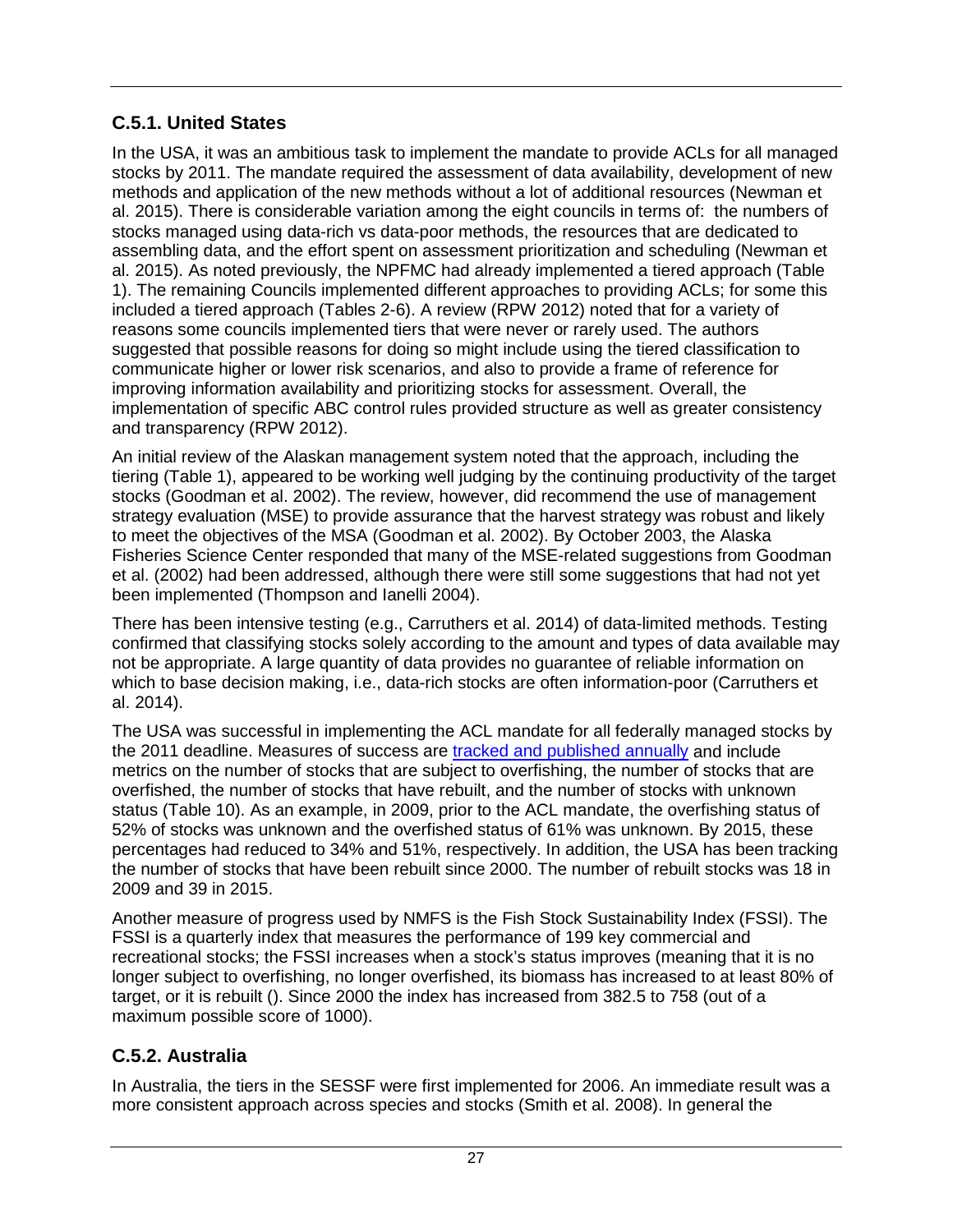response from managers and industry was favourable with development of TACs being faster and less contentious than previously (Smith et al. 2008).

There were, however, some issues with the implementation. The harvest strategy was not phased in and there were major changes to the TACs leading to distrust of the system by industry (Smith et al. 2008. Industry was also reluctant to reduce catches when assessments were more uncertain. Smith et al. (2008) also noted that there was an issue of tier shopping, the temptation to choose a tier based on which gives the "right" answer, e.g., a species being placed in Tier 3 because it gave a better answer than being placed in Tier 1. They felt that there was a general lack of understanding of model-based tiers and that more education was needed to communicate that the more data-poor tiers will lead to lower TACs.

In addition, the Australian SESSF harvest strategy framework was not simulation-tested prior to implementation and some of the tier rules did not perform as expected. A later release of the Commonwealth Harvest Strategy Policy (HSP) facilitated testing of the SESSF framework, as the HSP defined targets (including the use of maximum economic yield rather than maximum sustainable yield), limits, and acceptable levels of risk in not meeting targets. This information was not available when the SESSF harvest strategy was implemented in 2005 (Smith et al. 2008). During 2006 and 2007 the SESSF underwent management strategy evaluation (MSE) by Australia's Commonwealth Scientific and Industrial Research Organization (CSIRO). The project identified problems with the initial implementation of the HSF and developed improvements, especially to Tier 3 and 4 rules (Smith et al. 2008). Testing also demonstrated that the SESSF HSF is consistent with, and meets the requirements of, the Commonwealth Harvest Strategy Policy and that the Tier 1 rule achieves its aims for a range of species with differing life histories (AFMA 2014). The MSE testing framework developed in the CSIRO project is available for further testing of any future proposed revisions to elements of the HSF. The 2009 Harvest Strategy Framework for the SESSF (AFMA 2014) is updated when modifications are made (to date in July 2011, February 2014, and February 2015).

The full implementation of the Commonwealth HSP in 2008 was also developed over a short time period, included a large number of species/fisheries, and experienced capacity limitations. For these reasons some strategies were not fully tested using MSE prior to implementation. Since then, there has been MSE testing for a range of fisheries and species to ensure that the strategies are compliant with the intent of the policy which prescribes clear quantitative targets and limits, as well as acceptable levels of risk for breaching those limits (Smith et al. 2013). For some cases, this resulted in changes to the initial specifications, which significantly changed management outcomes and undermined the confidence of industry in the process (Smith et al. 2013).

Each year the status of Australian stocks is reported for Australian Commonwealth Fisheries. Following the introduction of the HSP in 2008 there was a drop in the number of stocks subject to overfishing due entirely to how rapidly catches, and consequently fishing mortality were reduced (Smith et al. 2013). The number of stocks with an uncertain status declined and of the stocks that could be assessed, the proportion subject to overfishing or that were overfished also declined (Table 11), with the SESSF being a major contributor to the decreases. The impact on stocks experiencing overfishing has been more immediate than the recovery of some of the overfished stocks (Smith et al. 2013).

# <span id="page-35-0"></span>**C.5.3. European Union**

In the EU, a large number of experts contributed to the development, implementation, and testing of the ICES tiering (ICES 2012, 2013b). The ICES DLS approach (ICES 2012b) assigns species into categories or tiers using a series of decision trees. For each of the resulting tiers,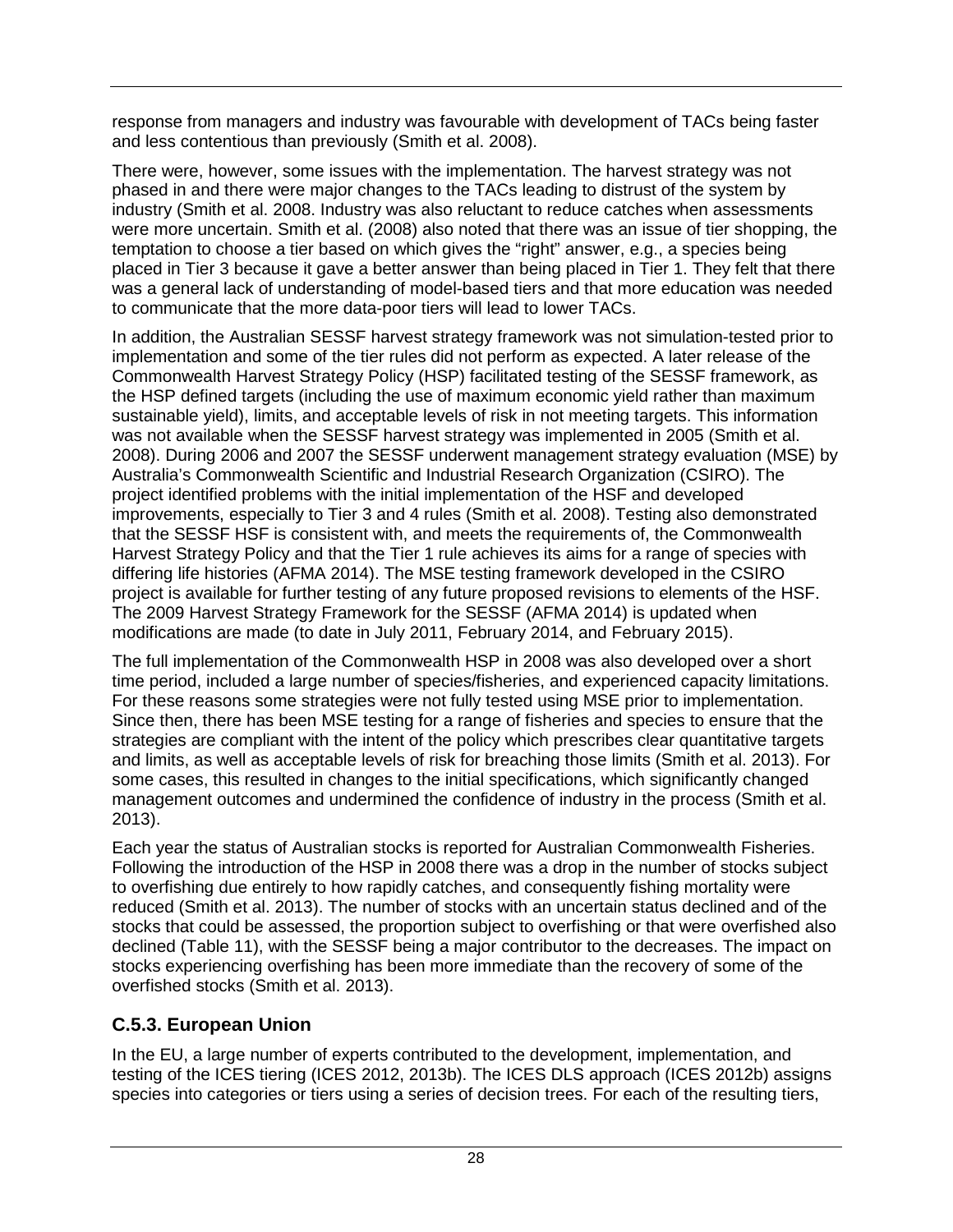formal harvest control rules are identified based on the outcome of the assessment method that was used in that tier. In their review, Le Quesne et al. (2013) noted that there was a change in mindset from only conducting quantitative assessments when required data are available, to conducting quantified assessments with the data that are available with a variety of different data-limited assessment methods. They also noted that there is a gradient of information which allows for a range of choices of assessment method in each tier, to make maximum use of available data. This recognizes that the definitions of data-rich or data-poor was overly simplistic, resulting in useful information not being fully utilized.

Prior to the implementation of the DLS approach in 2012, 122 of 200 stocks did not have a quantitative forecast and advice (Le Quesne et al. 2013). For these stocks there was only qualitative advice based on expert judgment of whether stocks appeared to be increasing, decreasing or stable under current catch levels (based on landings, catches, relative abundance or catch:abundance ratio). Once the DLS approach was implemented, advice was provided for 68 data-limited stocks, an increase from 2010 where quantitative advice was only provided for 10 data-limited stocks (ICES 2012a).

The primary contribution of the DLS approach was formalization of the management process by linking harvest control rules to appropriate analyses (Le Quesne et al. 2013). The approach also provided more transparency, certainty, stability, and clarity in setting catch opportunities for data-deficient stocks (Le Quesne et al. 2013).

When the DLS approach was implemented, not all methodologies had been simulation-tested (ICES 2012b). In successive working group meetings, needs for required testing were identified and plans made to prioritize the testing; in addition, recommendations were made on the assignment of data-limited stocks to target categories (ICES 2012a). The working groups also identified a need to investigate the robustness of the ICES DLS approach to decreasing information to ensure a consistent approach to risk across data categories (Le Quesne et al. 2013).

A question of the overall DLS approach is, "do we get more conservative catch advice if less data are available?" This was initially tested using management strategy evaluation (MSE) and involved starting with a data-rich stock in Category 1, and then systematically stripping away data from this stock to demote it to lower categories, each time applying one of the methods appropriate to that category, focusing on the methods most commonly used by ICES (ICES 2013b). Very generally, the DLS approach performed better for well-managed stocks but deteriorated for stocks that became or were overexploited (ICES 2013b) and testing continues.

In addition to simulation testing, the working groups also spent considerable time reviewing data-limited assessment methods and the effectiveness of the precautionary buffer (ICES 2014).

# **C.5.4. New Zealand**

Although New Zealand classifies its stocks into levels, it cannot be considered as a tiered approach and still involves *ad hoc* decision-making (Le Quesne et al. 2013). New Zealand had primarily adopted biomass targets, rather than fishing mortality rates or limits, but with the introduction of the HSS the need to consider fishing mortality was introduced (Mace 2012).

# **C.6. CONCLUSIONS**

Tiered approaches have been implemented in a variety of ways in other international jurisdictions with the general theme of attempting to use as much of the available information for a species as possible. Overall, at least a couple of common themes can be identified.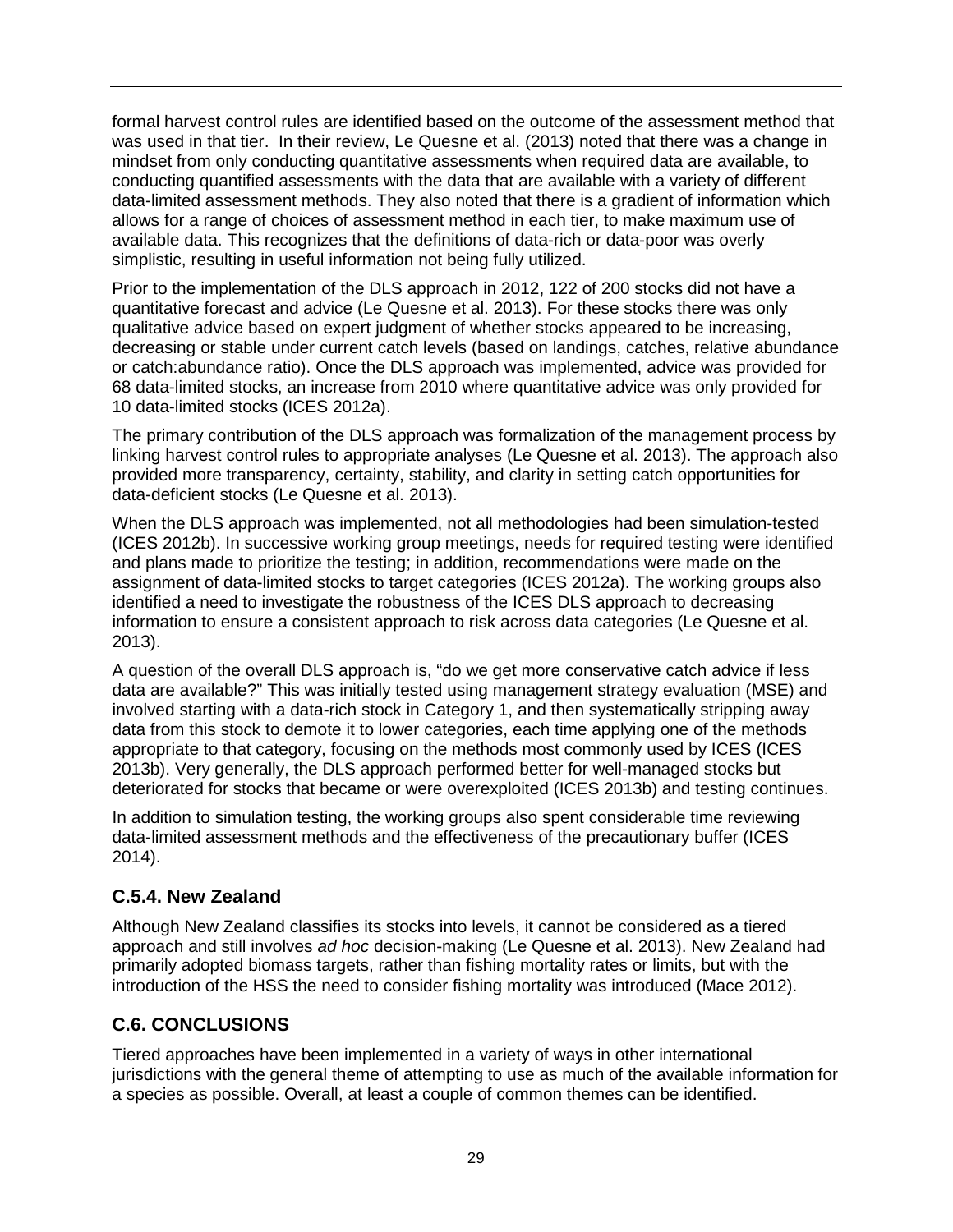In an ideal world, it is preferable to spend more time developing and simulation-testing a tiered framework before implementation. Smith et al. (2008) noted that prior testing could have avoided some issues, but acknowledged that it was better to implement a harvest strategy knowing that it will likely change, rather than delay until it is perfect.

Another common theme is the ability to have some flexibility in the framework. In the USA, there have been multiple interpretations of the Magnuson-Stevens Act and the National Standards, which acknowledges the different regional environments. In Australia, it was noted that there was a need for a clear policy that allows flexibility in adoption, implementation, and review of harvest strategies at the individual fishery level. It was also noted that there were considerable costs to implement the harvest strategy policy and that there will be some continued costs for ongoing adjustments to the HSP and to implement periodic major reviews and re-setting of the policy (Smith et al. 2013)

Almost every jurisdiction emphasised the need for simulation-testing of the harvest strategies, including tiering, to ensure that they were being applied with increasing precaution as the amount of uncertainty in advice increased (e.g., Le Quesne et al. 2013). This was often suggested in terms of MSE but also included some simpler testing methods. It was generally accepted that strategies might need to be implemented before testing due to time constraints, but that strategies should eventually undergo simulation-testing.

The jurisdictions examined differed somewhat on the requirement to move species towards the data-rich tiers. ICES made the specific point of improving data-collection compliance to move assessments to a higher category (Le Quesne et al. 2013). However, they also suggested a strategic ranking of target data categories as it is not feasible for all stocks to be data-rich. Agencies must balance the costs associated with data collection and assessment with the additional fishing opportunities that may be achieved with a more quantitative assessment.

In Australia, the HSP Guidelines state that a full quantitative assessment is not expected for all stocks but that all fisheries should be managed at an acceptable level of risk (Le Quesne et al. 2013). Australia has a legislative requirement for cost-effective fisheries management and it is accepted that low value fisheries may have to be precautionary and only require a low value of research below a certain threshold (Smith et al. 2013). In its review of the HSP, the Department of Agriculture, Fisheries, and Forestry (DAFF 2013) reported that the HSP would benefit from being supported by performance indicators and by a reporting regime that reports on the implementation and performance of harvest strategies.

Le Quesne et al. (2013) provided some good recommendations for tiered approaches, in general. They noted tiered approaches should have a consistent approach to uncertainty and precaution and that fishing opportunities should not be greater for species assessed with datadeficient methods, i.e. there should not be any incentives to be in a more data-limited category. They also recommended that the definition of appropriate risk thresholds is necessary to ensure that management procedures are consistent with the precautionary approach, and that resource requirements for data collection and assessment should be considered when establishing target data categories and assessment frequency. This final theme was also noted in the recent NOAA publication on prioritizing fish stock assessments (Methot 2015).

Another major advance out of the tiering approaches has been the increase in development, application, and testing of data-poor assessment methods (e.g., Carruthers et al. 2014, Newman et al. 2015). This is seen as work in progress and will likely continue to evolve.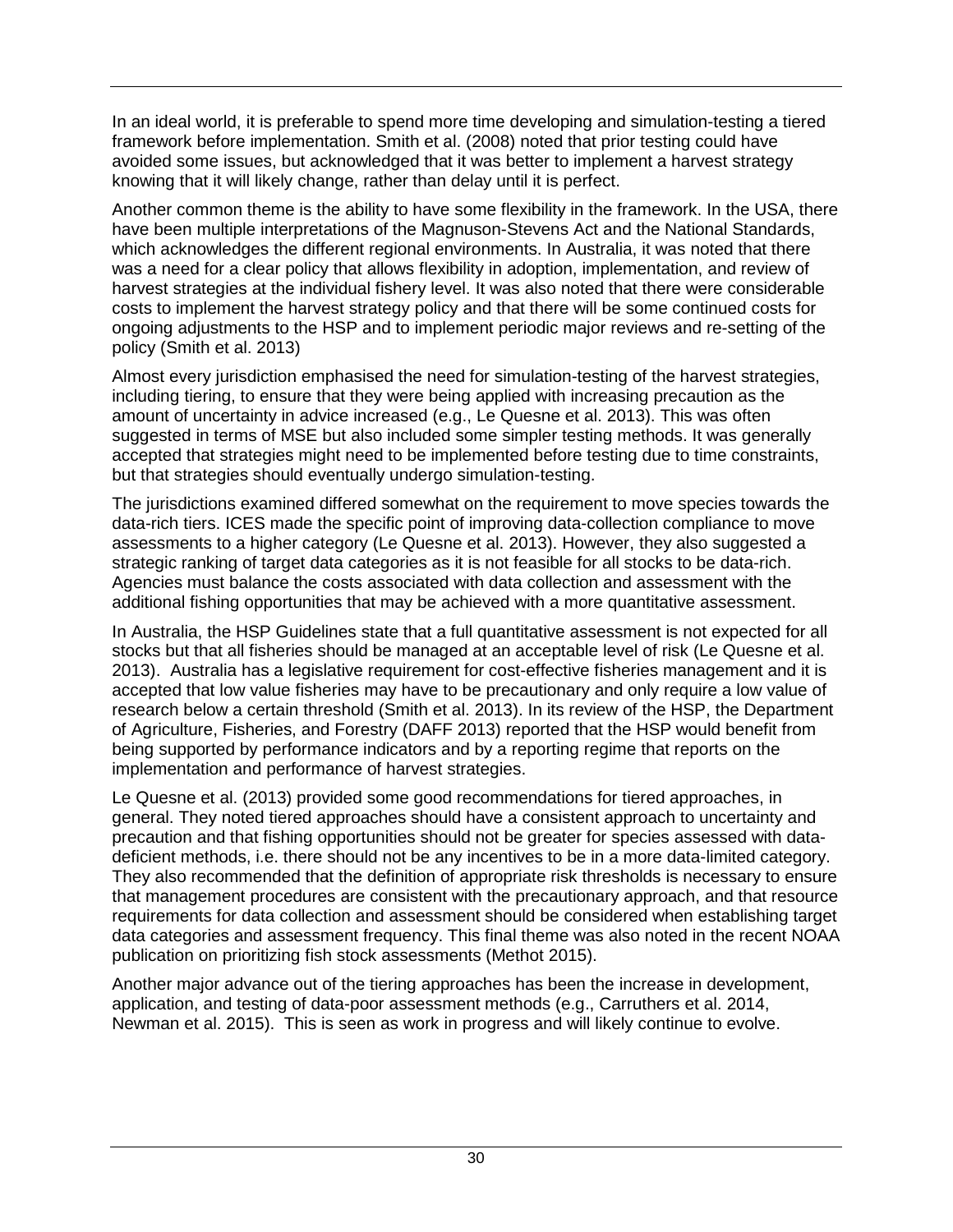#### **C.7. REFERENCES**

- Carruthers, T.R., Punt, A.E., Walters, C.J., MacCall, A., McAllister, M.K., Dick, E.J., Cope,J. 2014. Evaluating methods for setting catch limits in data-limited fisheries. Fish. Res. 153, 48–68.
- DAFF. 2005. [Securing our Fishing Future—Ministerial Directive to AFMA.](http://www.agriculture.gov.au/SiteCollectionDocuments/fisheries/domestic/harvest-strategy-policy/ministerial-direction-2005.pdf) Department of Agriculture, Fisheries and Forestry, Canberra. (Accessed October 20, 2016)
- DAFF. 2007. [Commonwealth Fisheries Harvest Strategy Policy and Guidelines.](http://www.agriculture.gov.au/fisheries/domestic/harvest_strategy_policy) Australian Department of Agriculture, Fisheries and Forestry, Canberra, Australia, pp. 55. (Accessed October 20, 2016)
- Dowling, N.A., C.M. Dichmont, W. Venables, A.D.M. Smith, D.C. Smith, D. Power, D. Galeano. 2013. From low- to high-value fisheries: Is it possible to quantify the trade-off between management cost, risk and catch? Marine Policy 40: 41-52.
- Edwards, C.T.T. 2015. Review of data-poor assessment methods for New Zealand fisheries. New Zealand Fisheries Assessment Report No. 2015/27. 24 p.
- Fisheries Leadership & Sustainability Forum. 2012. Risk Policy and managing for uncertainty across the regional fishery management councils. Prepared in support of the New England Fishery Management Council Risk Policy Workshop, March 20–21, 2013.
- Grabacki, S.T. 2008. [Sustainable Management of Alaska's Fisheries: A Primer.](http://www.alaskaseafood.org/wp-content/uploads/2015/10/SustainabilityWhitePaper.pdf) (Accessed October 20, 2016)
- ICES. 2012a. Report of The Workshop to Finalize the ICES Data-limited Stock (DLS) Methodologies Documentation in an Operational Form for the 2013 Advice Season and to make Recommendations on Target Categories for Data-limited Stocks (WKLIFE II), 20–22 November 2012, Copenhagen, Denmark. ICES CM 2012/ACOM:79. 46 pp.
- ICES. 2012b. ICES Implementation of Advice for Data-limited Stocks in 2012 in its 2012 Advice. ICES CM 2012/ACOM 68: 42 pp. (ICES dls)
- ICES. 2013a. Report of the Working Group on Methods of Fish Stock Assessments (WGMG), 30 September - 4 October 2013, Reykjavik, Iceland. ICES CM 2013/SSGSUE:09. 130 pp.
- ICES. 2013b. Report of the Workshop on the Development of Quantitative Assessment Methodologies based on LIFE-history traits, exploitation characteristics, and other key parameters for Data-limited Stocks (WKLIFE III), 28 October–1 November 2013, Copenhagen, Denmark. ICES CM 2013/ACOM:35. 98 pp.
- ICES. 2014. Report of the Workshop on the Development of Quantitative Assessment Methodologies based on LIFE-history traits, exploitation characteristics, and other relevant parameters for data-limited stocks (WKLIFE IV), 27–31 October 2014, Lisbon, Portugal. ICES CM 2014/ACOM:54. 243 pp.
- Lassen, H., C. Kelly, M. Sissenwine. 2012. ICES Advisory Framework 1977-2012: From MSY to Precautionary Approach and Back. ICES Journal of Marine Science 71 (2): 166-172.
- Le Quesne, W., M. Brown, J. de Oliveira, J. Casey, C. O'Brien. 2013. Data-deficient fisheries in EU waters. Study. Centre for Environment, Fisheries and Aquaculture Science (CEFAS).
- Mace, P.M. 2012. Evolution of New Zealand's fisheries management frameworks to prevent overfishing. ICES DocumentCM2012/L: 09. 13 pp.
- Methot Jr., R.D. (editor). 2015. Prioritizing fish stock assessments. U.S. Dep. Commer., NOAA Tech. Memo. NMFS-F/SPO-152, 31 p.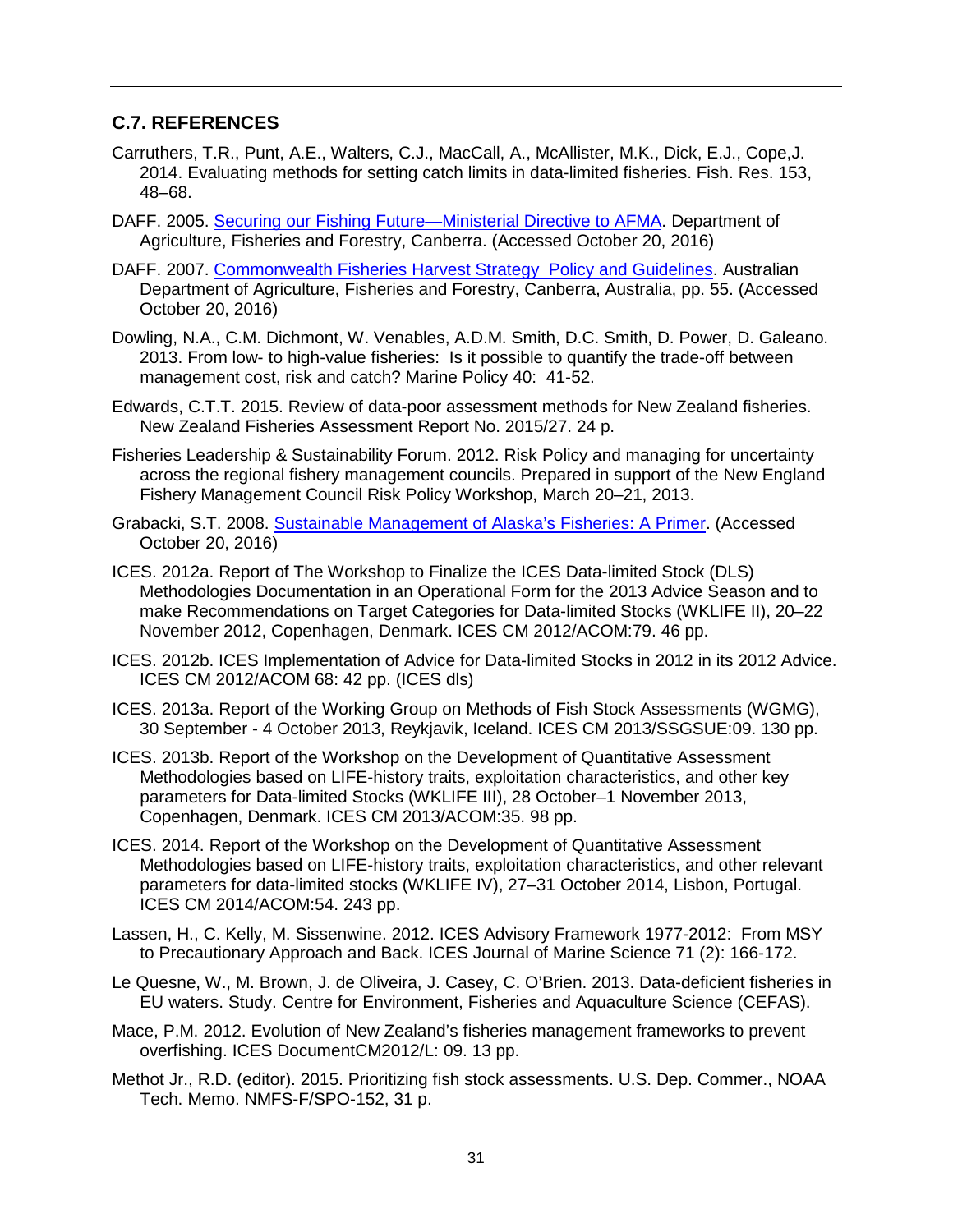- Ministry of Fisheries. 2008. Harvest Strategy Standard for New Zealand Fisheries. Ministry of Fisheries, New Zealand.
- Ministry of Fisheries. 2011. Operational Guidelines for New Zealand's Harvest Strategy Standard. Ministry of Fisheries, New Zealand.
- Newman, D., J. Berkson, L. Suatoni. 2015. Current methods for setting catch limits for datalimited fish stocks in the United States. Fisheries Research 164: 86-93.
- Restrepo, V.R., Thompson, G.G., Mace, P.M., Gabriel, W.L., Low, L.L., MacCall, A.D., Methot, R.D., Powers, J.E., Taylor, B.L., Wade, P.R. and Witzig, J.F. 1998. Technical Guidance on the Use of Precautionary Approaches to Implementing National Standard 1 of the Magnuson-Stevens Fishery Conservation and Management Act. NOAA Technical Memorandum NMFS-F/SPO-31. 54 p.
- Smith, A.D.M., D.C. Smith, G.N. Tuck, N. Klaer, A.E. Punt, I. Knuckey, J. Prince, A. Morison, R. Kloser, M. Haddon, S. Wayte, J. Day, G. Fay, F. Pribac, M. Fuller, B. Taylor, L.R. Little. 2008. Experience in implementing harvest strategies in Australia's south-eastern fisheries. Fisheries Research 94: 373-379.
- Smith, A.D.M., D.C. Smith, M. Haddon, I.A. Knuckey, K.J. Sainsbury, S.R. Sloan. 2013. Implementing harvest strategies in Australia: 5 years on. ICES Journal of Marine Science 71: 195-205.
- Thompson, G., Ianelli, J. 2004. [Status of Stocks & Multispecies Assessment Program -](http://www.afsc.noaa.gov/Quarterly/jas2004/divrptsREFM1.htm) [Management Strategy Evaluation Working Group.](http://www.afsc.noaa.gov/Quarterly/jas2004/divrptsREFM1.htm) Alaska Fisheries Science Centre Quarterly Research Reports for July-August-September 2004. (Accessed October 20, 2016)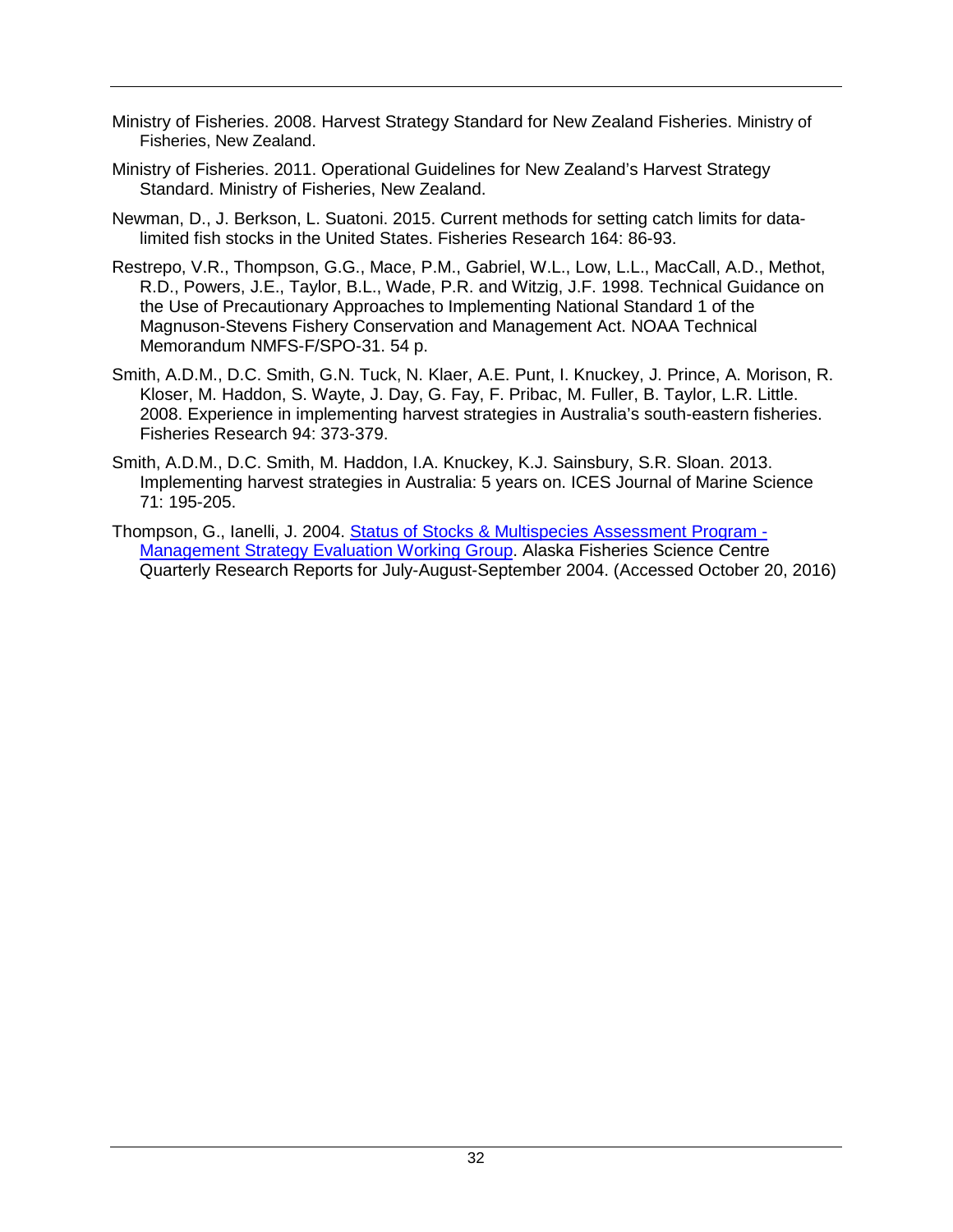# **C.8. TABLES**

| T            | How to tier                                                                                                                                                                                                                                                      | <b>Setting TACs</b>                                                                                                                                                                                                                                                                  |  |  |  |  |
|--------------|------------------------------------------------------------------------------------------------------------------------------------------------------------------------------------------------------------------------------------------------------------------|--------------------------------------------------------------------------------------------------------------------------------------------------------------------------------------------------------------------------------------------------------------------------------------|--|--|--|--|
| $\mathbf{1}$ | Operates on the best available information; requires estimates of<br>biomass (B) and biomass at the level of MSY $(B_{MSY})$ , and a                                                                                                                             | 1a) $F_{ABC} \leq$ the harmonic mean of the probability<br>distribution function (pdf)                                                                                                                                                                                               |  |  |  |  |
|              | reliable description of uncertainty (or probabilities) around the<br>variables involved in calculating fishing mortality at MSY.                                                                                                                                 | 1b) $F_{ABC} \leq$ the harmonic mean of the pdf x stock<br>biomass estimate                                                                                                                                                                                                          |  |  |  |  |
|              | Sufficient information to determine a target biomass level, which<br>would be obtained at equilibrium when fishing according to the                                                                                                                              | 1c) $F_{ABC} = 0$                                                                                                                                                                                                                                                                    |  |  |  |  |
|              | control rule with recruitment at the average historical level.                                                                                                                                                                                                   | The control rule is biomass-based, for which fishing<br>mortality is constant when biomass is above the<br>target and declines linearly down to a threshold value<br>when biomass drops below the target. Fishing<br>mortality is 0 below the threshold (0.05 of target<br>biomass). |  |  |  |  |
| 2            | The amount of uncertainty (probabilities) cannot be reliably                                                                                                                                                                                                     | 2a) $F_{ABC} \leq F_{MSY}$ x estimated fishing mortality                                                                                                                                                                                                                             |  |  |  |  |
|              | assessed for variables associated with fishing mortality at MSY<br>$(F_{MSY}).$                                                                                                                                                                                  | 2b) $F_{ABC} \le F_{MSY}$ x estimated fishing mortality x stock<br>biomass estimate                                                                                                                                                                                                  |  |  |  |  |
|              | Require reliable point estimates of B, $B_{MSY}$ , $F_{MSY}$ , $F_{35\%}$ , $F_{40\%}$ .                                                                                                                                                                         | 2c) $F_{ABC} = 0$                                                                                                                                                                                                                                                                    |  |  |  |  |
|              | Sufficient information to determine a target biomass level, which<br>would be obtained at equilibrium when fishing according to the<br>control rule with recruitment at the average historical level.                                                            | The control rule is biomass-based, for which fishing<br>mortality is constant when biomass is above the<br>target and declines linearly down to a threshold value<br>when biomass drops below the target. Fishing<br>mortality is 0 below the threshold (0.05 of target<br>biomass). |  |  |  |  |
| 3            | Reliable estimates of biomass at MSY are not available. Set the                                                                                                                                                                                                  | 3а) FABC ≤ F40%                                                                                                                                                                                                                                                                      |  |  |  |  |
|              | target abundance level at an estimate of the long-term average<br>biomass that would be expected under average recruitment and a                                                                                                                                 | 3b) $F_{ABC} \leq F40\%$ x stock biomass estimate                                                                                                                                                                                                                                    |  |  |  |  |
|              | fishing mortality rate that would reduce the lifetime spawning                                                                                                                                                                                                   | 3c) $F_{ABC} = 0$                                                                                                                                                                                                                                                                    |  |  |  |  |
|              | stock to 40% of what it would be in the absence of fishing.<br>Sufficient information to determine F <sub>40%</sub> and its corresponding<br>biomass B <sub>40%</sub> . Spawner-recruit relationship is uncertain so MSY<br>cannot be estimated with confidence. | The control rule is biomass-based, for which fishing<br>mortality is constant when biomass is above the<br>target and declines linearly down to a threshold value<br>when biomass drops below the target. Fishing<br>mortality is 0 below the threshold (0.05 of target              |  |  |  |  |
|              | Require reliable point estimates of B, B <sub>40%</sub> , F <sub>35%</sub> , F <sub>40%</sub> .                                                                                                                                                                  |                                                                                                                                                                                                                                                                                      |  |  |  |  |
|              | Sufficient information to determine a target biomass level, which<br>would be obtained at equilibrium when fishing according to the<br>control rule with recruitment at the average historical level.                                                            | biomass).                                                                                                                                                                                                                                                                            |  |  |  |  |
| 4            | Target abundance levels cannot be known.                                                                                                                                                                                                                         | $F_{ABC}$ = $\leq$ $F_{40\%}$                                                                                                                                                                                                                                                        |  |  |  |  |
|              | Require reliable point estimates of B, F <sub>35%</sub> , F <sub>40%</sub> .                                                                                                                                                                                     |                                                                                                                                                                                                                                                                                      |  |  |  |  |
|              | Biological reference points cannot be determined, fishing occurs<br>at a constant fishing mortality which is chosen to be conservative<br>according to findings in the scientific literature.                                                                    |                                                                                                                                                                                                                                                                                      |  |  |  |  |
| 5            | Based on natural mortality (M).                                                                                                                                                                                                                                  | $F_{ABC} = 0.75 \times M$                                                                                                                                                                                                                                                            |  |  |  |  |
|              | Require reliable point estimates of B, and natural mortality rate M.                                                                                                                                                                                             |                                                                                                                                                                                                                                                                                      |  |  |  |  |
|              | Biological reference points cannot be determined, fishing occurs<br>at a constant fishing mortality which is chosen to be conservative<br>according to findings in the scientific literature.                                                                    |                                                                                                                                                                                                                                                                                      |  |  |  |  |
| 6            | Biomass and reference points cannot be determined. Usually<br>based on catch time series.                                                                                                                                                                        | $ABC = 0.75 \times OFL$                                                                                                                                                                                                                                                              |  |  |  |  |
|              | Require reliable catch history from 1978 through 1995.                                                                                                                                                                                                           |                                                                                                                                                                                                                                                                                      |  |  |  |  |
|              | Fishing mortality cannot be determined so catch constrained to<br>75% of average historical catch.                                                                                                                                                               |                                                                                                                                                                                                                                                                                      |  |  |  |  |

*Table C.1. Tiering approach (T) used by the North Pacific Fishery Management Council.*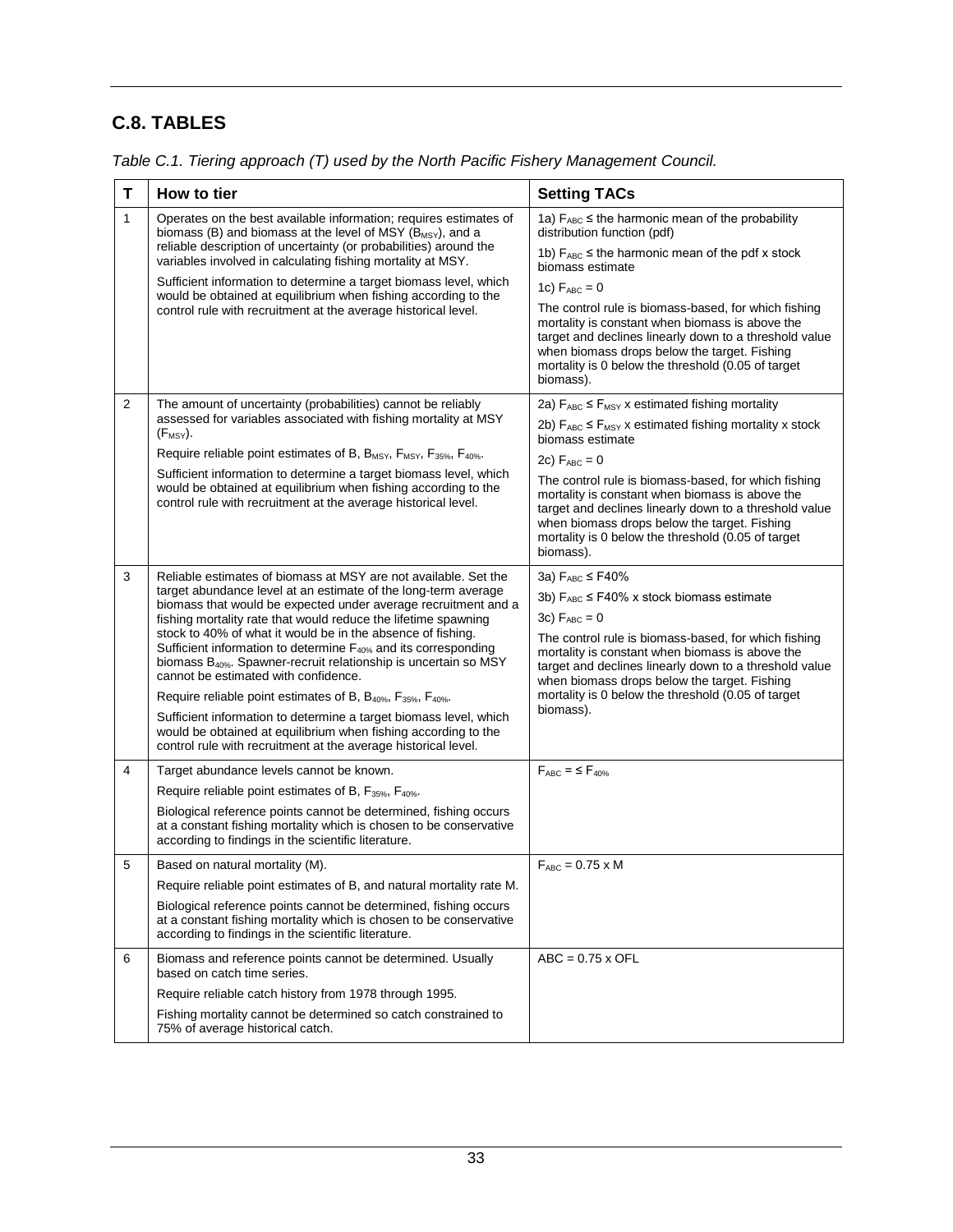| T              | How to tier                                                                                                                                                                                                                                                                                                                                                                                                                                                      | <b>Setting TACs</b>                                                                                                                                                                                                                                                                                                                                               |  |  |  |  |
|----------------|------------------------------------------------------------------------------------------------------------------------------------------------------------------------------------------------------------------------------------------------------------------------------------------------------------------------------------------------------------------------------------------------------------------------------------------------------------------|-------------------------------------------------------------------------------------------------------------------------------------------------------------------------------------------------------------------------------------------------------------------------------------------------------------------------------------------------------------------|--|--|--|--|
| 1              | Data rich stocks for which a relatively data-rich, quantitative stock<br>assessment can be conducted on the basis of catch-at-age, catch-at-<br>length, or other data. OFLs and overfished/rebuilding thresholds can<br>generally be calculated for these species.                                                                                                                                                                                               | OFLs and overfished/rebuilding thresholds<br>can generally be calculated.<br>For ABC, Council specifies a P* based on<br>SSC input, maximum P* is 0.45                                                                                                                                                                                                            |  |  |  |  |
|                | From Terms of reference 2014:                                                                                                                                                                                                                                                                                                                                                                                                                                    |                                                                                                                                                                                                                                                                                                                                                                   |  |  |  |  |
|                | A. Reliable compositional (age and/or size) data sufficient to resolve year-<br>class strength and growth characteristics. Only fishery-dependent trend<br>information available. Age/size structured model.                                                                                                                                                                                                                                                     |                                                                                                                                                                                                                                                                                                                                                                   |  |  |  |  |
|                | B. As in a, but trend information also available from surveys. Age/size<br>structured model.                                                                                                                                                                                                                                                                                                                                                                     |                                                                                                                                                                                                                                                                                                                                                                   |  |  |  |  |
|                | C. Age/size structured assessment model with reliable estimation of the<br>stock recruit relationship.                                                                                                                                                                                                                                                                                                                                                           |                                                                                                                                                                                                                                                                                                                                                                   |  |  |  |  |
| $\overline{2}$ | Less data reliability - some biological indicators are available, including a<br>relatively data-poor quantitative assessment or a non-quantitative<br>assessment. May not have a recent, quantitative assessment but there<br>may be a previous assessment or some indicators of the status of the<br>stock. It is difficult to estimate overfished and overfishing thresholds for<br>this category of species a priori, but indicators of long-term, potential | OFLs and ABCs for species in this category<br>are typically set at a constant level and some<br>monitoring is necessary to determine if this<br>level of catch is causing a slow decline in<br>stock abundance.                                                                                                                                                   |  |  |  |  |
|                | overfishing can be identified.<br>Typically, spawning biomass, level of recruitment, or current fishing<br>mortality is unknown. OFL levels typically established on the basis of a                                                                                                                                                                                                                                                                              | For ABC, SSC recommends a sigma value<br>larger than that for category 1 stocks, and<br>Council chooses P* or straight reduction from<br>OFL.                                                                                                                                                                                                                     |  |  |  |  |
|                | historical catch-based approach (e.g. average catch, DCAC or DB-SRA),<br>trends in a fishery independent survey or some other index of current                                                                                                                                                                                                                                                                                                                   | Approaches for setting ABC:                                                                                                                                                                                                                                                                                                                                       |  |  |  |  |
|                | biomass.                                                                                                                                                                                                                                                                                                                                                                                                                                                         | - continue to apply a buffer of .25 for<br>consistency with current practice until SSC<br>has developed and applied an appropriate                                                                                                                                                                                                                                |  |  |  |  |
|                | From Terms of Reference 2014:                                                                                                                                                                                                                                                                                                                                                                                                                                    |                                                                                                                                                                                                                                                                                                                                                                   |  |  |  |  |
|                | A. M*survey biomass assessment (as in Rogers 1996).<br>B. Historical catches, fishery-dependent trend information only. An<br>aggregate population model is fit to the available information.                                                                                                                                                                                                                                                                    | analytical framework, or<br>- set value of sigma to two times the<br>coefficient of variation (CV) for category 1                                                                                                                                                                                                                                                 |  |  |  |  |
|                | C. Historical catches, survey trend information, or at least one absolute<br>abundance estimate. An aggregate population model is fit to the available<br>information.                                                                                                                                                                                                                                                                                           | stocks. Values not based on formal analysis<br>of assessment outcomes and could change<br>substantially when SSC reviews additional                                                                                                                                                                                                                               |  |  |  |  |
|                | D. Full age-structured assessment, but results are substantially more<br>uncertain than assessments used in the calculation of the $P^*$ buffer. The<br>SSC will provide a rationale for each stock placed in this category.<br>Reasons could include that assessment results are very sensitive to<br>model and data assumptions, or that the assessment has not been<br>updated for many years.                                                                | analyses.                                                                                                                                                                                                                                                                                                                                                         |  |  |  |  |
|                | E. Assessments of a complex of species cannot be designated as a<br>category 1 assessment unless there is good evidence that the component<br>species have very similar life history characteristics and similar rates of<br>biological productivity.                                                                                                                                                                                                            |                                                                                                                                                                                                                                                                                                                                                                   |  |  |  |  |
| 3              | Data poor stocks - includes minor species which are caught, but for which<br>there is, at best, only information on landed biomass. For species in this<br>category, there is limited data to quantitatively determine MSY, OFL, or an<br>overfished threshold.                                                                                                                                                                                                  | Typically, average catches are used to<br>determine the OFL.<br>Greater scientific uncertainty so bigger buffer.<br>For ABC, SSC recommends a sigma value                                                                                                                                                                                                         |  |  |  |  |
|                | From Terms of Reference 2014:                                                                                                                                                                                                                                                                                                                                                                                                                                    | larger than that for category 1 and 2, and                                                                                                                                                                                                                                                                                                                        |  |  |  |  |
|                | A. No reliable catch history. No basis for establishing OFL.                                                                                                                                                                                                                                                                                                                                                                                                     | Council chooses P* or straight reduction from<br>OFL.                                                                                                                                                                                                                                                                                                             |  |  |  |  |
|                | B. Reliable catch estimates only for recent years. OFL is average catch<br>during a period when stock is considered to be stable and close to BMSY<br>equilibrium on the basis of expert judgment.                                                                                                                                                                                                                                                               | Approaches for setting ABC:<br>- continue to apply a buffer of .5 for                                                                                                                                                                                                                                                                                             |  |  |  |  |
|                | C. Reliable aggregate catches during period of fishery development and<br>approximate values for natural mortality. Default analytical approach<br>depletion-corrected average catch (DCAC).                                                                                                                                                                                                                                                                     | consistency with current practice until SSC<br>has developed and applied an appropriate<br>analytical framework, or<br>- set value of sigma to four times the<br>coefficient of variation (CV) for category 1<br>stocks. Values not based on formal analysis<br>of assessment outcomes and could change<br>substantially when SSC reviews additional<br>analyses. |  |  |  |  |
|                | D. Reliable annual historical catches and approximate values for natural<br>mortality and age at 50% maturity. Default analytical approach depletion-<br>based stock-reduction analysis (DB-SRA).                                                                                                                                                                                                                                                                |                                                                                                                                                                                                                                                                                                                                                                   |  |  |  |  |

Table C.2. Tiering approach (T) used by the Pacific Fishery Management Council.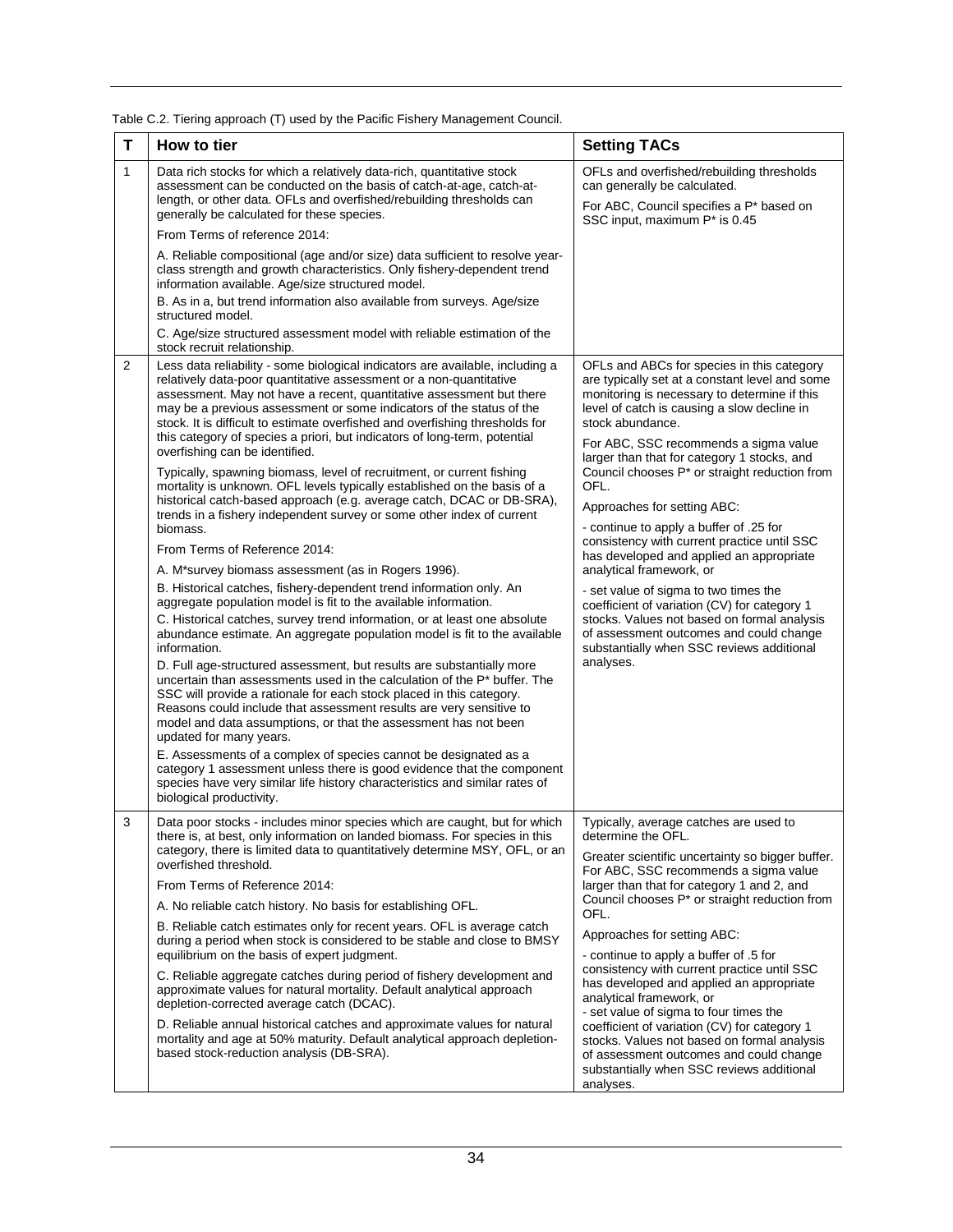| т              | How to tier                                                                                                                                             | <b>Setting TACs</b>                                                                                                                                                                |
|----------------|---------------------------------------------------------------------------------------------------------------------------------------------------------|------------------------------------------------------------------------------------------------------------------------------------------------------------------------------------|
| $\mathbf{1}$   | Overfishing limit (OFL) and uncertainty in OFL<br>are estimated from statistically-based stock<br>assessment models and are considered reliable.        | $ABC = (P^*)$ percentile of the probability<br>distribution of OFL) X OFL                                                                                                          |
| $\overline{2}$ | Overfishing limit (OFL) and uncertainty in OFL<br>are estimated from statistically-based stock<br>assessment models but are not considered<br>reliable. | $ABC = (P^*)$ percentile of the probability<br>distribution of OFL) X OFL                                                                                                          |
| 3              | Overfishing limit (OFL) and uncertainty in OFL<br>are estimated using DCAC, SRA and through<br>resampling and are not considered reiliable.             | $ABC = (P^*)$ percentile of the probability<br>distribution of OFL) X OFL                                                                                                          |
| 4              | Overfishing limit (OFL) and uncertainty in OFL<br>are unknown; MSY is known but there is no<br>current fishery for the stock.                           | $ABC = 0.91 X F_{MSY}$                                                                                                                                                             |
| 5              | Most data-poor. OFL and uncertainty in OFL are<br>unknown. MSY also unknown, but rely on long-<br>term catch data, where available.                     | Three potential scenarios to choose from<br>based on stock status:<br>$ABC = 1.0$ X median catch, if median catch $>$<br>$B_{MSY}$<br>$ABC = 0.67$ X median catch, if median catch |
|                |                                                                                                                                                         | $is < B_{MSY}$ but > MSST (Minimum Stock Size<br>Threshold)                                                                                                                        |
|                |                                                                                                                                                         | $ABC = 0.33$ X median catch, if median catch<br>is < MSST (considered overfished)                                                                                                  |
|                |                                                                                                                                                         |                                                                                                                                                                                    |

*Table C.3. Tiering approach (T) for Western Pacific Fishery Management Council.*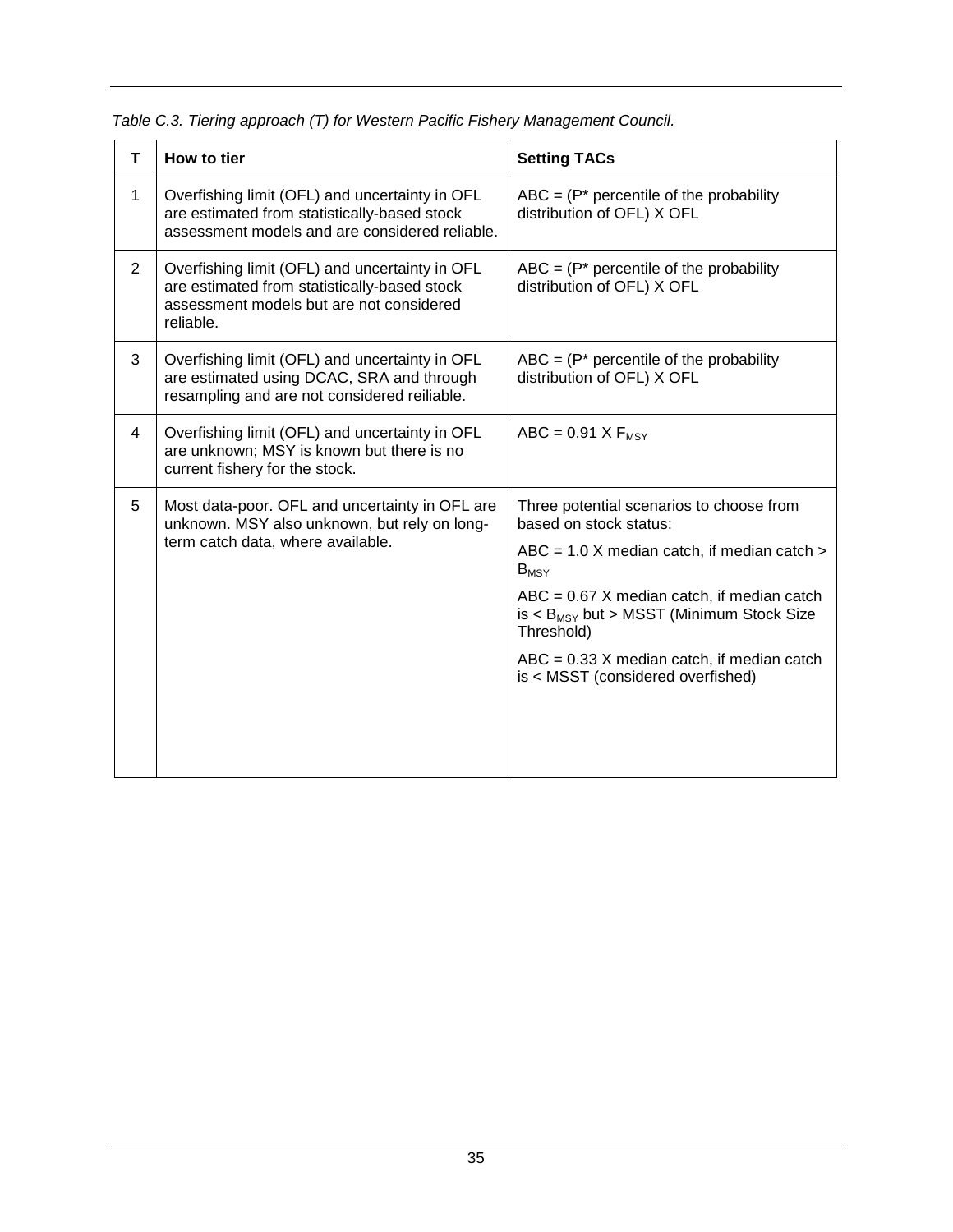| Τ              | How to tier                                                                                                                                                                                                                                                                                                                                                                                                                                                                                                                                                                                                                                                                                                                                                                                                             | <b>Setting TACs</b>                                                                                                                                                                                                                                                                                                                  |  |  |  |
|----------------|-------------------------------------------------------------------------------------------------------------------------------------------------------------------------------------------------------------------------------------------------------------------------------------------------------------------------------------------------------------------------------------------------------------------------------------------------------------------------------------------------------------------------------------------------------------------------------------------------------------------------------------------------------------------------------------------------------------------------------------------------------------------------------------------------------------------------|--------------------------------------------------------------------------------------------------------------------------------------------------------------------------------------------------------------------------------------------------------------------------------------------------------------------------------------|--|--|--|
| 1              | A quantitative assessment provides both an estimate<br>of overfishing limit based on MSY or its proxy and a<br>probability density function of overfishing limit that<br>reflects scientific uncertainty. Specific components of<br>scientific uncertainty can be evaluated through a risk<br>determination table. Landings data, but no<br>assessment, are available, and the expert opinion of<br>the SSC suggests recent landings may be<br>unsustainable.                                                                                                                                                                                                                                                                                                                                                           | The overfishing limit (OFL) is the yield<br>resulting from applying FMSY or its proxy to<br>estimated biomass.<br>ABC = yield at P <sup>*</sup> ; $0.30 \le P$ <sup>*</sup> $\le 0.50$<br>P* is determined by a risk determination table<br>that is used by the SSC to evaluate elements<br>of uncertainty within stock assessments. |  |  |  |
| $\overline{2}$ | An assessment exists but does not provide an<br>estimate of MSY or its proxy. Instead, the<br>assessment provides a measure of overfishing limit<br>based on alternative methodology. Additionally, a<br>probability density function can be calculated to<br>estimate scientific uncertainty in the model-derived<br>overfishing limit measure. This density function can<br>be used to approximate the probability of exceeding<br>the overfishing limit, thus providing a buffer between<br>the overfishing limit and acceptable biological catch.                                                                                                                                                                                                                                                                   | ABC = yield at $P^*$ of 0.30 as default.<br>Council may choose to substitute a P* of 0.40<br>or 0.50 on the basis of available information.<br>Assessments do not provide an estimate of<br>MSY or its proxy but instead provide a<br>measure of OFL based on alternative<br>methodology.                                            |  |  |  |
| 3a             | No assessment is available, but landings data exist.<br>The probability of exceeding the overfishing limit in a<br>given year can be approximated from the variance<br>about the mean of recent landings to produce a<br>buffer between the overfishing limit and acceptable<br>biological catch. Based on expert evaluation of the<br>best scientific information available, recent historical<br>landings are without trend, landings are small relative<br>to stock biomass, or the stock is unlikely to undergo<br>overfishing if future landings are equal to or<br>moderately higher than the mean of recent landings.<br>For stock complexes, the determination of whether a<br>stock complex is in Tier 3a or 3b will be made using<br>all the information available, including stock specific<br>catch trends. | $ABC$ = mean landings + 1 standard deviation<br>as default.<br>Council may choose to subsitute the mean of<br>recent landings, or 0.5 or 1.5 standard<br>deviations above mean landings on the basis<br>of the time series of data.                                                                                                  |  |  |  |
| 3b             | No assessment is available, but landings data exist.<br>Based on expert evaluation of the best scientific<br>information available, recent landings may be<br>unsustainable.                                                                                                                                                                                                                                                                                                                                                                                                                                                                                                                                                                                                                                            | ABC = $75\%$ of OFL as default, where OFL =<br>mean landings; based on expert judgment of<br>landings data.<br>Council may choose to substitute multipliers<br>of 65%, 85%, or 100% of OFL.                                                                                                                                          |  |  |  |

*Table C.4. Tiering approach (T) of the Gulf of Mexico Fishery Management Council.*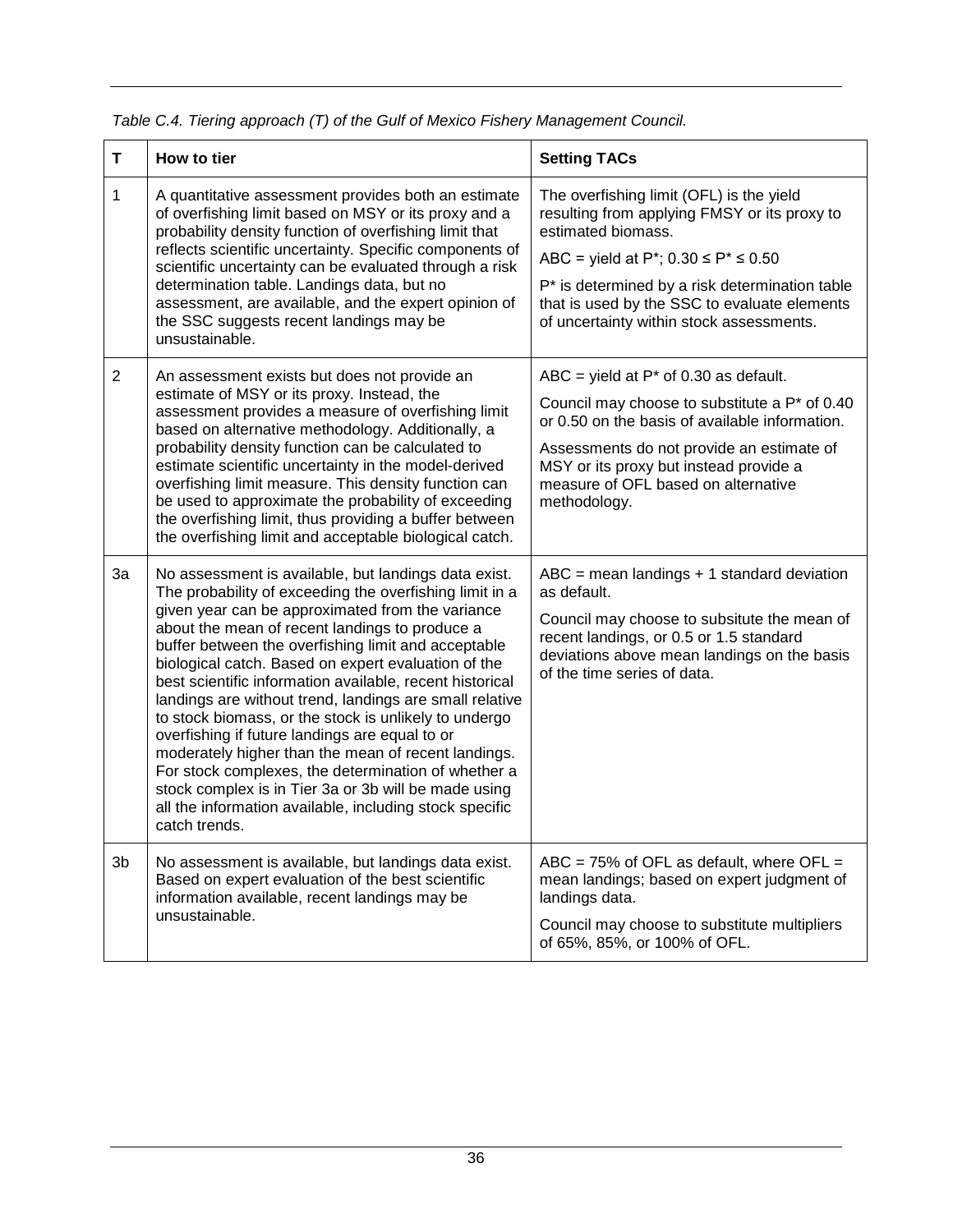| т              | How to tier                                                                                                                                                                                                                                                                                                                                                                                                                                                                                                                                                                            | <b>Setting TACs</b>                                                                                                                                                                                                                              |
|----------------|----------------------------------------------------------------------------------------------------------------------------------------------------------------------------------------------------------------------------------------------------------------------------------------------------------------------------------------------------------------------------------------------------------------------------------------------------------------------------------------------------------------------------------------------------------------------------------------|--------------------------------------------------------------------------------------------------------------------------------------------------------------------------------------------------------------------------------------------------|
| 1              | Assessment information: Quantitative assessment provides<br>estimates of exploitation and biomass; includes MSY-derived<br>benchmarks. (0)                                                                                                                                                                                                                                                                                                                                                                                                                                             | P* used to account for scientific uncertainty where<br>possible                                                                                                                                                                                  |
|                | Advice on Uncertainty: Complete; for assessments that provide a<br>complete statistical (e.g. Bayesian resampling approach) treatment<br>of major uncertainties, incorporating both observed data and<br>environmental variability, which are carried forward into reference<br>point calculation and stock projections. Key determinant of this level<br>is that uncertainty in both assessment inputs and environmental<br>conditions are included. (0)                                                                                                                              |                                                                                                                                                                                                                                                  |
|                | Stock status: neither overfished nor overfishing, and stock is at high<br>biomass and low exploitation relative to benchmark values. (0)                                                                                                                                                                                                                                                                                                                                                                                                                                               |                                                                                                                                                                                                                                                  |
|                | Productivity/Susceptibility: Low Risk. High productivity, low<br>vulnerability and susceptibility, score < 2.64 (scoring from Hobday et<br>al. 2007)                                                                                                                                                                                                                                                                                                                                                                                                                                   |                                                                                                                                                                                                                                                  |
| $\overline{2}$ | Assessment information: Quantitative assessment provides<br>estimates of either exploitation or biomass, but not MSY<br>benchmarks; requires proxy reference points. (-2.5)                                                                                                                                                                                                                                                                                                                                                                                                            | Depletion-based stock reduction analysis (DB-SRA)<br>methods and P* utilized to determine ABC                                                                                                                                                    |
|                | Advice on Uncertainty: High; for assessments that include<br>resampling (e.g. Bootstrap or Monte Carlo techniques) of important<br>or critical inputs such as natural mortality, landings, discard rates,<br>age and growth parameters. Resampling is also carried forward and<br>combined with recruitment uncertainty for projections and reference<br>point calculations, including reference point distributions. Key<br>determinant for this level is that reference point estimates<br>distributions reflect more than just uncertainty in future recruitment.<br>$(-2.5)$       |                                                                                                                                                                                                                                                  |
|                | Stock status: neither overfished nor overfishing, but stock may be in<br>close proximity to benchmark values. (-2.5)                                                                                                                                                                                                                                                                                                                                                                                                                                                                   |                                                                                                                                                                                                                                                  |
|                | Productivity/Susceptibility: Moderate Risk. Moderate productivity,<br>vulnerability and susceptibility, score 2.64 - 3.18 (scoring from<br>Hobday et al. 2007)                                                                                                                                                                                                                                                                                                                                                                                                                         |                                                                                                                                                                                                                                                  |
| 3              | Assessment information: Quantitative assessment that provides<br>relative measures of exploitation or biomass; absolute measures of<br>status are unavailable; references may be based on proxies. (-5)                                                                                                                                                                                                                                                                                                                                                                                | Depletion-corrected average catch (DCAC) methods<br>used, does not provide OFL, only ABC. Analysis does<br>not provide necessary details to inform a P* choice.                                                                                  |
|                | Advice on Uncertainty: Medium; for assessments in which key<br>uncertainties are addressed via statistical techniques and<br>sensitivities, but the full uncertainties are not carried forward into the<br>projections and reference point calculations. Projections may,<br>however, reflect uncertainty in recruitment and population<br>abundance. Although outputs include distributions of F, FMSY as in<br>the High category, in this category fewer uncertainties are<br>addressed; for example, a distribution of FMSY which only reflects<br>uncertainty in recruitment. (-5) |                                                                                                                                                                                                                                                  |
|                | Stock status: stock is either overfished or overfishing. (-5)                                                                                                                                                                                                                                                                                                                                                                                                                                                                                                                          |                                                                                                                                                                                                                                                  |
|                | Productivity/Susceptibility: High Risk. Low productivity, high<br>vulnerability and susceptibility, score > 3.18 (scoring from Hobday et<br>al. 2007)                                                                                                                                                                                                                                                                                                                                                                                                                                  |                                                                                                                                                                                                                                                  |
| 4              | Assessment information: Reliable catch history available. (-7.5)<br>Advice on Uncertainty: Low; for assessments lacking any statistical                                                                                                                                                                                                                                                                                                                                                                                                                                                | ABC and OFL derived on a case-by-case basis. Use<br>decision tree to quide evaluations for initial OFL and                                                                                                                                       |
|                | treatment of uncertainty. Sensitivity runs or explorations of multiple<br>assessment models may be available. Key determinant for this level                                                                                                                                                                                                                                                                                                                                                                                                                                           | ABC recommendations.<br>Decision tree includes set of questions and                                                                                                                                                                              |
|                | is that distributions for reference point are lacking. (-7.5)<br>Stock status: stock is both overfished and overfishing. (-7.5)                                                                                                                                                                                                                                                                                                                                                                                                                                                        | considerations to guide establishment of ABCs, and<br>builds an administrative record to support decision.<br>Questions: 1. Will current catches affect the stock? NO<br>- recommend move stock to ecosystem species<br>category; YES - go to #2 |

#### *Table C.5. Tiering approach (T) of South Atlantic Fishery Management Council.*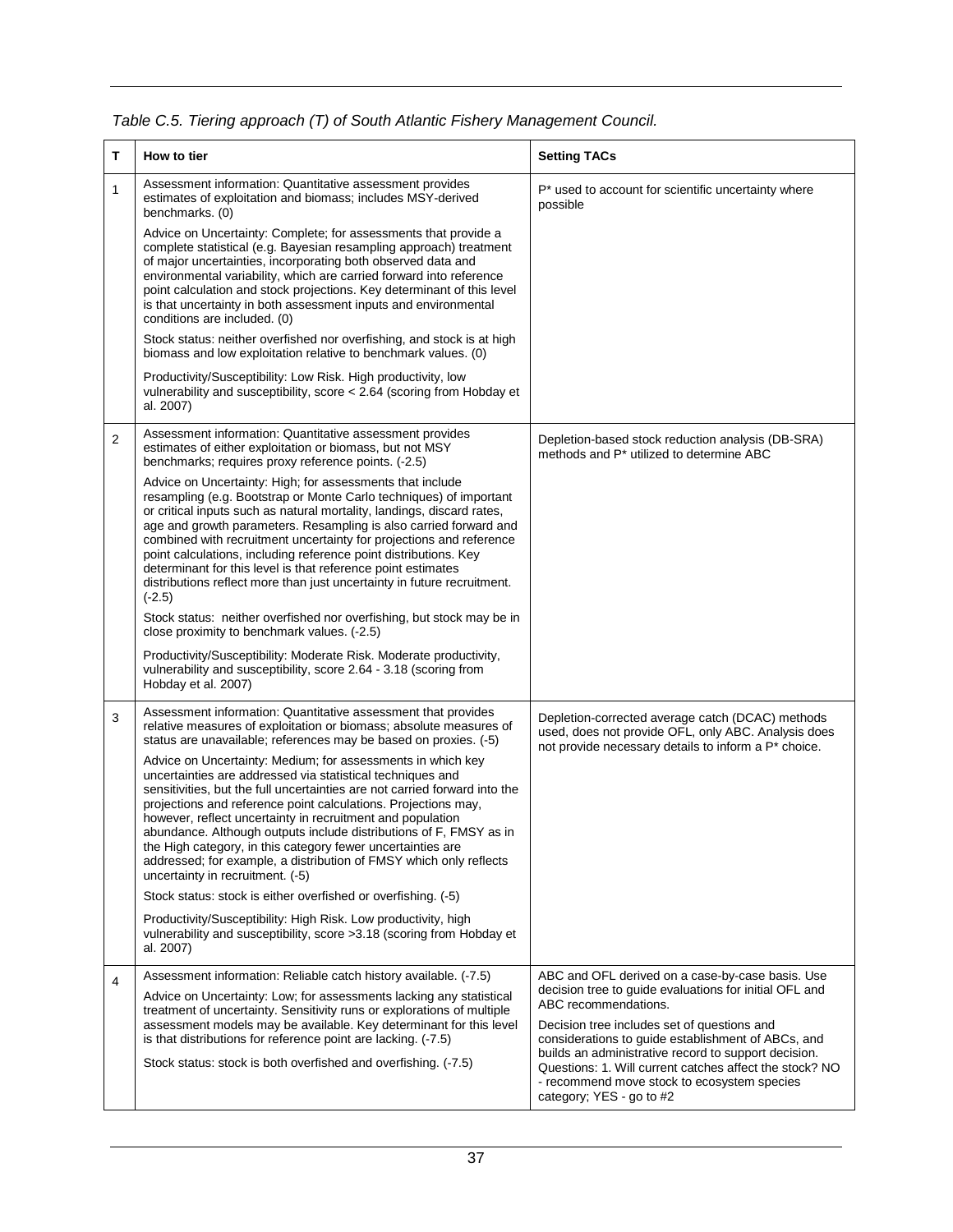| т | How to tier                                                                                                                                                    | <b>Setting TACs</b>                                                                                                                                                                                                                                                                                                                                                                                                            |
|---|----------------------------------------------------------------------------------------------------------------------------------------------------------------|--------------------------------------------------------------------------------------------------------------------------------------------------------------------------------------------------------------------------------------------------------------------------------------------------------------------------------------------------------------------------------------------------------------------------------|
|   |                                                                                                                                                                | 2. Will increased catch lead to decline or other stock<br>concerns? $NO - ABC = 3rd$ highest point in the 99-08<br>time series; YESD - go to #3                                                                                                                                                                                                                                                                                |
|   |                                                                                                                                                                | 3. Is the stock part of a directed fishery or primarily<br>bycatch with other species? DIRECTED - ABC =<br>median 99-08; BYCATCH/INCIDENTAL - go to #4                                                                                                                                                                                                                                                                         |
|   |                                                                                                                                                                | 4. Evaluate the situation and information. If bycatch,<br>issues to consider include trends in fishery, current<br>regulations, and the effort outlook. If directed fishery is<br>increasing, and bycatch of stock of concern is also<br>increasing, the Council may need to find a means to<br>reduce interactions or bycatch mortality. If that is not<br>feasible, the Council will need to impact the directed<br>fishery. |
|   |                                                                                                                                                                | Changes to Tier being considered as many stocks lack<br>the fishery-dependent data required to apply Tier 4<br>methods. May revise and add tiers.                                                                                                                                                                                                                                                                              |
| 5 | Assessment information: Scarce or unreliable catch records. (-10)                                                                                              |                                                                                                                                                                                                                                                                                                                                                                                                                                |
|   | Advice on Uncertainty: None; for assessments that only provide<br>single point estimates, with no sensitivities or other evaluation of<br>uncertainties. (-10) |                                                                                                                                                                                                                                                                                                                                                                                                                                |
|   | Stock status: either status criterion is unknown. (-10)                                                                                                        |                                                                                                                                                                                                                                                                                                                                                                                                                                |

#### *Table C.6. Tiering approach (T) of Mid-Atlantic Fishery Management Council.*

| т              | How to tier                                                                                                                                                                                                                                                                                                                                                                                | <b>Setting TACs</b>                                                                                                                                                                                                                                            |
|----------------|--------------------------------------------------------------------------------------------------------------------------------------------------------------------------------------------------------------------------------------------------------------------------------------------------------------------------------------------------------------------------------------------|----------------------------------------------------------------------------------------------------------------------------------------------------------------------------------------------------------------------------------------------------------------|
| 1              | Ideal assessment<br>All important sources of uncertainty are fully and formally captured in the stock<br>assessment model and the probability distribution of the OFL calculated within<br>the assessment provides an adequate description of uncertainty of OFL. The<br>OFL distribution is estimated directly from the stock assessment.                                                 | ABC is solely based on the basis of an<br>acceptable probability of overfishing (P*),<br>determined by the Council's risk policy,<br>and the probability distribution of the OFL<br>as provided from the assessment model.                                     |
|                | Example attributes of level 1 stock assessment:<br>- appropriate and necessary details of the biology of the stock, the fisheries that<br>exploit the stock, and the data collection methods included in the model                                                                                                                                                                         |                                                                                                                                                                                                                                                                |
|                | - estimation of stock status and reference points in the same framework such<br>that the OFLs promulgate all uncertainties throughout estimation and forecasting<br>- the assessment estimates relevant quantities including FMSY (or proxy), OFL,<br>biomass reference points, stock status, and their respective uncertainties                                                           |                                                                                                                                                                                                                                                                |
|                | - no substantial retrospective patterns in the estimates of fishing mortality (F),<br>biomass (B), and recruitment (R) are present in the stock assessment methods                                                                                                                                                                                                                         |                                                                                                                                                                                                                                                                |
| $\overline{2}$ | Preferred assessment<br>Assessment has greater uncertainty than level 1. The estimation of the<br>probability distribution of the OFL directly from the stock assessment model fails<br>to include some important sources of uncertainty so require expert judgment<br>during the preparation of the stock assessment and the OFL distribution is<br>deemed best available science by SSC. | ABCs determined by using an acceptable<br>probability of overfishing (P*), determined<br>by the Council's risk policy, but with the<br>OFL distribution based on the specified<br>distribution developed in the stock<br>assessment process and as accepted by |
|                | Example attributes of level 2 stock assessment:                                                                                                                                                                                                                                                                                                                                            | the SSC.                                                                                                                                                                                                                                                       |
|                | - missing key features of the biology of the stock, the fisheries that exploit the<br>stock, and the data collection methods                                                                                                                                                                                                                                                               |                                                                                                                                                                                                                                                                |
|                | - estimates relevant quantities, including reference points (may be proxies) and<br>stock status, together with respective uncertainties, but the uncertainty is not<br>fully promulgated throughout the model or some important sources may be<br>lacking                                                                                                                                 |                                                                                                                                                                                                                                                                |
|                | - estimated of the precision of biomass, fishing mortality rates, and their<br>respective reference points are provided in the stock assessment                                                                                                                                                                                                                                            |                                                                                                                                                                                                                                                                |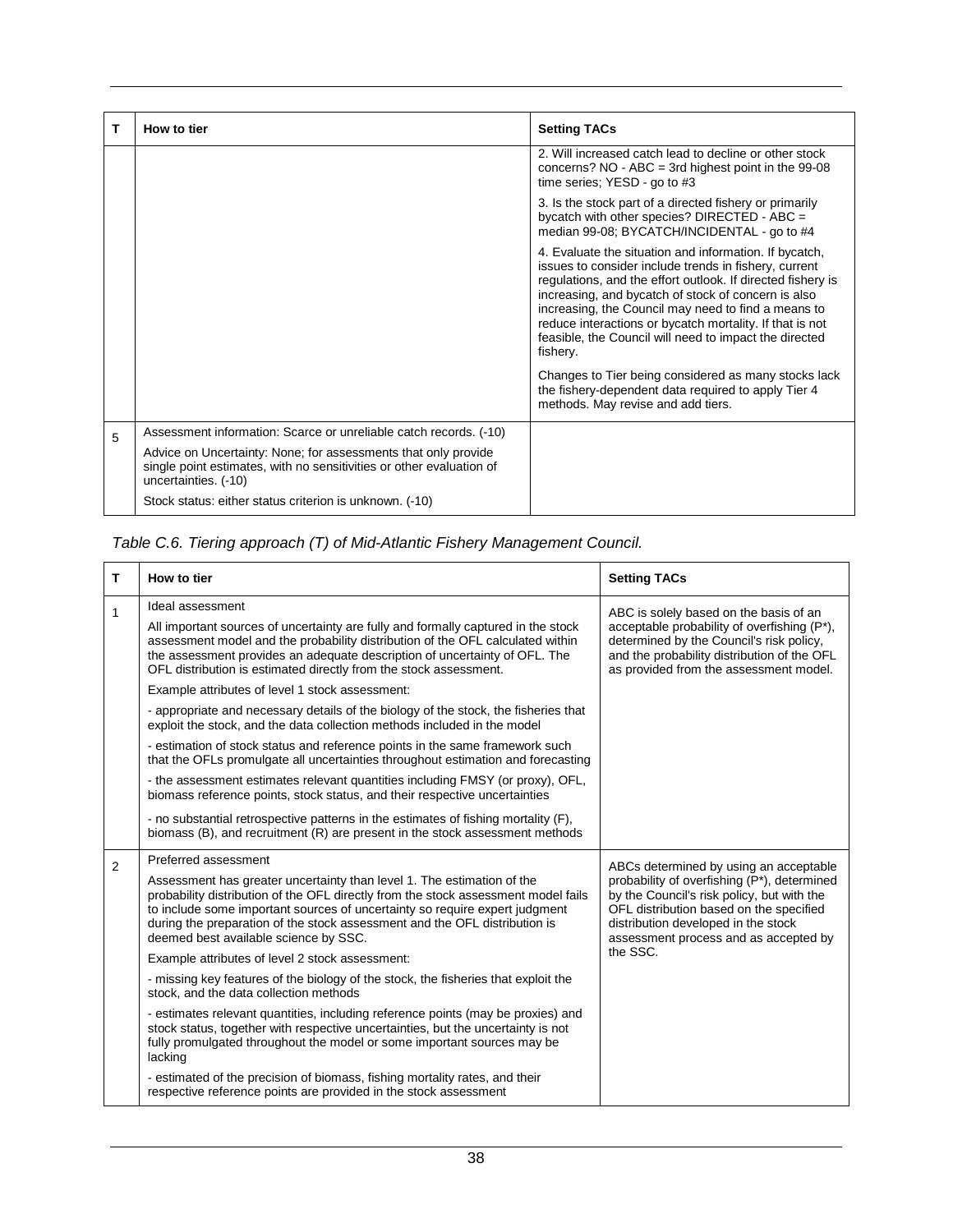| т | How to tier                                                                                                                                                                                                                                                                                                                                                                                                                                                                            | <b>Setting TACs</b>                                                                                                                                                                                                                                                                                                                                                                                                                                                                                                                                                                                                                              |  |  |  |
|---|----------------------------------------------------------------------------------------------------------------------------------------------------------------------------------------------------------------------------------------------------------------------------------------------------------------------------------------------------------------------------------------------------------------------------------------------------------------------------------------|--------------------------------------------------------------------------------------------------------------------------------------------------------------------------------------------------------------------------------------------------------------------------------------------------------------------------------------------------------------------------------------------------------------------------------------------------------------------------------------------------------------------------------------------------------------------------------------------------------------------------------------------------|--|--|--|
|   | - accuracy of the maximum fishing mortality threshold (MFMT) and future<br>biomass is estimated in the stock assessment by using ad hoc methods.                                                                                                                                                                                                                                                                                                                                       |                                                                                                                                                                                                                                                                                                                                                                                                                                                                                                                                                                                                                                                  |  |  |  |
| 3 | Acceptable assessment<br>Assessments at this level are judged to over- or under-estimate the accuracy of<br>the OFL. Attributes of a stock assessment that would lead to being included in<br>level 3 are the same as level 2, except that the assessment does not contain<br>estimates of the probability distribution of the OFL or the probability distribution<br>provided does not, in the opinion of the SSC, adequately reflect uncertainty in<br>the OFL estimate.             | The SSC adjusts the distribution of the<br>OFL and develops an ABC by applying<br>the Council's risk policy to the modified<br>OFL probability distribution. The SSC<br>evaluates a set of default or other<br>amounts of uncertainty in the OFL<br>probability distribution based on literature<br>review and an evaluation of ABC control<br>rules.<br>Default distribution adopted by the SSC is<br>a lognormal distribution with a coefficient<br>of variation (CV) of 100%. Value of CV<br>developed from an analysis of several<br>simulation studies that evaluated the<br>accuracy of estimates from statistical<br>catch-at-age models. |  |  |  |
|   |                                                                                                                                                                                                                                                                                                                                                                                                                                                                                        | A default control rule of 75% of FMSY<br>may be applied if an OFL distribution<br>cannot be developed.                                                                                                                                                                                                                                                                                                                                                                                                                                                                                                                                           |  |  |  |
| 4 | Unreliable assessment<br>Assessments have reliable estimates of trends in abundance and catch, but<br>absolute abundance, fishing mortality rates, and reference points are suspect or<br>absent.<br>Example attributes of level 4:<br>- assessment approach is missing essential features of the biology of the stock,<br>the fisheries that exploit the stock, and the data collection methods<br>- stock status and reference points are estimated, but are not considered reliable | ABC set based on ad hoc, alternative<br>approaches (e.g. adjustment to long-term<br>catch history or survey index values)<br>Generally may not increase ABCs unless<br>the following two circumstances are met:<br>- biomass-based reference points<br>suggest the stock is greater than BMSY,<br>and stock biomass is stable or increasing.<br>If biomass-based reference points are not                                                                                                                                                                                                                                                        |  |  |  |
|   | - assessment may estimate some relevant quantities such as biomass, fishing<br>mortality or relative abundance, but only trends are deemed reliable                                                                                                                                                                                                                                                                                                                                    | available, best available science indicates<br>that stock biomass is stable or increasing,<br>and.                                                                                                                                                                                                                                                                                                                                                                                                                                                                                                                                               |  |  |  |
|   | - large retrospective patterns usually present<br>- uncertainty may or may not be considered, but estimates of uncertainty are<br>probably substantially underestimated                                                                                                                                                                                                                                                                                                                | - the SSC must provide a determination<br>that, based on best available science, the<br>proposed increase in ABC is not<br>expected to result in overfishing. SSC<br>must provide a description of why<br>increase is warranted, describe the<br>method used to derive the increased<br>ABC, and provide a certification that the<br>increase in ABC is not likely to result in<br>overfishing.                                                                                                                                                                                                                                                  |  |  |  |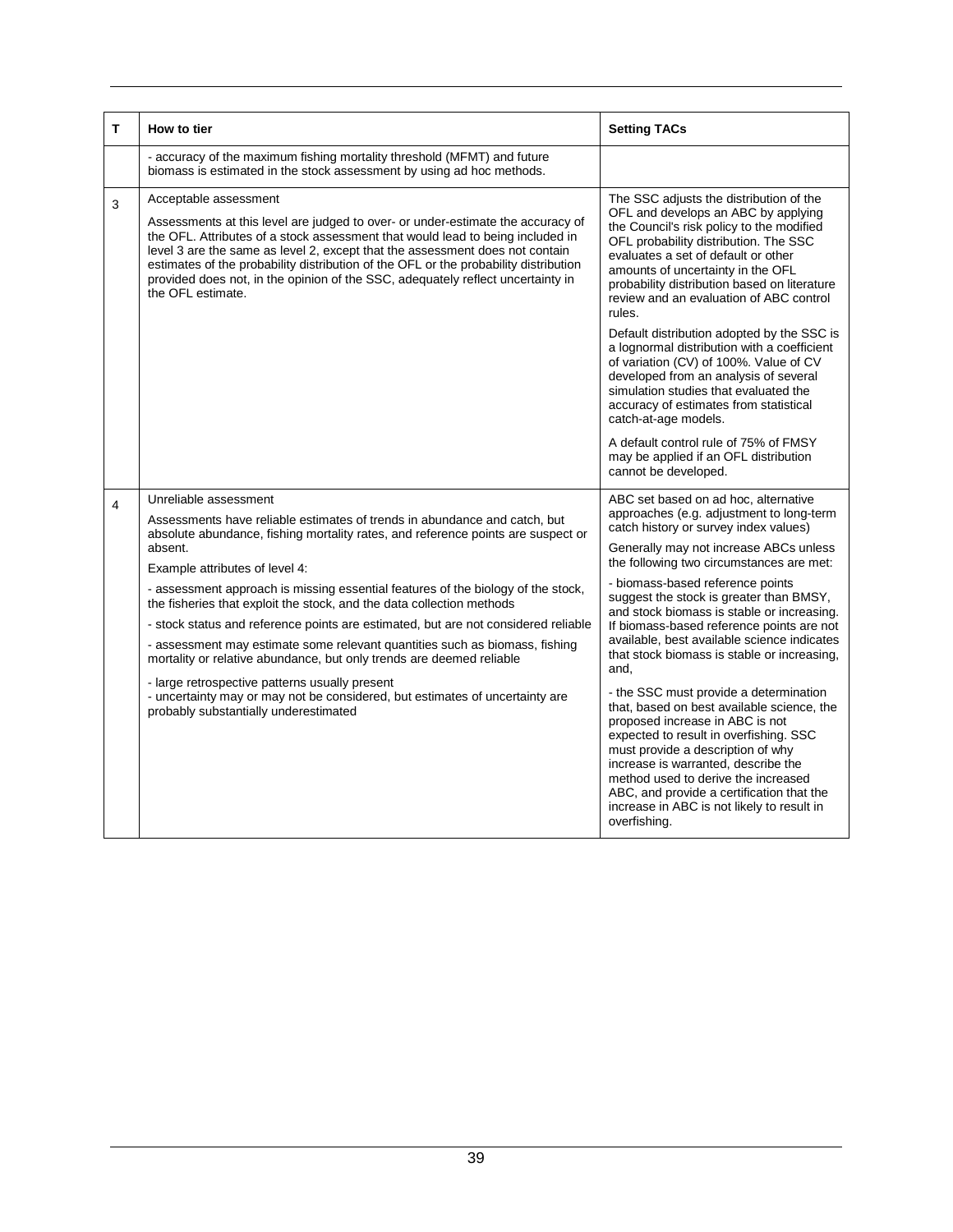*Table C.7. Tiering approach (T) of the Australian Southern and Eastern Shark and Scalefish Fishery (SESSF) as of 2015.*

| т                                                                                                                                                                                                          | How to tier                                                                                                                                                                                                                                                                                                                                                                                                                                                                                                                                                                                                                        | <b>Setting TACs - Rules</b>                                                                                                                                                                                                                                                                                                                                                                                                                                                                                                                                                                                                                                                                                                                                                                                                                                                                                                                                                                                                                                                                                                                                                                                                                                                                                                                                                                                                                                                                                                                                                                                                                                                                                                                                                                                                                               |  |  |
|------------------------------------------------------------------------------------------------------------------------------------------------------------------------------------------------------------|------------------------------------------------------------------------------------------------------------------------------------------------------------------------------------------------------------------------------------------------------------------------------------------------------------------------------------------------------------------------------------------------------------------------------------------------------------------------------------------------------------------------------------------------------------------------------------------------------------------------------------|-----------------------------------------------------------------------------------------------------------------------------------------------------------------------------------------------------------------------------------------------------------------------------------------------------------------------------------------------------------------------------------------------------------------------------------------------------------------------------------------------------------------------------------------------------------------------------------------------------------------------------------------------------------------------------------------------------------------------------------------------------------------------------------------------------------------------------------------------------------------------------------------------------------------------------------------------------------------------------------------------------------------------------------------------------------------------------------------------------------------------------------------------------------------------------------------------------------------------------------------------------------------------------------------------------------------------------------------------------------------------------------------------------------------------------------------------------------------------------------------------------------------------------------------------------------------------------------------------------------------------------------------------------------------------------------------------------------------------------------------------------------------------------------------------------------------------------------------------------------|--|--|
| 1<br>Robust quantitative assessment that<br>provides estimates of current biomass<br>$(BCUR)$ from a base-case stock<br>assessment and estimates are available<br>for $B_{40}$ , $B_{20}$ , and $F_{40}$ . |                                                                                                                                                                                                                                                                                                                                                                                                                                                                                                                                                                                                                                    | If $B_{CUR} > B_{35}$ , $F_{TARG} = F_{48}$<br>If $B_{20}$ < B <sub>CUR</sub> < B <sub>40</sub> , F <sub>TARG</sub> = F <sub>48</sub> *((B <sub>CUR</sub> /B <sub>20</sub> -1)<br>If $BCUR < B20$ , $FTARG = 0$<br>The RBC is calculated by applying $F_{TARG}$ to the current biomass $B_{CUR}$ to calculate the<br>total catch (including discards) in the next year, using the agreed base case<br>assessment model:<br>$RBC = Catch[FTARG \rightarrow BCUR]$<br>At Tier 1, B <sub>LIM</sub> = B <sub>20</sub> , the maximum value for $FTARG = F48$ and the breakpoint in the HCR<br>occurs at B <sub>35</sub> . Alternative reference points may be adopted for some stocks to better<br>pursue the objective of maximizing economic returns across the fishery as a whole.                                                                                                                                                                                                                                                                                                                                                                                                                                                                                                                                                                                                                                                                                                                                                                                                                                                                                                                                                                                                                                                                          |  |  |
| 2                                                                                                                                                                                                          | No longer used                                                                                                                                                                                                                                                                                                                                                                                                                                                                                                                                                                                                                     |                                                                                                                                                                                                                                                                                                                                                                                                                                                                                                                                                                                                                                                                                                                                                                                                                                                                                                                                                                                                                                                                                                                                                                                                                                                                                                                                                                                                                                                                                                                                                                                                                                                                                                                                                                                                                                                           |  |  |
| 3                                                                                                                                                                                                          | Species that do not have a quantitative<br>stock assessment, but do have<br>information available on the age<br>structure of annual catches and annual<br>total catch weight, as well as knowledge<br>of basic biological parameters, e.g.<br>natural mortality, age-length<br>relationships, length/weight<br>relationships, stock recruitment<br>relationship steepness, age at maturity<br>and age at recruitment to the fishery;<br>i.e., enough information for yield per<br>recruit analysis.<br>Robust estimates of M and current<br>fishing mortality ( $F_{\text{CUR}}$ ), but no direct<br>estimates of current biomass. | Yield per recruit calculations are used to calculate F values that will reduce the<br>spawning biomass to 20% ( $F_{20}$ ), 40% ( $F_{40}$ ) and 48% ( $F_{48}$ ) of the unexploited level. TA<br>value is assigned for $F_{RBC}$ using $F_{CUR}$ . This relationship has properties similar to the<br>Tier 1 harvest control rule, with the default proxies of $F_{20}$ as the limit and $F_{48}$ as the<br>target fishing mortality rate.<br>The following formula, which adjusts the current catch $C_{\text{ClR}}$ according to the ratio of<br>the intended and current exploitation rates, is then used to calculate the<br>recommended biological catch CRBC:<br>$C_{RBC}$ = ((1 - e - $F_{RBC}$ )/(1 - e- $F_{CUR}$ )) * $C_{CUR}$<br>where $F_{\text{CUR}}$ is the estimated current fishing mortality, and $F_{\text{RBC}}$ is the selected F for the<br>recommended biological catch from the control rule. The estimate of fishing mortality<br>is limited to be no less than 0.1 of natural mortality.<br>The current catch level $(C_{CUR})$ is calculated as the average catch over the past 4<br>years (where $catch = landings + estimated discards$ ).<br>F <sub>cuR</sub> generally derived from catch curve analyses (requiring age and/or length<br>frequency data, but not catch rates or abundance indices).<br>Consistent with the Harvest Strategy Policy (HSP), which establishes a more<br>precautionary approach to harvest control rules for species for which assessments<br>are more uncertain, it is considered appropriate to apply a discount factor to the RBCs<br>derived from Tier 3 and 4 assessments. The discount factors to be applied are 5% for<br>Tier 3 and 15% for Tier 4. These values take account of the relative uncertainties in<br>the assessments and reference points at each of these Tier levels. |  |  |
| 4                                                                                                                                                                                                          | Least amount of information about<br>current stock status. No reliable<br>information on either current biomass or<br>current fishing mortality but information<br>on current catch levels and trends in<br>catch rates.                                                                                                                                                                                                                                                                                                                                                                                                           | The Tier 4 control rule is of the form:<br>$RBC = C * max(0, (CPUEMEAN - CPUELIM)/(CPUETARG - CPUELIM))$<br>where:<br>$\text{CPUE}_{\text{TARG}}$ is the target catch per unit effort (CPUE) for the species<br>$CPUE_{LIM}$ is the limit CPUE for the species<br>CPUE <sub>MEAN</sub> is the average CPUE over the most recent m years<br>C <sup>*</sup> is a catch target derived from a historical period that has been identified as a<br>desirable target in terms of CPUE, catches and status of the fishery<br>The form of the rule is linear and can result in large catches at high CPUE levels<br>which could deplete the stock very quickly, therefore, a maximum catch level $C_{\text{max}}$ is<br>imposed when the CPUE is above the target level, and the multiplier is set to zero<br>when the CPUE is below the limit.<br>Consistent with the Harvest Strategy Policy (HSP), which establishes a more<br>precautionary approach to harvest control rules for species for which assessments<br>are more uncertain, it is considered appropriate to apply a discount factor to the RBCs<br>derived from Tier 3 and 4 assessments. The discount factors to be applied are 5% for<br>Tier 3 and 15% for Tier 4. These values take account of the relative uncertainties in<br>the assessments and reference points at each of these Tier levels.                                                                                                                                                                                                                                                                                                                                                                                                                                                                                             |  |  |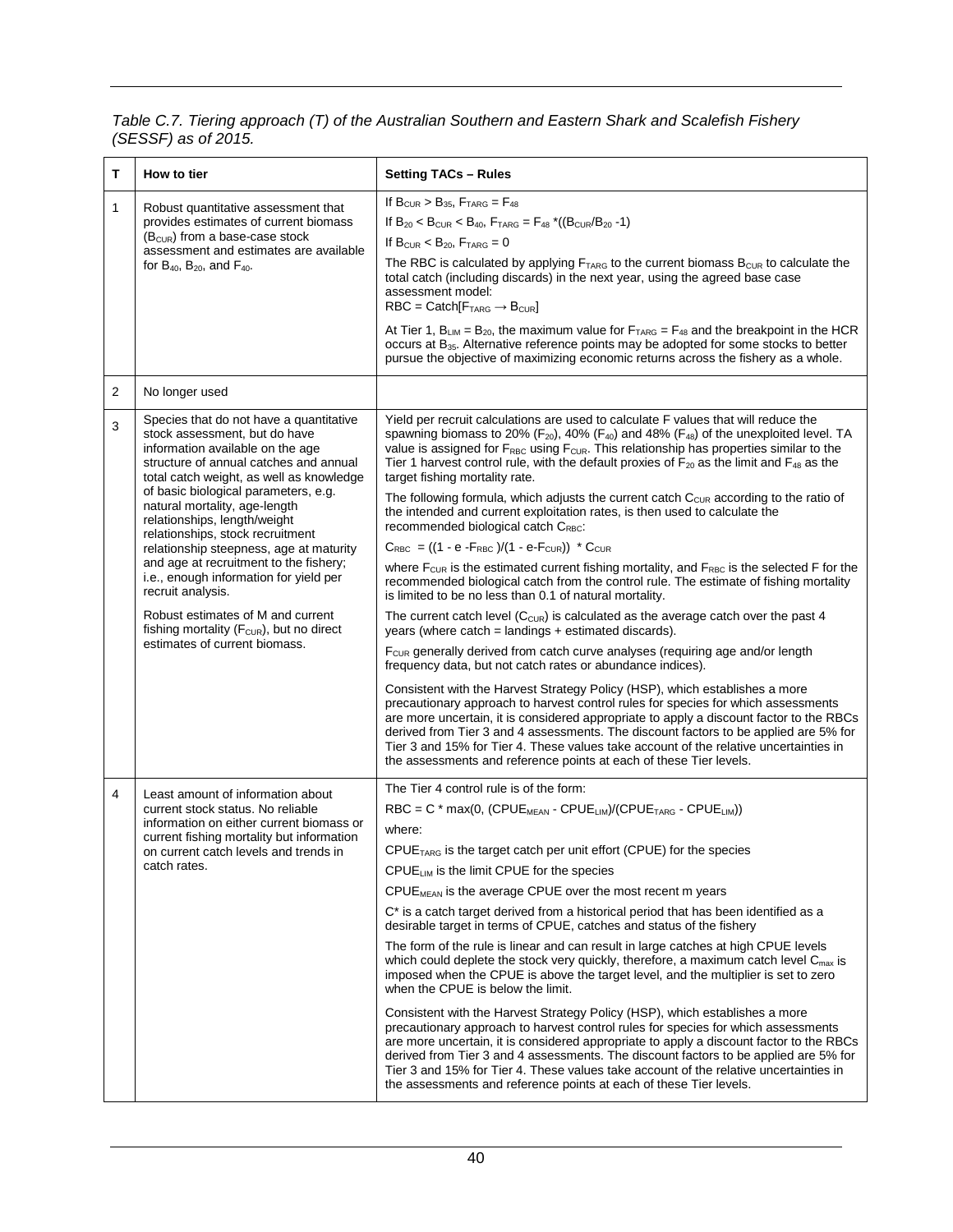| т | How to tier                                                                                                                                             | <b>Setting TACs</b>                                                                                                                                                                                                                     |  |  |  |  |
|---|---------------------------------------------------------------------------------------------------------------------------------------------------------|-----------------------------------------------------------------------------------------------------------------------------------------------------------------------------------------------------------------------------------------|--|--|--|--|
| 1 | Data rich - full analytical assessment and forecast                                                                                                     | 1.1.1 Biomass estimate > MSY B <sub>trigger</sub> : use Baranov catch equation                                                                                                                                                          |  |  |  |  |
|   | used for advice                                                                                                                                         | 1.1.2 Biomass estimate < MSY B <sub>trigger</sub> : use ICES MSY Control Rule                                                                                                                                                           |  |  |  |  |
|   |                                                                                                                                                         | 1.1.3 Stock size is low (below $B_{lim}$ ), outlook is for further decline unless<br>fishing mortality is reduced more rapidly: ICES may advice on more<br>rapid transition or application of F <sub>MSY</sub> -HCR as soon as possible |  |  |  |  |
|   |                                                                                                                                                         | 1.2 Biomass estimate = extremely low: Recovery plan and possibly<br>zero catch are advised                                                                                                                                              |  |  |  |  |
| 2 | Quantitative assessment and forecast available<br>but they are only considered indicative of trends in                                                  | 2.1.1 Biomass estimate > MSY Btrigger: use Baranov catch equation,<br>apply uncertainty cap to Cy+1                                                                                                                                     |  |  |  |  |
|   | fishing mortality, recruitment and biomass                                                                                                              | 2.1.2 Biomass estimate < MSY Btrigger: use ICES MSY Control Rule,<br>apply uncertainty cap to Cy+1                                                                                                                                      |  |  |  |  |
|   |                                                                                                                                                         | 2.1.3 Biomass estimate = extremely low: Precautionary approach                                                                                                                                                                          |  |  |  |  |
| 3 | Survey-based trends assessment - surveys are                                                                                                            | 3.1.0 FSQ to F0.1 known: Known F ratio, apply uncertainty cap to Cy+1                                                                                                                                                                   |  |  |  |  |
|   | reliable indicators of trends in stock metrics such<br>as mortality, recruitment and biomass but no<br>quantitative assessment is available             | 3.1.1 Index > MSY Btrigger & FSQ > F0.1: FMSY in 2015, apply<br>uncertainty cap to Cy+1                                                                                                                                                 |  |  |  |  |
|   | Sufficient information to determine a target<br>biomass level, which would be obtained at                                                               | 3.1.2 Index > MSY Btrigger & FSQ $\leq$ F0.1: survey adjusted status quo<br>catch, apply uncertainty cap to Cy+1                                                                                                                        |  |  |  |  |
|   | equilibrium when fishing according to the control<br>rule with recruitment at the average historical                                                    | 3.1.3 Index < MSY Btrigger & FSQ ? F0.1: ICES MSY Control Rule,<br>apply uncertainty cap to Cy+1, apply precautionary buffer to Cy+1                                                                                                    |  |  |  |  |
|   | level.                                                                                                                                                  | 3.1.4 Extremely low biomass: Precautionary approach                                                                                                                                                                                     |  |  |  |  |
|   |                                                                                                                                                         | 3.2 Index available & no proxies for MSY Btrigger & F: survey adjusted<br>status quo catch, apply uncertainty cap to Cy+1, apply precautionary<br>buffer to Cy+1                                                                        |  |  |  |  |
|   |                                                                                                                                                         | 3.3 Biomass estimate increasing or stable: Fproxy, apply uncertainty<br>cap to Cy+1, apply precautionary buffer to Cy+1                                                                                                                 |  |  |  |  |
|   |                                                                                                                                                         | Note: F <sub>so</sub> - current F                                                                                                                                                                                                       |  |  |  |  |
| 4 | Catch data available over a short time series - a<br>time-series of catch can be used to approximate                                                    | Apply DCAC                                                                                                                                                                                                                              |  |  |  |  |
|   | <b>MSY</b>                                                                                                                                              | 4.1.1 Recent catch > DCAC: DCAC faster step increase, apply<br>uncertainty cap to $Cy+1$                                                                                                                                                |  |  |  |  |
|   | Catch-only methods - have biomass level<br>Reasonable biomass level, catch or landings data<br>available and approximation of FMSY/M and M<br>possible. | 4.1.2 Recent catch < DCAC: DCAC slower step increase, apply<br>uncertainty cap to Cy+1                                                                                                                                                  |  |  |  |  |
|   |                                                                                                                                                         | Use catch curves to approximate F                                                                                                                                                                                                       |  |  |  |  |
|   |                                                                                                                                                         | 4.1.3 Catch curves, apply uncertainty cap to Cy+1, apply precautionary<br>buffer to Cy+1                                                                                                                                                |  |  |  |  |
|   |                                                                                                                                                         | Reasonable biomass level, habitat dependent, sedentary species,<br>habitat area known, density, size, discard rate borrowed from<br>appropriate area.                                                                                   |  |  |  |  |
|   |                                                                                                                                                         | 4.1.4 Data borrowing, apply precautionary buffer to Cy+1                                                                                                                                                                                |  |  |  |  |
|   |                                                                                                                                                         | Low biomass level                                                                                                                                                                                                                       |  |  |  |  |
|   |                                                                                                                                                         | 4.2 Extremely low biomass: Precautionary approach                                                                                                                                                                                       |  |  |  |  |
| 5 | Data-poor - compile all available information.                                                                                                          | Short & long-lived:                                                                                                                                                                                                                     |  |  |  |  |
|   | Limited landings data available, no indication of F<br>relative to proxies.                                                                             | 5.2 No positive trends in stock indicators: $Cy+1 = Cy-1$ , apply<br>precautionary buffer to Cy+1                                                                                                                                       |  |  |  |  |
|   |                                                                                                                                                         | 5.3 Biomass thought to be extremely low: Precautionary approach                                                                                                                                                                         |  |  |  |  |
|   |                                                                                                                                                         | Short-lived:                                                                                                                                                                                                                            |  |  |  |  |
|   |                                                                                                                                                         | 5.2.1 Biomass and recruitment estimates unknown: No advice                                                                                                                                                                              |  |  |  |  |
| 6 | Bycatch or negligible landings - stocks with<br>landings that are negligible in comparison to                                                           | Short & long-lived:<br>6.2 No positive trends in stock indicators: $Cy+1 = Cy-1$ , apply                                                                                                                                                |  |  |  |  |
|   | discards. Also stocks that are part of stock<br>complexes and primarily caught as bycatch                                                               | precautionary buffer to Cy+1                                                                                                                                                                                                            |  |  |  |  |
|   | species in other targeted fisheries.                                                                                                                    | 6.3 Biomass thought to be extremely low: Precautionary approach                                                                                                                                                                         |  |  |  |  |
|   | Bycatch methods - compile all available<br>information. Limited landings data available, no<br>indication of F relative to proxies.                     |                                                                                                                                                                                                                                         |  |  |  |  |

*Table C.8. The data limited stock (DLS) approach of the International Council for Exploration of the Seas (ICES).*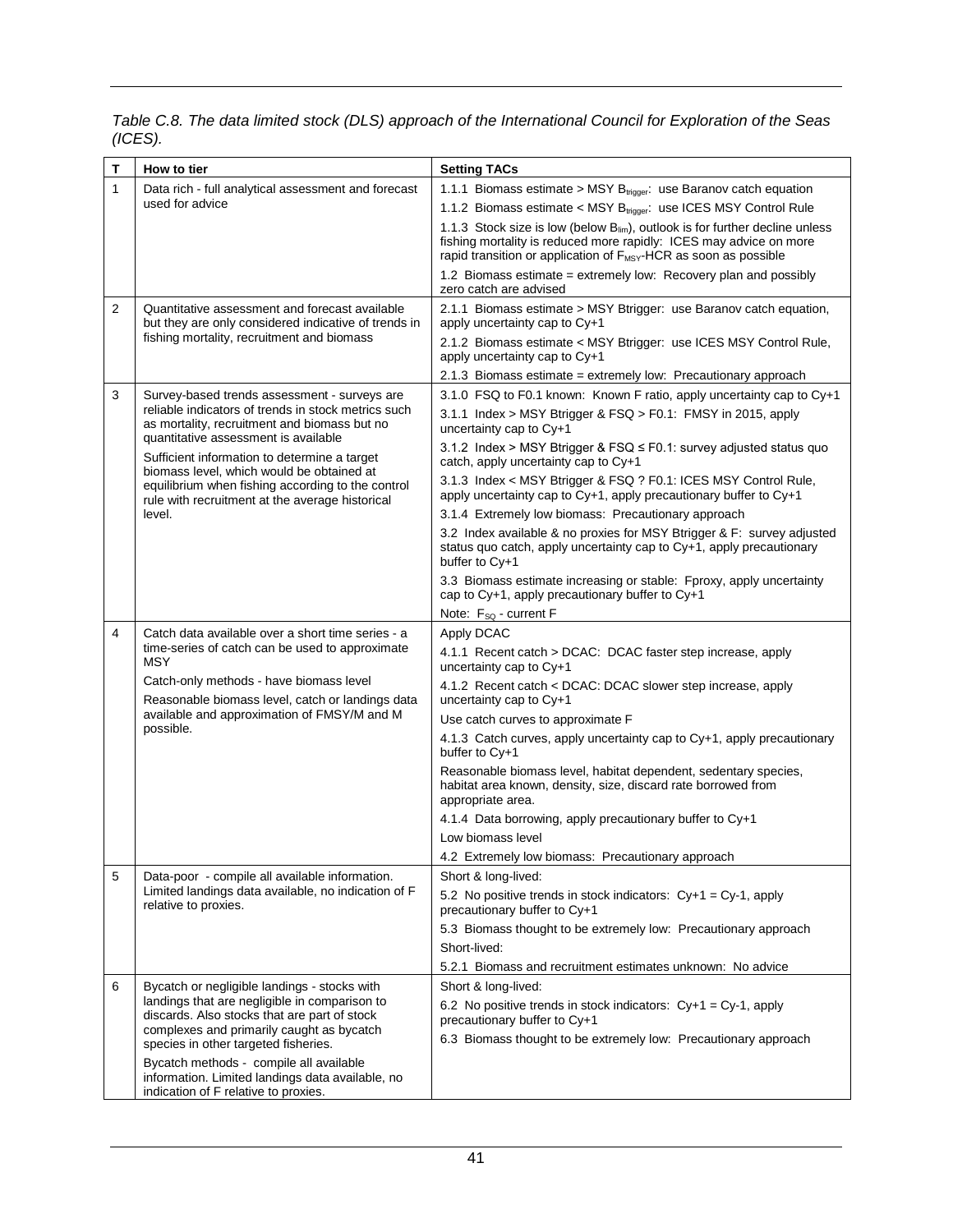| Level | <b>Evaluation Method</b>                        | <b>Description</b>                                                                                                                                                                                                                                          |
|-------|-------------------------------------------------|-------------------------------------------------------------------------------------------------------------------------------------------------------------------------------------------------------------------------------------------------------------|
|       | <b>Full Quantitative Stock</b><br>Assessment    | There is a reliable index of abundance and an<br>assessment indicating status in relation to<br>targets and limits.                                                                                                                                         |
| 2     | <b>Partial Quantitative Stock</b><br>Assessment | An evaluation of agreed abundance indices (e.g.<br>standardized CPUE) or other appropriate fishery<br>indicators that have not been used in a full<br>quantitative stock assessment to estimate stock<br>or fishery status in relation to reference points. |
| 3     | <b>Qualitative Evaluation</b>                   | A fishery characterization with evaluation of<br>fishery trends (e.g. catch, effort, unstandardized<br>CPUE, or length-frequency information) has<br>been conducted but there is no agreed index of<br>abundance                                            |
| 4     | Low information evaluation                      | There are only data on catch with no other<br>fishery indicators                                                                                                                                                                                            |

*Table C.9. Description of New Zealand's assessment categories.*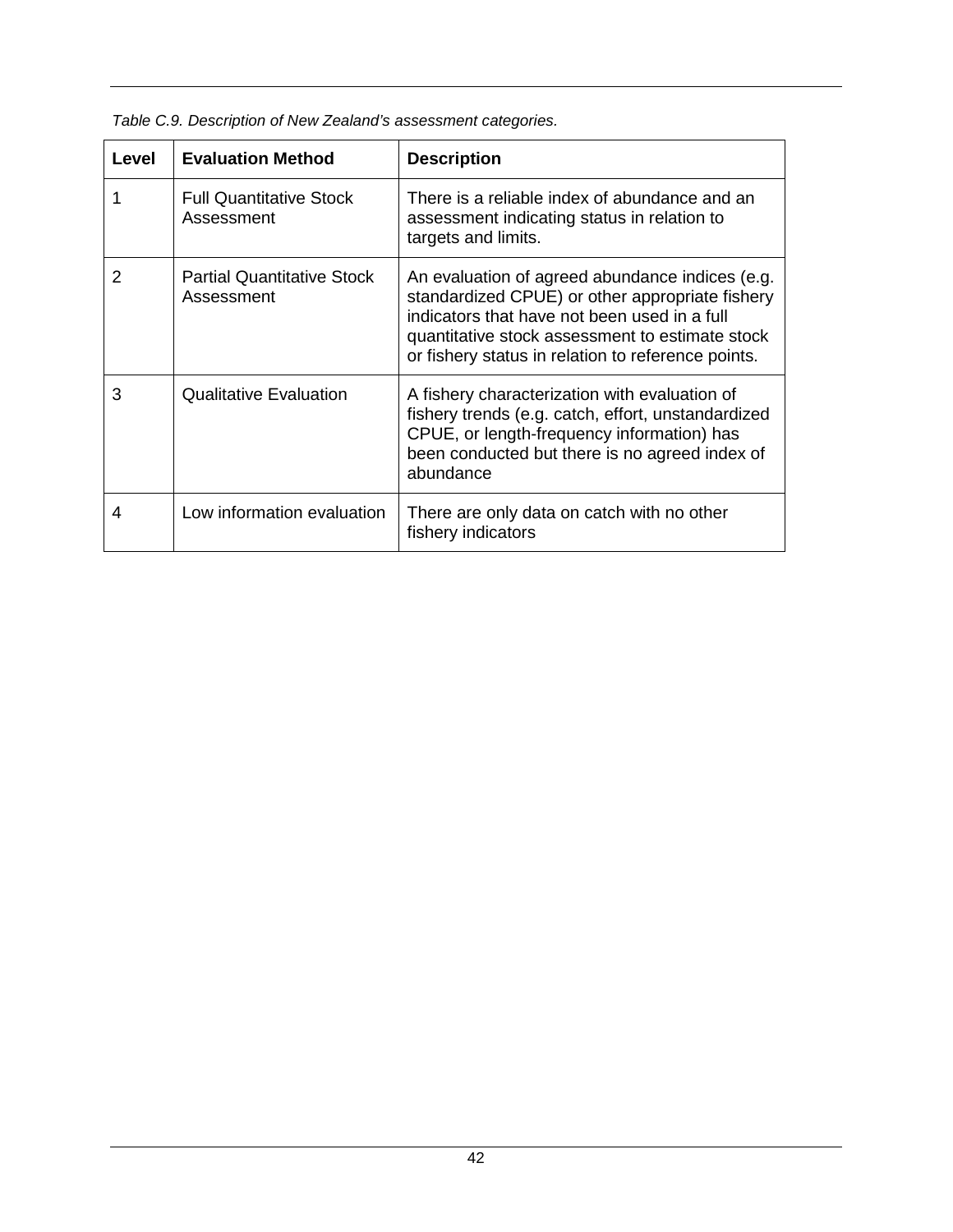| Year -->                                      | 2007 | 2008           | 2009 | 2010 | 2011 | 2012 | 2013           | 2014 | 2015           |
|-----------------------------------------------|------|----------------|------|------|------|------|----------------|------|----------------|
| Number of stocks/stock<br>complexes           | 528  | 531            | 522  | 528  | 537  | 449  | 478            | 469  | 473            |
| Number with known status<br>re: overfishing   | 244  | 251            | 250  | 253  | 258  | 284  | 300            | 308  | 313            |
| Number not on overfishing<br>list             | 203  | 210            | 212  | 213  | 222  | 255  | 272            | 282  | 285            |
| Number on overfishing list                    | 41   | 41             | 38   | 40   | 36   | 29   | 28             | 26   | 28             |
| Number with unknown<br>status re: overfishing | 284  | 280            | 272  | 275  | 279  | 165  | 178            | 161  | 160            |
| Number with known status<br>re: overfished    | 199  | 199            | 203  | 207  | 219  | 219  | 230            | 228  | 233            |
| Number not on overfished<br>list              | 145  | 153            | 157  | 157  | 174  | 178  | 190            | 191  | 195            |
| Number on overfished list                     | 45   | 46             | 46   | 48   | 45   | 41   | 40             | 37   | 38             |
| Number with unknown<br>status re: overfished  | 329  | 332            | 319  | 321  | 318  | 230  | 248            | 241  | 240            |
| Number of stocks rebuilt in<br>year           | 3    | $\overline{4}$ | 4    | 3    | 6    | 6    | $\overline{2}$ | 3    | $\overline{2}$ |
| Number of stocks rebuilt<br>since 2000        | 10   | 14             | 18   | 21   | 27   | 32   | 34             | 37   | 39             |

#### *Table C.10. Status of US Fisheries, 2007 – 2015.*

| Table C.11. Status of Australian stocks, 2005 - 2014. |  |  |
|-------------------------------------------------------|--|--|
|                                                       |  |  |

| Year -->                           | 2005 | 2006 | 2007 | 2008 | 2009 | 2010 | 2011 | 2012 | 2013 | 2014 |
|------------------------------------|------|------|------|------|------|------|------|------|------|------|
| Number of stocks<br>assessed       | 83   | 97   | 96   | 98   | 101  | 96   | 95   | 93   | 93   | 92   |
| <b>Fishing mortality</b><br>status |      |      |      |      |      |      |      |      |      |      |
| Not subject to<br>overfishing      | 15   | 41   | 45   | 57   | 73   | 71   | 77   | 77   | 78   | 77   |
| Subject to overfishing             | 12   | 5    | 6    | 8    | 10   | 8    | 6    | 4    | 3    | 2    |
| Uncertain                          | 56   | 51   | 45   | 33   | 18   | 17   | 12   | 12   | 12   | 13   |
| <b>Biomass status</b>              |      |      |      |      |      |      |      |      |      |      |
| Not overfished                     | 25   | 31   | 33   | 44   | 59   | 56   | 58   | 63   | 65   | 66   |
| Overfished                         | 17   | 15   | 11   | 13   | 12   | 11   | 11   | 9    | 11   | 12   |
| Uncertain                          | 41   | 51   | 52   | 41   | 30   | 29   | 26   | 21   | 17   | 14   |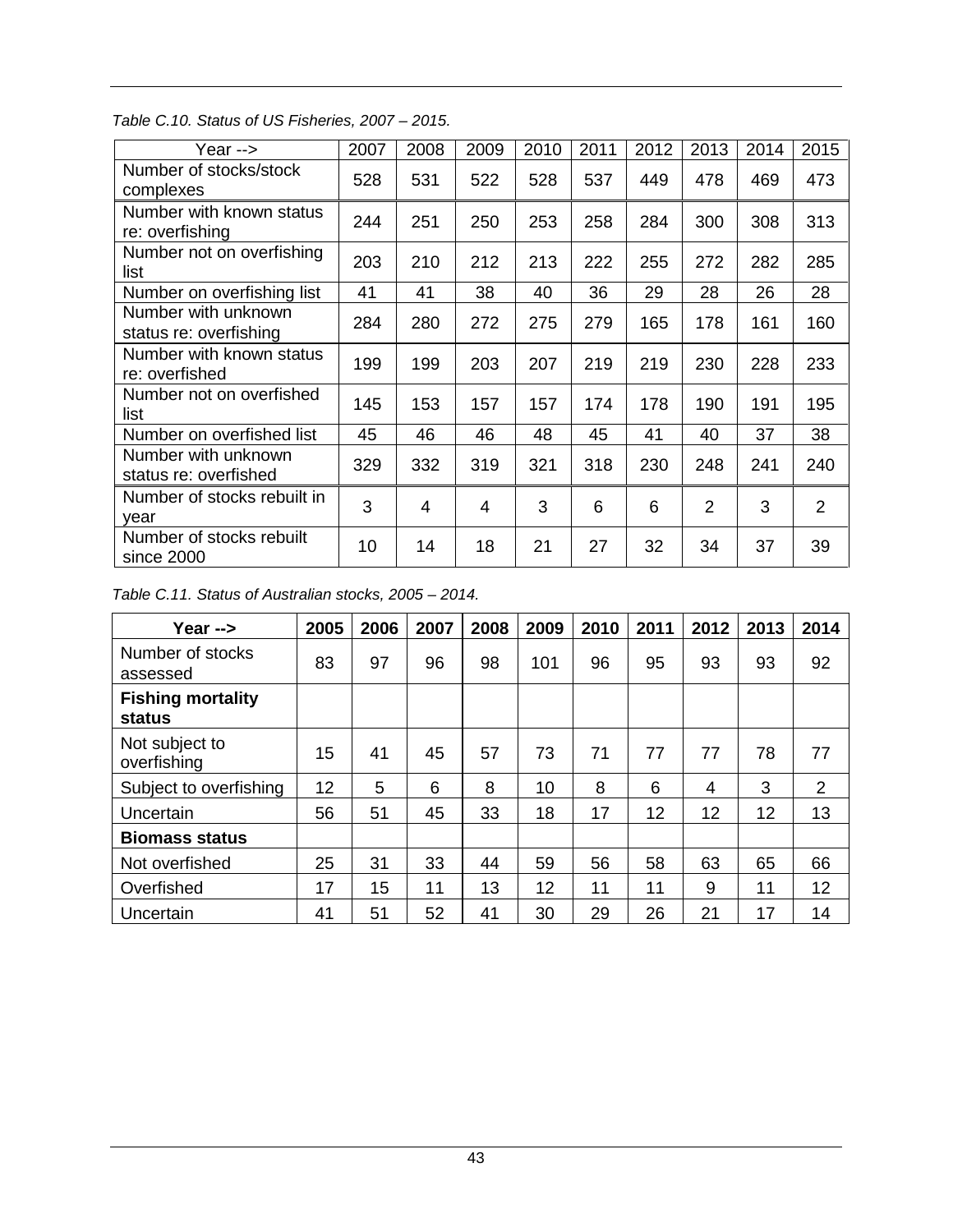#### **C.9. FIGURES**



*Figure C.1. Overview of the ICES data assessment categories, from data-rich to data-poor (from ICES 2012b).*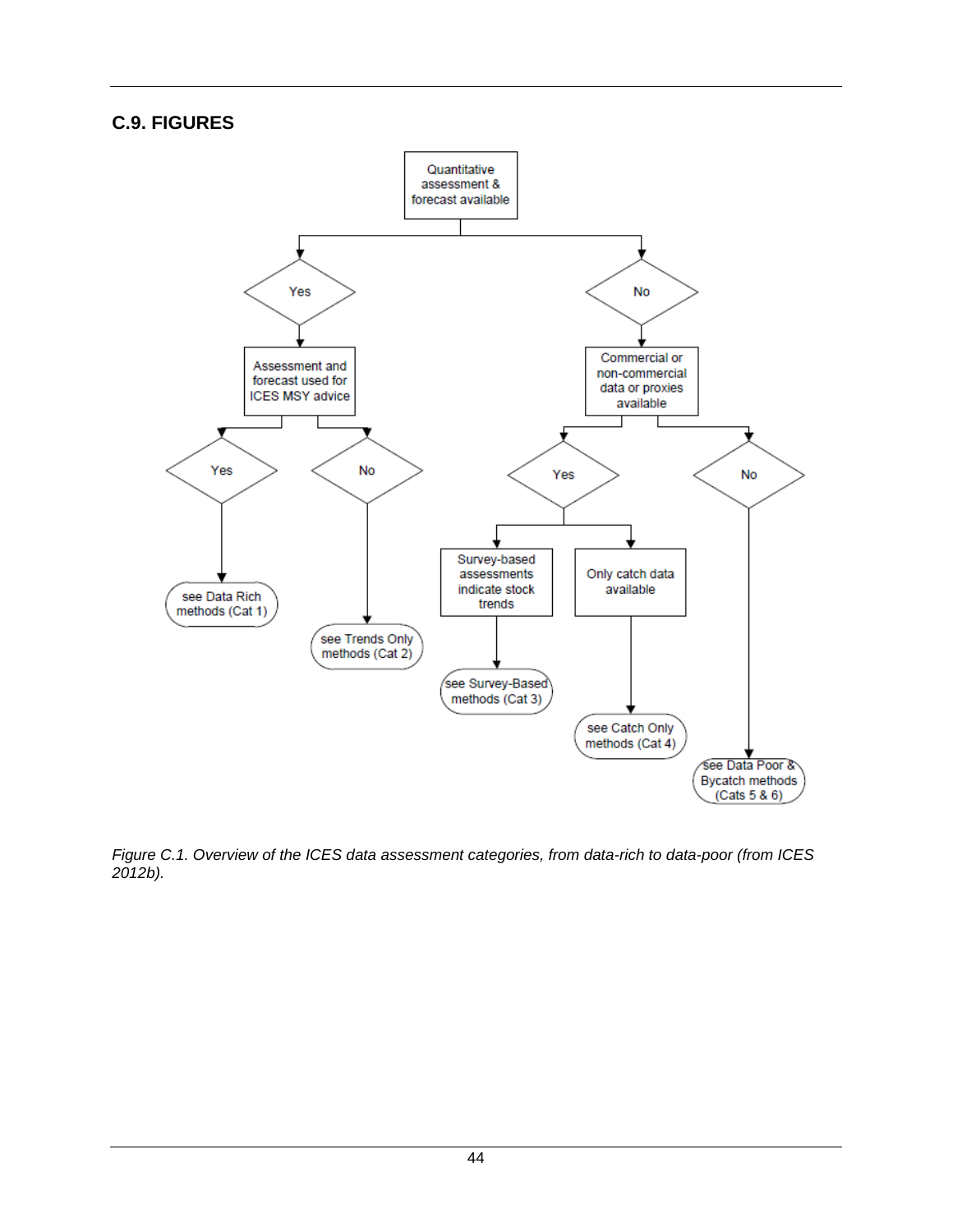# <span id="page-52-0"></span>**C.10. ANNOTATED LITERATURE SEARCH**

# **C.10.1. Australia**

Australian Fisheries Management Authority (AFMA). 2014. Harvest Strategy Framework for the Southern and Eastern Scalefish and Shark Fishery 2009 (amended February 2014).

This document summarizes the objectives of the Commonwealth Fisheries Harvest Strategy Policy 2007 (HSP): "the sustainable and profitable use of Australia's Commonwealth fisheries in perpetuity through the implementation of harvest strategies that maintain key commercial stocks at ecologically sustainable levels, and within the context, maximise the economic returns to the Australian community".

In its simplest form, harvest strategies are designed to pursue an exploitation rate that keeps fish stocks at maximum economic yield (MEY) and ensures stocks are above a limit biomass level (B<sub>LIM</sub>) at least 90% of the time. The Harvest Strategy Framework (HSF) for the SESSF was developed in 2005 and sets out the management actions needed to achieve defined biological and economic objectives, describes indicators used for monitoring the condition of stocks, the types of assessments conducted and the rules applied to determine recommended total allowable catches.

This HSF uses a three tier approach designed to apply different types of assessments and cater for the different amounts of data available for different stocks. The HSF adopts increased levels of precaution with increased uncertainty about stock status in order to reduce the level of risk associated with uncertainty.

Each tier has its own harvest control rule (HCR) that is used to determine a recommended biological catch (RBC). The RBC is the best scientific advice on what total fishing mortality (all landings + all discards) should be for each species/stock. Once the RBC has been determined from the results of the assessment and the application of the relevant HCR, a TAC is calculated based on TAC setting rules.

The document provides background on the SESSF, objectives of the SESSF harvest strategy, monitoring programs, reference points and decision rules for the setting of TACs, and methods of reporting on the implementation of the SESSF.

DAFF. 2005. Securing our Fishing Future – [Ministerial Directive to AFMA.](http://www.agriculture.gov.au/SiteCollectionDocuments/fisheries/domestic/harvest-strategy-policy/ministerial-direction-2005.pdf) Department of Agriculture, Fisheries and Forestry, Canberra.

This ministerial directive came at a time when the status of many Australian fisheries was reported as poor. The minister directed the Australian Fisheries Management Authority (AFMA) to end overfishing, limit the risk of future overfishing, and manage the broader environmental impacts of fishing.

AFMA was tasked with taking a more strategic, science-based approach to setting total allowable catch and/or effort levels with the aim of managing stocks sustainably and profitably. They were to develop harvest control rules based on maximum sustainable yield with specified target and limit reference points.

In addition, the directive contained instructions for increasing fishery monitoring, minimizing discards, establishing surveys and removal of excess fishing capacity.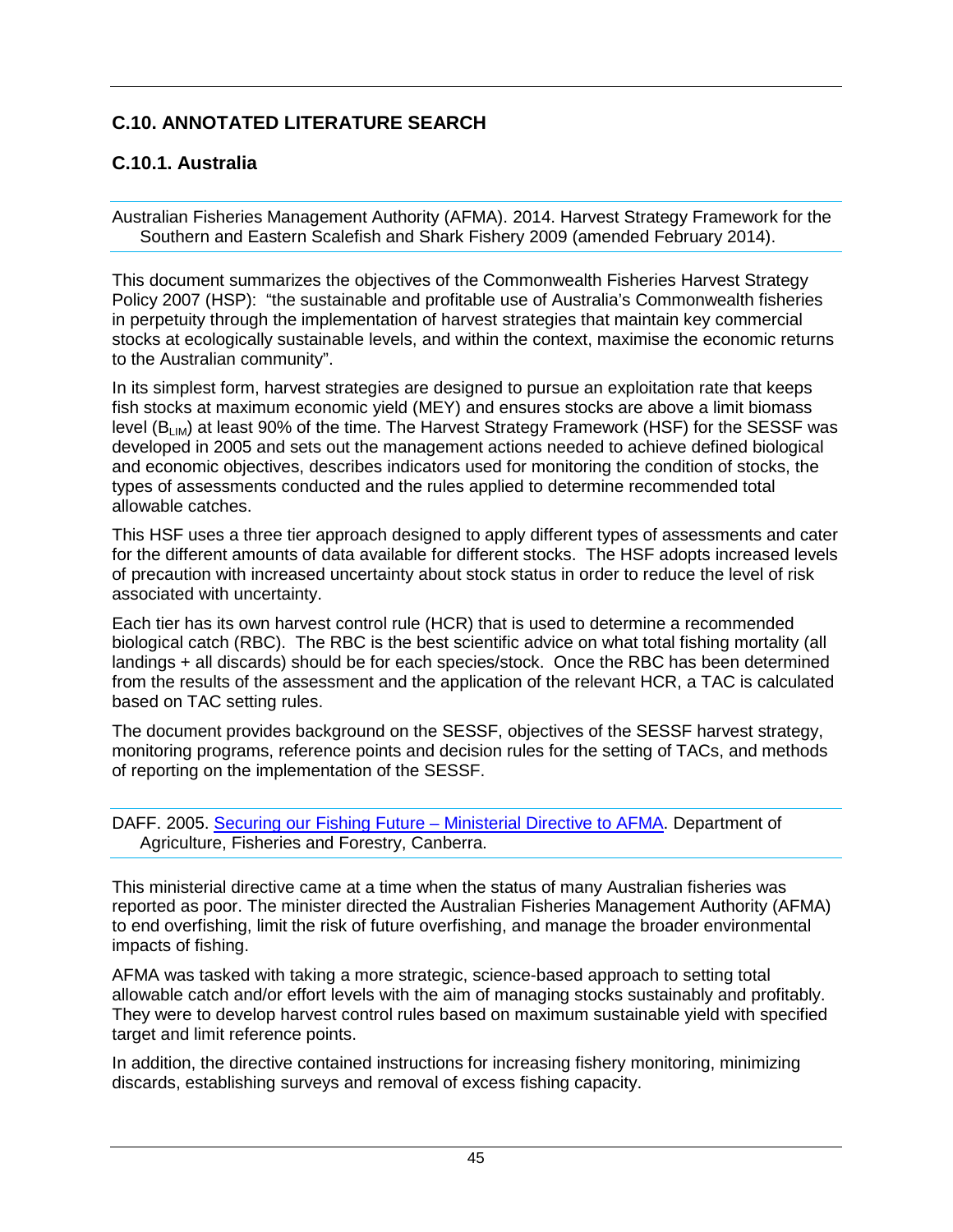DAFF. 2007. [Commonwealth Fisheries Harvest Strategy Policy and Guidelines.](http://www.agriculture.gov.au/fisheries/domestic/harvest_strategy_policy) Australian Department of Agriculture, Fisheries and Forestry, Canberra, Australia, pp. 55.

This document contains the core elements of the Commonwealth Fisheries Harvest Strategy Policy, including objectives, interpretation, roles and responsibilities, application, amending, and reporting and reviewing. Key objectives of the HSP are to stop overfishing, to recover overfished stocks, and to promote longer term profitability for the fishing industry.

The bulk of the document contains the guidelines for implementing the HSP and is meant to provide assistance in developing fishery-specific harvest strategies with the goal of a common approach applied across all fisheries.

The guidelines are a comprehensive background document for: the HSP, the concept of maximum economic yield (MEY), management tools to implement a harvest strategy, approaches for data-poor species and fisheries, recovery and rebuilding strategies, how to turn recommended biological catches (RBC) into management advice, determining harvest strategies for developing fisheries, the technical aspects of management strategy evaluation (MSE), exceptional circumstances that do not meet the intent of the HSP, and the process for amending harvest strategies over time.

Dichmont, C.M., A.E. Punt, N. Dowling, J.A.A. De Oliveira, L.R. Little, M. Sporcic, E. Fulton, R. Gorton, N. Klaer, M. Haddon, D.C. Smith. 2015. [Is risk consistent across tier-based harvest](http://dx.doi.org/10.1111/faf.12142)  [control rule management systems? A comparison of four case studies.](http://dx.doi.org/10.1111/faf.12142) Fish and Fisheries.

The authors look at four case studies – Australia's Southern and Eastern Scalefish and Shark Fishery (SESSF), the US west coast groundfishery, the US Alaskan crab fishery, and the European Union fisheries – to contrast the types of tier systems available and to assess the extent to which each system constrains risk to be equivalent among tiers.

The paper describes the policy structure, implementation and risk equivalency of the four tier systems. They determine that all of the jurisdictions have the goal of reducing risk when data are poorer. However, only the Australian system has the explicit assumption that risk associated with all species should be equivalent irrespective of the data available (Smith et al. 2014). In addition, the Australian system has no expectation for a fishery to move towards a more datarich tier over time, especially if the fishery is of low-value. Other systems have the explicit aim to move towards the more data-rich tiers.

To demonstrate the differences in the systems the authors placed the SESSF species into the US and ICES frameworks through comparison of data types, assessment methods and harvest control rules. They found relatively strong agreement, with higher tier SESSF stocks being assigned to higher tiers in the other systems.

The authors discuss the somewhat subjective assignment of control variables that determine buffers used between tiers for the various systems. They also note that management strategy evaluation (MSE) is generally recognized as the best practice approach for comparing management systems.

The authors provide an overview and comparison of the four systems in terms of: is there a "clear definition of risk?", basis of tier system, highest data type, number of tiers, presence of subtiers, and MSE tested? They also summarize the positives and negatives of each system and conclude that all of the systems involve an element of expert judgment.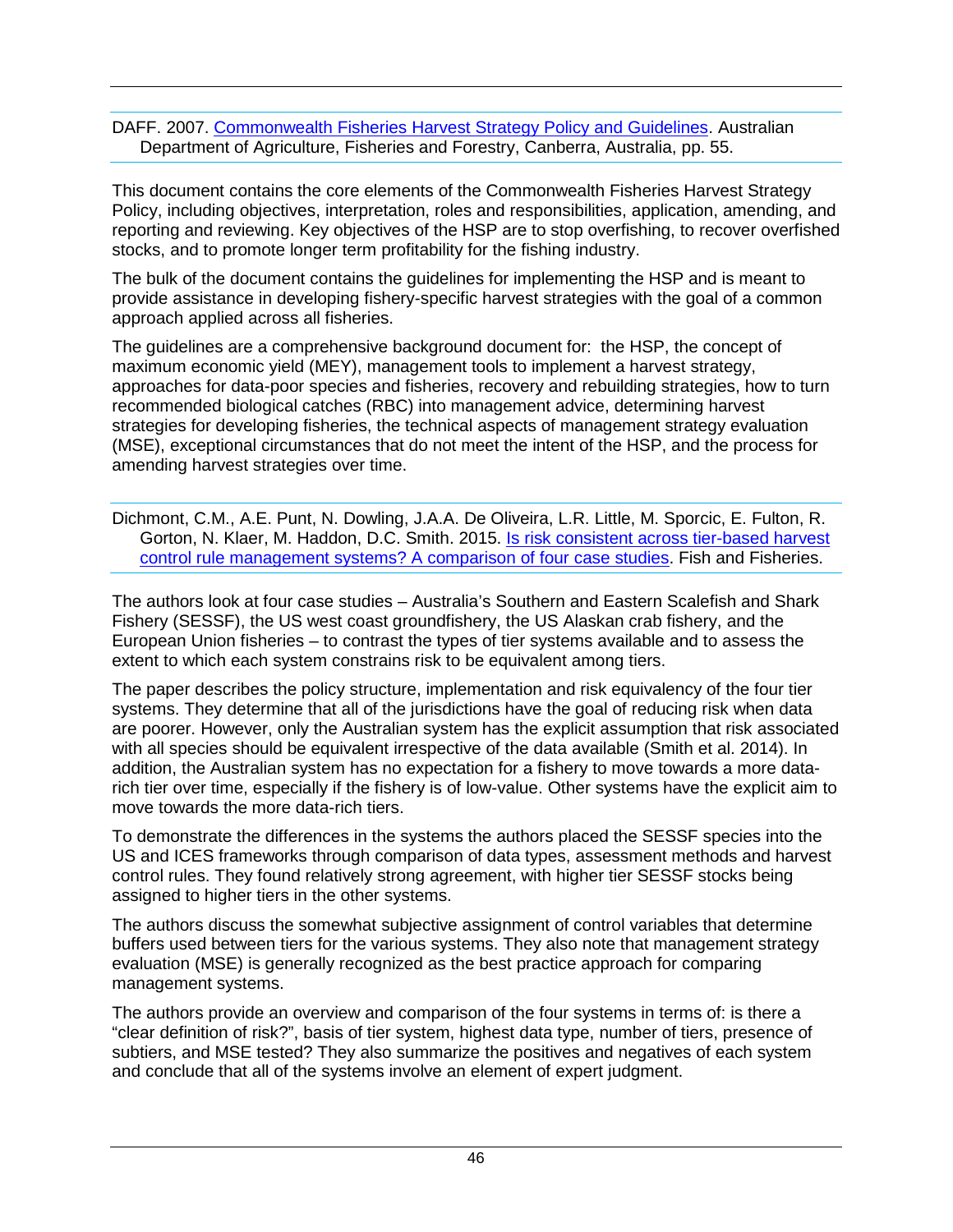Of interest to our project are the four recommendations the authors make for how tiers should be developed in the context of achieving risk equivalency.

Dowling, N.A., C.M. Dichmont, W. Venables, A.D.M. Smith, D.C. Smith, D. Power, D. Galeano. 2013. From low- to high-value fisheries: Is it possible to quantify the trade-off between management cost, risk and catch? Marine Policy 40: 41-52.

The main purpose of the paper was to understand how to trade ecological and economic risk and costs associated with management against the benefits, represented by catch. This relationship is known as the risk-cost-catch frontier.

As part of quantifying biological risk, the authors ranked species in terms of overfished and overfishing and then combined the rankings with the four tier levels developed in Smith (2005) and Smith et al. (2008). To provide additional detail and contrast the authors replaced the original four tiers with eight tiers, with Tier 0 having the highest quality information.

No further details were provided on this eight-level tiering approach.

Note: an attempt has been made to contact the first author to get more information.

Haddon, M., N. Klaer, D.C. Smith, C.C. Dichmont, A.D.M. Smith. 2012. Technical reviews for the Commonwealth Harvest Strategy Policy. FRDC 2012/225. CSIRO. Hobart. 69 p.

This document contains a series of reviews of the Commonwealth Fisheries Harvest Strategy Policy (HSP). Of interest to our BC project is the section on data-poor fisheries and tiered harvest strategies.

The review poses key questions, in relation to the HSP implementation and the limitations for data poor fisheries. They provide several definitions of data poor and for their purpose define a fishery or stock as data poor if "information is insufficient to produce a defensible quantitative stock assessment". They reproduce a table from Restrepo et al. (1998) that uses fishery and stock assessment attributes to describe data richness.

The authors discuss the use of tiered approaches in various Commonwealth fisheries and the results of a study on AFMA's information needs (Dichmont et al. 2013) that has developed a tier system that has been expanded from the system used in the SESSF (in spreadsheet as Australia Dowling). The work shows that the tier assessment system has two components – the stock assessment method to develop the index of abundance and the method to determine the target or MEY.

The authors also discuss the risk-cost-catch trade-off and the interaction across tiers between economic costs and benefits to achieve an acceptable level of risk. The idea of a discount factor being applied to the recommended catch levels for more uncertain tiers has been used in New Zealand and the US. The application of this will require extensive simulation testing.

Data-poor assessment methods are discussed, including the use of empirical stock status indicators (e.g., catch, CPUE, mean age, total mortality). There has been a push for research into data-poor methods for assessment but not the same amount of work into the effectiveness of different data-poor control rules.

The authors discuss data-related issues, particularly what the minimum information requirements should be for a fishery.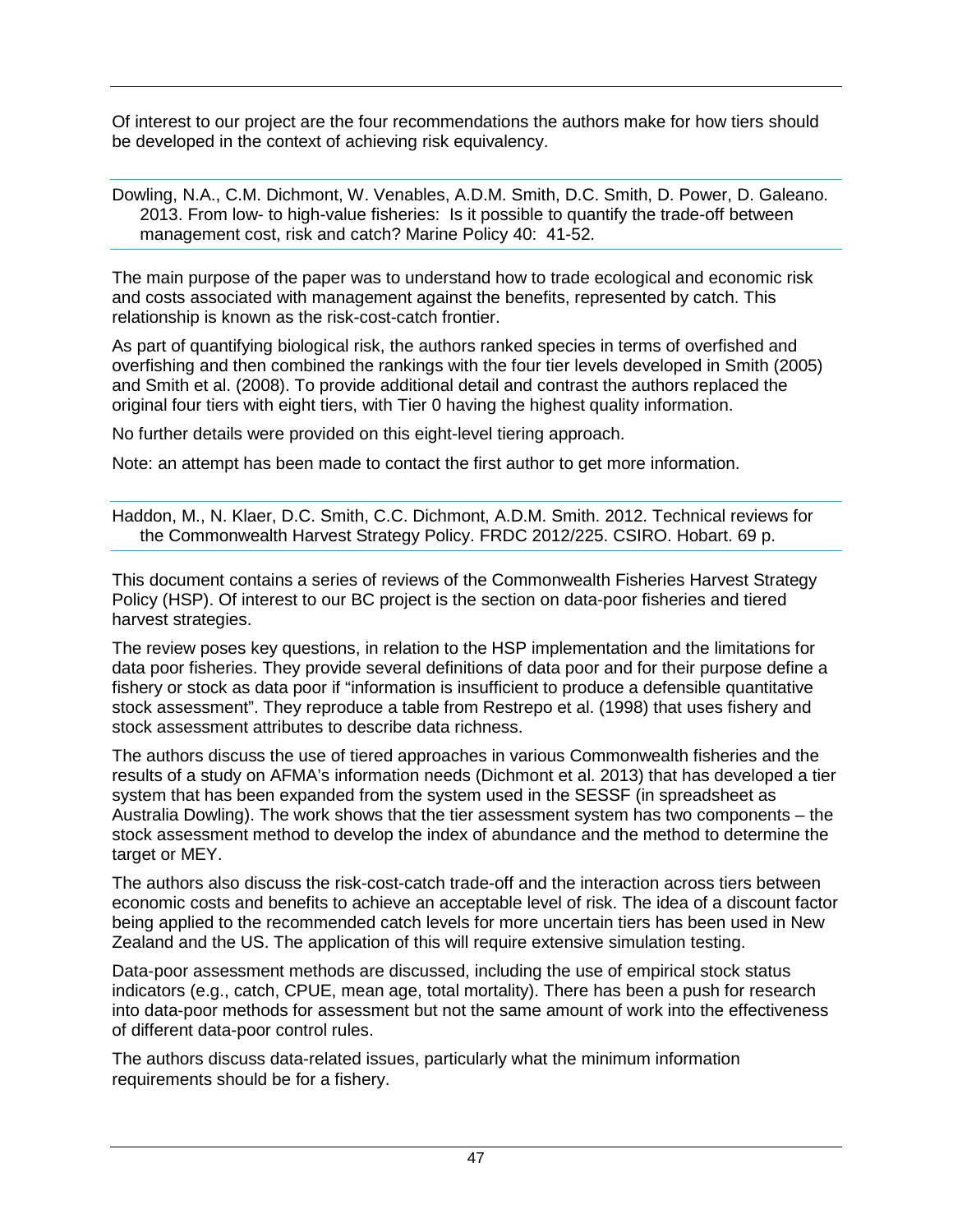Haddon, M. (ed.). 2012. Reducing Uncertainty in Stock Status: Harvest Strategy Testing, Evaluation, and Development. General Discussion and Summary. CSIRO Marine and Atmospheric Research. 42 p.

This document reports on stream two of the Reducing Uncertainty in Stock Status project that was instigated within the Australian Bureau of Agricultural and Resource Economics and Sciences (ABARES). One of the objectives of the project was to attempt to reduce the number of fisheries in the uncertain status classification within the annual ABARES Fishery Status Reports.

The second stream related to using management strategy evaluation (MSE) to test the particular harvest strategies implemented in five different fisheries. The present document presents the executive summaries of each of the MSE projects and then a brief discussion of the findings, and finally the separate standard reporting framework that details each fishery.

One of the questions in the reporting framework: Do adjustments to RBCs reflect increasing uncertainty at higher tiers?

McIlgorm, A. 2013. Literature study and review of international best practice in fisheries harvest strategy policy approaches. A report to the Department of Agriculture Fisheries and Forestry (DAFF). Canberra, by ANCORS, University of Wollongong.

Five years after the implementation of the Australian Harvest Strategy Policy (HSP) in 2007, the author examines current sources and standards for international best practice (IBP).

The study compares IBP for common fishery reference points and control rules, as well as other less developed policy areas: multi-species fisheries, data-poor fisheries, low value species and fisheries, managing discarding, different productivity levels of various species, different trophic levels and roles, application of risk based approach.

The author provides an overview of 1) international legal obligations as sources of IBP, 2) harvest strategy features, or equivalent, in countries or regions that have strong fisheries management (USA, NZ, EU, Norway, Iceland), 3) international codes of conduct developed by FAO, and 4) eco labelling and certification schemes.

The author then examines both the core and developing harvest strategy features of other countries to determine IBP in terms of reference points.

Tiering is discussed in the context of "Application of risk based approaches". The Australian approach of applying increasingly precautionary approaches to estimating RBCs and TACs as uncertainty increases represents IBP in this regard.

The author concludes that the HSP is seen to be meeting requirements of international agreements and meets or exceeds standards in other countries with a reputation for good fisheries management practices. He noted that in the future, more emphasis would need to be put on the marine ecosystem diversity and environment which will require clarification of the role of the HSP in Australia's multi-agency approach to fishery and marine environment issues.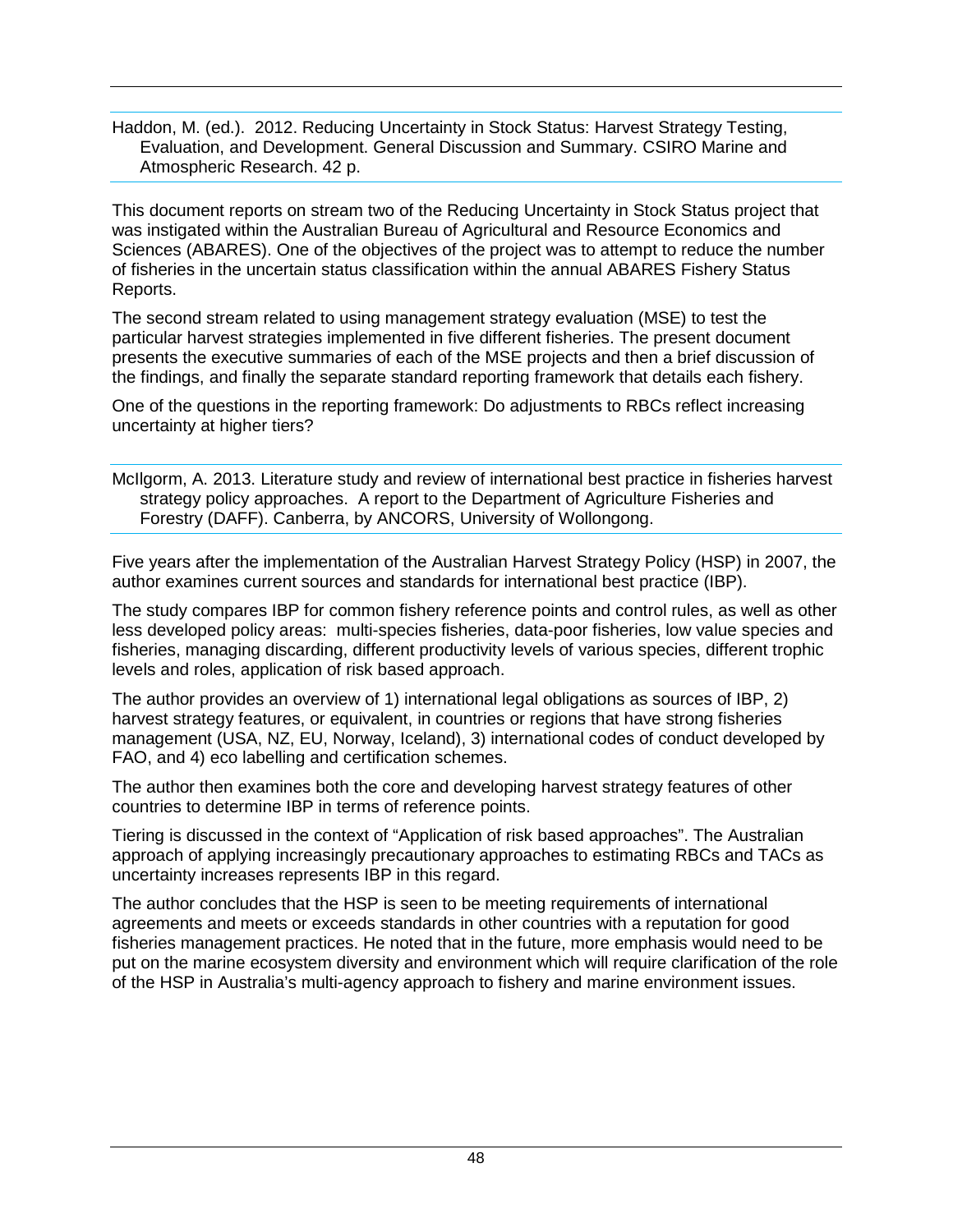Sainsbury K. 2008. Best practice reference points for Australian fisheries. Report to the Australian Fisheries Management Authority, R2001/0999, Canberra, Australia.

The author defines 'best practices' as those that have been demonstrated to work well in successful and highly admired examples. In this paper the author used qualitative expert judgment to select examples of best practices in fisheries. He approached individuals with knowledge of fisheries assessment and the use of reference points to choose fisheries that illustrated best practice for a range of issues.

The author provides definitions of target, limit and trigger reference points and provides an indepth discussion on the various reference points. Best practice reference points are considered for five elements of environmental management that are central to modern fishery management – the target species; by-catch species; threatened, endangered or protected species; habitats; and food webs.

The fisheries identified included the Pacific halibut, Alaskan groundfish, US West Coast groundfish, US northeast scallops (as an example of recovery), southern ocean icefish and krill, and Icelandic cod. Also identified were elements of the ICES system, Australia's Ecological Risk Assessment and the Marine Stewardship Council (for Australian western rock lobster, New Zealand hoki, Alaskan pollock, Atlantic cod and South Georgia toothfish).

Sloan, S. R., Smith, A.D.M., Gardner, C., Crosthwaite, K., Triantafillos, L., Jeffries, B. and Kimber, N (2014) National Guidelines to Develop Fishery Harvest Strategies. FRDC Report – Project 2010/061. Primary Industries and Regions, South Australia, Adelaide, March. CC BY 3.0

The authors introduce harvest strategies as representing a best practice approach to fisheries management decision making (Smith et al. 2013; McIlgrom 2013).

The overall aim of the project was to develop National Guidelines to Develop Fishery Harvest Strategies and the project had three objectives:

- 1. Undertake a review and analysis of the present situation of harvest strategies in Commonwealth and State-managed fisheries.
- 2. Develop a common definition for nationally consistent harvest strategies.
- 3. Develop an agreed set of over-arching principles for Harvest Strategies across Australia

The project identified that a harvest strategy brings together all of the key scientific monitoring, assessment and management elements used to make decisions about the intensity of fishing activity to be applied, or catch to be removed from, a fish stock or fisheries management unit.

The report was structured to answer questions about the following harvest strategy components which have been developed to form the National Guidelines:

- 1. A national harvest strategy definition;
- 2. A description of the key elements of a harvest strategy;
- 3. A set of harvest strategy design principles;
- 4. A harvest strategy design process (the key steps to be followed); and
- 5. Considerations for specific fishery scenarios.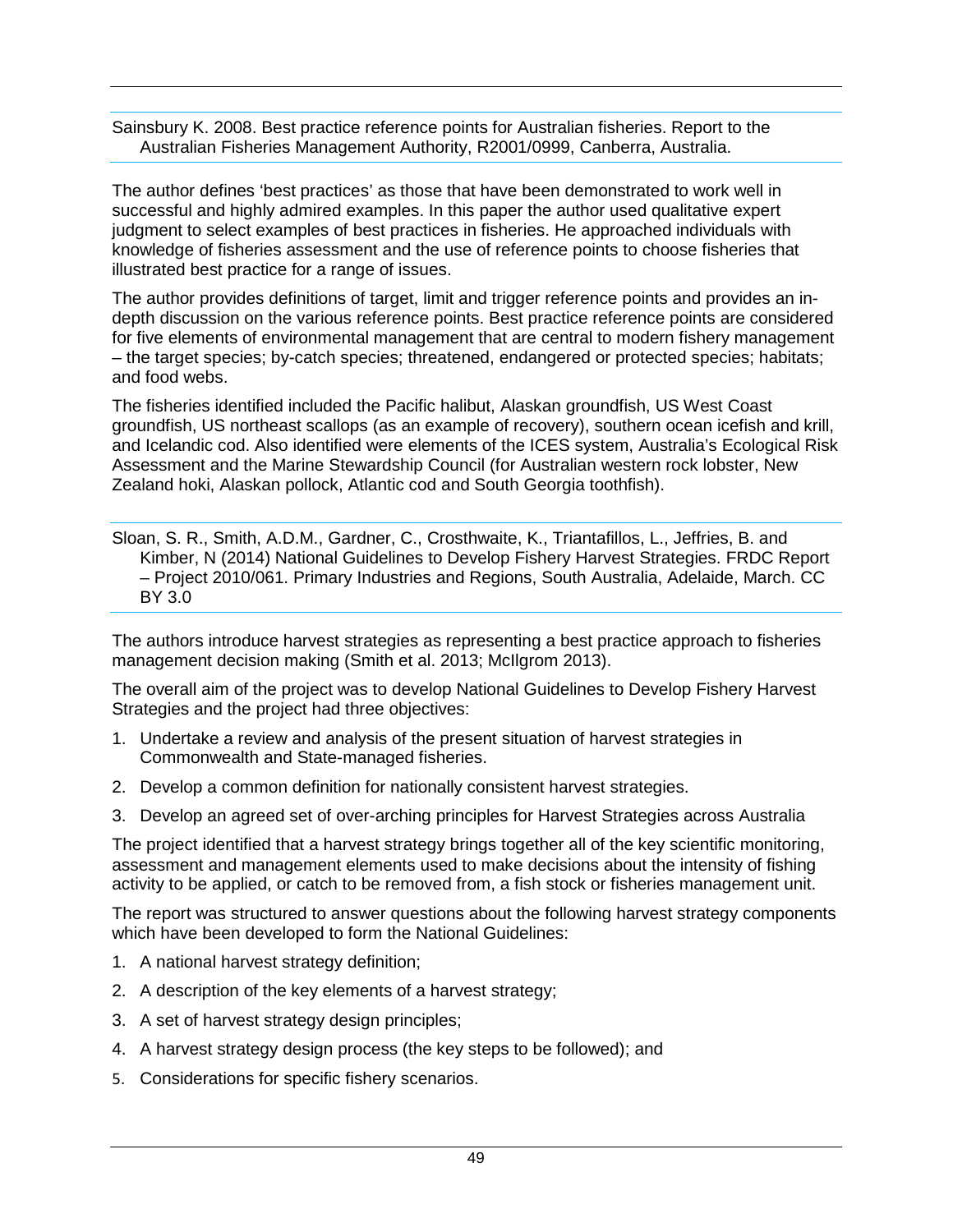Smith, A.D.M., D.C. Smith, G.N. Tuck, N. Klaer, A.E. Punt, I. Knuckey, J. Prince, A. Morison, R. Kloser, M. Haddon, S. Wayte, J. Day, G. Fay, F. Pribac, M. Fuller, B. Taylor, L.R. Little. 2008. Experience in implementing harvest strategies in Australia's south-eastern fisheries. Fisheries Research 94: 373-379.

The authors provide brief background information on Australia's Southern and Eastern Scalefish and Shark Fishery (SESSF), harvest strategies used in the past and the framework that was adopted for the SESSF in 2005. They also document modifications to the framework and discuss the general experience of applying the framework in the SESSF.

Legislative requirements led to the development and adoption of a SESSF harvest strategy framework in 2005. Less than half of the stocks in the quota management system had been assessed previously with a quantitative stock assessment so it was not possible to use a single HCR. Instead, the fishery adopted the idea of a tiered approach from similar fisheries in USA (Goodman et al. 2002) and extended that approach somewhat. Each species was assigned to one of four tiers based on data availability and other types of information to assess stock status, with tier 1 representing the highest quality of information and target fishing mortality rates decreasing as Tier levels increase. The authors outline the types of assessments used for each Tier and detail the harvest control rules applied to produce a recommended biological catch (RBC).

The authors describe both the positive and negative aspects of implementing the harvest strategy framework and summarize the lessons learned. In particular, the authors note that it would have been preferable to spend more time developing and testing the framework and strategies prior to implementation, e.g., using management strategy evaluation (MSE).

Measures of success include reduction in the time and effort required to reach agreement on TAC recommendations, a more streamlined assessment process, and the ability of the tiers to deal with data-poor to data-rich stocks. The most important lesson learned was the need for flexibility, i.e., it is better to implement a harvest strategy system recognizing it will change, rather than delay until it is "perfect".

Smith, A.D.M., D.C. Smith, M. Haddon, I.A. Knuckey, K.J. Sainsbury, S.R. Sloan. 2013. Implementing harvest strategies in Australia: 5 years on. ICES Journal of Marine Science 71: 195-205.

The authors review the Australian experience in implementing the Harvest Strategy Policy (HSP), five years after its adoption. They provide background information on the goals of the HSP, how the HSP was implemented, the achievements of the HSP, and issues with implementation, including issues that still need to be resolved or that have developed since implementation.

The authors detail achievements of the HSP and the challenges of implementing. Overall, the authors conclude that the HSP has been a worthwhile endeavour. They note that one of the primary lessons learned is the need for a clear policy that still allows flexibility in adoption, implementation, and review of harvest strategies at the individual fishery level. They note that the use of management strategy evaluation (MSE) in developing and testing potential strategies was widely used.

The use of a tiered approach is given in the context of the Southern and Eastern Scalefish and Shark Fishery (SESSF) which was the first Commonwealth fishery to adopt a more formal approach to harvest strategies. The use of tiers to reflect uncertainty is a practical application of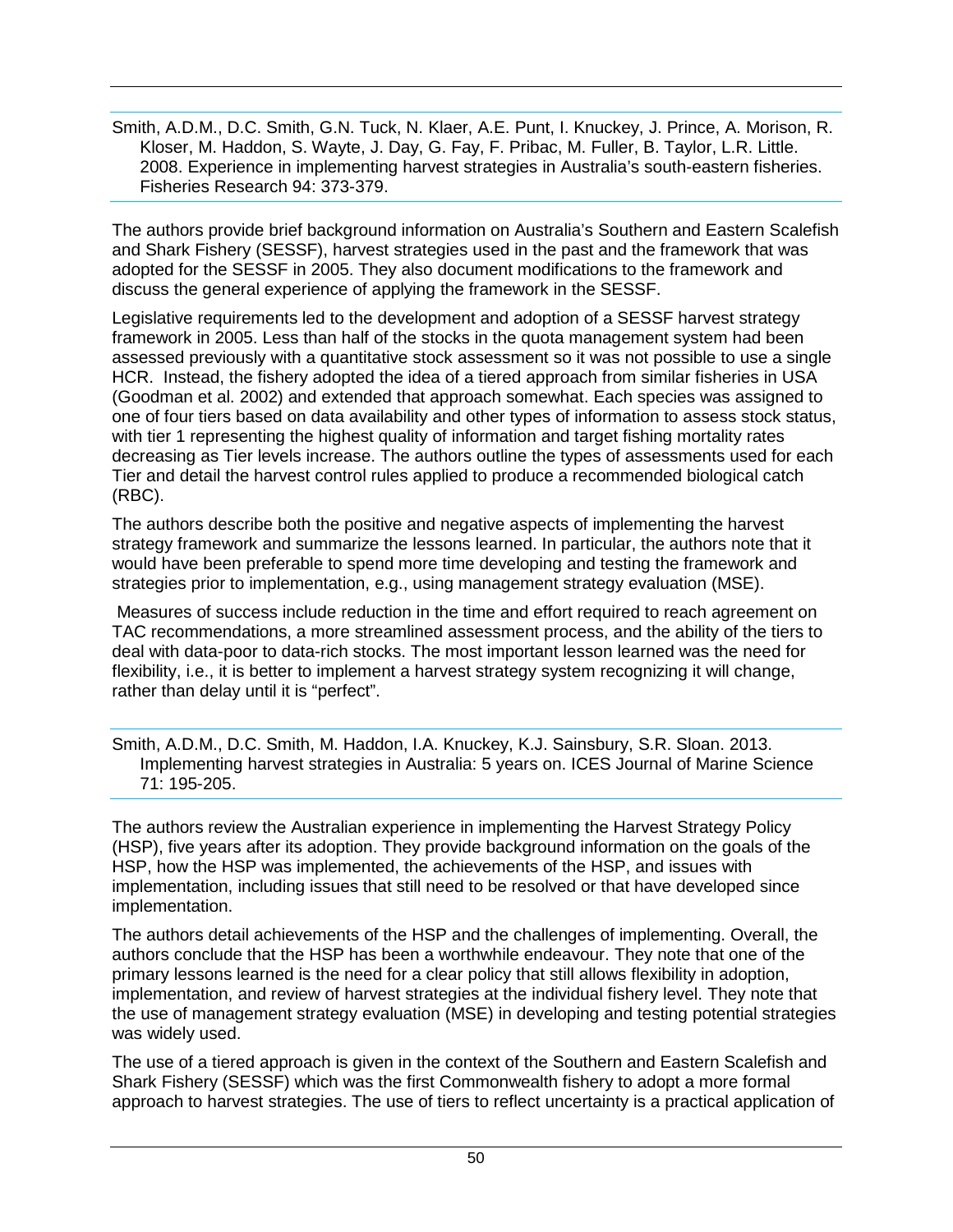the precautionary approach but there is still uncertainty about the actual application of precaution at the higher, more uncertain tiers.

Other topics of note for BC are the discussions on possible impacts of multi-year TACs, the impacts on individual species in a multispecies fishery where the HSP sets targets for the fishery as a whole, and linkages with ecosystem considerations.

Wayte, S.E. (ed.) 2009. Evaluation of new harvest strategies for SESSF species. CSIRO Marine and Atmospheric Research, Hobart and Australian Fisheries Management Authority, Canberra. 137 p.

The objectives of the evaluation were to:

- Collate the experience with the first year of adoption of the SESSF harvest strategy framework, and recommend immediate improvements to the framework.
- Formally test the consistency and robustness of the harvest strategy framework using simulation approaches (management strategy evaluation), and recommend longer term improvements to the framework.

The document is made up of a number of separate papers that address the two objectives. One paper outlined the implementation of the Harvest Strategy Framework (HSF), current issues and problems, and recommendations for modifications. Recommendations included clarity on targets and thresholds for each Tier and also the elimination of Tier 2. There were also recommendations to introduce precaution into the HSF by applying Tier specific multipliers to Recommended Biological Catch calculations, and to change the shape of the Tier 3 and Tier 4 harvest control rules.

Several papers addressed the requirement of the HSF for formal testing with management strategy evaluation (MSE). Papers described the testing of Tier 1 rules on three species, the testing of the original and improved Tier 3 and 4 rules, as well as tests for evaluating proposed rules for changing the total allowable catch in response to the most recent year's catch per unit effort.

The papers emphasized the need for testing and the authors concluded that formal testing of the harvest strategy framework provided all stakeholders with confidence that the fishery is being managed in accordance with agreed sustainability objectives. The MSE testing framework developed in this project can be used to evaluate any future proposed changes to the HSF.

# **C.10.2. ICES**

Froese, R., T.A. Branch, A. Proelß, M. Quaas, K. Sainsbury, C. Zimmermann. 2011. Generic harvest control rules for European fisheries. Fish and Fisheries 12: 340-351.

The authors state that European fisheries are in deep trouble; most stocks are overfished and many are outside of safe biological limits (EC 2009). This has resulted in the European Commission calling for the development of long-term management plans once European fisheries are brought back from the brink.

In response the authors propose a set of generic harvest control rules based on six pillars:

1. The rules are compatible with economic optimization of fisheries management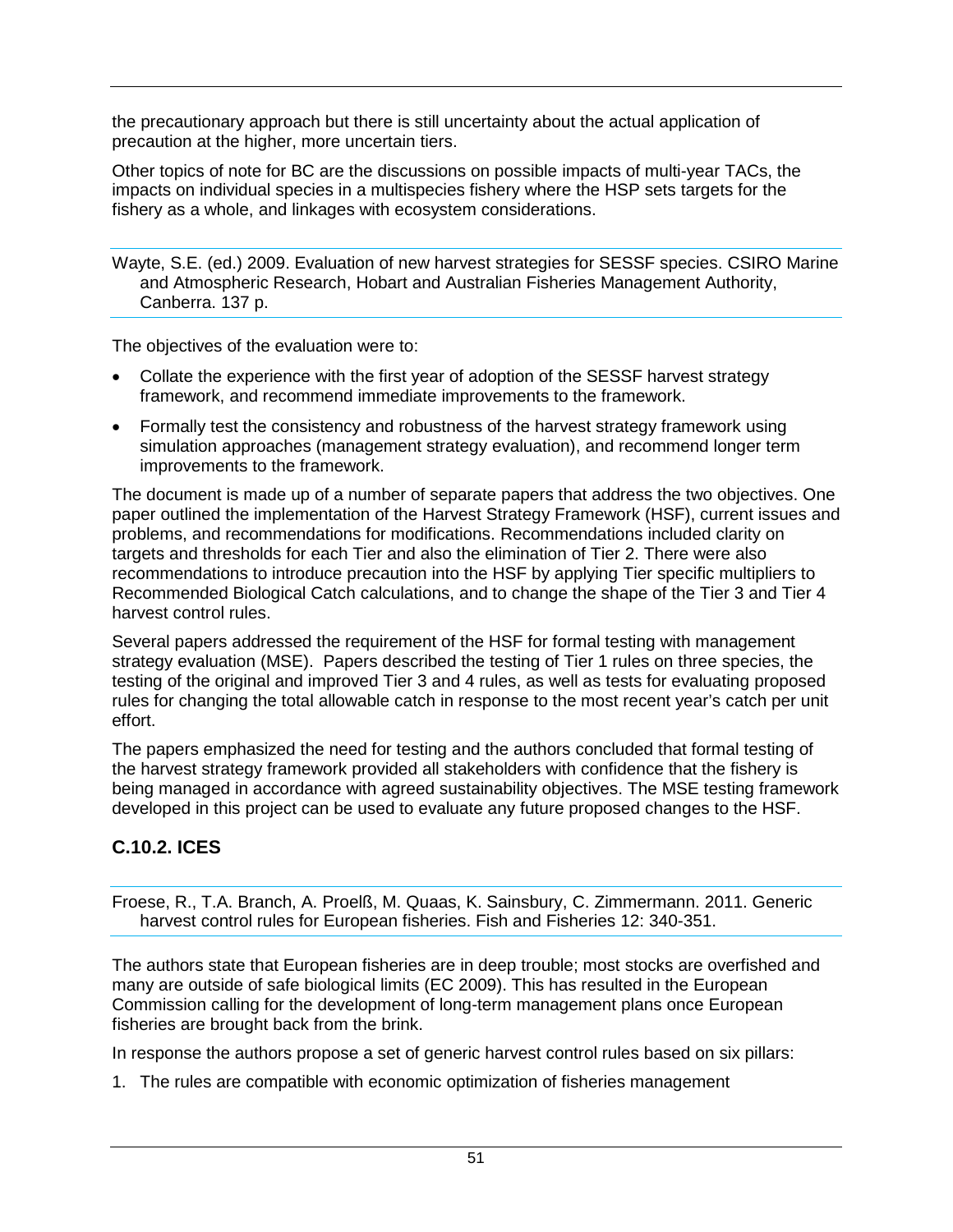- 2. The rules are firmly rooted in international agreements and other relevant instruments to which the European countries and the EU are parties
- 3. The rules adhere to the precautionary principle, which is a binding principle of EU law
- 4. The rules build on relevant experiences with harvest control rules in other regions, such as Australia, New Zealand and the USA
- 5. The rules take into account species interactions and support the move towards ecosystembased fisheries management
- 6. The rules account for the known biological properties of European stocks

Their suggested harvest control rules are a reference and trigger biomass (BMSY), a target biomass (1.3 BMSY), a limit biomass (0.5 BMSY), total allowable catch, TAC reductions, mixed fisheries rule, discard rule, bycatch rule, and a size structure rule. The authors describe each and provide a rationale and justification for each.

They examine whether the proposed HCR could have prevented the collapse of the North Sea Herring stocks in 1978 and how the stock would have rebuilt under the new rules. They also look at how the HCR dealt with cyclic phases of low and high recruitment for another species.

ICES. 2012. Report of the Workshop on the Development of Assessments based on LIFE history traits and Exploitation Characteristics (WKLIFE), 13–17 February 2012, Lisbon, Portugal . ICES CM 2012/ACOM:36. 140 pp.

This report documents a workshop convened by ACOM to investigate the feasibility of developing a methodology for providing assessments and advice on data deficient stocks.

Purposes were:

- a. identify options for determining proxies for  $F_{MSY}$  for stocks without quantitative forecasts, using life history traits and exploitation characteristics;
- b. identify methods for estimating current exploitation based on available limited information (for instance catch and survey data);
- c. apply the above to 122 stocks and identify stocks for which this can be used and stocks for which there is insufficient information:
- d. identify the data to be collected for the 122 stocks in order to implement the approach under a) and b); and
- e. identify options for multi-annual harvest rules for the stocks where there is sufficient information to apply the approach under a) and b).

In efforts to address the purpose of the workshop, the group investigated generic data-poor methods to establish per-recruit models, the estimation of MSY from catch and resilience (production models), and productivity-susceptibility analysis.

The workshop participants examined 122 stocks. Traditionally, these species are regarded as data-poor but during discussions at the workshop it was decided that this designation was unhelpful and largely inaccurate as the majority of these stocks have more information available than either catch or landings.

A categorization system was proposed and adopted at the workshop with the identification of seven categories of stock ranging from data rich through to truly data-poor. The WKLIFE project is not concerned with the data rich stock category but it is presented for completeness.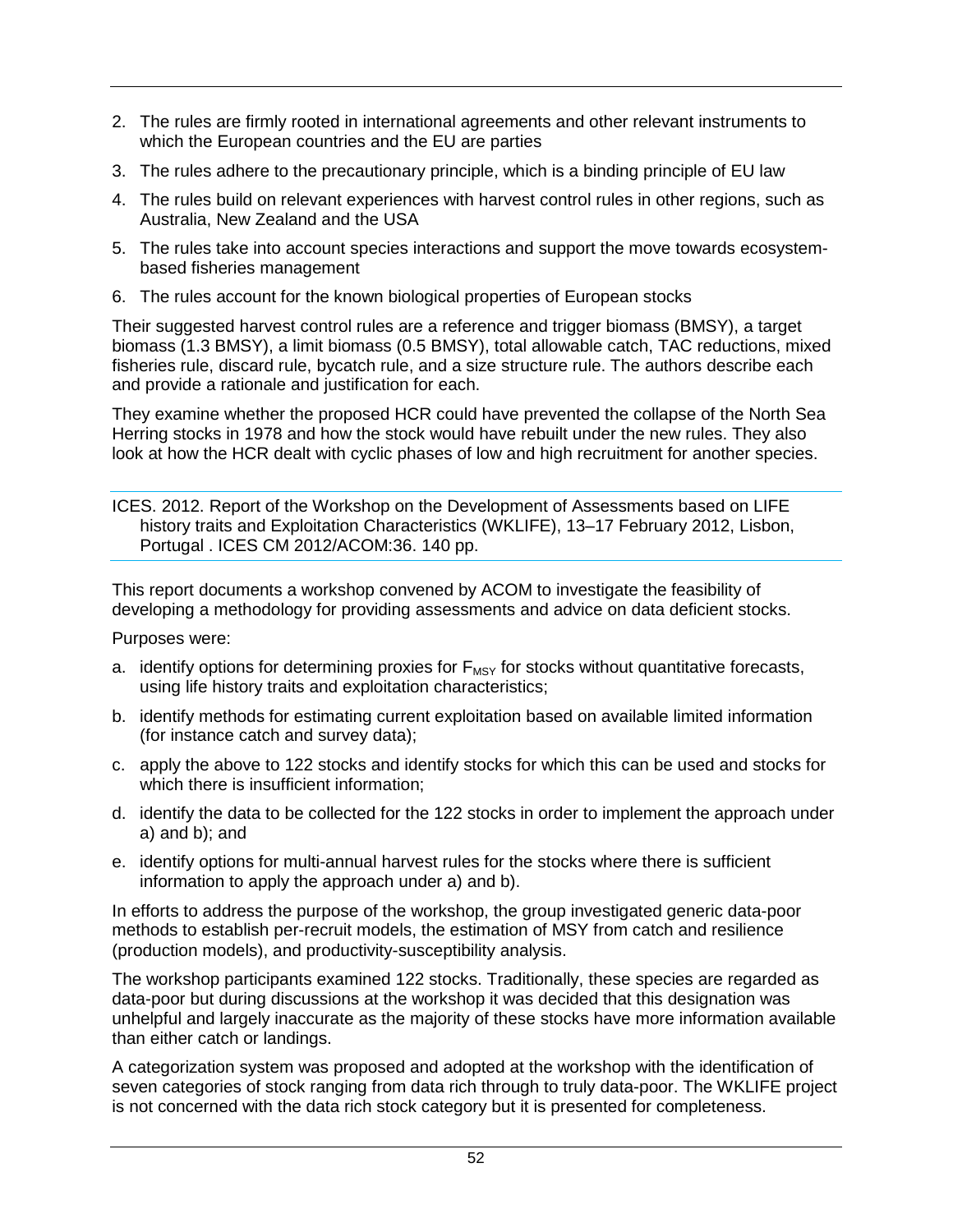In addition, the workshop participants did a preliminary evaluation of the proposed ICES  $F_{MSV}$ harvest control rules (WKFRAME3) on selected stocks.

The report concluded that the workshop demonstrated that ICES should be endeavouring to move more stocks into the data-adequate category over time. They recommend compiling life history traits for stocks from as many sources as possible, e.g., FishBase, databases.

ICES. 2012. Report of The Workshop to Finalize the ICES Data-limited Stock (DLS) Methodologies Documentation in an Operational Form for the 2013 Advice Season and to make Recommendations on Target Categories for Data-limited Stocks (WKLIFE II), 20–22 November 2012, Copenhagen, Denmark. ICES CM 2012/ACOM:79. 46 pp.

This second workshop was convened by ACOM to finalize the ICES data-limited stock (DLS) guidance document for the 2013 advice season and to consider further developing methodologies for DLS. Beginning in 2011, the DLS approach was implemented with 68 datalimited stocks being assessed for the 2012 season. This was a more than six-fold increase from the 10 data-limited stocks that were assessed in 2010. In addition, more species were assessed throughout 2012.

During the workshop the draft document used during the 2012 advice season was reviewed and updated and a final document was produced (ICES CM 2012/ACOM:68). This guidance document was used as the basis for deciding upon the prioritization of the simulations to be undertaken in 2013 before the third and final meeting of WKLIFE.

For the 133 data-limited stocks, the participants at WKLIFE II discussed the categorization of methods and their information requirements (required and optional). During discussions within WKLIFE II it was noted that the DLS Categories 1 to 6 do not represent a hierarchy of methods but are merely a useful categorization and moving from category to category requires a robust framework. The participants noted that it was a priority to investigate the robustness of the ICES DLS approach to decreasing information using simulation testing, particularly for the application of precautionary measures such as uncertainty caps and precautionary buffers. They also discussed the use of productivity-susceptibility analysis (PSA) to separate high and low risk stocks and to rationalize the movement between categories.

Of some interest was the discussion on assignment of stocks into categories 3 and 4. By definition, Category 3 stocks are those for which *survey indices (or other indicators of stock size such as reliable fishery-dependent indices [cpue and mean length in the catch) are available that provide reliable indications of trends in total mortality, recruitment and biomass*. However, there was general agreement that if only fishery-dependent is available the stock should be assigned to category 4 where a precautionary buffer would be applied.

ICES. 2012. ICES Implementation of Advice for Data-limited Stocks in 2012 in its 2012 Advice. ICES CM 2012/ACOM 68: 42 pp.

This paper outlines the ICES framework that was developed to provide quantitative assessments in relation to  $F_{MSV}$  for data-limited stocks. Principles of this framework include using all available data, basing the advice on the same principles applied for stocks with full analytical assessments, and that the precautionary approach should be followed.

The starting point is the categorization of stocks according to the data and analyses that are available. The categorization is intended to reflect decreasing availability of data and, therefore less certainty in conclusions about fishing pressure and the state of the stock. This implies that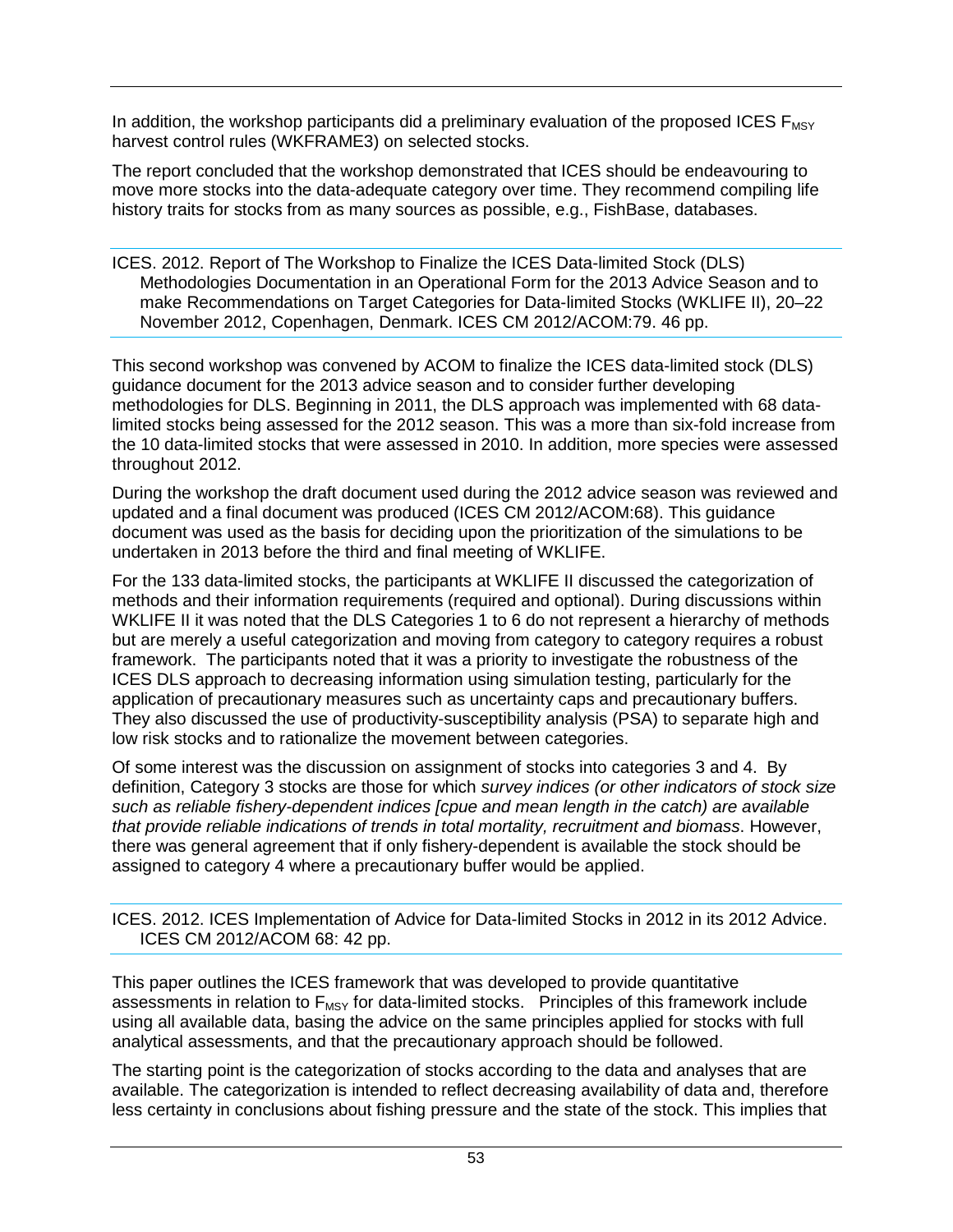exploitation rates advised for stocks below the top, data-rich category will be more conservative than  $F_{MSY}$ .

ICES conducted a series of workshops (e.g., WKLIFE, RGLIFE, WKFRAME III) to develop guidelines for categorization of stocks. Based on the guidelines from these workshops, the ICES Secretariat worked with the Advisory Committee (ACOM) and the Expert Groups (EGs) to categorize data-limited stocks according to WKLIFE and RGLIFE approaches, and based on the categorization and in the context of the precautionary approach, apply a methodology that provides quantitative advice for stocks given the information available.

The document describes the six categories developed by ICES and the methods suggested to provide quantitative advice. Section [C.10](#page-52-0) presents the decision trees used for classification into categories 1 to 6, as well as the decision trees for the method to be used within each of categories 2 to 6. The authors state that some methods have been tested by simulation, others require further simulation work, and some are based on common sense. It is pointed out that work is ongoing and this guidance document is likely to be updated and modified as methods evolve. It is also recognized that there are alternative approaches to the methods proposed and EGs may find that there are methods that are more suitable for a specific stock while maintaining the same principle of precaution as the general framework.

In addition, the paper makes note of four areas for future research: consideration of dynamic and static conditions (e.g., predators, prey, impacts on natural mortality, growth, and recruitment), methods for data-limited, short-lived species, productivity and susceptibility analysis, and uncertainty in survey indices.

ICES. 2012. Report of the Workshop 3 on Implementing the ICES Fmsy Framework, 9-13 January 2012, ICES, Headquarters. ICES CM 2012/ACOM:39. 33 pp.

Participants at this workshop were tasked with further developing the empirical approach to providing advice when no estimate of population size exists. The work followed on versions that were developed in 2010 and modified in 2011. The document provides background context on the ICES MSY policy for advice and the harvest control rule that generates the advice.

The primary development of the workshop was a generic expression, as well as a table, to describe the empirical approach using productivity status, trend in the stock, and exploitation status. A further development was the introduction of a precautionary factor. They present the approach as an option for the basis of advice for data-poor stocks in 2012.

The report also provides a very brief summary of data poor initiatives in other jurisdictions, i.e., Australia, New Zealand, and USA.

ICES. 2013. Report of the Working Group on Methods of Fish Stock Assessments (WGMG), 30 September - 4 October 2013, Reykjavik, Iceland. ICES CM 2013/SSGSUE:09. 130 pp.

The workshop was based on four terms of reference (ToR). The first was a brief review of current mixed fishery and multispecies approaches which ended with a recommendation for evaluating a mixed fishery approach under a minimum realistic multispecies operating model.

The second ToR investigated the robustness of the DLS approach as a framework for providing advice. Management strategy evaluation was used to determine if the DLS framework provided more conservative advice when less data are available, i.e. when one moves down the DLS categories. The presented simulations did not include feedback as it was intended to do a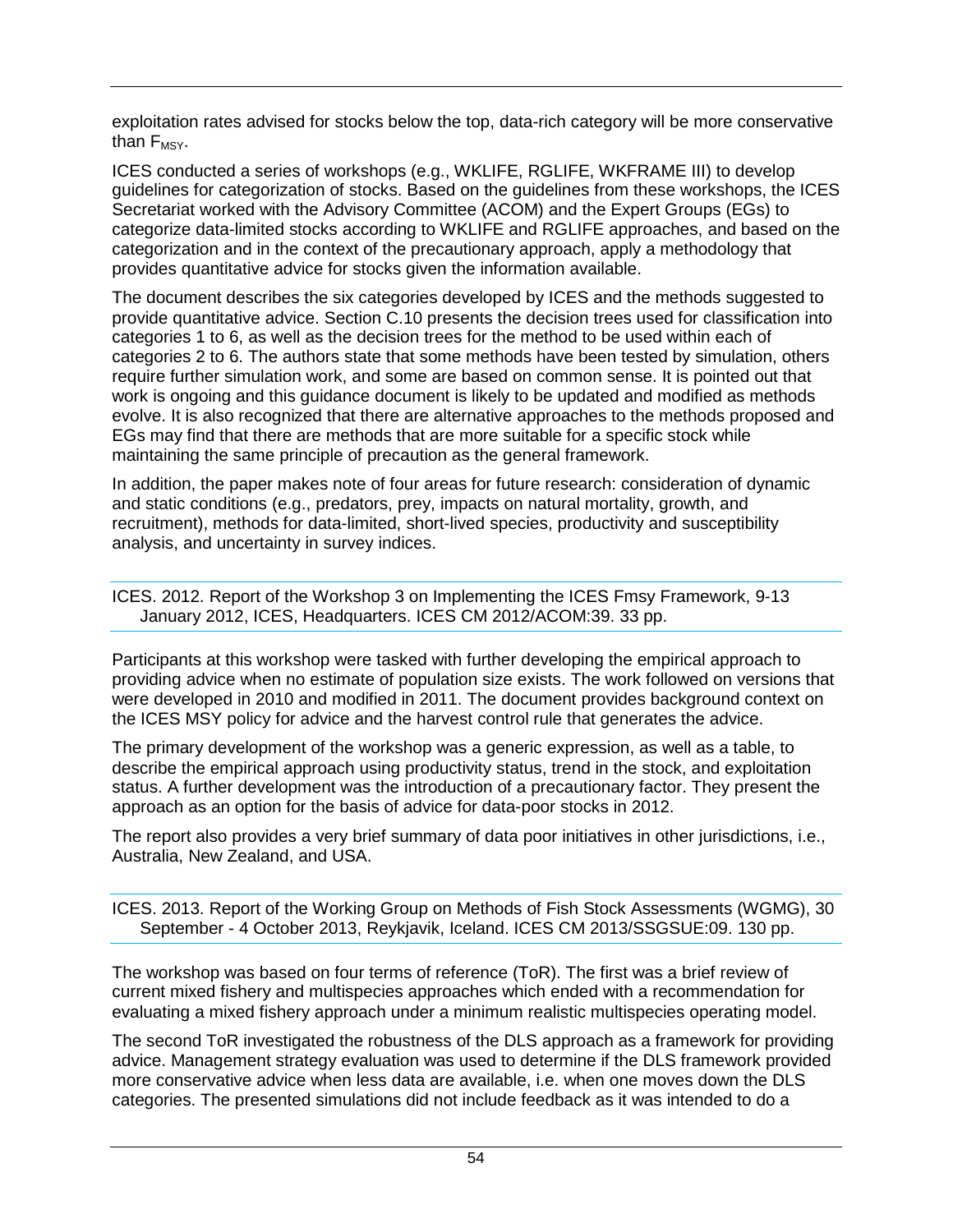comparison of the catch advice that each DLS category would provide under a variety of identical stock situations. The results indicated that the DLS approach does not always provide increasing precaution with increasing uncertainty. This is evident for scenarios of overexploitation or increasing exploitation (SSB declining).

The second ToR also looked at different harvest control rules from those suggested by ICES (2012 dls) for age-aggregated approaches. This included consideration of survey index confidence interval and length-based reference points.

The third ToR reported on efforts of an Assessment Methods Evaluation Scheme conducted in conjunction with the World Conference on Stock Assessment Methods (WCSAM, Boston, July 2013 and looked forward to possible future development of the simulation exercise.

The final ToR evaluated existing recent software for estimating MSY reference points and possible improvements. They conducted a comparison of methods applied to two ICES datasets and highlighted the problems with estimating reference points from stock-recruit data.

ICES. 2013. Report of the Workshop on the Development of Quantitative Assessment Methodologies based on LIFE-history traits, exploitation characteristics, and other key parameters for Data-limited Stocks (WKLIFE III), 28 October–1 November 2013, Copenhagen, Denmark. ICES CM 2013/ACOM:35. 98 pp.

This third workshop was convened to build on the work of past ICES workshops to:

- a. Identify preferred options for determining proxies for FMSY for stocks without quantitative forecasts, using life-history traits and exploitation characteristics.
- b. Identify key methods for estimating current exploitation based on available limited information (for instance, catch and survey data).
- c. Investigate/define the methods to determine the relationship between life-history traits and the variance of stock development indices.
- d. Identify the synergies in (a), (b) and (c) to make further advances in the development of quantitative methodologies for data-limited stocks.
- e. Review the simulation work identified at WKLIFE II and make recommendations on current and future method choices for data-limited stocks.
- f. Investigate the application of PSA to inform the advice for sustainable fisheries for datalimited and data-rich stocks. It should speak directly to the application (and magnitude) of the precautionary buffer for data-limited species. The susceptibility parameter(s), weightings (note-see NMFS), vulnerability, scaling, etc. should be designed for PSA criteria relevant to start the process, formalize/quantify each by ecoregion and then drill down to finer scales as required.

The workshop report includes a review of simulation work undertaken both before and during the workshop incorporating age-based and length-based approaches to data-limited stocks; information on time-series smoothers and a Dynamic Factor Analysis (DFA) approach to multiple abundance/biomass indices from surveys; Productivity and Susceptibility Analysis (PSA) in the Mediterranean, Celtic Seas and Northeast Atlantic (NEA); issues raised by ACOM and ICES expert groups since the last meeting of WKLIFE II; and recommendations for topics to be discussed at a fourth WKLIFE workshop.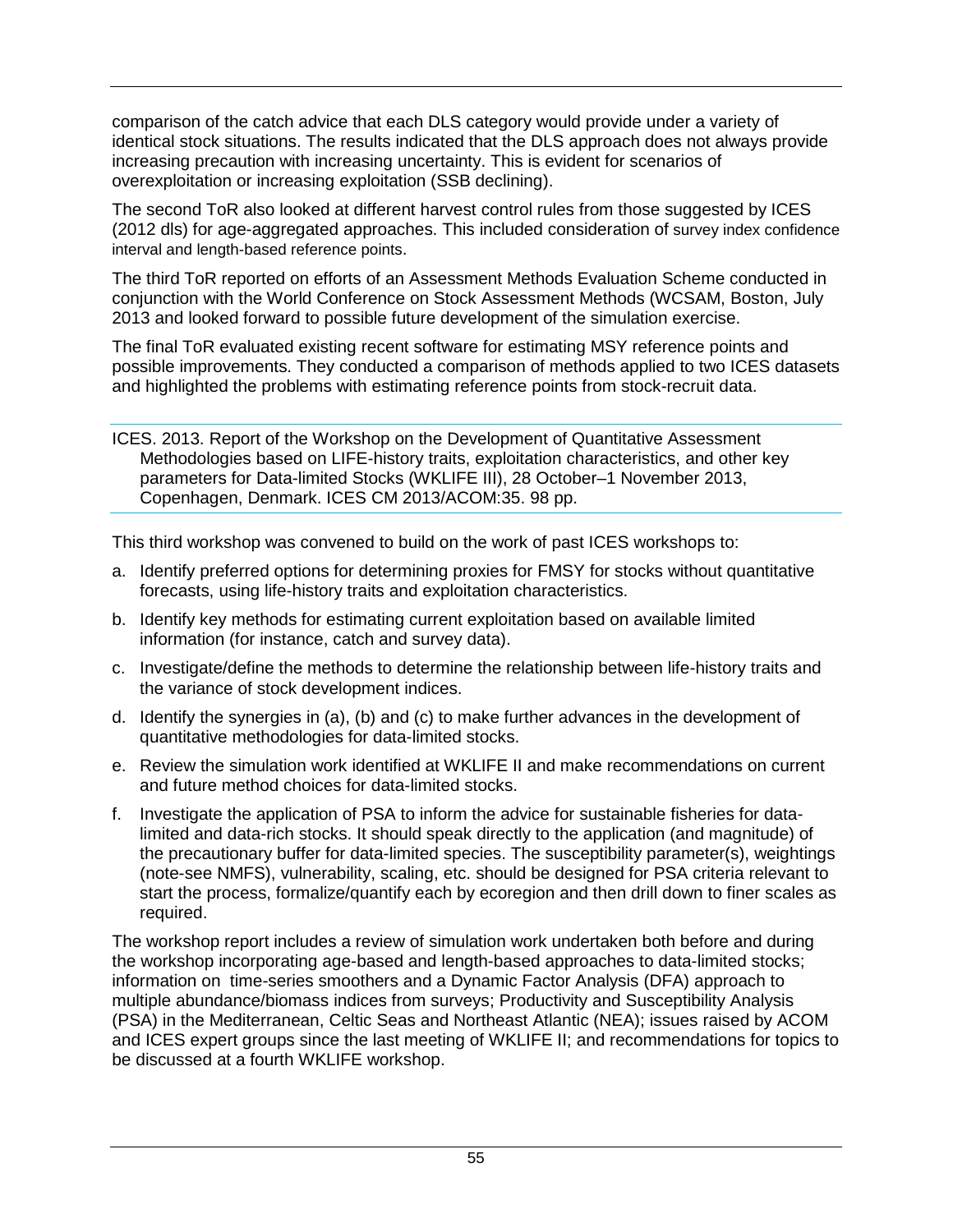ICES. 2014. Report of the Workshop on the Development of Quantitative Assessment Methodologies based on LIFE-history traits, exploitation characteristics, and other relevant parameters for data-limited stocks (WKLIFE IV), 27–31 October 2014, Lisbon, Portugal. ICES CM 2014/ACOM:54. 243 pp.

During this workshop a summary of ICES' simulation testing to date was presented. Findings indicated that some harvest control rules in the DLS approach were not working as expected (e.g. Category 3.2) and would fail to recover overexploited stocks. Further testing was recommended.

The report also provides a review of data-limited methods (Annex 4). There is a summary of the methods, data requirements, assumptions, outputs and caveats, as well as any testing that was conducted on a given method, including simulation testing. They also note several summaries on data limited methods, notably a review of world practices in fisheries assessment methods for FAO including a review of data-poor assessment methods and their application to management by Butterworth and Geromont (2014), and another paper evaluating data-poor methods within an MSE framework by Carruthers et al. (2014).

Workshop participants also examined catch-, length-, and survey-based methods for ICES stocks in assessment categories 3, 4, 5, and 6 and reported on the outcomes of their application. They also tested empirical, survey-, and length-based harvest control rules for datalimited stocks within a management strategy evaluation framework using 50 data-limited stocks under two fishery scenarios: development and overexploitation. There was some discussion on application of the Precautionary Approach buffer. This included an overview on the USA and Australian use of buffers and how stock productivity and resilience could help determine the magnitude and timeframe for application of the buffers.

ICES. 2015. Report of the Fifth Workshop on the Development of Quantitative Assessment Methodologies based on Life-history Traits, Exploitation Characteristics and other Relevant Parameters for Data-limited Stocks (WKLIFE V), 5–9 October 2015, Lisbon, Portugal. ICES CM 2015/ACOM:56. 157 p.

This report documents the fifth Workshop on the Development of Quantitative Assessment Methodologies based on Life-history traits, exploitation characteristics, and other relevant parameters for data-limited stocks (WKLIFE V). The purpose of the workshop was to identify and develop operational methods for the provision of plausible MSY proxies for all ICES category 3 and 4 stocks.

The WKLIFE V workshop was successful in developing operational methods for setting reference point proxies for stocks in categories 3 and 4 and these methods will be implemented by ICES scientists with expert knowledge of the stocks and fisheries in a subsequent ICES meeting [WKProxy]

Participants looked at a number of methods and applied them to data-limited and data-rich case studies in order to evaluate the strengths and weaknesses of each method for application to the ICES DLS approach (ICES 2012). Reviewed approaches included

- 1. length-based indicators and reference points,
- 2. spawning potential ratio (SPR),
- 3. catch and cpue-based methods, and
- 4. catch-based methods.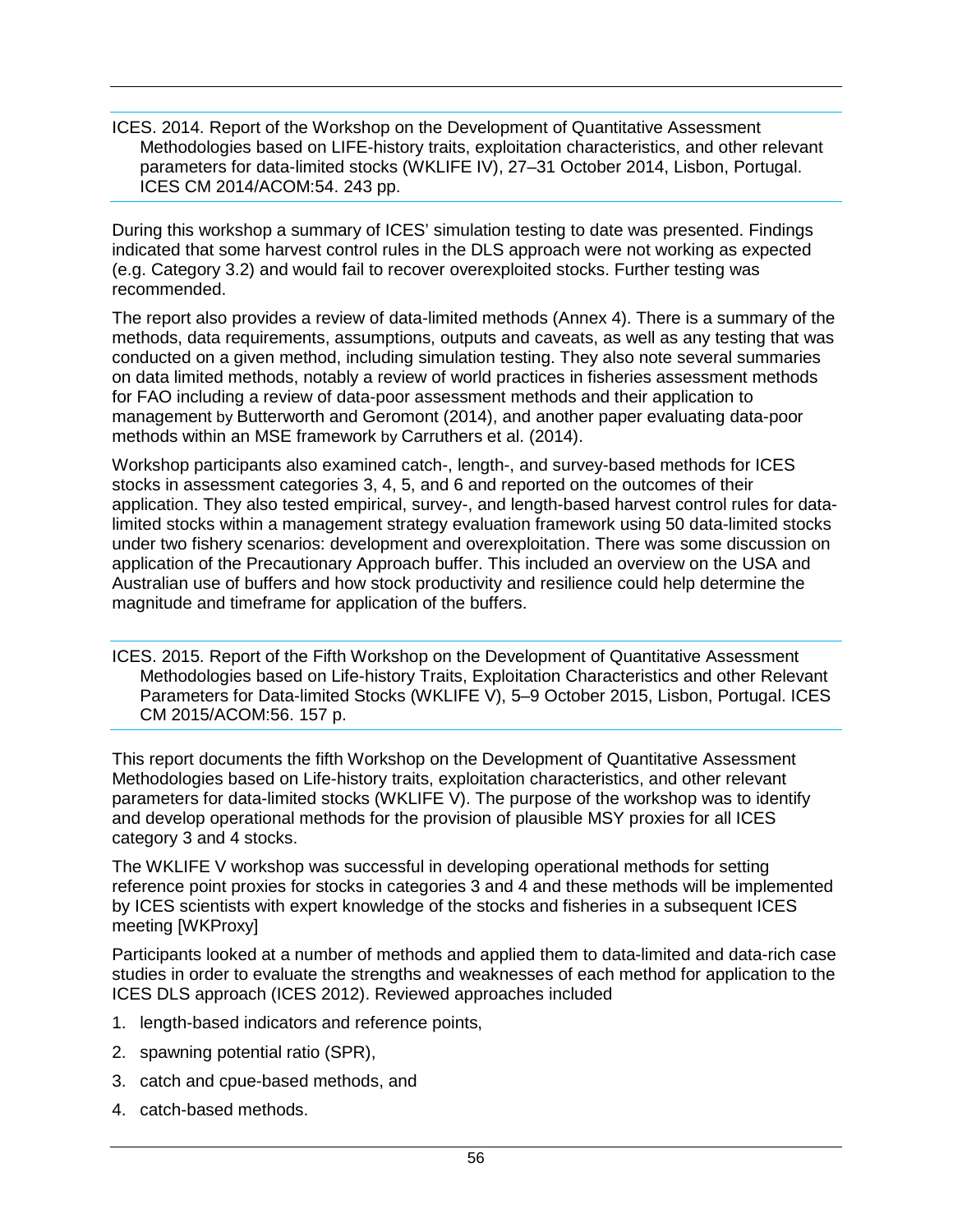The report sets out the methods, data requirements, outputs expected, method of operation, testing, caveats, and software. All subgroups used a common example (*Nephrops* in southwest and south Portugal (FUs 28–29)), in order to facilitate discussion and comparison of the methods and approaches. In addition some methods were tested on other species/stocks.

At the conclusion of the workshop it was considered premature to specify a decision tree to guide the appropriate method for category 3 and 4 stocks. However, initial guidance was provided on a method appropriate to each stock (28 stocks listed) based on data availability and these will be examined at the WKProxy workshop.

Workshop participants also evaluated the prospects of managing other crustaceans and molluscs (excluding *Nephrops*). Information was provided on landings, effort, abundance indices, and biological data. The use of minimum landing size (MLS) was investigated for managing fisheries while approximately achieving MSY. This is a management approach that might be taken where assessment is not possible.

Lassen, H., C. Kelly, M. Sissenwine. 2012. ICES Advisory Framework 1977-2012: From MSY to Precautionary Approach and Back. ICES Journal of Marine Science 71 (2): 166-172.

In this report the authors do not provide any new information. They summarize background information on the changing landscape of how ICES has provided fisheries management advice. They note that ICES' fisheries advice has swung between two viewpoints: one with a focus on fishing mortality based advice to another where the emphasis is on biomass oriented advice.

In response to meeting the most current international agreements, ICES devised the MSY framework in 2009, focusing on the yield and a set of fishing mortalities that would maximize the yield  $(F_{MSY})$ , and a Spawning Stock Biomass (SSB) above a threshold value to avoid impairment of recruitment. The authors describe the MSY framework and note that it is a decision rule that determines the target fishing mortality for various levels of SSB.

They describe how the MSY framework categorises the information available for a stock and proposes a suite of methods which can be applied, with increasingly approximate metrics, to develop catch advice. There are six categories described and as you move from category 1 (precise assessment) through to the lower categories the advice becomes more precautionary, reflecting the decreasing amount of available data.

In 2012, ICES developed an approach for data-limited fisheries which includes considerations regarding uncertainty and precaution that need to be applied. The approach is intended to move in the direction of sustainable exploitation, taking into account the species' biological characteristics and uncertainty in information.

The paper also included a section on short-lived stocks that did not appear to be applicable to the Pacific coast groundfish situation.

The authors also document the transition to MSY fishing starting in 2011, with F being reduced in five equal steps from the start year to full implementation in 2015.

Le Quesne, W., M. Brown, J. de Oliveira, J. Casey, C. O'Brien. 2013. Data-deficient fisheries in EU waters. Study. Centre for Environment, Fisheries and Aquaculture Science (CEFAS).

The authors provide background on fish stock assessment and discuss the resulting spectrum of methods that have been developed to accommodate varying amounts and availability of data.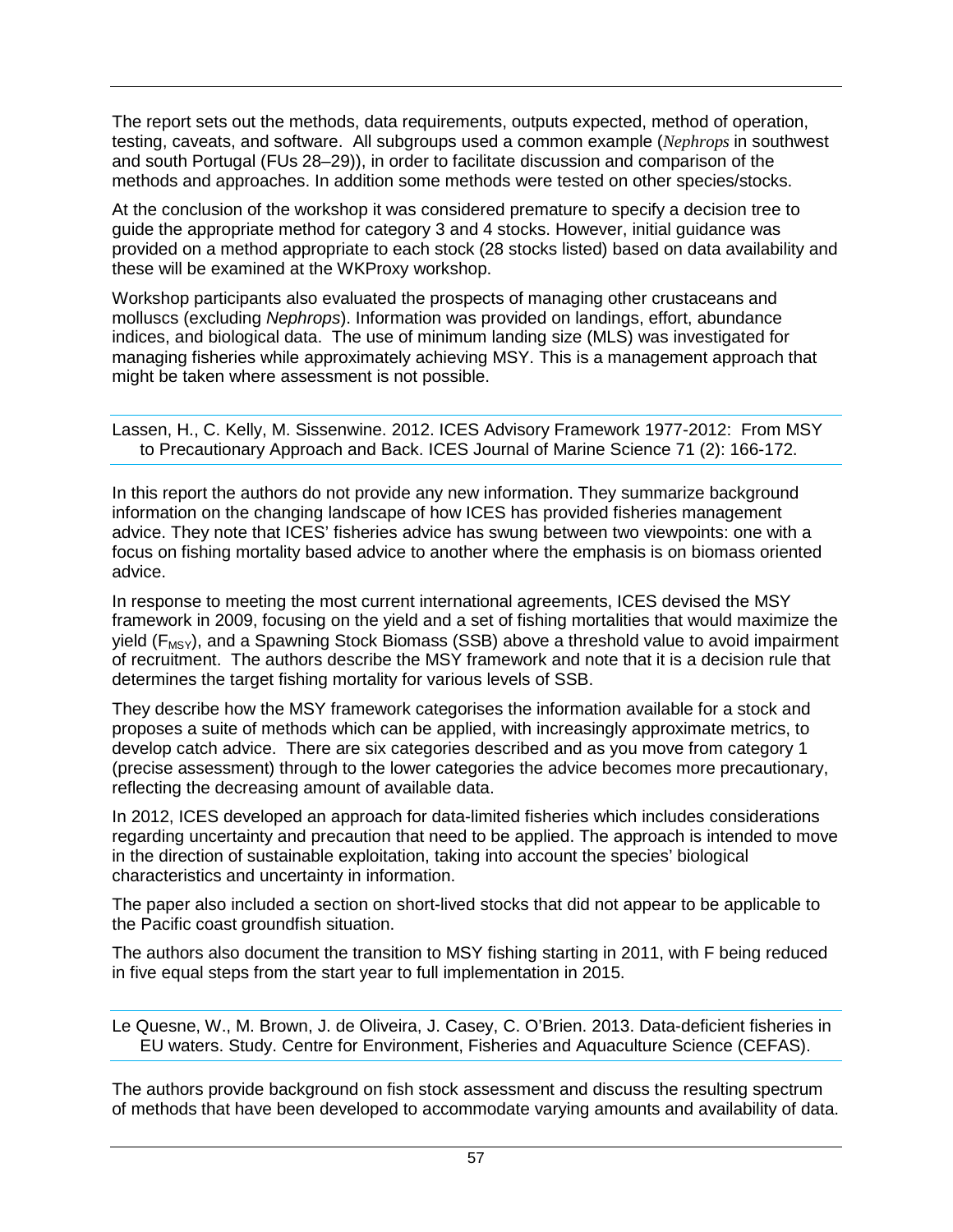In this study stocks are considered 'data-rich' if they are assessed in relation to defined MSY based fishing mortality and biomass reference points and all other stocks are considered 'data deficient'. The authors describe the models (e.g., age-based, surplus production) and data requirements for data-rich fisheries and go on to address the nature and challenges of datadeficient fisheries, including the reasons that data-deficient fisheries exist.

ICES was asked by the European Commission to establish a program to develop data-deficient assessment methods and data limited management control rules and in 2012, ICES implemented the data limited stocks approach (DLS). Under the DLS approach stocks are assigned to one of 6 data categories ranging from fully assessed data-rich stocks to by-catch species with almost no information. The categories are defined based on data availability and uncertainty increases as you move down through the data categories from 1 to 6. The DLS approach proposes different stock assessment procedures and management control rules for each data category. The basis of the management control rules also varies across data categories ranging from decision in respect of MSY proxies through to common sense rules with no specific biological foundation.

The authors discuss the use of management strategy evaluation (MSE) for testing the robustness of paired data-deficient assessment methods and management control rules to uncertainty but they note that limited MSE evaluations have been applied to date to the ICES DLS approach.

They also provide some background on how other jurisdictions (United States, Australia, New Zealand and NAFO) approach data-limited fisheries and point out possible drivers that lead to the different approaches. These drivers include differences in data-collection regimes which leads to different data being available in different regions, variation in management requirements between regions, and variation in resources available for data collection analysis and assessment.

The authors believe that the European approach (i.e. DLS) to data-deficient fisheries is a significant step forward and provides a clear and structured approach to the management of data-deficient stocks. They acknowledge that more work is needed to ensure a consistent approach to risk and precaution and conclude with recommendations for actions in relation to data-deficient fisheries.

# **C.10.3. New Zealand**

Edwards, C.T.T. 2015. Review of data-poor assessment methods for New Zealand fisheries. New Zealand Fisheries Assessment Report No. 2015/27. 24 p.

The author provides an overview of data-poor methods in use internationally, drawing in particular on those presented at the world conference on stock assessments methods (WCSAM) held in Boston MA, USA, in July 2013. The author first defines data-poor fisheries and describes the legislative frameworks of New Zealand, Australia and United States. In New Zealand there is a requirement "to assess, based on scientific information, the status of fisheries and fish stocks relative to MSY-compatible reference points and other relevant indicators of stock status" (Ministry for Primary Industries, 2014). As part of the process, assessments are categorized according to four levels of complexity from level 1 (full quantitative stock assessment) to level 4 (low information evaluation). Data-poor fisheries are classified as belonging to assessment levels 2-4 and represent about 80% of all fisheries in New Zealand (by numbers). Within the concept of data-poor the author introduced the idea of capacity-poor fisheries as fisheries that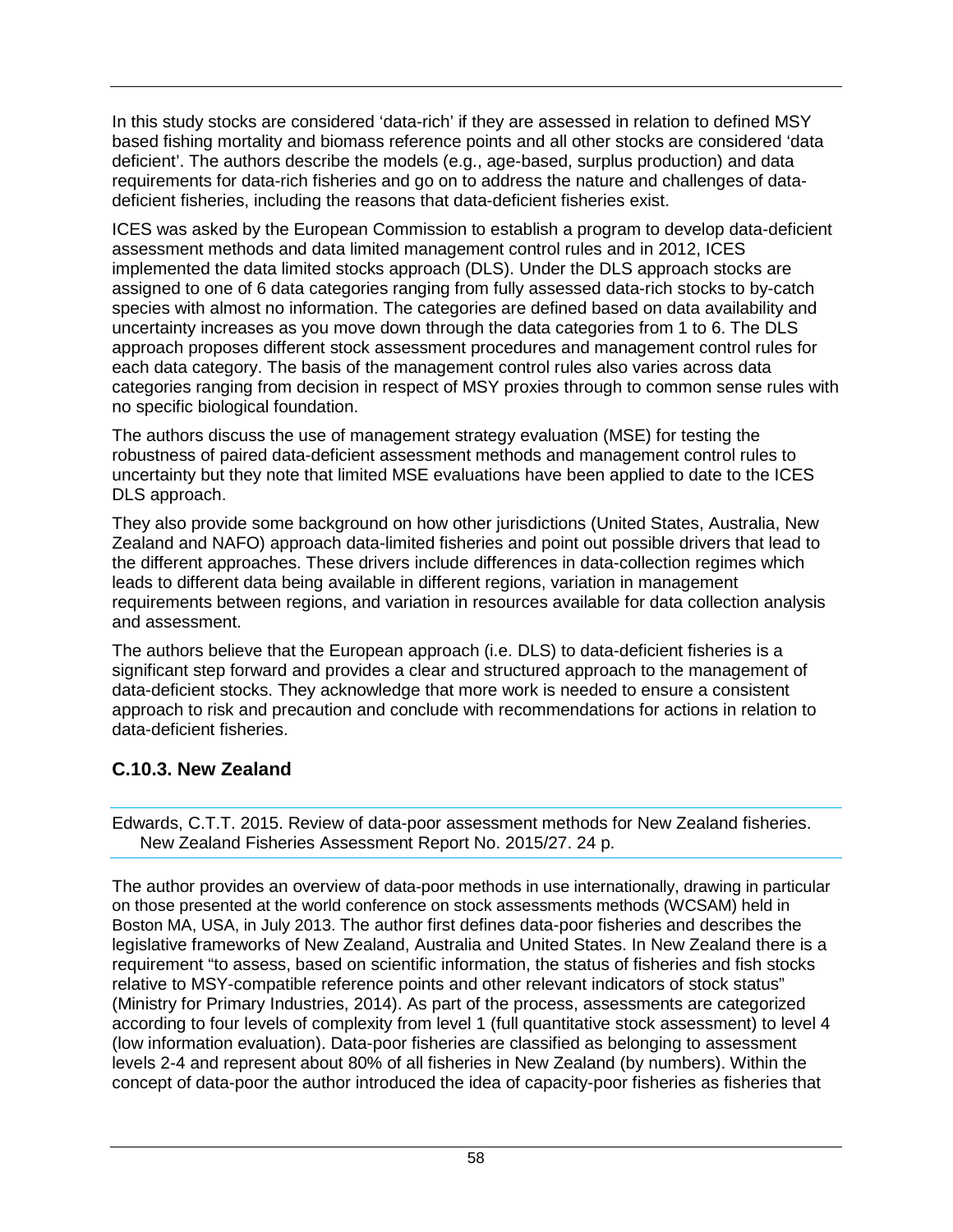may not be data-limited but are limited by technical capacity (i.e. the scientific capacity to carry out a stock assessment is not available).

The author reviews catch-only methods, length-based methods, non-parametric and time-series models, swept area methods, and process-based methods used in various jurisdictions. He provides the method, outputs and example applications of the method and in addition, documents the data requirements required for each method. He then identifies potential applications to data-poor stock assessment methods to fisheries in New Zealand and concludes with a section on translating assessment results into management actions. Australia and United States are putting more scientific emphasis on the decision making process, rather than on estimates of status.

The information provided in tables 2 and 3 may provide guidance for the choice of assessment methods for British Columbia groundfish fisheries.

Mace, P.M. 2012. Evolution of New Zealand's fisheries management frameworks to prevent overfishing. ICES DocumentCM2012/L: 09. 13 pp.

Since 1986, New Zealand has managed its fisheries using a quota management system based on individual transferable quotas. The Fisheries Act requires that the management target is based on maximum sustainable yield (MSY) and implies that it is achieved by keeping the biomass near or above the biomass level associated with MSY, i.e.,  $B_{MSY}$ . The author notes that New Zealand was one of the few countries to use biomass targets, rather than fishing mortality targets.

The author reviews the implementation and evolution of the quota management system and the subsequent development of the Harvest Strategy Standard (HSS) and supporting guidelines through 2005-2008. The HSS set target and limit reference points and the need to examine fishing mortality rates was introduced.

The author provides a summary of the increased number stocks assessed against the HSS and notes that future work will involve development of methods to determine the status of stocks with limited information.

Ministry of Fisheries. 2008. Harvest Strategy Standard for New Zealand Fisheries. Ministry of Fisheries, New Zealand.

The Harvest Strategy Standard (HSS) is a policy statement of best practice in relation to the setting of fishery and stock targets and limits for fish stocks in New Zealand's Quota Management System (QMS). The document outlines the core elements of the HSS, including objectives and appropriate probabilities of achieving outcomes.

There is a companion document entitled "Operational Guidelines for New Zealand's Harvest Strategy Standard", which incorporates both technical and implementation guidelines.

The HSS is concerned with the application of best practice in relation to the setting of fishery and stock targets and limits, but it is focused on single species biological considerations and related uncertainties, and includes only limited consideration of economic, social, cultural or ecosystem issues. Although the HSS will form a core basis for the Ministry's advice to the Minister, other considerations such as environmental principles and economic, social, and cultural factors also play a role in the advice to, and decisions by, the Minister.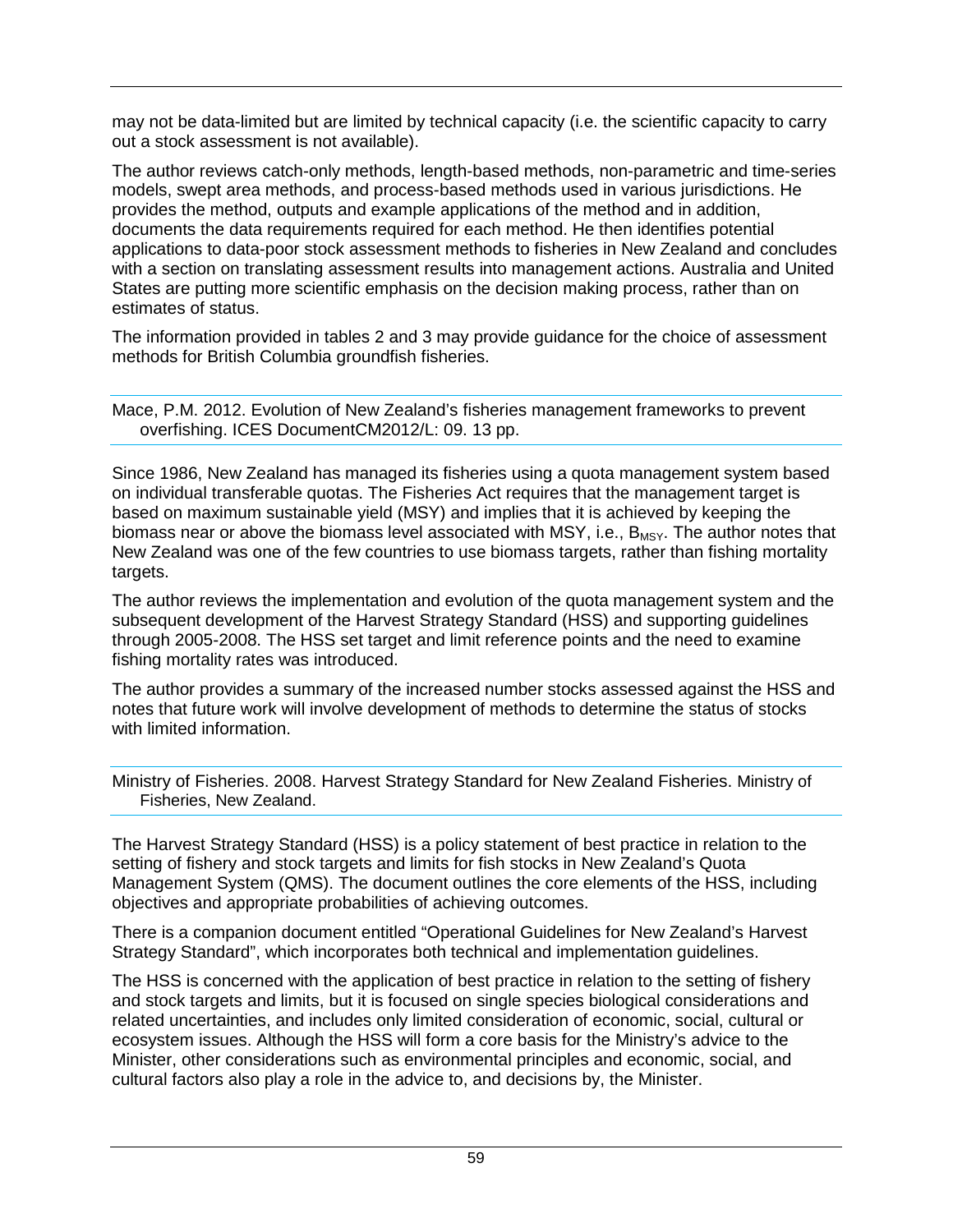Ministry of Fisheries. 2011. Operational Guidelines for New Zealand's Harvest Strategy Standard. Ministry of Fisheries, New Zealand.

The operational guidelines for New Zealand's Harvest Strategy Standand (HSS) consist of two parts:

- 1. Technical Guidelines guidance on calculations of biological reference points to be used as inputs to setting fishing targets, and the basis for the default limits specified in the Harvest Strategy Standard
- 2. Implementation Guidelines include sections on the transition period for implementing the Harvest Strategy Standard, the roles and responsibilities of science working groups and management working groups in estimating biological reference points and setting management targets, and the implications of implementing the Harvest Strategy Standard

The guidelines note that each fishery-stock combination is unique, with differences in the types, amounts and quality of data available to calculate biological reference points and assessing the status of stocks relative to MSY-compatible reference points or better and related limits.

#### **C.10.4. USA**

DiCosimo, J., Methot, R. D., and Ormseth, O. A. 2010. Use of annual catch limits to avoid stock depletion in the Bering Sea and Aleutian Islands management area (Northeast Pacific). – ICES Journal of Marine Science, 67: 1861–1865.

The paper describes the background of the US federal fisheries and the need for changes that have arisen from the Magnuson-Stevens Fishery Conservation and Management Act (MSA) (and its revisions), to end and prevent overfishing by the use of annual catch limits (ACLs) and accountability measures.

The authors note that in the Northeast Pacific, science-based overfishing levels and acceptable biological catches (ABCs) have been implemented for each stock or assemblage, with buffers between the two to avoid overfishing. Total allowable catches are set at or below the acceptable biological catch. Since 1996, the use of a set of six tiers has been used to calculate the overfishing limit (OFL) and acceptable biological catch (ABC). They also detail the accountability measures that are in place to ensure that quotas are not exceeded (e.g., allocations by season, area, and gear type, in-season fishery closures, on extensive observer coverage and vessel monitoring).

The authors believe that the Northeast Pacific has become a model for other regional fishery management councils. Other councils are moving to amend their plans to include ACLs and accountability measures.

Fisheries Leadership & Sustainability Forum. 2012. Risk Policy and managing for uncertainty across the regional fishery management councils. Prepared in support of the New England Fishery Management Council Risk Policy Workshop, March 20–21, 2013.

This report was written as a resource for fishery managers and to provide a platform for sharing progress and lessons learned across council regions. The report consists of eight regional profiles, which provide a high-level overview of the different approaches adopted by each of the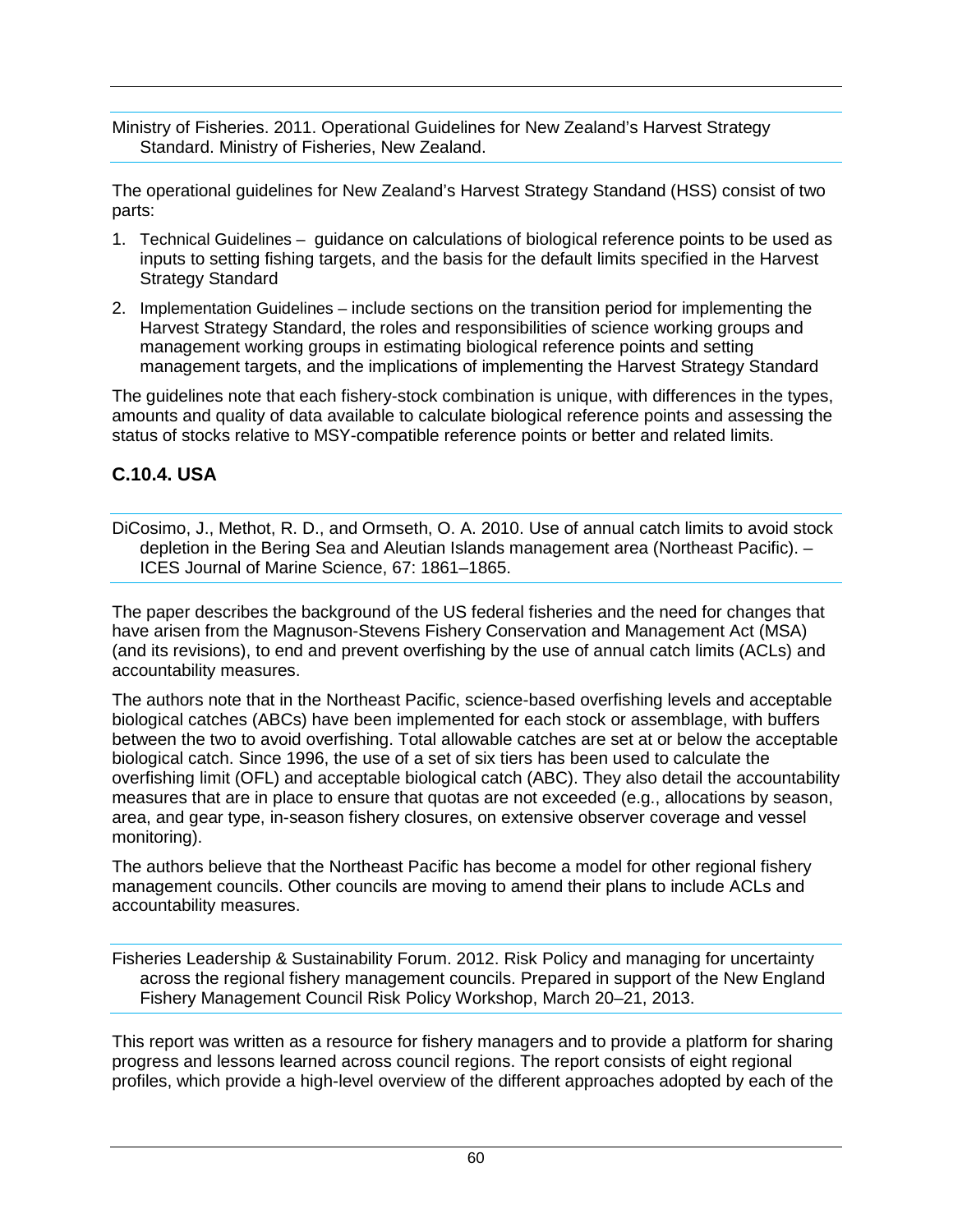eight regional councils and their Scientific and Statistical Committees (SSC) to manage risk and account for uncertainty in their specification processes.

These regional profiles build on the original "Risk Policy and Managing for Uncertainty Report" published by the Fisheries Leadership & Sustainability Forum in 2010.

Included in the background section are a review of the National Standard 1 guidelines for establishing Allowable Catch Limits (ACLs) and a general overview of the approaches councils have taken to comply with the ACL mandate and to account for scientific and management uncertainty. If a Council has taken a tiered approach it is described along with how the overfishing limit and allowable biological catch is determined for each tier.

The discussion section captures some of the high-level themes across regional risk policies. This includes the need for a balance of structure and flexibility, managing risk, accommodating data limitations, management uncertainty, and the tools, processes and relationships that can be used to guide risk considerations.

This report was a valuable document for identification of tiered approaches used in the US.

Goodman, D., Mangel, M., Parkes, G., Quinn, T., Restrepo, V., Smith, T., Stokes, K. 2002. Scientific review of the harvest strategy currently used in the BSAI and GOA groundfish fishery management plans. North Pacific Fishery Management Council, Anchorage, AK, p. 153.

The authors were tasked with providing an independent scientific review of the current harvest strategy within the North Pacific Fishery Management Council fisheries management plan for the Bering Sea/Aleutian Islands/Gulf of Alaska groundfish fisheries.

The authors successfully produced a primer which included approaches to fishery management, discussion on uncertainty and risk, objectives of the fishery, the role of science, and an overview of fisheries management in the US (i.e. Magnuson-Stevens Act (MSA)). They summarize that the basic objectives of fishery management are to catch the greatest amount of fish possible while taking account of the need to ensure long-term viability of the stock and other ecological considerations.

The authors summarize the elements of the harvest control rules and TAC-setting process used by the North Pacific Fishery Management Council, as well as providing historical background on the development of the system. A key factor in the system is the classification of stocks into six Tiers depending on the information available, with Tier 1 having the most information and Tier 6 having the least.

The authors review how well the harvest strategy meets the goals of managing and conserving the target stocks, from a single species perspective, as set out by the Magnuson-Stevens Fishery Conservation and Management Act and the National Standard Guidelines. They discuss the treatment of  $F_{MSV}$  as either a target or a limit, with the end result of a policy change to treat  $F_{MSY}$  as a limit and not a target.

The authors discuss the use of  $F_{MSY}$  proxies when the estimates of  $F_{MSY}$  are too unreliable to be applied in management, due to lack of data or other uncertainties. They point out that the tier system captures this concept and  $F_{MSY}$  estimates are only used for Tier 1, while other, more data-poor tiers make use of a series of proxies. The authors concluded the F35% and F40% proxies for MSY used in the fishery management plans were defensible and appeared to be supported by the literature as being reasonable for typical groundfish species. However, they pointed out that for species that have very low productivity and characterized by highly episodic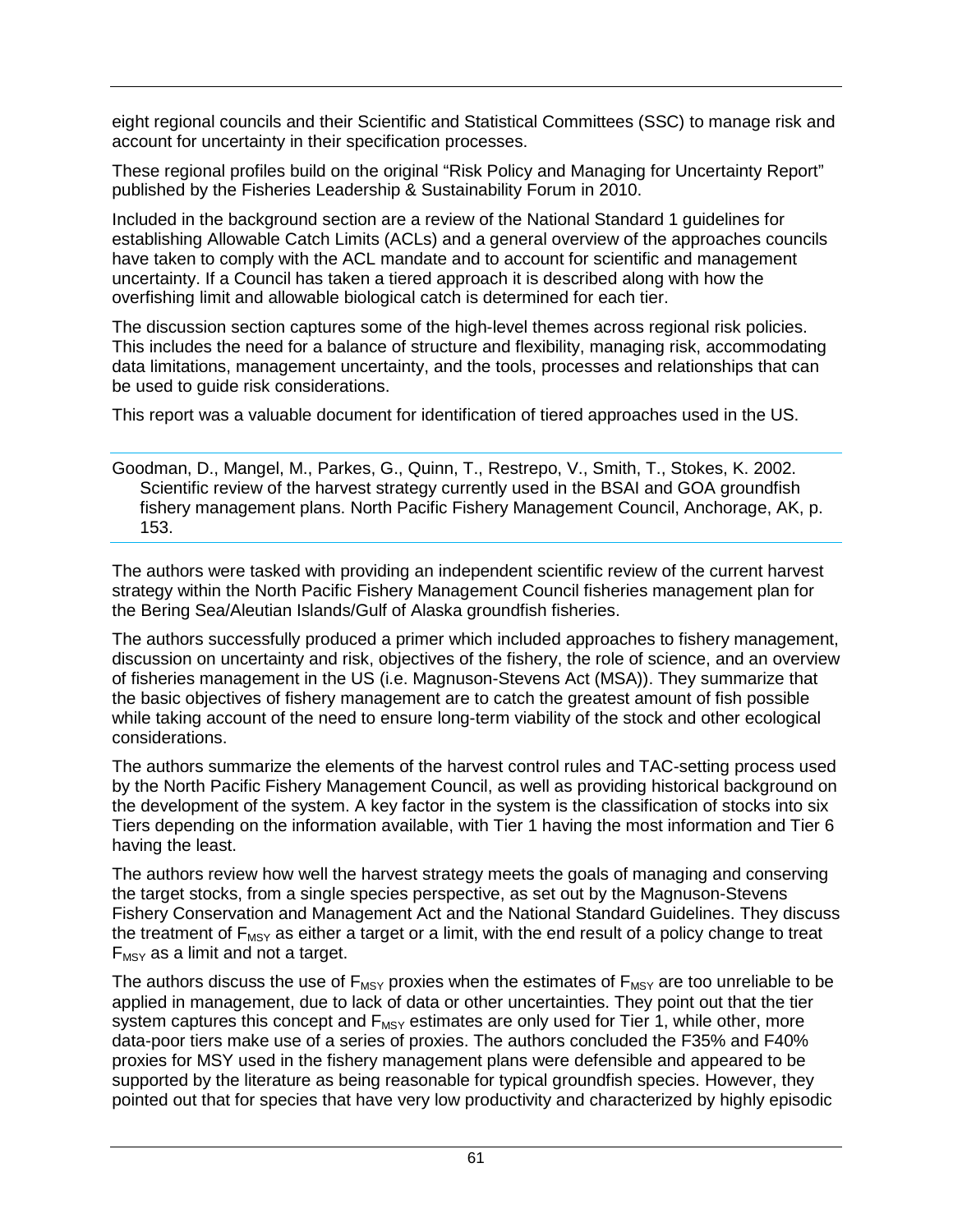recruitment, harvest at those levels may be too high. They comment that the Tier system would be improved by consideration of different life history types.

#### [Grabacki, S.T. 2008. Sustainable Management of Alaska's Fisheries: A Primer.](http://www.alaskaseafood.org/wp-content/uploads/2015/10/Sustainability-White-Paper.pdf) (accessed April 29, 2016).

This paper provides an overview of management for Alaskan fisheries. The author compares the roles of the federal and state agencies and notes that both have a clear separation between conservation decisions and allocation decisions.

He describes the stock assessment process of using the best scientific information to provide guidance to the North Pacific Fishery Management Council for determining annual harvest levels for each stock. The tiered approach used for quota establishment is described. In addition, the paper describes the review process of science and allocation, the jurisdiction of the agencies and how they collaborate, as well as other fishery considerations such as bycatch reduction and habitat protection.

Mace, P.M., N.W. Bartoo, A.B. Holland, P. Kleiber, R.D. Methot, S.A. Murawski, J.E. Powers, G.P. Scott. 2001. National Marine Fisheries Service Stock Assessment Improvement Plan. Report of the NMFS National Task Force for Improving Fish Stock Assessments. NOAA Technical Memorandum NMFS-F/SPO-56. 175 pp.

This report on the stock assessment improvement plan is one component of the Science Quality Assurance Program which consists of several other elements including the NOAA Fisheries Data Acquisition Plan and the Stock Assessment Improvement Plan. The report also addresses recommendations from the National Research Council study on Improving Fish Stock Assessments (NRC 1998).

The task force identified three tiers of assessment excellence to consider in the analysis of the resources required to improve stock assessments. They specified region-by-region program and staffing requirements to meet these tiers and recommended that NMFS should aggressively pursue more funding and staffing to modernize data collection and assessment capabilities in order to move assessments towards the higher tiers of excellence.

The task force classified all stocks based on levels of input data (catch, index of abundance, life history data) and assessment status (level, which roughly indicates the level of modeling effort/ complexity/ sophistication applied to each species, and frequency). Descriptions of the scoring factors are given for each criterion. There are six levels to describe how assessments are conducted (0 to 5) (Note: the numbering order is different from other tiering schemes with 0 being the most data-limited and 5 being the most data-rich).

This report may provide guidance for an initial scoping of BC groundfish species.

Methot Jr., R.D. (editor). 2015. Prioritizing fish stock assessments. U.S. Dep. Commer., NOAA Tech. Memo. NMFS-F/SPO-152, 31 p.

This document describes a national framework for the prioritization of stock assessments. Although the prioritization will take place under the direction of the national framework the process will be implemented at a regional level in coordination with existing regional processes and planning bodies.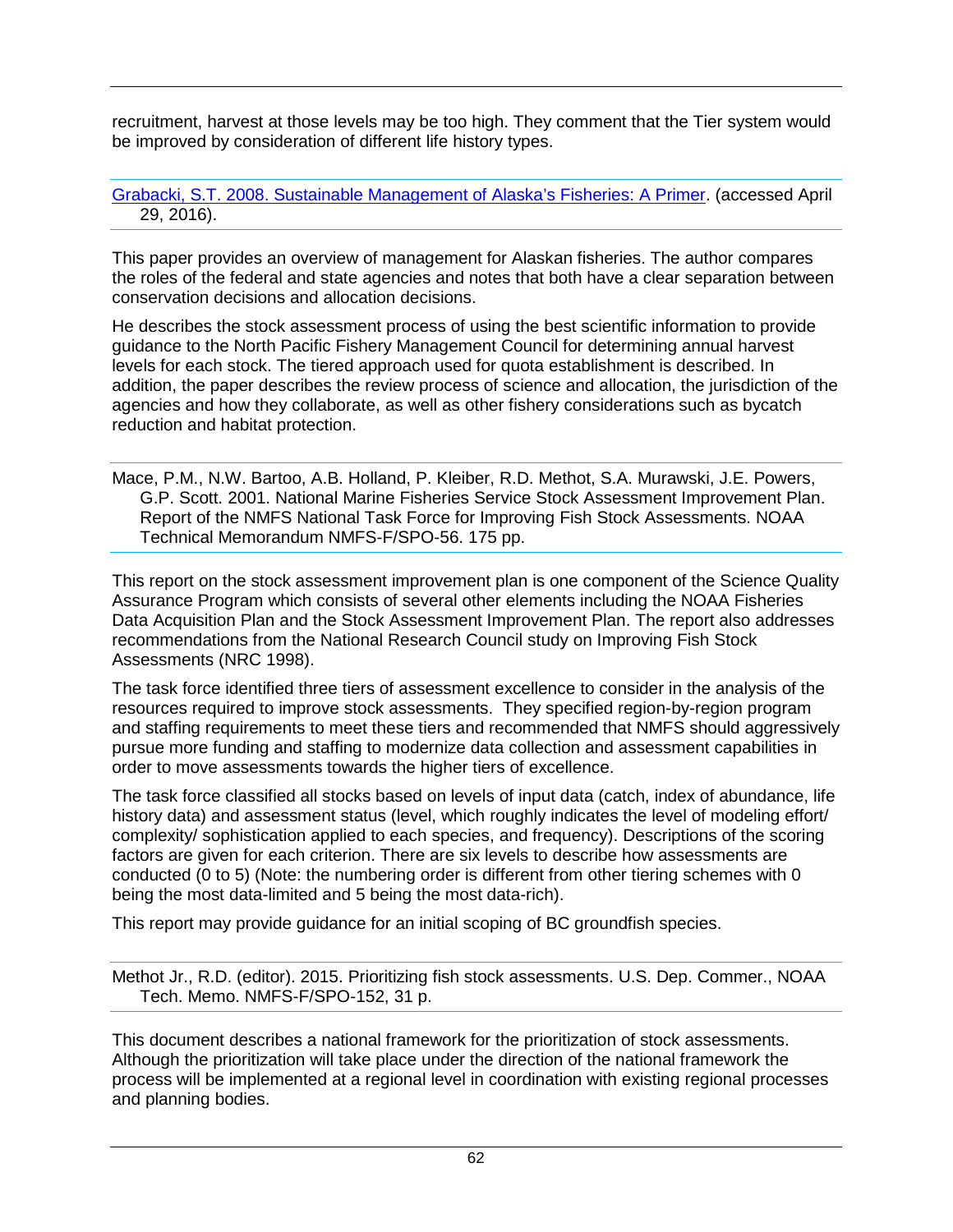The document provides background on US legislation, the scientific stock assessment process and information out of the Marine Fish Stock Assessment Improvement Plan (SAIP; Mace et al. 2001). The SAIP provided an initial description of stock assessment for the National Marine Fisheries Service; this included the definition of five levels at which an assessment could be conducted.

The prioritization includes first time assessments for previously unassessed stocks, updating existing assessments, and upgrading assessments to use new data and/or methods. This document outlines the need for prioritization, stocks to be included, and an overview of the five steps in the prioritization process. The prioritization process is expected to be an annual process and management strategy evaluation (MSE) will be an important tool to refine the process.

This document outlines a process that may be useful in the context of our BC project, particularly the section on determining target assessment level (what is right level of data inputs and complexity for a stock's assessment?), including cost vs benefit. There is expected to be an update to the SAIP that will more fully explore this concept.

Restrepo, V.R., Thompson, G.G., Mace, P.M., Gabriel, W.L., Low, L.L., MacCall, A.D., Methot, R.D., Powers, J.E., Taylor, B.L., Wade, P.R. and Witzig, J.F. 1998. Technical Guidance on the Use of Precautionary Approaches to Implementing National Standard 1 of the Magnuson-Stevens Fishery Conservation and Management Act. NOAA Technical Memorandum NMFS-F/SPO-31. 54 p.

Purpose was to provide technical guidance on specifying optimum yield (OY) that is consistent with the 1998 Guidelines for National Standard 1 of the Magnuson-Stevens Fishery Conservation and Management Act. In addition, guidance is provided for developing reference points to guide management decisions.

The authors discuss the definition of "limits" in reference to the precautionary approach and the development of MSY-related parameters. Where MSY-related parameters cannot be estimated or when estimated values are deemed unreliable the use of proxies will be necessary. This report refers to situations that require proxies as "data-moderate" and "data-poor" and offers guidance to categorize stocks.

The authors provide some default target and limit control rules and consider the appropriateness of proxies for the data-poor and data-moderate stocks. They note that it is imperative to enhance data collection and analyses to improve the setting of these targets and limits. They also consider special situations such as changes in the selectivity of fishing gear, mixed-stock situations, data issues, and changes in productivity due to the environment.

This paper is one of the earliest to promote the idea of categorizing stocks based on data richness.

### **C.10.5. Data Poor Methods**

Bentley, N. 2015. Data and time poverty in fisheries estimation: potential approaches and solutions. ICES Journal of Marine Science 72(1): 186-193.

The author introduces several challenges for estimation in data-poor fisheries: quantitative methods have become increasingly sophisticated with requirements for large amounts of data,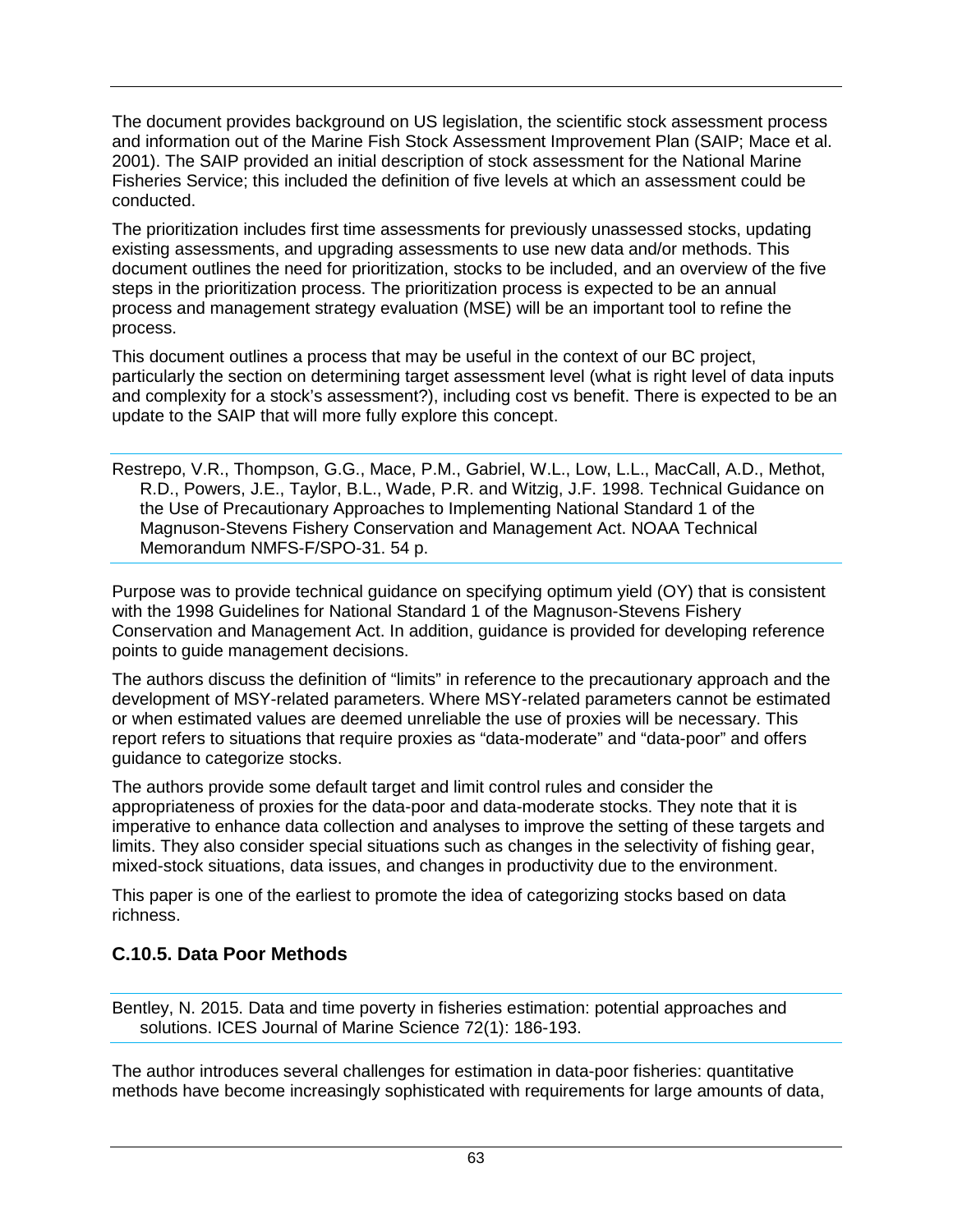and there are increased demands from legislators and managers for fisheries scientists to provide advice on all fisheries, including data-poor.

The author outlines the key challenges, discusses general approaches and speculates on practical solutions. He defines the concept of fisheries estimation as encompassing "the general challenge of estimating the parameters and current state of a model of a fishery", and notes that he does not use the term data-limited and prefers to think that there is a continuum from datapoor to data-rich. He also describes how it is most often that the data-poor species are of low value and there is a correlation between value and the amount of data collected and the time put into analysis (time poverty).

The author describes two approaches to fisheries estimation for data-poor fisheries, tier-based and continuum-based, and some of the benefits and challenges of each. He notes that one potential problem of the tier-based approach is that fisheries may get stuck in a methodological tier instead of making the most of the data available, i.e., brought down to the lowest common denominator in each tier. In a continuum-based approach the same models are used for datarich to data-poor with less certainty for the data-poor. One problem of this approach is the technical difficulty of applying the same mode.

The author also describes an alternative approached suggested by Punt (2008) which distinguishes between two types of fisheries estimation based on their purpose. Strategic estimation is for strategic decision-making such as selecting a management procedure from a set of candidates; it is more comprehensive, more integrated, and more statistical. Tactical estimation guides tactical decision-making such as whether to change the TAC this year or not; it is simpler, more empirical and needs fewer datasets. He notes that both methods are required but should be separated and run in parallel.

The remainder of the paper focuses on strategic fisheries estimation using a continuum-based approach using the same model for all fisheries. The author proposes potential solutions in four main categories: Priors, Data, Algorithms, and Review. One comment of interest in the Review section was that the fisheries with the most data set high expectations on what can be considered as an acceptable level of uncertainty and that many data-poor fisheries are likely to be considered deficient. Reviewers must maintain a balance between opposing risks of inappropriate management action due to estimation inaccuracy and inappropriate management inaction due to estimation uncertainty.

The author concluded that the real time and cost savings will come from doing strategic estimation only occasionally and in between management decision-making can be driven by a tactical management procedure. He also warns that it is not beneficial to overplay the benefit of data-poor methods as there is the risk of reduced funding for data collection, analysis and modelling.

Carruthers, T.R., Punt, A.E., Walters, C.J., MacCall, A., McAllister, M.K., Dick, E.J., Cope, J. 2014. Evaluating methods for setting catch limits in data-limited fisheries. Fish. Res. 153, 48–68.

The authors state that the development of methods for assessing stocks with limited data have been spurred by the requirements to set scientifically-based catch limits in many jurisdictions, e.g., USA, Australia and New Zealand. They provide an overview of the requirements of the reauthorized Magnuson-Stevens Act to provide annual catch limits for all federally managed stocks, noting that not all stocks have adequate information to conduct a quantitative stock assessment so alternative methods are being used.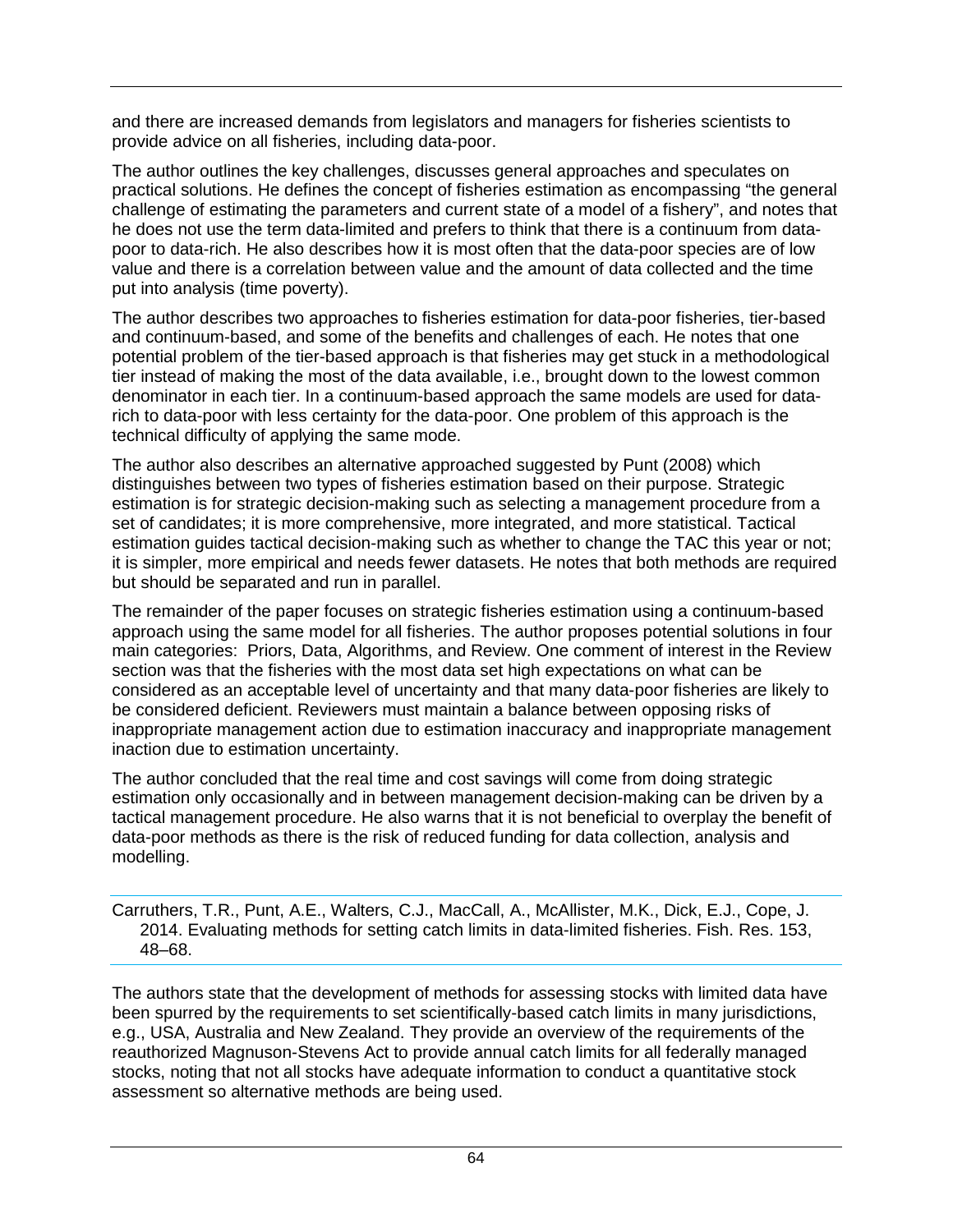The authors use a management strategy evaluation (MSE) framework to test the performance of a number of static and dynamic catch-, depletion-, and abundance-based data-limited methods, along with four reference methods. The data and information requirements for each method were documented and the MSE process was described.

Results were provided for each method in terms of the probability of overfishing, stock status, and yield performance for various starting levels of stock biomass and for a number of life history types. Historical catch methods appeared to be worse than maintaining current fishing levels and only methods that used current abundance, historical fishing effort, and stock depletion had good performance across all depletion levels.

Chrysafi, A., and Kuparinen, A. 2016. Assessing abundance of populations with limited data: Lessons learned from data-poor fisheries stock assessment. Environ. Rev. 24: 25-38.

The authors provide a very brief description of global laws and policies in regards to sustainable fisheries, e.g., FAO, Magnuson-Stevens Act. It is essential to provide advice for any fishery, regardless of data richness, to achieve the goals of sustainable exploitation. This has seen a movement to develop alternative approaches to stock assessment with indicators and models tailored to data poor situations.

The authors describe the characteristics of data-poor fisheries and present state of the art methods from the simplest to the most advanced that can be implemented in a data-poor framework, along with increasing biological realism, data richness and input requirements. They discuss trade-off of various approaches and the management implications and difficulties associated with different assessment approaches.

They note that there are gaps in current approaches due to limited information which means assessment models are simplified, important biological processes are excluded, and uncertainty in the outcomes is not appropriately quantified. They also point out that not taking uncertainty into account in decision making could lead to dangerous management practices so performance evaluation and management strategy evaluation (MSE) are critical for approaches to identify their behaviour and weaknesses.

The authors cite work by Bentley (2015) on problems of tiering fisheries when there is actually a gradient of information from data-rich to data-poor. They also cite the work of Punt et al. (2011) on data borrowing from data-rich stocks ("Robin Hood" approach) and cite work (e.g., Kuparinen et al. 2012) on the use of hierarchical Bayesian methods to assess data-poor stocks.

The authors conclude that there is some controversy whether more simplistic models should be built or more complex approaches are required. Regardless of the approach they state that the most critical part for successful management is having all stakeholders embrace the approach to be used.

Dick, E.J., A.D. MacCall. 2010. Estimates of sustainable yield for 50 data-poor stocks in the Pacific coast groundfish fishery management plan. NOAA Technical Memorandum NMFS-SWFSC-460: 201 pp.

The Pacific Fishery Management Council's fishery management plan covers 90+ stocks and as of 2010 only 30 of those species had been assessed. For data-poor species various *ad hoc* methods had been used in the past to estimate overfishing limits (OFLs), e.g. average catch or maximum catch.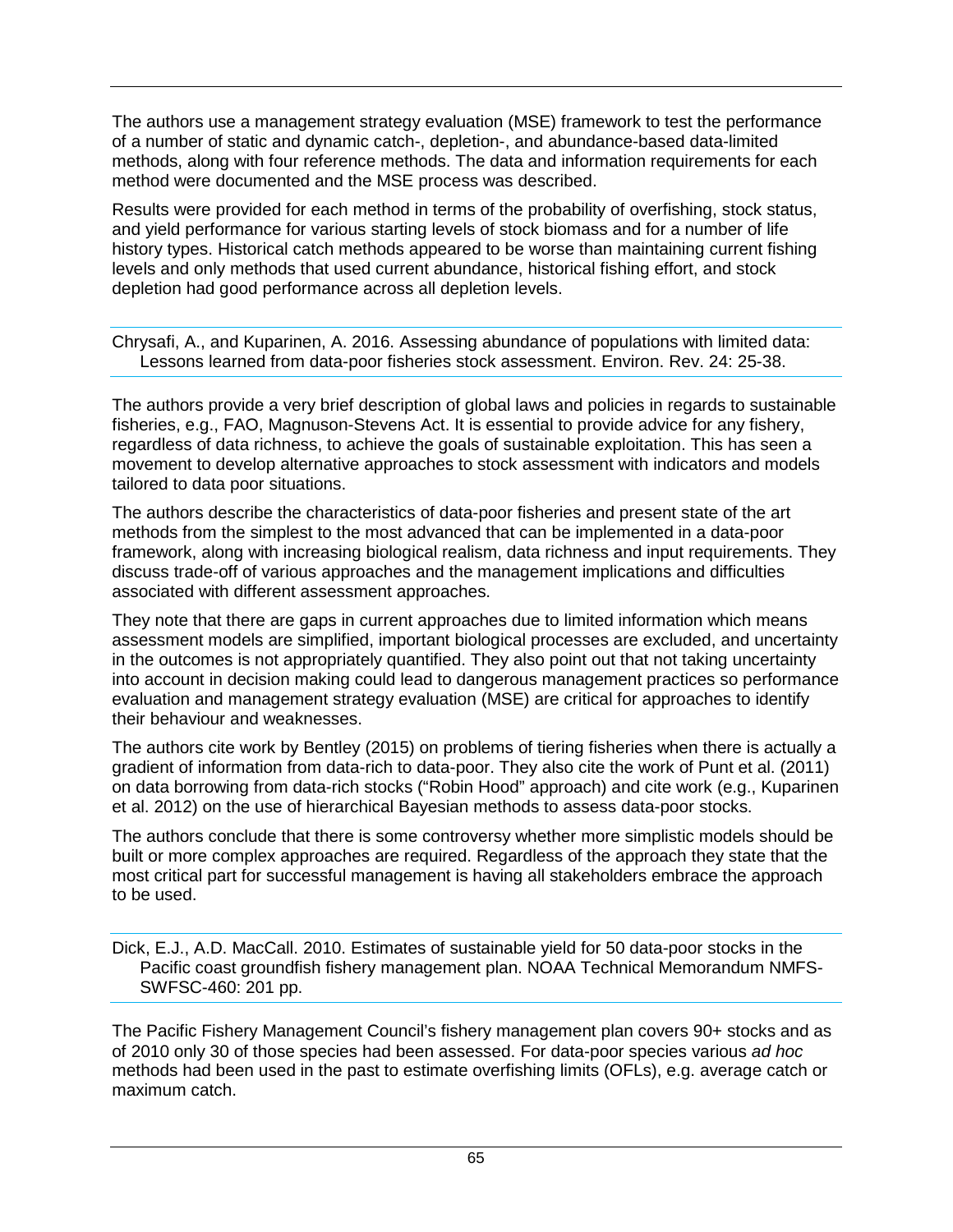In an attempt to improve on methods such as average catch, the authors used two recently developed catch-based methods: depletion corrected average catch (DCAC) and depletionbased stock reduction analysis (DB-SRA). Both methods required a reconstruction of catches (landings and discards) for each of the stocks. Catches from various sources were aggregated by species, year and source (all other strata, e.g., gear, were combined). Estimates of discards were applied to all commercial landings and recreational catch, including discards was estimated. The authors document the various sources for the catch data and include the rationale for choosing sources.

As well as a reconstructed time series of historical catch, both of these models rely on speciesspecific information related to stock productivity. The authors document the model inputs, including the use of life history information (e.g., natural mortality) and briefly describe the two models. DB-SRA was used to estimate OFLs for 42 of the 50 stocks and DCAC was used for the remaining 8 remaining stocks. OFLs are expressed as probability distributions, reflecting the uncertainty in model parameters and they selected median values as point estimates of OFL, as this statistic is most consistent with National Standard 1 guidelines. Their results suggested that status quo harvest levels range from light exploitation of some stocks to potential overfishing of others. This information could help inform decisions regarding prioritization of future stock assessments for unassessed species.

For these methods it was assumed that catch was known without error and the authors noted that it would be possible to include uncertainty by assigning probability distributions to the catch time series. They also note the need to prioritize funding for catch monitoring programs and historical catch reconstruction efforts as gaps in historical catch data affect the accuracy of these types of assessments as well as traditional stock assessments.

Dowling, N.A., D.C. Smith, I. Knuckey, A.D.M. Smith, P. Domaschenz, H.M. Patterson, W. Whitelaw. 2008. Developing harvest strategies for low-value and data-poor fisheries: Case studies from three Australian fisheries. Fisheries Research 94: 380-390.

Using three case studies, the authors provide insight into developing harvest strategies for small, low-value fisheries that are consistent with the intent of the Australian harvest strategy policy to cease or avoid overfishing, to rebuild overfished stocks, and to maintain stocks at levels corresponding to the maximum economic yield.

The authors outline the key considerations and process for developing harvest strategies for Australia's small fisheries and describe four general principles for the development of harvest strategies for low-value fisheries. These general principles include (i) the development of sets of triggers with conservative response levels, with progressively higher data and analysis requirements at higher response levels, (ii) identifying data gathering protocols and subsequent simple analyses to better assess the fishery, (iii) archiving biological data for possible future analysis, and (iv) the use of spatial management, either as the main aspect of the harvest strategy or an augmentation with other measures.

The value of an iterative approach involving stakeholders and managers was emphasized.

Geromont, H. F., and Butterworth, D. S. 2014. [Generic management procedures for data-poor](http://dx.doi.org/10.1093/icesjms/fst232)  [fisheries: forecasting with few data.](http://dx.doi.org/10.1093/icesjms/fst232) ICES Journal of Marine Science.

The authors provide some background information on the difficulties of managing data-poor stocks and describe methods that have been used. They describe what a management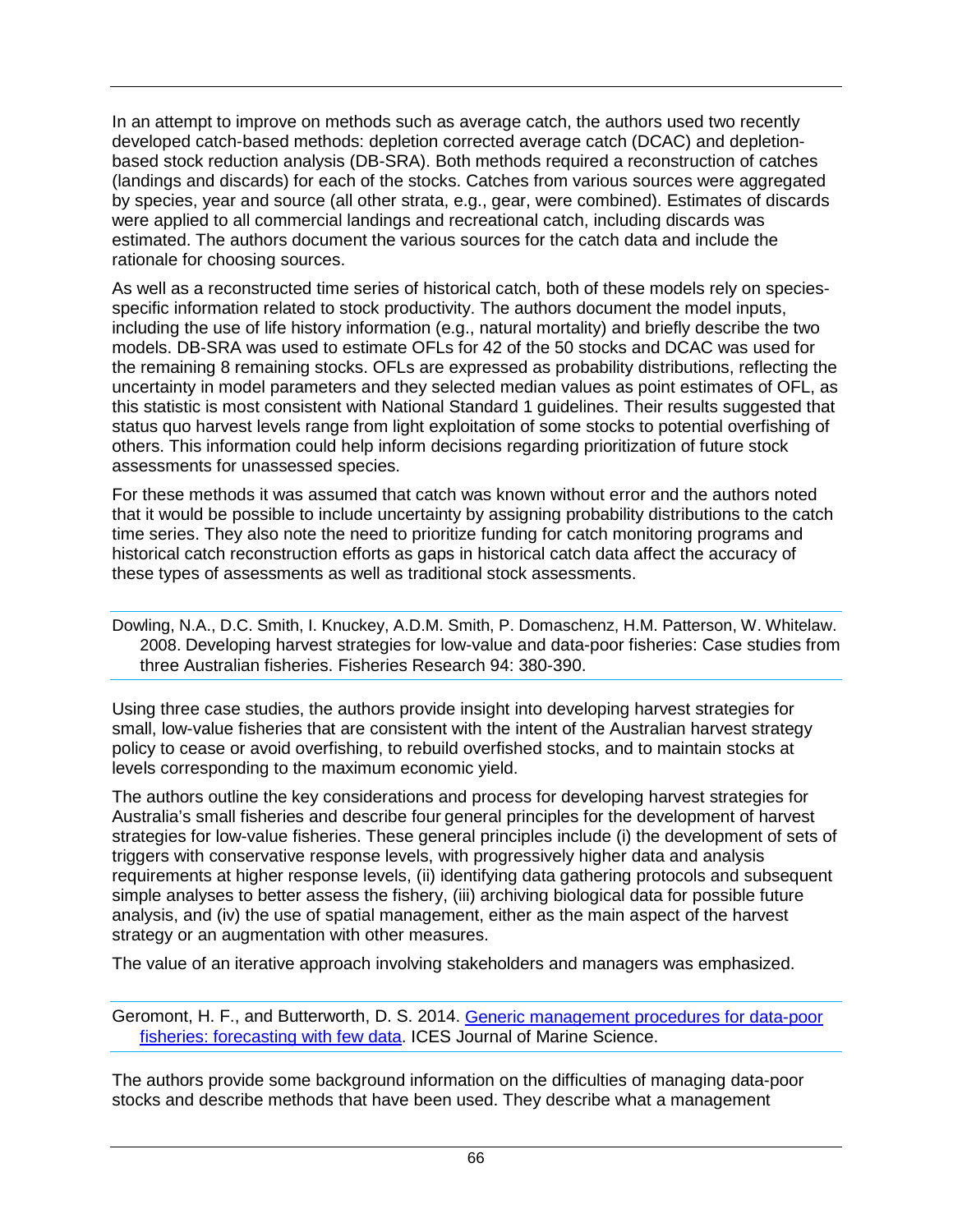procedure is and propose the development of generic management procedures, with species grouped by longevity/productivity (low, medium, and high) and perceived depletion levels (severely depleted, moderately depleted, near target). This resulted in nine "baskets" and for this work they looked at how well TAC-based harvest control rules performed for a "species" of medium productivity undergoing severe depletion. They separate testing into data-poor and data-moderate categories. The data-poor tests had only catch history and some mean length data, while the data-moderate tests also included an index of abundance.

They found that the data-moderate management procedures outperformed the data-poor ones but that the data-poor were still reasonable over a wide range of uncertainty. They concluded that simple management procedures could provide the basis to develop candidate management procedures for data-poor stocks that provided relatively stable future catches.

Honey, K.T., Moxley, J.H., Fujita, R.M. 2010. From rags to fishes: data-poor methods for fishery managers. Managing Data-Poor Fisheries: Case Studies, Models & Solutions, 1: 159-184.

The authors introduce the paper with the need for establishing annual catch limits (ACLs) by 2011, and the subsequent requirement to improve understanding of fish stock dynamics and to increase efforts to develop new, more efficient ways to do fish stock assessments when a full assessment is not possible. They review methods presented at a workshop held in December 2008 on identifying methods for estimating potential reference points for managing data-poor fisheries.

The authors present a new framework to help managers and stakeholders consider and choose appropriate analytical methods and alternative management approaches based on available data (type, quantity, quality) and feasibility constraints (scale, value, implementation costs). They highlight the limitations and considerations for each method and illustrate with case studies.

They provide some information on data-poor fisheries and methods for dealing with these, including tiers. Their proposed framework consists of four steps: 1. Gauge data richness; 2. Data richness informs analytical options; 3. Apply fishery evaluation methods; and, 4. Apply decision-making methods.

To assist in Step 1, gauging data richness, the authors develop a scorecard which allows them to qualitatively and quantitatively record the data available for a fishery. Step 2 links the various information types with approaches available for fishery evaluation. For Steps 3 and 4 the authors describe various data-poor methods and demonstrate with case studies. Methods include trend analysis of indicators, vulnerability analysis, extrapolation, decision trees, and management strategy evaluation (MSE) methods.

Looking forward the authors anticipate increased use of flexible decision trees to make informed decisions with limited information; the trees are simple, adaptable and transparent. They also propose the use of MSE for testing different expected outcomes and management strategies and to test various data-poor methods.

Newman, D., J. Berkson, L. Suatoni. 2015. Current methods for setting catch limits for datalimited fish stocks in the United States. Fisheries Research 164: 86-93.

This paper examines the implementation of the requirement of the 2006 reauthorized Magnuson-Stevens Act for scientifically-derived annual catch limits (ACLs) for all federally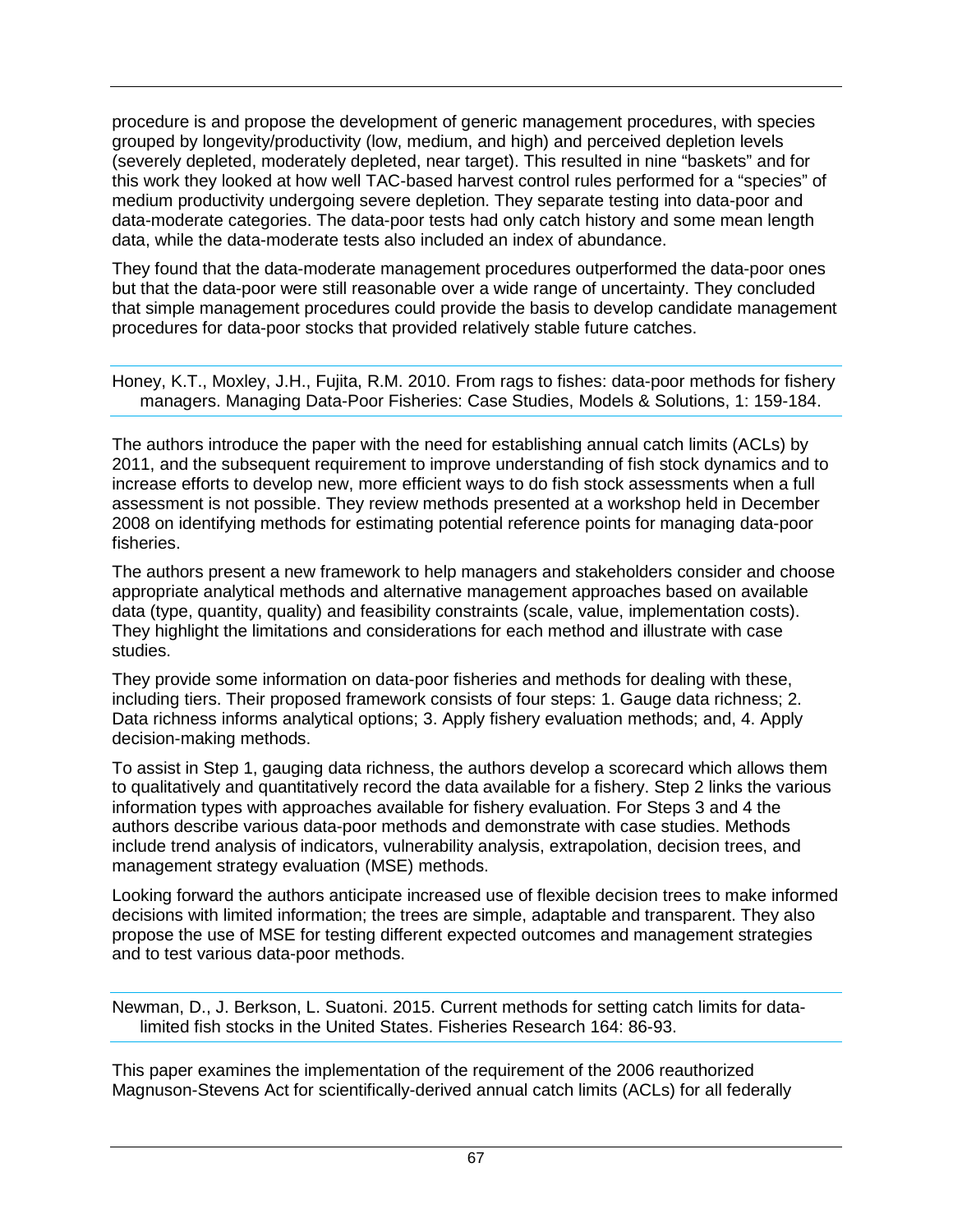managed stocks. ACLs are the standard mechanism to limit catch and trigger measures to ensure accountability.

Many unassessed stocks are often of lower value and fewer resources have been assigned for data collection and assessment. This made the implementation of the ACL requirement a significant undertaking. The authors present a summary and assessment of how the ACL mandate has been implemented for data-limited stocks in the various regions. Through the review of 47 management plans and communication with National Marine Fishery Service (NMFS) staff, the authors looked at regional variations, analyzed progress and challenges, and made recommendations for improving procedures going forward.

They provide definitions of data-rich, -moderate, and –poor and summarize by region the number of stocks that fall into each category. It was noted that there were significant regional differences in how data-limited methods and control rules were used to set OFLs and ABCs. Federally, 30% of stocks were classified as data-rich, 11% as data-moderate, and 59% as datapoor. There was, however, considerable regional variability.

The authors note that the ACL mandate has increased scientific innovations for data-limited fisheries and there has been an increase in the number of data-poor methods, as well as an increase in the use of management strategy evaluation (MSE) to evaluate the efficacy and applicability of the methods.

Nationwide there are regional differences in the number of stocks, the types of data, the lengths of time series and the availability of resources which have influenced the types of data-limited methods that have been used. An example is that the Pacific region has invested considerable resources in catch reconstruction but not all regions have the ability to do this.

The authors conclude with four measures to continue the forward momentum of providing OFLs/ABCs for federal stocks: 1) conduct a thorough review of existing data; 2) increase the use of MSE to test methods and to test the relative value of collecting various types of data – this may help data collection efforts; 3) streamline regional stock assessment processes to improve efficiency; and 4) improve coordination among NMFS centres.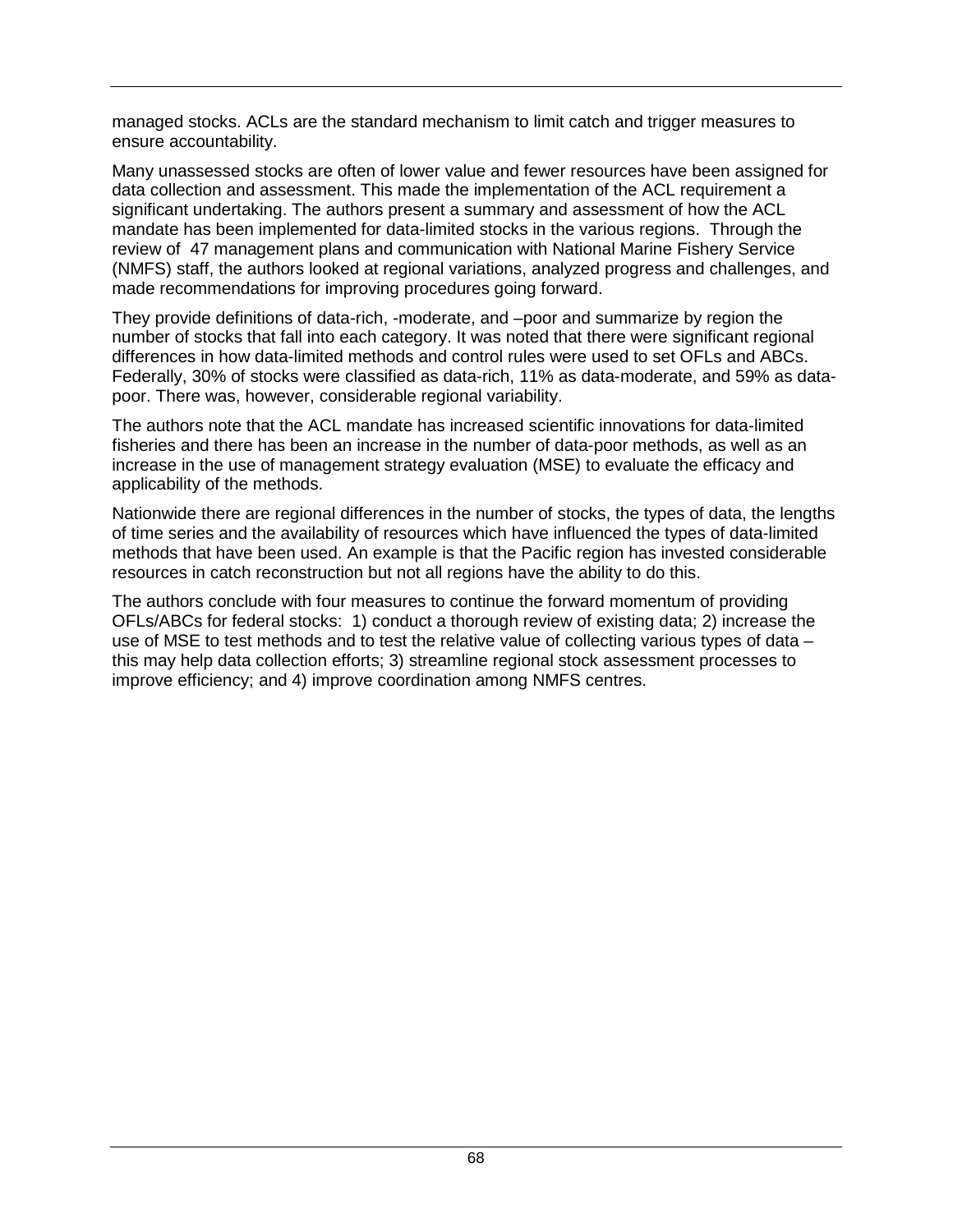| Last<br><b>Name</b> | <b>First</b><br><b>Name</b> | <b>Affiliation</b>             |
|---------------------|-----------------------------|--------------------------------|
| Ackerman            | Barry                       | DFO FM, Groundfish             |
| Benson              | Ashleen                     | Landmark Fisheries Research    |
| Carruthers          | Tom                         | University of British Columbia |
| Davis               | <b>Neil</b>                 | DFO FM, Groundfish             |
| Edwards             | Andrew                      | DFO Science, Groundfish        |
| Edwards             | Dan                         | <b>UFAWU</b>                   |
| Flostrand           | Linnea                      | DFO Science, CSAP              |
| Forrest             | Robyn                       | DFO Science, Groundfish        |
| Haigh               | Rowan                       | DFO Science, Groundfish        |
| Holt                | Carrie                      | DFO Science, SAFE              |
| lanelli             | Jim                         | NOAA, AFSC                     |
| Keizer              | Adam                        | DFO FM, Groundfish             |
| King                | Jackie                      | DFO Science, Groundfish        |
| Lacko               | Lisa                        | DFO Science, Groundfish        |
| Laliberte           | <b>Bernette</b>             | Cowichan First Nation          |
| Lane                | <b>Jim</b>                  | Nuu-chah-nulth Tribal Council  |
| MacDougall          | Lesley                      | DFO Science, CSAP              |
| <b>McGreer</b>      | Madeleine                   | <b>CCIRA</b>                   |
| Olsen               | Norm                        | DFO Science, Groundfish        |
| Rusel               | Christa                     | A-Tlegay Fisheries Society     |
| Rutherford          | Kate                        | DFO Science, Groundfish        |
| Sporer              | Chris                       | <b>PHMA</b>                    |
| Tadey               | Rob                         | DFO FM, Groundfish             |
| Turris              | <b>Bruce</b>                | <b>CGRCS</b>                   |
| Workman             | Greg                        | DFO Science, Groundfish        |
| Yamanaka            | Lynne                       | DFO Science, Groundfish        |

## **APPENDIX D. PARTICIPANTS**

Abbreviations:

AFSC........Alaska Fisheries Science Center

CCIRA ......Central Coast Indigenous Resource Alliance

- CGRCS ....Canadian Groundfish Research and Conservation Society
- CSAP........Centre for Science Advice Pacific
- DFO..........Fisheries and Oceans Canada

FM ............Fisheries Management

NOAA .......U.S. National Oceanic and Atmospheric Administration

- PHMA.......Pacific Halibut Management Association
- SAFE........Science, Salmon and Freshwater Ecosystems

UFAWU ....United Fishers and Allied Workers Union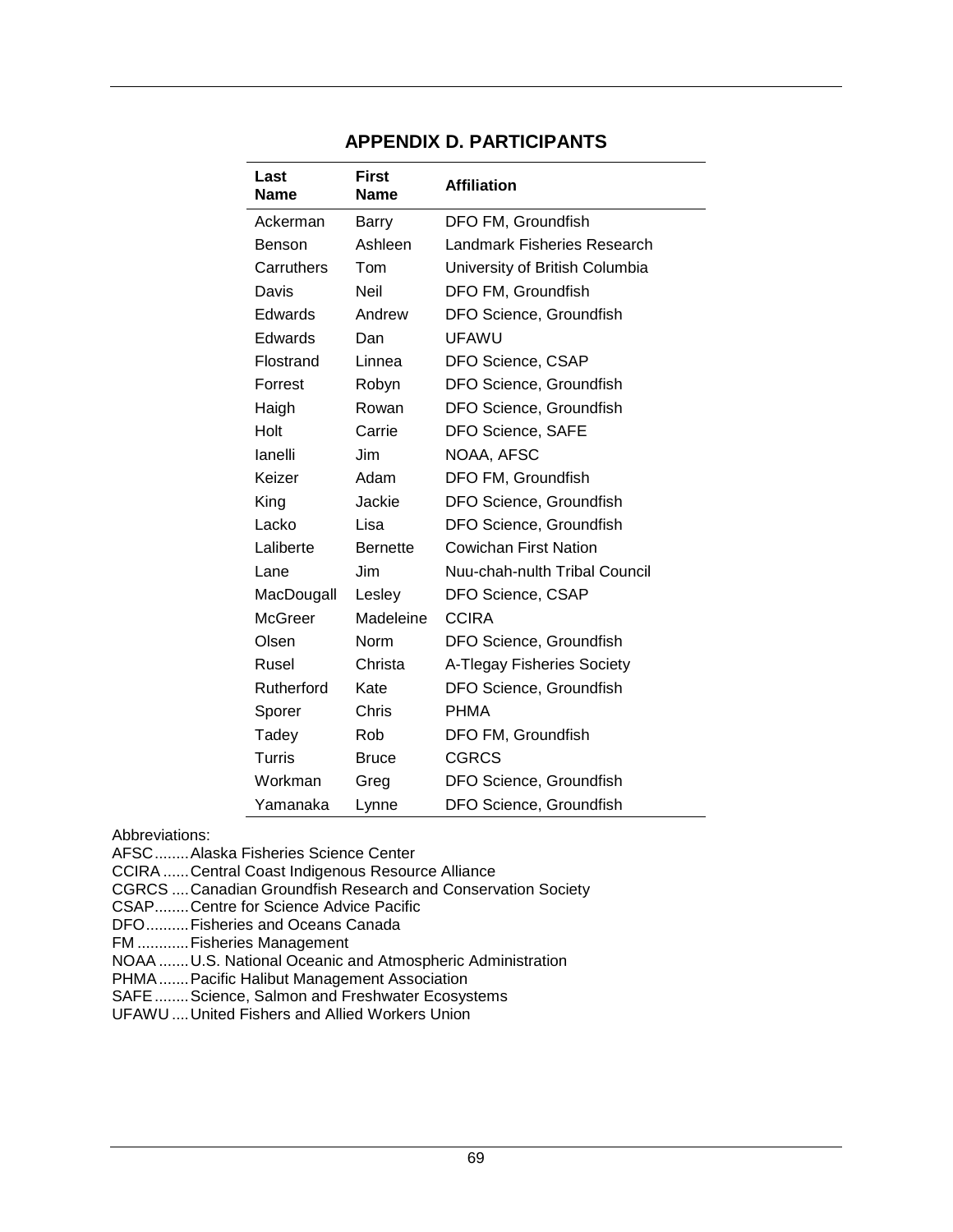## **APPENDIX E. GROUNDFISH DATA SOURCES**

- 1. Commercial Fishery Data Groundfish Science Databases
	- a. 2006 onwards
		- Landings from Dockside Monitoring
		- Trawl at-sea observer program
		- Line electronic monitoring coupled with logbook
			- Species ID, releases, effort, location data considered complete
	- b. 1996-2006
		- Landings from Dockside Monitoring
		- Trawl at-sea observer program
			- Species ID, releases, effort, location data considered complete
		- Some Line logbooks
	- c. 1954-1996
		- Landings from sales slip data
			- Still some species within aggregates, e.g. skates
		- Logbooks for releases, effort
			- Species ID, releases, effort, location data not always complete
	- d. Pre-1954
		- Landings in Dominion Bureau of Statistics
			- Most species within an aggregate, e.g. lingcod in a 'cod' group,
			- Round and dressed weights; liver weights for sharks
			- War years are sparse or non-existent
- 2. Recreational Fishery Data Area databases
	- a. iREC 2013 onwards
		- Mandatory internet reporting
			- licence holders randomly selected each monthly period
			- Fishing location and method, species kept, species released by 'logbook'
	- b. Creel surveys
		- Landing interviews expanded by aerial surveys for boat counts
			- Landed fish observed; released fish from fisher recall
			- Limited species ID and biological sampling
		- Years and months conducted vary by area
			- most 'robust': Strait of Georgia creel survey 1980 onwards
- 3. FSC Data FOS database
	- FSC landings that are combined with a commercial fishing trip are recorded in DFO's Fisheries Operating System (FOS)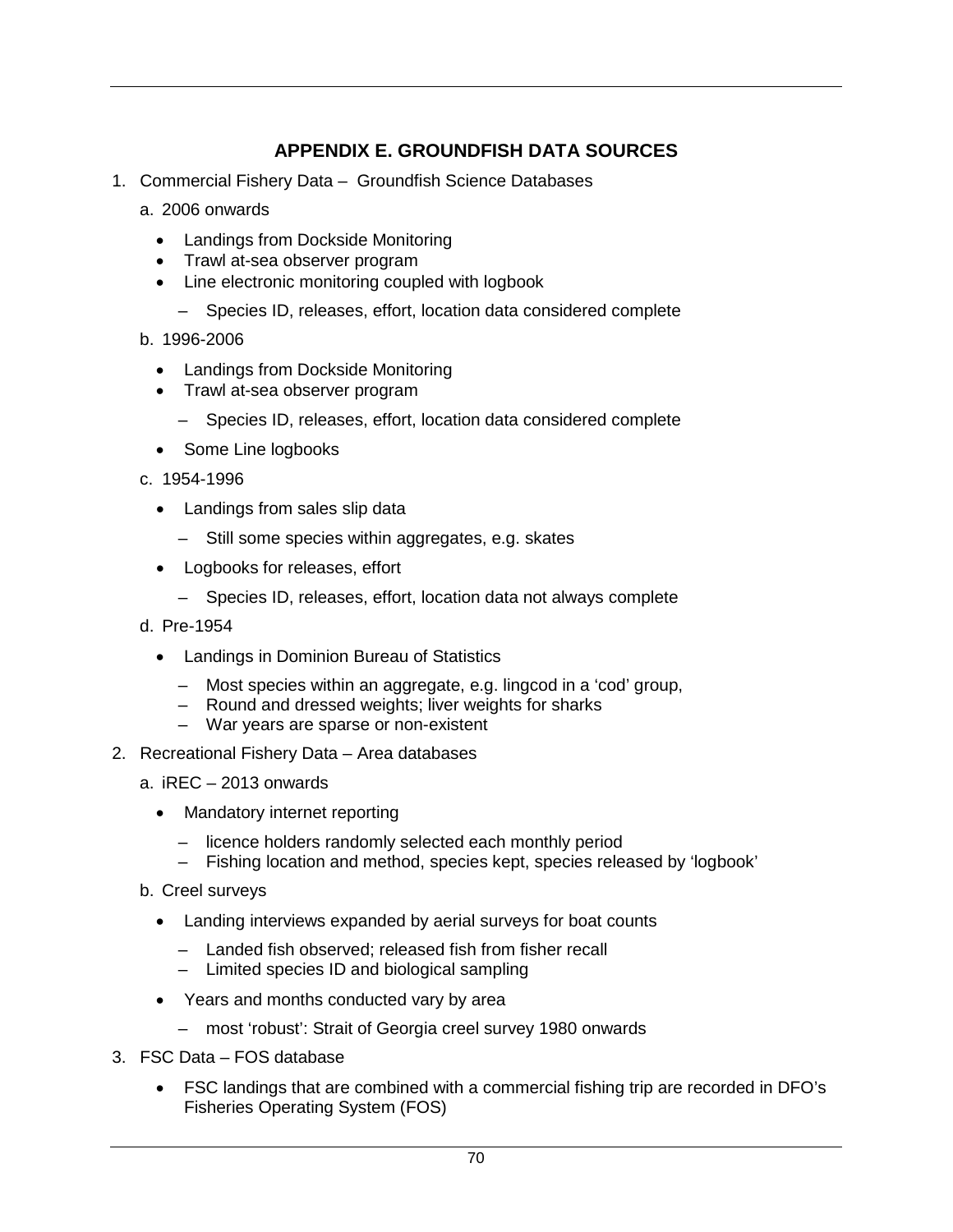- Solely FSC fishing trips are not recorded in FOS
- 4. Fishery Independent Data
	- a. Peer Reviewed Literature
		- Estimates of natural mortality, fecundity, maturity, growth
	- b. Research Surveys Groundfish Science database (includes collaborative surveys)
		- CPUE, biomass estimates, age structures, length, weight, sex, spatial information, genetic samples

| Table E.1. DFO Pacific research surveys - gear types and activity. |  |  |
|--------------------------------------------------------------------|--|--|
|                                                                    |  |  |

| <b>Survey</b>                                      | Gear                | <b>Number</b><br>of Years | <b>First</b><br>Year | Recent<br>Year |
|----------------------------------------------------|---------------------|---------------------------|----------------------|----------------|
| Hecate Strait Multispecies Assemblage Survey       | Trawl               | 11                        | 1984                 | 2003           |
| <b>Hecate Strait Pacific Cod Monitoring Survey</b> | Trawl               | 3                         | 2002                 | 2004           |
| <b>Hecate Strait Synoptic Survey</b>               | Trawl               | 6                         | 2005                 | 2015           |
| Queen Charlotte Sound Synoptic Survey              | Trawl               | 8                         | 2003                 | 2015           |
| <b>Strait of Georgia Synoptic Survey</b>           | Trawl               | 2                         | 2012                 | 2015           |
| West Coast Haida Gwaii Synoptic Survey             | Trawl               | 6                         | 2006                 | 2014           |
| <b>WCVI Synoptic Survey</b>                        | Trawl               | 6                         | 2004                 | 2014           |
| <b>WCVI Thornyhead Survey</b>                      | <b>Bottom</b>       | 3                         | 2001                 | 2003           |
| Sablefish Stratified Random                        | Trap                | 13                        | 2003                 | 2015           |
| <b>IPHC Longline Survey</b>                        | Longline            | 12                        | 2003                 | 2015           |
| Inside Rockfish Survey (North)                     | Longline            |                           | 2003                 | 2014           |
| Inside Rockfish Survey (South)                     | Longline            | 4                         | 2005                 | 2013           |
| PHMA Outside Rockfish Survey (North)               | Longline            | 5                         | 2006                 | 2015           |
| PHMA Outside Rockfish Survey (South)               | Longline            | 4                         | 2007                 | 2014           |
| Strait of Georgia Lingcod YOY Trawl Survey         | <b>Shrimp Trawl</b> | 4                         | 1991                 | 2005           |
| West Coast Vancouver Island Shrimp Survey          | <b>Shrimp Trawl</b> | 39                        | 1975                 | 2015           |

*Table E.2. DFO Pacific research surveys – coverage by Pacific Marine Fisheries Council (PMFC) area.*

| <b>Survey</b>                                      |    |                |    |    | <b>Major Statistical Areas</b> |    |    |    |
|----------------------------------------------------|----|----------------|----|----|--------------------------------|----|----|----|
| Hecate Strait Multispecies Assemblage Survey       |    |                |    |    |                                | 5C | 5D |    |
| <b>Hecate Strait Pacific Cod Monitoring Survey</b> |    |                |    |    | ٠                              | 5C | 5D |    |
| <b>Hecate Strait Synoptic Survey</b>               |    |                |    |    | 5В                             | 5C | 5D |    |
| Queen Charlotte Sound Synoptic Survey              |    |                |    | 5Α | 5B                             | 5C | -  | 5E |
| <b>Strait of Georgia Synoptic Survey</b>           | 4B |                |    |    |                                |    |    |    |
| West Coast Haida Gwaii Synoptic Survey             |    |                |    |    |                                |    |    | 5E |
| <b>WCVI Synoptic Survey</b>                        |    | ЗC             | 3D | 5A | ۰                              |    |    |    |
| <b>WCVI Thornyhead Survey</b>                      |    | ЗC             | 3D |    |                                |    |    |    |
| Sablefish Stratified Random                        |    | ЗC             | 3D | 5A | 5В                             | 5C | 5D | 5Ε |
| <b>IPHC Longline Survey</b>                        |    | ЗC             | 3D | 5A | 5B                             | 5C | 5D | 5E |
| Inside Rockfish Survey (North)                     | 4B | $\blacksquare$ |    | 5Α |                                |    |    |    |
| Inside Rockfish Survey (South)                     | 4B |                |    |    |                                |    |    |    |
| PHMA Outside Rockfish Survey (North)               |    |                |    |    | 5В                             | 5C | 5D | 5Ε |
| PHMA Outside Rockfish Survey (South)               | 4B | ЗC             | 3D | 5A | 5Β                             | 5C |    |    |
| Strait of Georgia Lingcod YOY Trawl Survey         | 4B |                |    |    |                                |    |    |    |
| West Coast Vancouver Island Shrimp Survey          |    | ЗC             | 3D | 5Α | 5Β                             |    |    |    |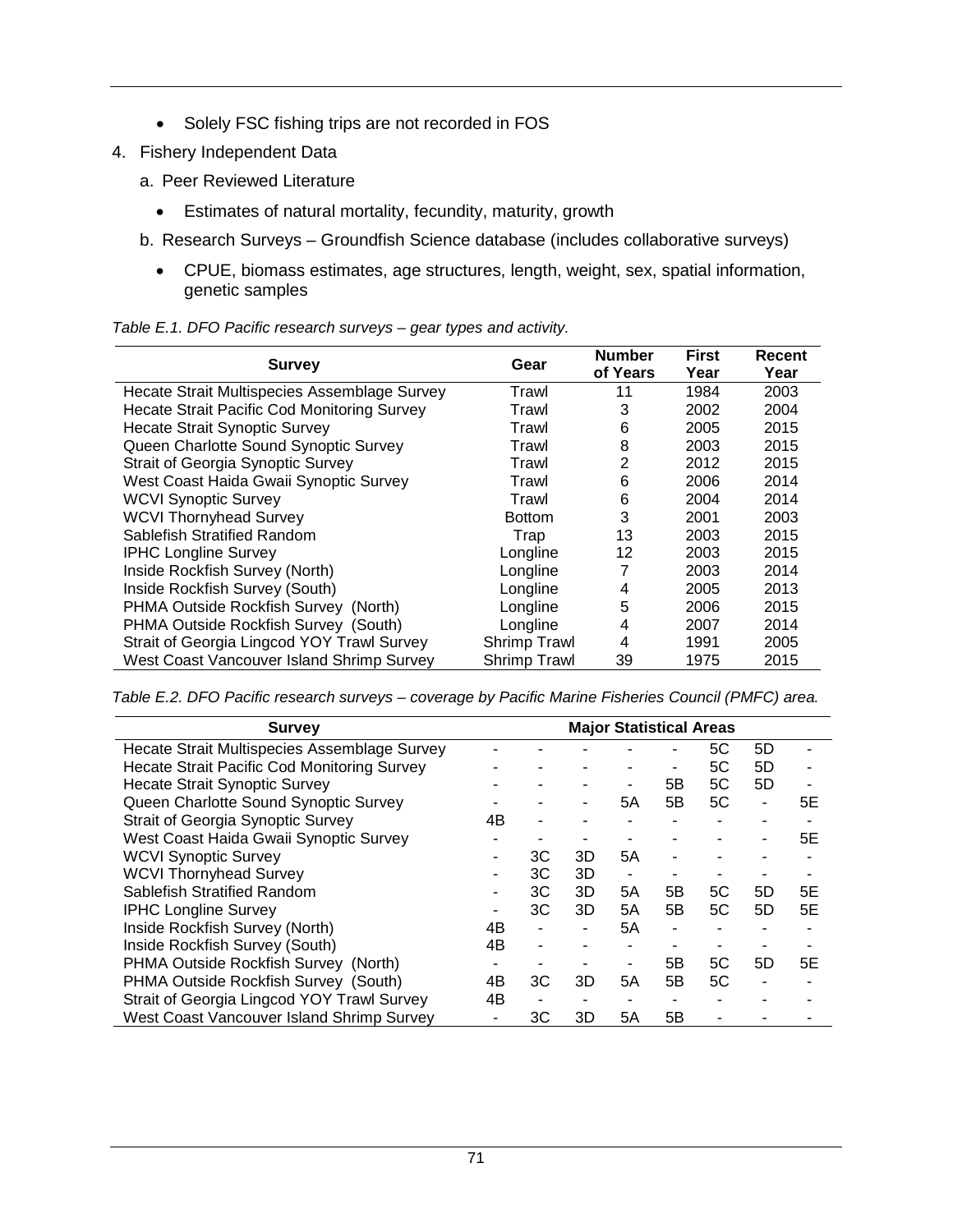|                                         | Ave. $#$ | #          | # Spp          | Total #        | Total #          |
|-----------------------------------------|----------|------------|----------------|----------------|------------------|
| <b>Survey</b>                           | Sets/Yr  | <b>Spp</b> | <b>Sampled</b> | <b>Samples</b> | <b>Specimens</b> |
| HS Multispecies Assemblage Survey       | 107      | 166        | 92             | 8.954          | 489,799          |
| <b>HS Pacific Cod Monitoring Survey</b> | 199      | 113        | 4              | 951            | 32,128           |
| <b>Hecate Strait Synoptic Survey</b>    | 179      | 287        | 90             | 9,670          | 210,910          |
| Queen Charlotte Sound Synoptic Survey   | 261      | 328        | 91             | 14,530         | 267,941          |
| Strait of Georgia Synoptic Survey       | 48       | 126        | 47             | 1.011          | 16,892           |
| West Coast Haida Gwaii Synoptic Survey  | 116      | 268        | 68             | 5,352          | 110,134          |
| <b>WCVI Synoptic Survey</b>             | 149      | 260        | 82             | 8,750          | 185,985          |
| <b>WCVI Thornyhead Survey</b>           | 68       | 88         | 21             | 1,319          | 53.934           |
| Sablefish Stratified Random             | 118      | 124        | 40             | 4,662          | 227,803          |
| <b>IPHC Longline Survey</b>             | 170      | 85         | 23             | 3,413          | 38.143           |
| Inside Rockfish Survey (North)          | 67       | 64         | 38             | 2,050          | 32,669           |
| Inside Rockfish Survey (South)          | 67       | 51         | 30             | 817            | 20,579           |
| PHMA Outside Rockfish Survey (North)    | 196      | 85         | 29             | 2,504          | 30,795           |
| PHMA Outside Rockfish Survey (South)    | 193      | 80         | 27             | 1,828          | 21,588           |
| SofG Lingcod YOY Trawl Survey           | 69       | 136        | 32             | 576            | 17,622           |
| <b>WCVI Shrimp Survey</b>               | 130      | 265        | 57             | 12.186         | 247.652          |

*Table E.3. DFO Pacific research surveys – summary statistics on sets, species, samples and specimens.*

*Table E.4. Data scorecard for BC commercial fisheries.*

|                            |                        | Data-Rich      | Data-Moderate  | Data-Poor      |
|----------------------------|------------------------|----------------|----------------|----------------|
|                            |                        | <b>Species</b> | <b>Species</b> | <b>Species</b> |
| Landings                   | Years Monitored        | 20             | 8              | 20             |
|                            | Years Estimated        | 40             | 88             |                |
| <b>Releases</b>            | <b>Years Monitored</b> | 20             | 8              | 20             |
|                            | <b>Years Estimated</b> | 40             | 88             |                |
| Effort                     | Years Monitored        | 20             | 8              | 20             |
|                            | <b>Years Estimated</b> | 40             | 88             |                |
| <b>Reliable CPUE</b>       |                        |                |                |                |
| Annual age composition     | > 1 generation         | X              |                |                |
|                            | (adequate for SCA)     | X              |                |                |
|                            | <1 generation          |                | X              |                |
| Annual length composition  | > 1 generation         | X              | X              |                |
|                            | (adequate for SCA)     | X              |                |                |
|                            | <1 generation          |                |                | X              |
| Length-weight relationship |                        | Х              | X              |                |
| Sex ratio                  |                        | X              | X              | X              |
| Spatially explicit info    |                        | X              | X              | X              |
| Selectivity/catchability   |                        | X              | X              |                |
| Fishing mortality          |                        | X              | х              |                |